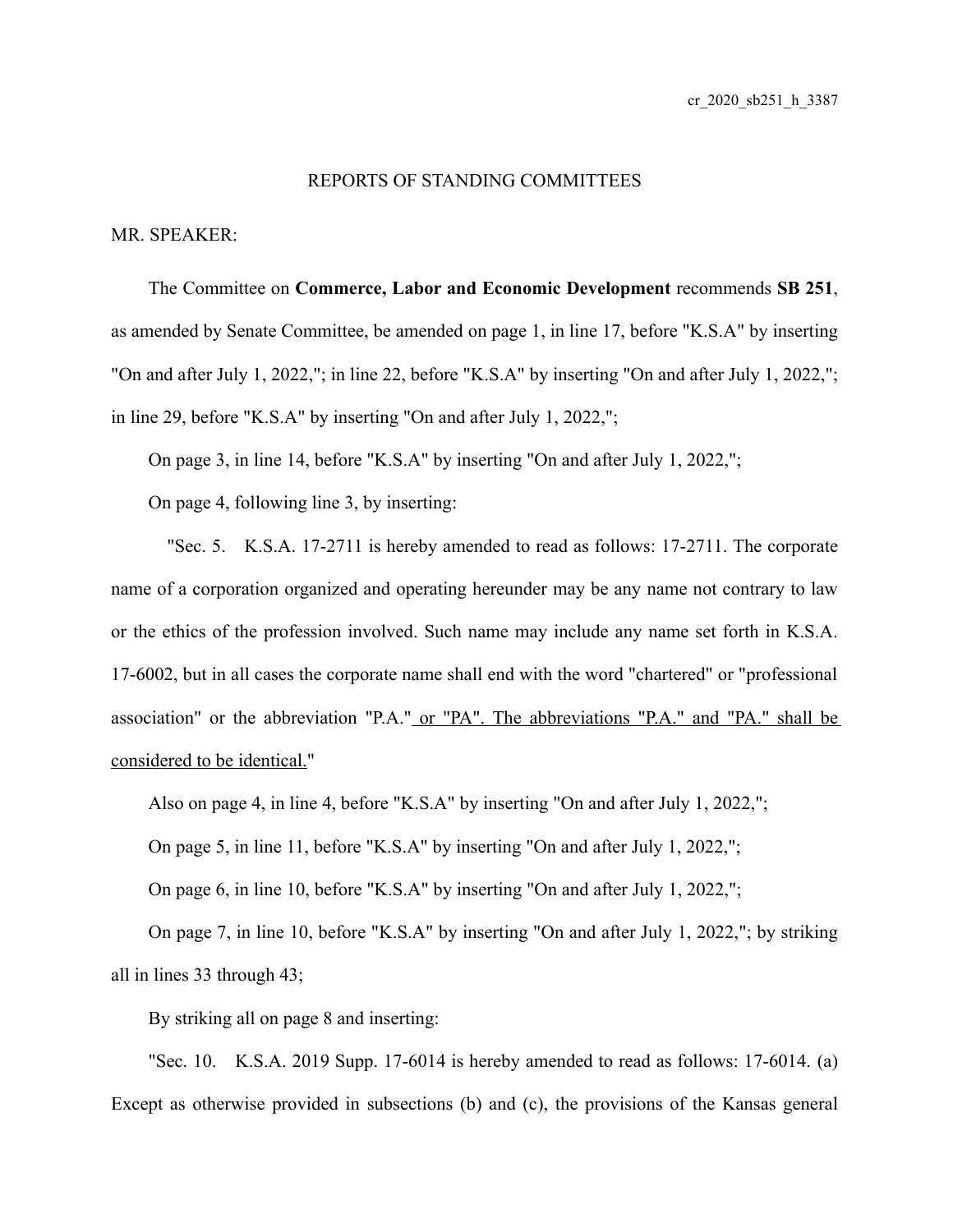corporation code shall apply to nonstock corporations in the manner specified in this subsection:

(1) All references to stockholders of the corporation shall be deemed to refer to members of the corporation;

(2) all references to the board of directors of the corporation shall be deemed to refer to the governing body of the corporation;

(3) all references to directors or to members of the board of directors of the corporation shall be deemed to refer to members of the governing body of the corporation; and

(4) all references to stock, capital stock, or shares thereof of a corporation authorized to issue capital stock shall be deemed to refer to memberships of a nonprofit nonstock corporation and to membership interests of any other nonstock corporation.

(b) Subsection (a) shall not apply to:

(1) K.S.A. 17-6002(a)(4), (b)(1) and (b)(2), 17-6009(a), 17-6301, 17-6404, 17-6505, 17-6518, 17-6520(b), 17-6601, 17-6602, 17-6703, 17-6705, 17-6706, 17-6707, 17-6708, 17-6801, 17-6805, 17- 6805a, 17-7001, 17-7002, 17-7503(a)(4) and (b)(4), 17-7504, 17-7505(a)(4) and (b)(4) and 17-7514(c), and amendments thereto, and K.S.A. 2019 Supp. 17-6014, and amendments thereto, which that apply to nonstock corporations by their terms;

(2) K.S.A. 17-6002(e), the last sentence of 17-6009(b), 17-6401, 17-6402, 17-6403, 17-6405, 17-6406, 17-6407(d), 17-6408, 17-6411, 17-6412, 17-6413, 17-6414, 17-6415, 17-6416, 17-6417, 17- 6418, 17-6501, 17-6502, 17-6503, 17-6504, 17-6506, 17-6509, 17-6512, 17-6521, 17-6603, 17-6604, 17-6701, 17-6702, 17-6803 and 17-6804, and amendments thereto, and K.S.A. 2019 Supp. 17-6427, 17-6428, 17-6429 and 17-72a04, and amendments thereto; and

(3) article 72 and article 73 of chapter 17 of the Kansas Statutes Annotated, and amendments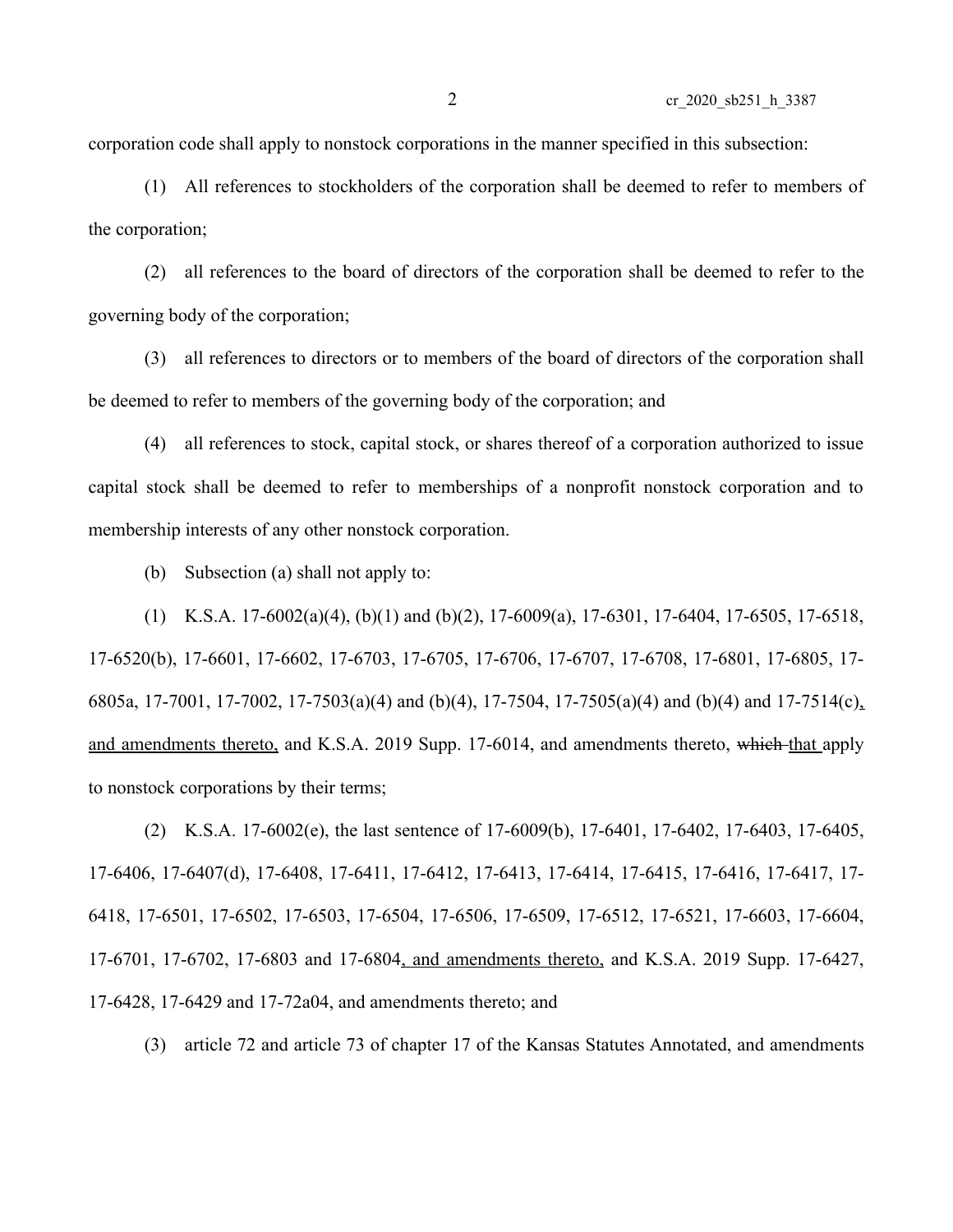thereto.

- (c) In the case of a nonprofit nonstock corporation, subsection (a) shall not apply to:
- (1) The sections and articles listed in subsection (b);

(2) K.S.A. 17-6002(b)(3), 17-6304(a)(2), 17-6507, 17-6508, 17-6712, 17-7503, 17-7505, 17- 7509<sub>7</sub> and 17-7511-and 17-7514, and amendments thereto, and K.S.A. 2019 Supp. 17-6011(a)(2) and (a)(3), and amendments thereto; and

(3) article 64 of chapter 17 of the Kansas Statutes Annotated, and amendments thereto, and K.S.A. 2019 Supp. 17-72a01 through 17-72a09, and amendments thereto.

(d) For purposes of the Kansas general corporation code:

(1) A "charitable nonstock corporation" is any nonprofit nonstock corporation that is exempt from taxation under  $\S 501(c)(3)$  of the federal internal revenue code of 1986, 26 U.S.C.  $\S 501(c)(3)$ ;

(2) a "membership interest" is, unless otherwise provided in a nonstock corporation's articles of incorporation, a member's share of the profits and losses of a nonstock corporation, or a member's right to receive distributions of the nonstock corporation's assets, or both;

(3) a "nonprofit nonstock corporation" is a nonstock corporation that does not have membership interests; and

(4) a "nonstock corporation" is any corporation organized under the Kansas general corporation code that is not authorized to issue capital stock.

Sec. 11. On and after July 1, 2022, K.S.A. 2019 Supp. 17-6014, as amended by section 10 of this act, is hereby amended to read as follows: 17-6014. (a) Except as otherwise provided in subsections (b) and (c), the provisions of the Kansas general corporation code shall apply to nonstock corporations in the manner specified in this subsection: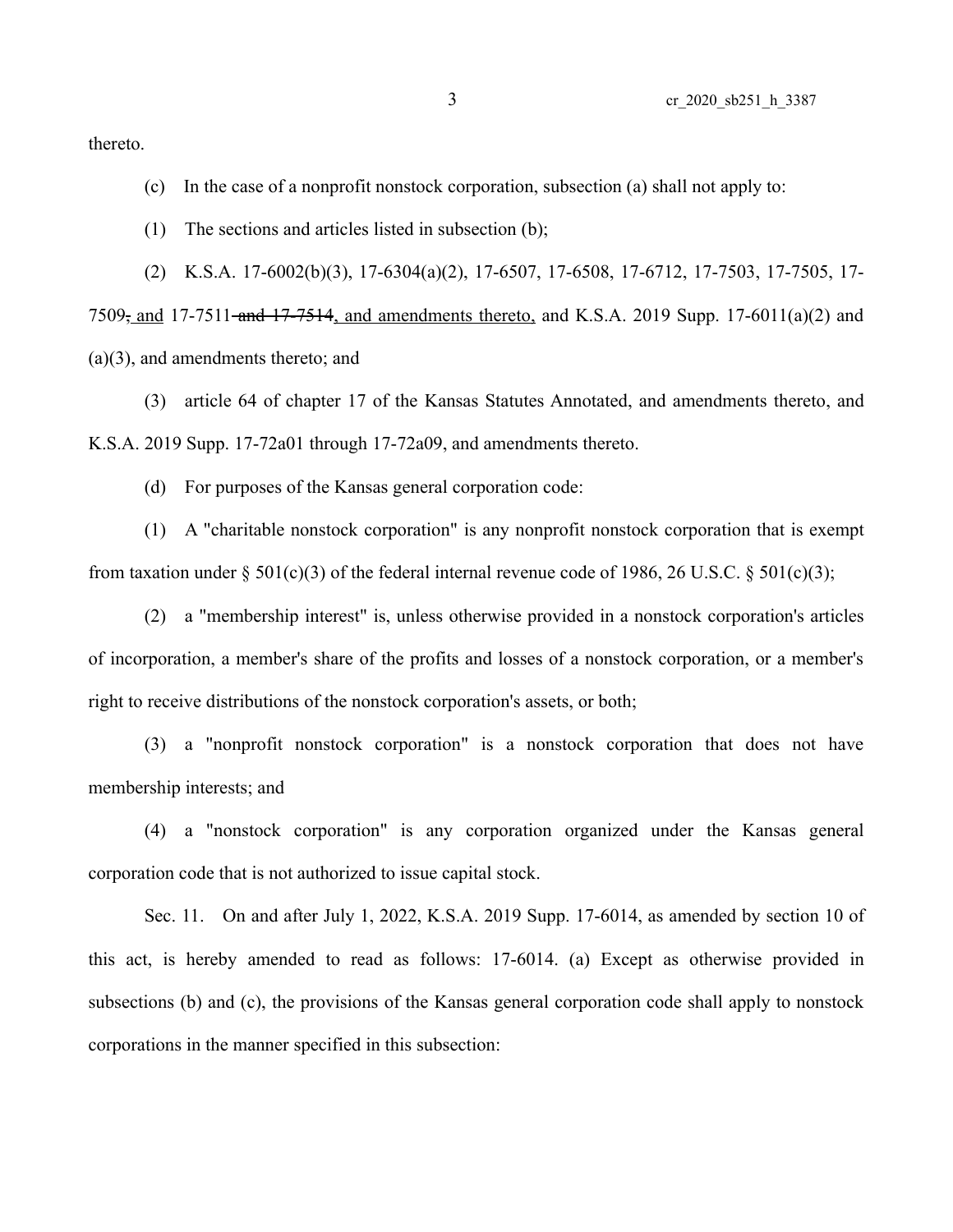(1) All references to stockholders of the corporation shall be deemed to refer to members of the corporation;

(2) all references to the board of directors of the corporation shall be deemed to refer to the governing body of the corporation;

(3) all references to directors or to members of the board of directors of the corporation shall be deemed to refer to members of the governing body of the corporation; and

(4) all references to stock, capital stock, or shares thereof of a corporation authorized to issue capital stock shall be deemed to refer to memberships of a nonprofit nonstock corporation and to membership interests of any other nonstock corporation.

(b) Subsection (a) shall not apply to:

(1) K.S.A. 17-6002(a)(4), (b)(1) and (b)(2), 17-6009(a), 17-6301, 17-6404, 17-6505, 17-6518, 17-6520(b), 17-6601, 17-6602, 17-6703, 17-6705, 17-6706, 17-6707, 17-6708, 17-6801, 17-6805, 17- 6805a, 17-7001, 17-7002, 17-7503(a)(4) and (b)(4)(c)(4) and (d)(4), 17-7504, 17-7505(a)(4) and (b)(4)  $(c)(4)$  and  $(d)(4)$  and  $17-7514(c)$ , and amendments thereto, and K.S.A. 2019 Supp. 17-6014, and amendments thereto, that apply to nonstock corporations by their terms;

(2) K.S.A. 17-6002(e), the last sentence of 17-6009(b), 17-6401, 17-6402, 17-6403, 17-6405, 17-6406, 17-6407(d), 17-6408, 17-6411, 17-6412, 17-6413, 17-6414, 17-6415, 17-6416, 17-6417, 17- 6418, 17-6501, 17-6502, 17-6503, 17-6504, 17-6506, 17-6509, 17-6512, 17-6521, 17-6603, 17-6604, 17-6701, 17-6702, 17-6803 and 17-6804, and amendments thereto, and K.S.A. 2019 Supp. 17-6427, 17-6428, 17-6429 and 17-72a04, and amendments thereto; and

(3) article 72 and article 73 of chapter 17 of the Kansas Statutes Annotated, and amendments thereto.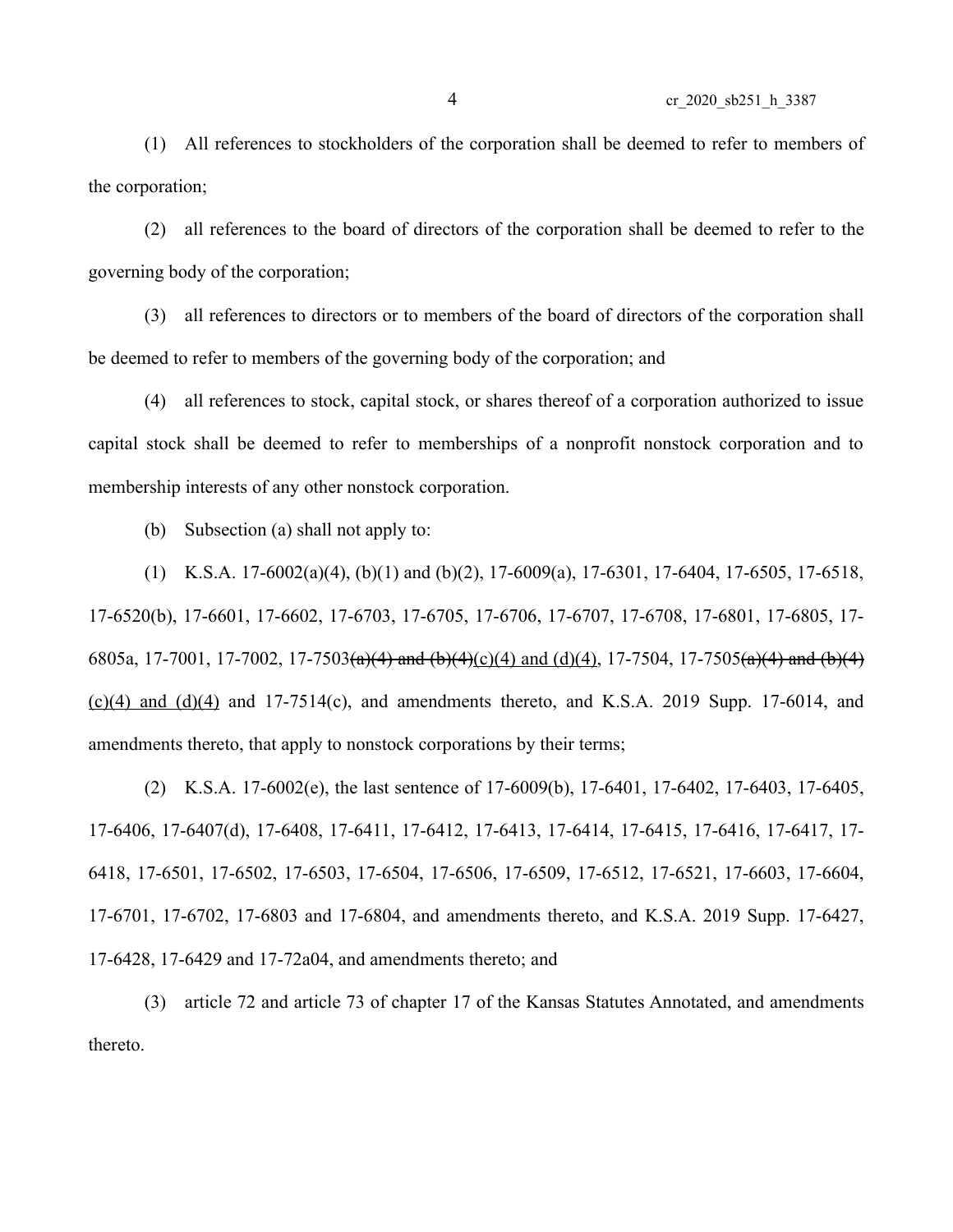(c) In the case of a nonprofit nonstock corporation, subsection (a) shall not apply to:

(1) The sections and articles listed in subsection (b);

(2) K.S.A. 17-6002(b)(3), 17-6304(a)(2), 17-6507, 17-6508, 17-6712, 17-7503, 17-7505, 17- 7509 and 17-7511, and amendments thereto, and K.S.A. 2019 Supp. 17-6011(a)(2) and (a)(3), and amendments thereto; and

(3) article 64 of chapter 17 of the Kansas Statutes Annotated, and amendments thereto, and K.S.A. 2019 Supp. 17-72a01 through 17-72a09, and amendments thereto.

(d) For purposes of the Kansas general corporation code:

(1) A "charitable nonstock corporation" is any nonprofit nonstock corporation that is exempt from taxation under  $\S 501(c)(3)$  of the federal internal revenue code of 1986, 26 U.S.C.  $\S 501(c)(3)$ ;

(2) a "membership interest" is, unless otherwise provided in a nonstock corporation's articles of incorporation, a member's share of the profits and losses of a nonstock corporation, or a member's right to receive distributions of the nonstock corporation's assets, or both;

(3) a "nonprofit nonstock corporation" is a nonstock corporation that does not have membership interests; and

(4) a "nonstock corporation" is any corporation organized under the Kansas general corporation code that is not authorized to issue capital stock.";

On page 9, in line 1, before "K.S.A" by inserting "On and after July 1, 2022,";

On page 12, in line 22, before "K.S.A" by inserting "On and after July 1, 2022,";

On page 14, in line 7, before "K.S.A" by inserting "On and after July 1, 2022,";

On page 15, in line 33, before "K.S.A" by inserting "On and after July 1, 2022,";

On page 17, in line 23, before "K.S.A" by inserting "On and after July 1, 2022,";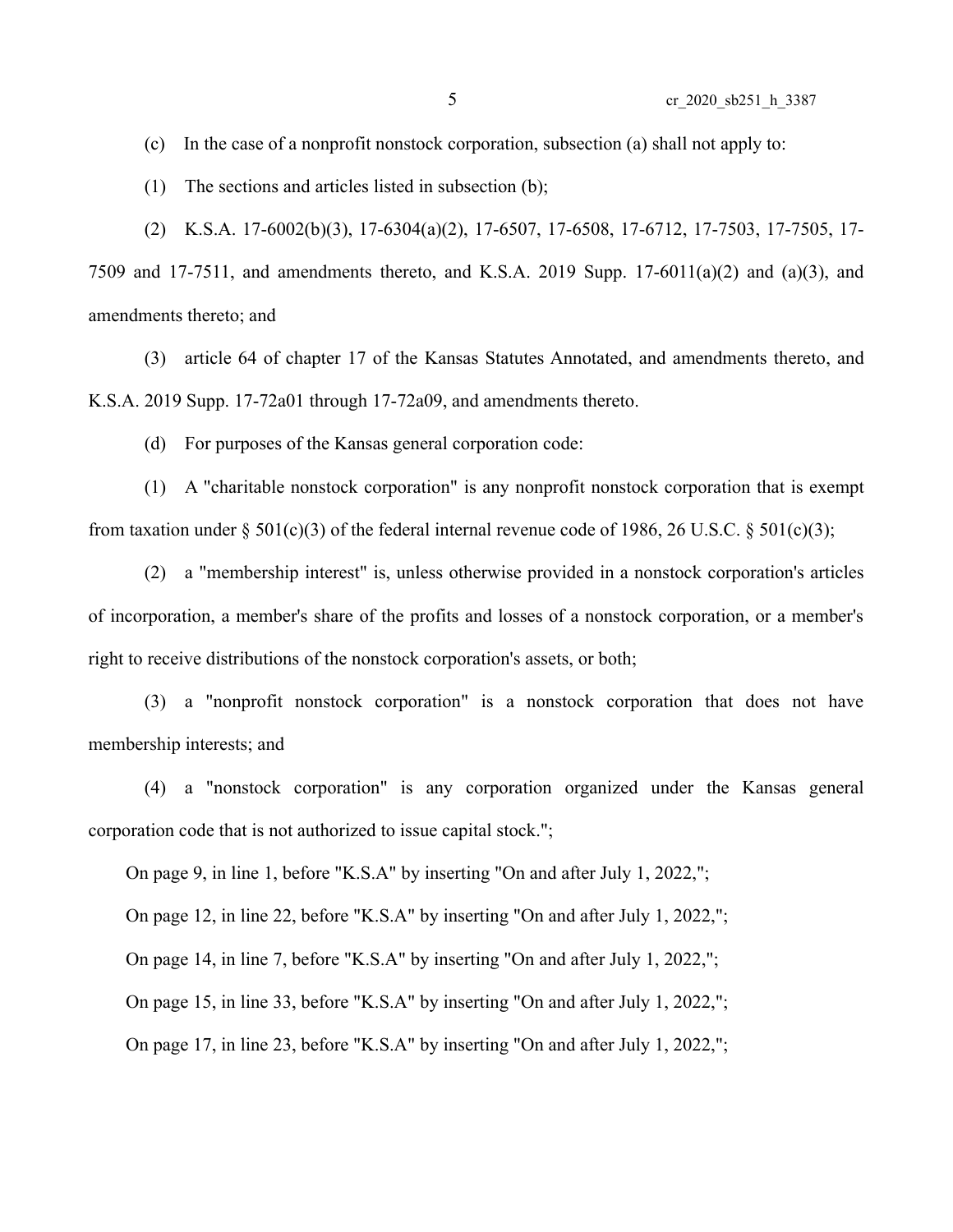On page 18, in line 35, before "K.S.A" by inserting "On and after July 1, 2022,";

On page 19, in line 9, before "K.S.A" by inserting "On and after July 1, 2022,";

On page 20, in line 3, before "K.S.A" by inserting "On and after July 1, 2022,"; in line 17, before "K.S.A" by inserting "On and after July 1, 2022,"; following line 25, by inserting:

"Sec. 21. On and after July 1, 2022, K.S.A. 2019 Supp. 17-7675 is hereby amended to read as follows: 17-7675. (a) Articles of organization shall be canceled upon the dissolution and the completion of winding up of a limited liability company, or as provided in K.S.A. 17-76,117 or 17-76,139, and amendments thereto, or K.S.A. 2019 Supp. 17-7926(b) or 17-7929(b), and amendments thereto, or upon the filing of a certificate of merger or consolidation if the limited liability company is not the surviving or resulting entity in a merger or consolidation, or upon the future effective date of a certificate of merger or consolidation if the limited liability company is not the surviving or resulting entity in a merger or consolidation, or upon the filing of a certificate of division if the limited liability company is a dividing company that is not a surviving company, or upon the future effective date of a certificate of division if the limited liability company is a dividing company that is not a surviving company. A certificate of cancellation shall be filed with the secretary of state to accomplish the cancellation of articles of organization upon the dissolution and the completion of winding up of a limited liability company. The certificate shall set forth:

- (1) The name of the limited liability company;
- (2) the reason for filing the certificate of cancellation;

(3) if the limited liability company has formed one or more series and the certificate of designation has not been canceled for such series prior to the filing of the certificate of cancellation, the name of each such series;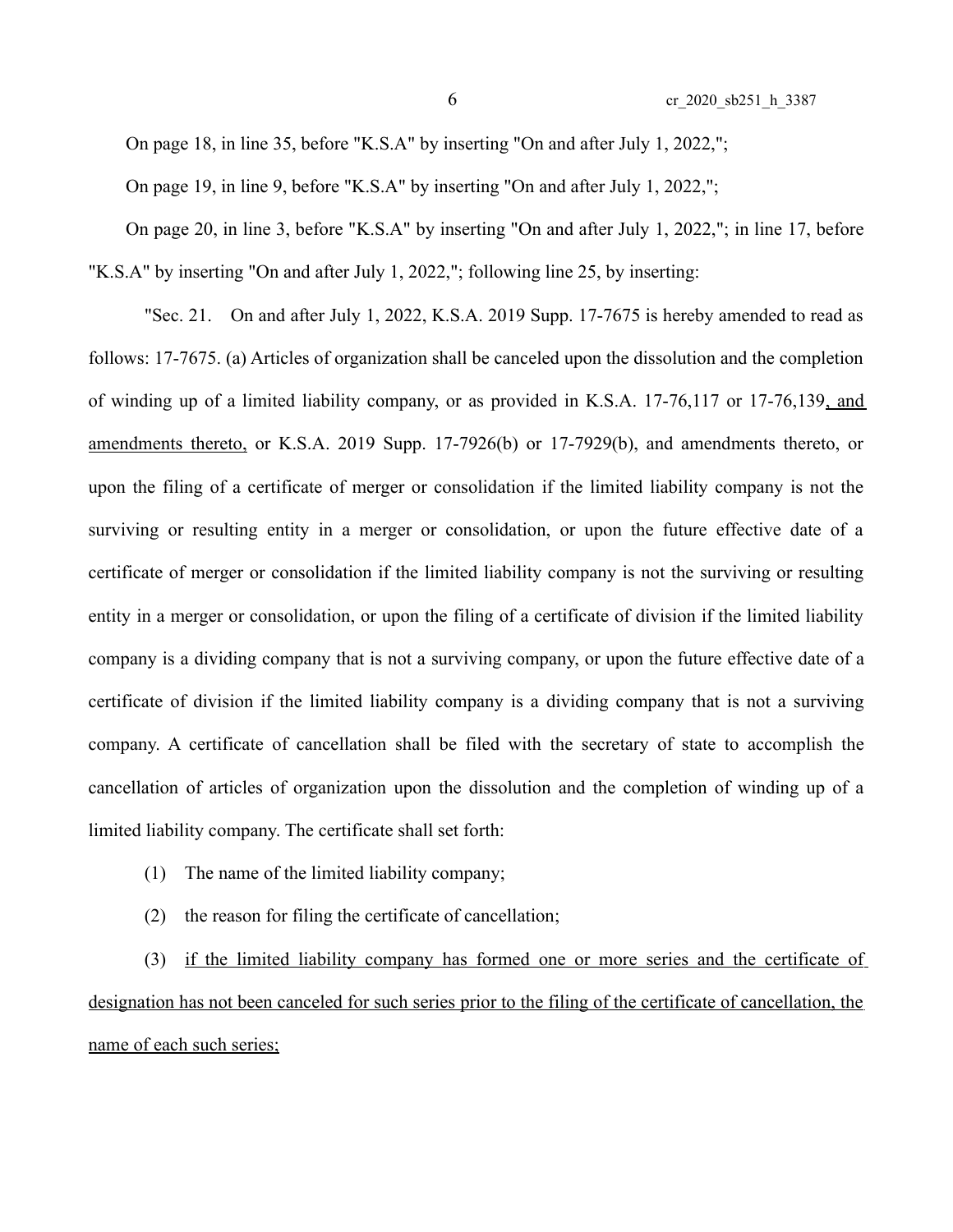(4) the future effective date or time of cancellation if it is not to be effective upon the filing of the certificate; and

(4)(5) any other information the person filing the certificate of cancellation determines.

(b) A certificate of cancellation that is filed with the secretary of state prior to the dissolution or the completion of winding up of a limited liability company may be corrected as an erroneously executed certificate of cancellation by filing with the secretary of state a certificate of correction of such certificate of cancellation in accordance with K.S.A. 2019 Supp. 17-7912, and amendments thereto.

(c) The secretary of state shall not issue a certificate of good standing with respect to a limited liability company, or any series thereof, if its articles of organization are canceled.

Sec. 22. On and after July 1, 2022, K.S.A. 2019 Supp. 17-7679 is hereby amended to read as follows: 17-7679. The fact that articles of organization, or amendments thereto, are on file with the secretary of state is notice that the entity formed in connection with the filing of the articles of organization is a limited liability company formed under the laws of the state of Kansas and is notice of all other facts set forth therein which are required to be set forth in articles of organization by K.S.A.  $17-7673(a)(1)$ ,  $(a)(2)$ ,  $(a)(4)$  and  $(a)(5)$ , and amendments thereto, and K.S.A. 2019 Supp. 17-76,149, and amendments thereto. The fact that a certificate of designation is on file in the office of the secretary of state is notice that the series named in such certificate of designation has been formed pursuant to K.S.A. 2019 Supp. 17-76,143, and amendments thereto, and is notice of all other facts set forth therein that are required to be set forth in a certificate of designation by K.S.A. 2019 Supp. 17-76,143(d), and amendments thereto.

Sec. 23. On and after July 1, 2022, K.S.A. 2019 Supp. 17-7680 is hereby amended to read as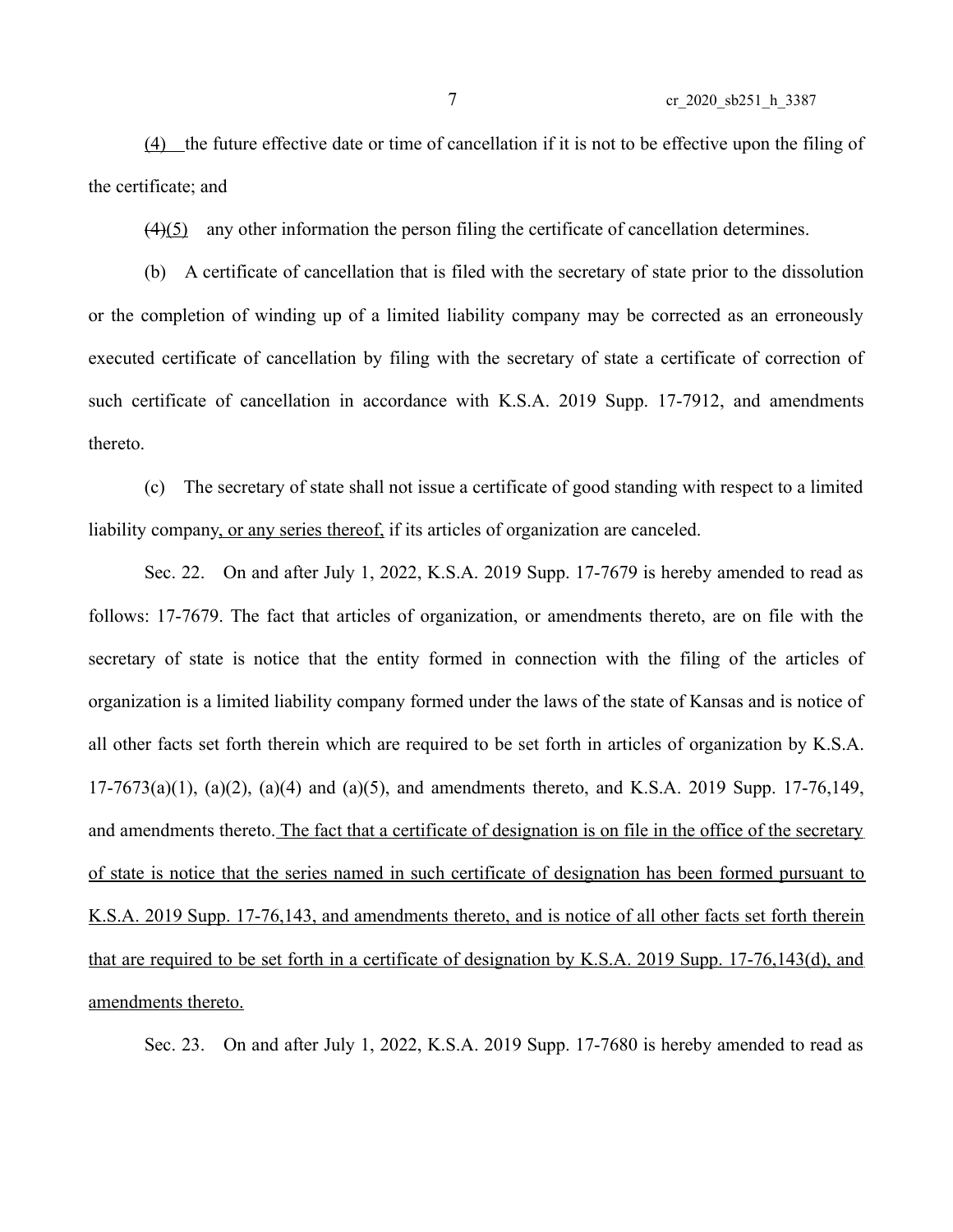follows: 17-7680. (a) Restated articles of organization.

(1) A limited liability company may, whenever desired, integrate into a single instrument all of the provisions of its articles of organization which are then in effect and operative as a result of there having previously been filed with the secretary of state one or more certificates or other instruments pursuant to K.S.A. 17-7673 through 17-7683, and amendments thereto, the business entity standard treatment act, K.S.A. 2019 Supp. 17-7901 et seq., and amendments thereto, and K.S.A. 2019 Supp. 17- 7685a and 17-76,143a, and amendments thereto, and it may at the same time also further amend its articles of organization by adopting restated articles of organization.

 $(b)(2)$  If restated articles of organization merely restate and integrate but do not further amend the initial articles of organization, as previously amended or supplemented by any certificate or instrument that was executed and filed pursuant to K.S.A. 17-7673 through 17-7683, and amendments thereto, and the business entity standard treatment act, K.S.A. 2019 Supp. 17-7901 et seq., and amendments thereto, they shall be specifically designated in their heading as "restated articles of organization" together with such other words as the limited liability company may deem appropriate and shall be executed by an authorized person and filed with the secretary of state as provided in K.S.A. 2019 Supp. 17-7910, and amendments thereto. If restated articles of organization restate and integrate and also further amend in any respect the articles of organization, as previously amended or supplemented, they shall be specifically designated in their heading as "amended and restated articles of organization" together with such other words as the limited liability company may deem appropriate and shall be executed by at least one authorized person and filed as provided in K.S.A. 2019 Supp. 17- 7910, and amendments thereto.

 $(e)(3)$  Restated articles of organization shall state, either in their heading or in an introductory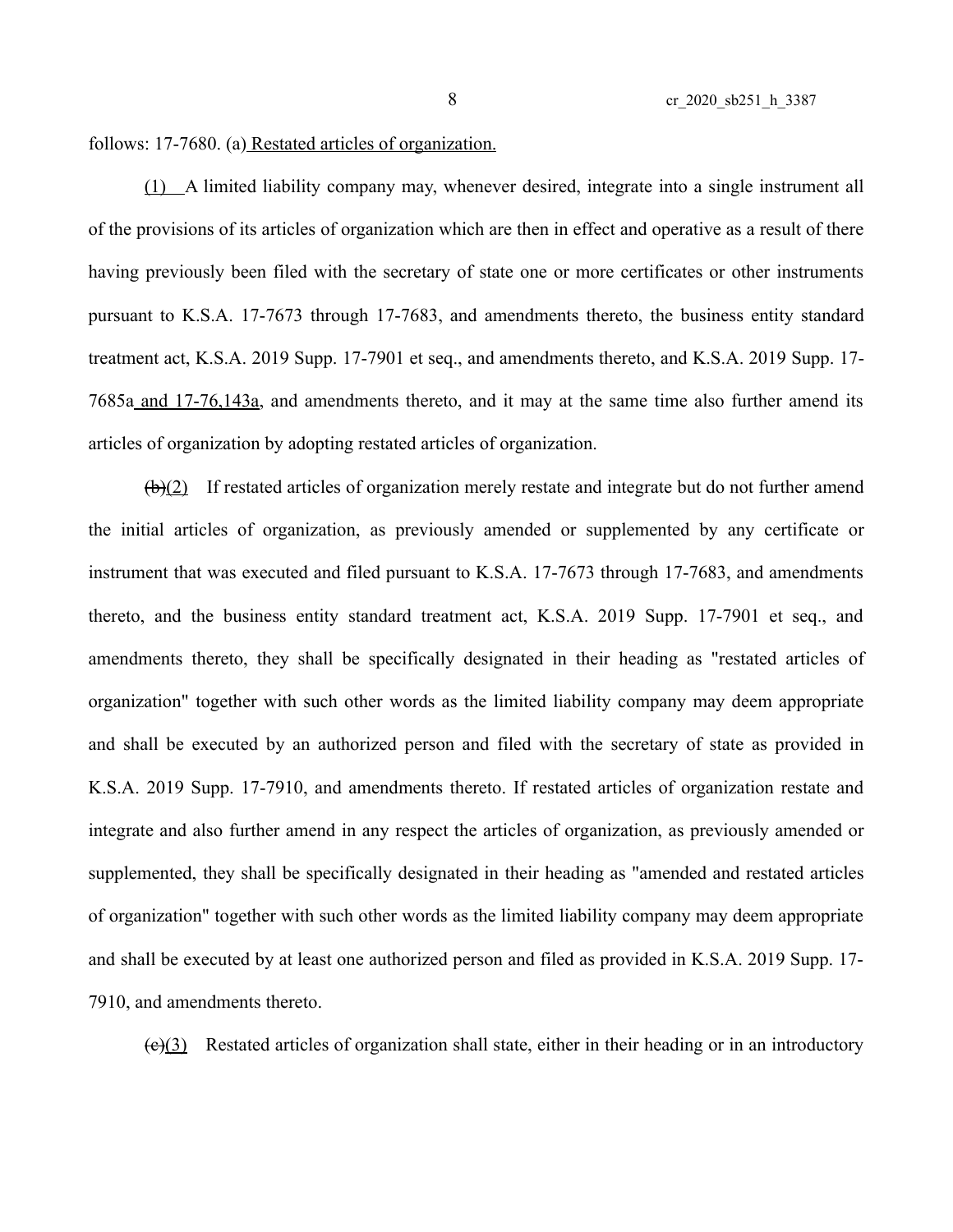paragraph, the limited liability company's present name; if it has been changed, the name under which it was originally filed; the date of filing of its original articles of organization with the secretary of state; and the future effective date, which shall be a date certain, of the restated articles of organization if they are not to be effective upon the filing of the restated articles of organization with the secretary of state. Restated articles of organization shall also state that they were duly executed and are being filed in accordance with this section. If restated articles of organization only restate and integrate and do not further amend a limited liability company's articles of organization as previously amended or supplemented and there is no discrepancy between those provisions and the restated articles of organization, they shall state that fact as well.

(d)(4) Upon the filing of restated articles of organization with the secretary of state, or upon the future effective date of restated articles of organization as provided for therein, the initial articles of organization, as previously amended or supplemented, shall be superseded. Thereafter the restated articles of organization, including any further amendment or changes made thereby, shall be the articles of organization of the limited liability company, but the original effective date of formation shall remain unchanged.

(e)(5) Any amendment or change effected in connection with the restatement and integration of the articles of organization shall be subject to any other provision of the Kansas revised limited liability company act, not inconsistent with this section, which would apply if a separate certificate of amendment were filed to effect such amendment or change.

(b) Restated certificate of designation.

(1) A series of a limited liability company may, whenever desired, integrate into a single instrument all of the provisions of its certificate of designation that are then in effect and operative as a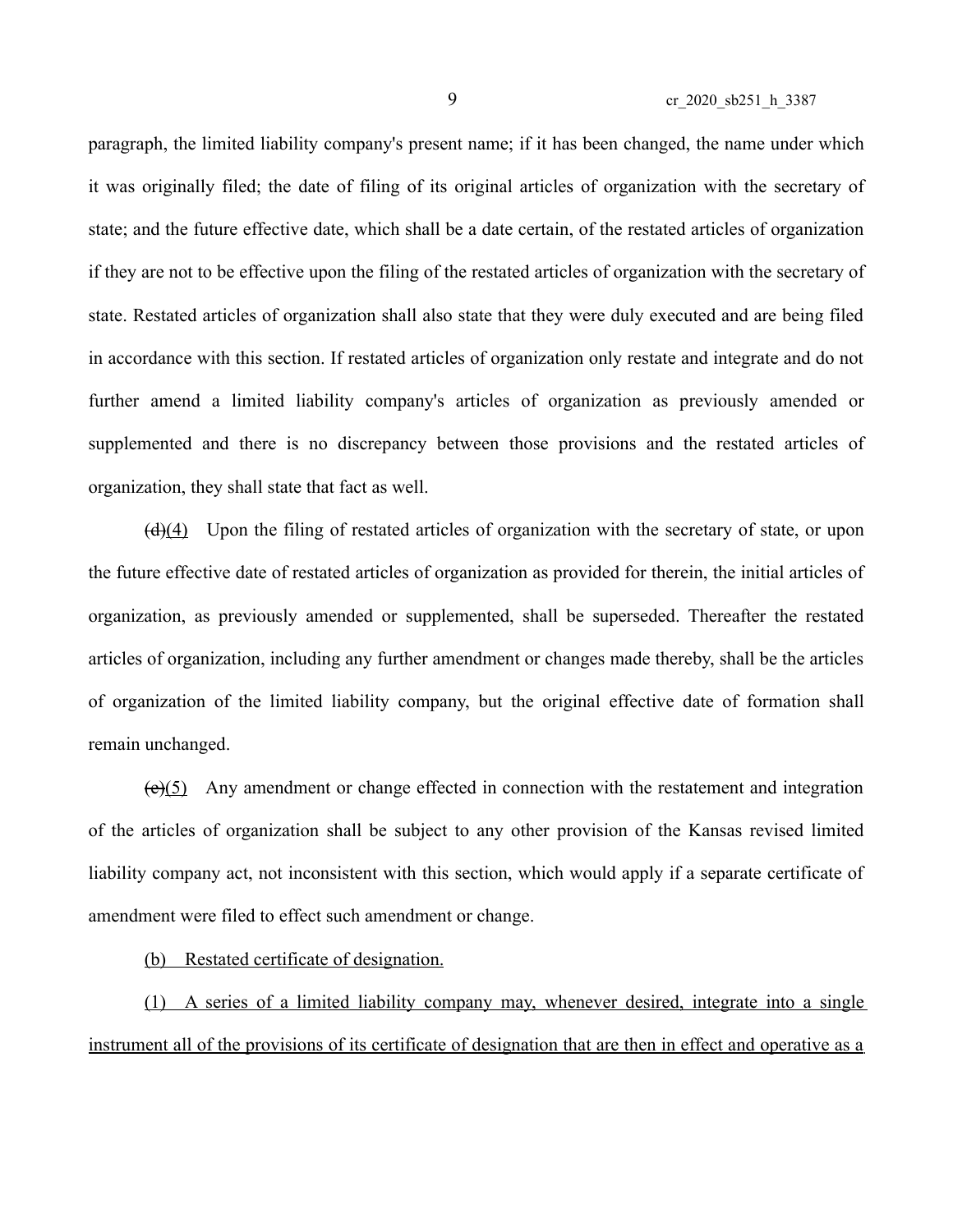result of there having previously been filed with the secretary of state one or more certificates or other instruments pursuant to K.S.A. 17-7673 through 17-7681, and amendments thereto, K.S.A. 2019 Supp. 17-7685a, 17-76,143a and the business entity standard treatment act, K.S.A. 2019 Supp. 17-7901 et seq., and amendments thereto, and it may at the same time further amend its certificate of designation by adopting a restated certificate of designation.

(2) If a restated certificate of designation merely restates and integrates but does not further amend the initial certificate of designation, as previously amended or supplemented by any instrument that was executed and filed pursuant to K.S.A. 17-7673 through 17-7681, and amendments thereto, K.S.A. 2019 Supp. 17-7685a, 17-76,143a and the business entity standard treatment act, K.S.A. 2019 Supp. 17-7901 et seq., and amendments thereto, it shall be specifically designated in its heading as a "restated certificate of designation" together with such other words as the series may deem appropriate and shall be executed by an authorized person and filed as provided in K.S.A. 2019 Supp. 17-7910, and amendments thereto. If a restated certificate restates and integrates and also further amends in any respect the certificate of designation as previously amended or supplemented, it shall be specifically designated in its heading as an "amended and restated certificate of designation" together with such other words as the series may deem appropriate and shall be executed by at least one authorized person and filed as provided in K.S.A. 2019 Supp. 17-7910, and amendments thereto.

(3) A restated certificate of designation shall state, either in its heading or in an introductory paragraph, the name of the limited liability company, the present name of the series, and, if the name of the series has been changed, the name under which it was originally filed, and the future effective date or time, which shall be a date or time certain, of the restated certificate of designation if it is not to be effective upon the filing of the restated certificate of designation. A restated certificate shall also state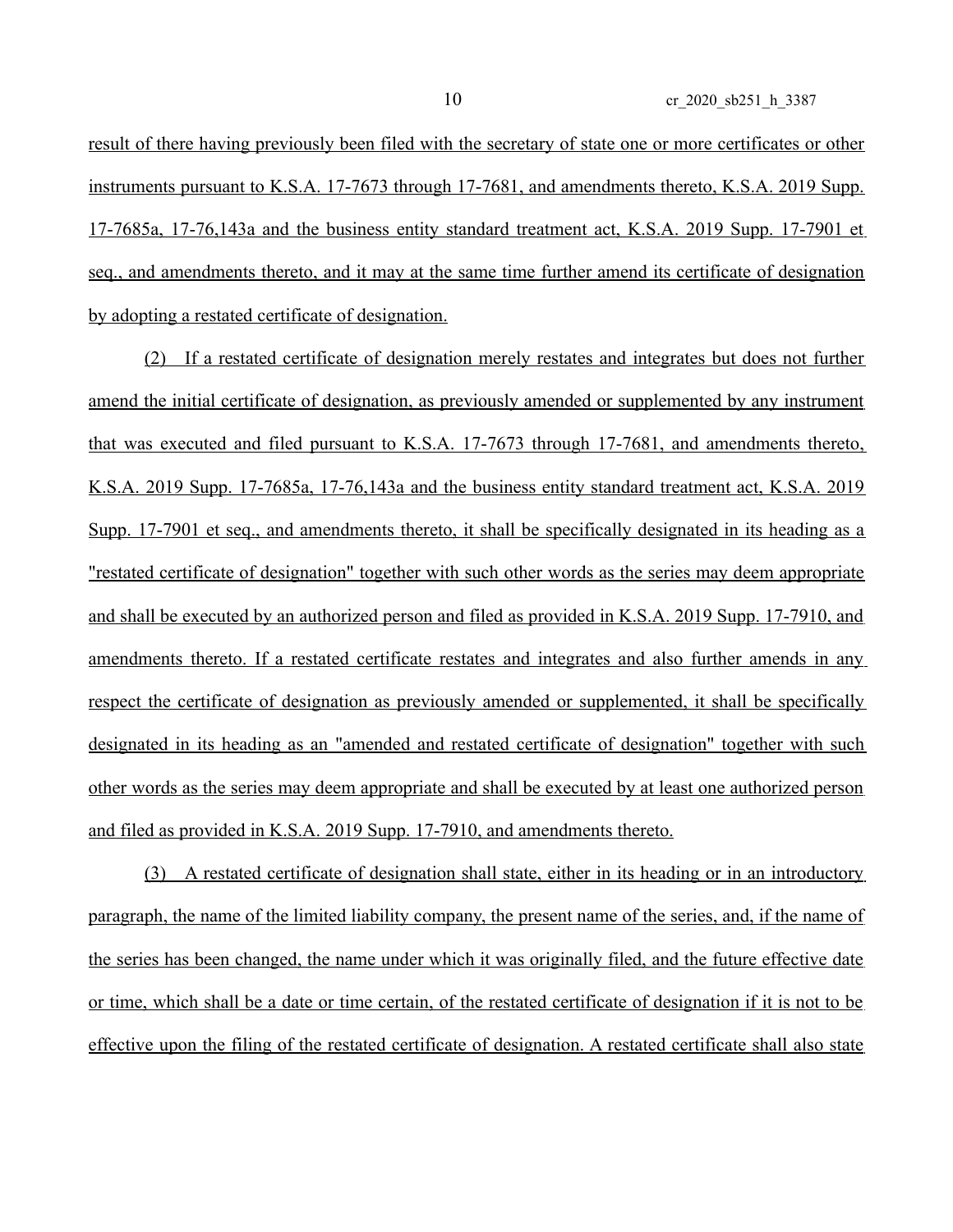that it was duly executed and is being filed in accordance with this section. If a restated certificate only restates and integrates and does not further amend a certificate of designation, as previously amended or supplemented and there is no discrepancy between those provisions and the restated certificate, it shall state that fact as well.

(4) Upon the filing of a restated certificate of designation with the secretary of state, or upon the future effective date or time of a restated certificate of designation as provided for therein, the initial certificate of designation, as theretofore amended or supplemented, shall be superseded. Thereafter, the restated certificate of designation, including any further amendment or changes made thereby, shall be the certificate of designation of such series, but the original effective date of formation of the series, as applicable, shall remain unchanged.

(5) Any amendment or change effected in connection with the restatement and integration of a certificate of designation shall be subject to any other provision of the Kansas revised limited liability company act, not inconsistent with this section, that would apply if a separate certificate of amendment were filed to effect such amendment or change."

Also on page 20, in line 26, before "K.S.A" by inserting "On and after July 1, 2022,";

On page 21, by striking all in lines 28 through 43;

By striking all on pages 22 through 26;

On page 27, by striking all in lines 1 through 13 and inserting:

"Sec. 25. K.S.A. 2019 Supp. 17-76,139 is hereby amended to read as follows: 17-76,139. (a) Every limited liability company organized under the laws of this state shall make an annual report in writing to the secretary of state, stating the prescribed information concerning the limited liability company at the close of business on the last day of its tax period next preceding the date of filing. If the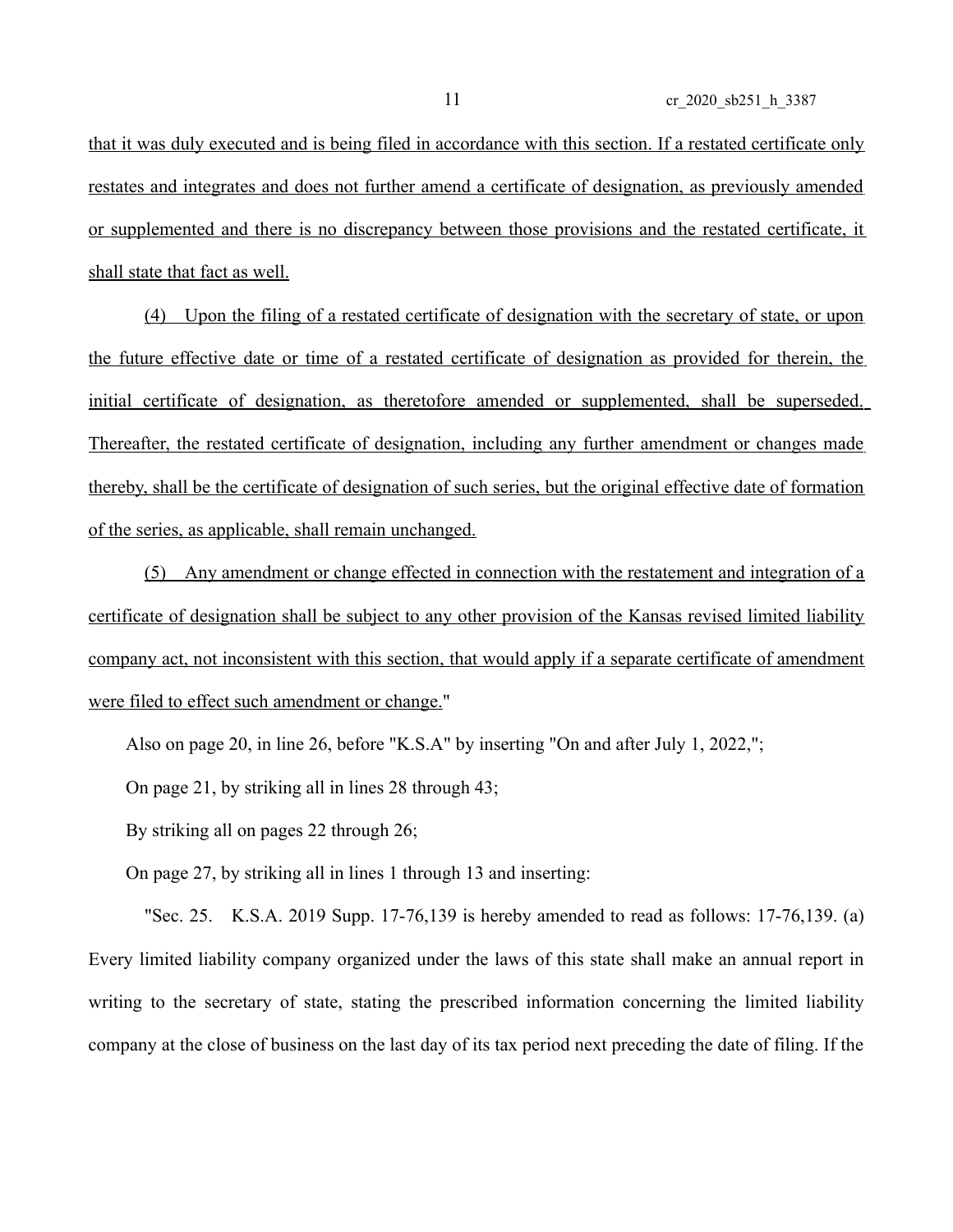limited liability company's tax period is other than the calendar year, it shall give notice of its different tax period in writing to the secretary of state prior to December 31 of the year it commences the different tax period. The annual report shall be filed at the time prescribed by law for filing the limited liability company's annual Kansas income tax return. The annual report shall be made on a form prescribed by the secretary of state. The report shall contain the following information:

(1) The name of the limited liability company; and

(2) a list of the members owning at least 5% of the capital of the limited liability company, with the post office address of each.

(b) Every foreign limited liability company shall make an annual report in writing to the secretary of state, stating the prescribed information concerning the limited liability company at the close of business on the last day of its tax period next preceding the date of filing. If the limited liability company's tax period is other than the calendar year, it shall give notice in writing of its different tax period to the secretary of state prior to December 31 of the year it commences the different tax period. The annual report shall be filed at the time prescribed by law for filing the limited liability company's annual Kansas income tax return. The annual report shall be made on a form prescribed by the secretary of state. The report shall contain the name of the limited liability company.

(c) The annual report required by this section shall be executed by one or more authorized persons, and filed with the secretary of state. The execution of such annual report by a person who is authorized by this act to execute such annual report, upon filing such annual report with the secretary of state, constitutes an oath or affirmation, under penalties of perjury that, to the best of such person's knowledge and belief, the facts stated therein are true. At the time of filing the report, the limited liability company shall pay to the secretary of state an annual report fee in an amount equal to \$40.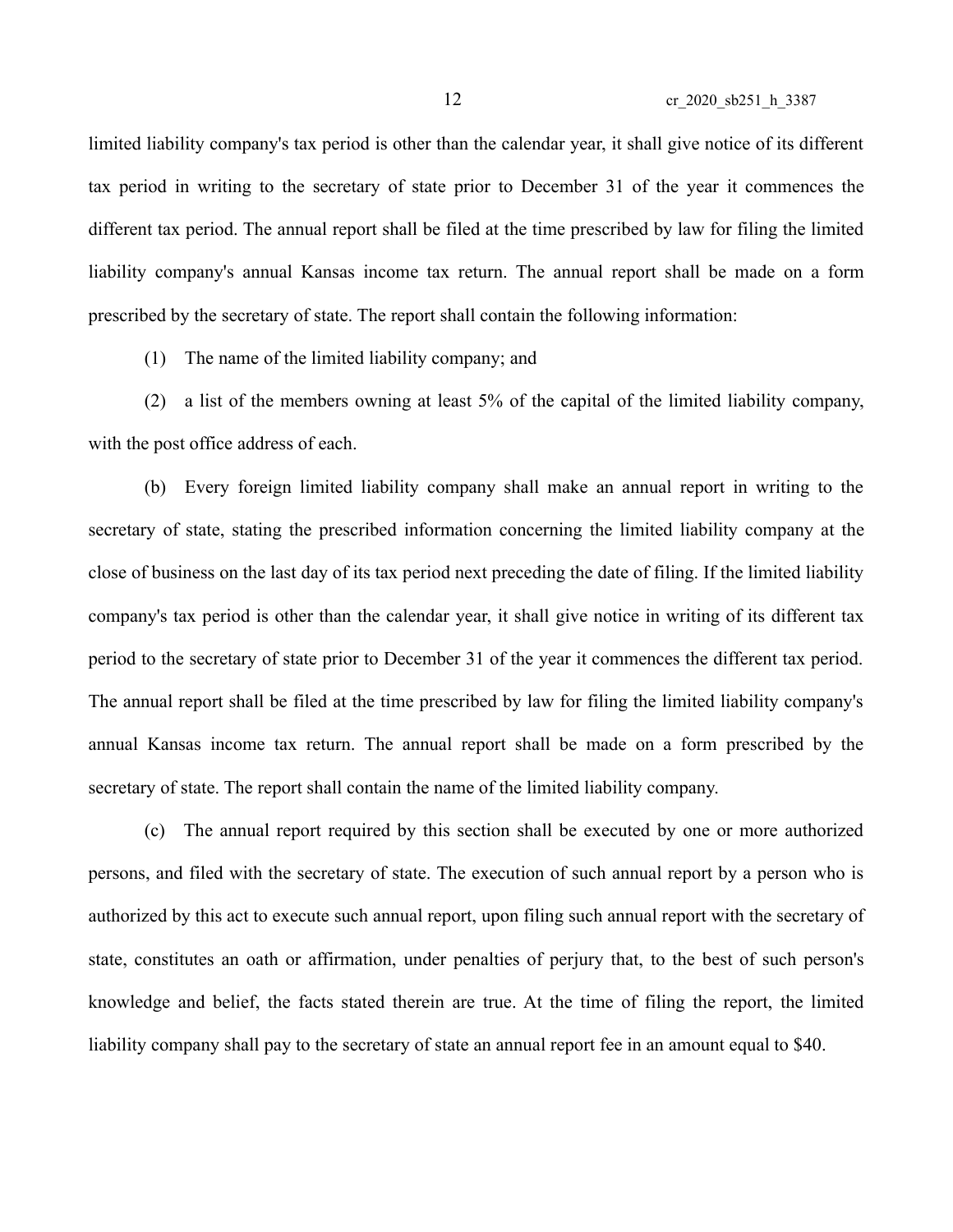(d) The provisions of K.S.A. 17-7509, and amendments thereto, relating to penalties for failure of a corporation to file an annual report or pay the required annual report fee, and the provisions of K.S.A. 17-7510(a), and amendments thereto, relating to penalties for failure of a corporation to file an annual report or pay the required annual report fee, shall be applicable to the articles of organization of any domestic limited liability company or to the authority of any foreign limited liability company which fails to file its annual report or pay the annual report fee within 90 days of the time prescribed in this section for filing and paying the same or, in the case of an annual report filing and fee received by mail, postmarked within 90 days of the time for filing and paying the same. Whenever the articles of organization of a domestic limited liability company or the authority of any foreign limited liability company are forfeited for failure to file an annual report or to pay the required annual report fee, the domestic limited liability company or the authority of a foreign limited liability company may be reinstated by filing a certificate of reinstatement, pursuant to K.S.A. 2019 Supp. 17-76,146, and amendments thereto, and paying to the secretary of state all fees, including any penalties thereon, due to the state.

(e) No limited liability company shall be required to file its first annual report under this act, or pay any annual report fee required to accompany such report, unless such limited liability company has filed its articles of organization or application for authority at least six months prior to the last day of its tax period.

(f) All copies of applications for extension of the time for filing income tax returns submitted to the secretary of state pursuant to law shall be maintained by the secretary of state in a confidential file and shall not be disclosed to any person except as authorized pursuant to the provisions of K.S.A. 79-3234, and amendments thereto, a proper judicial order, or subsection (g). All copies of such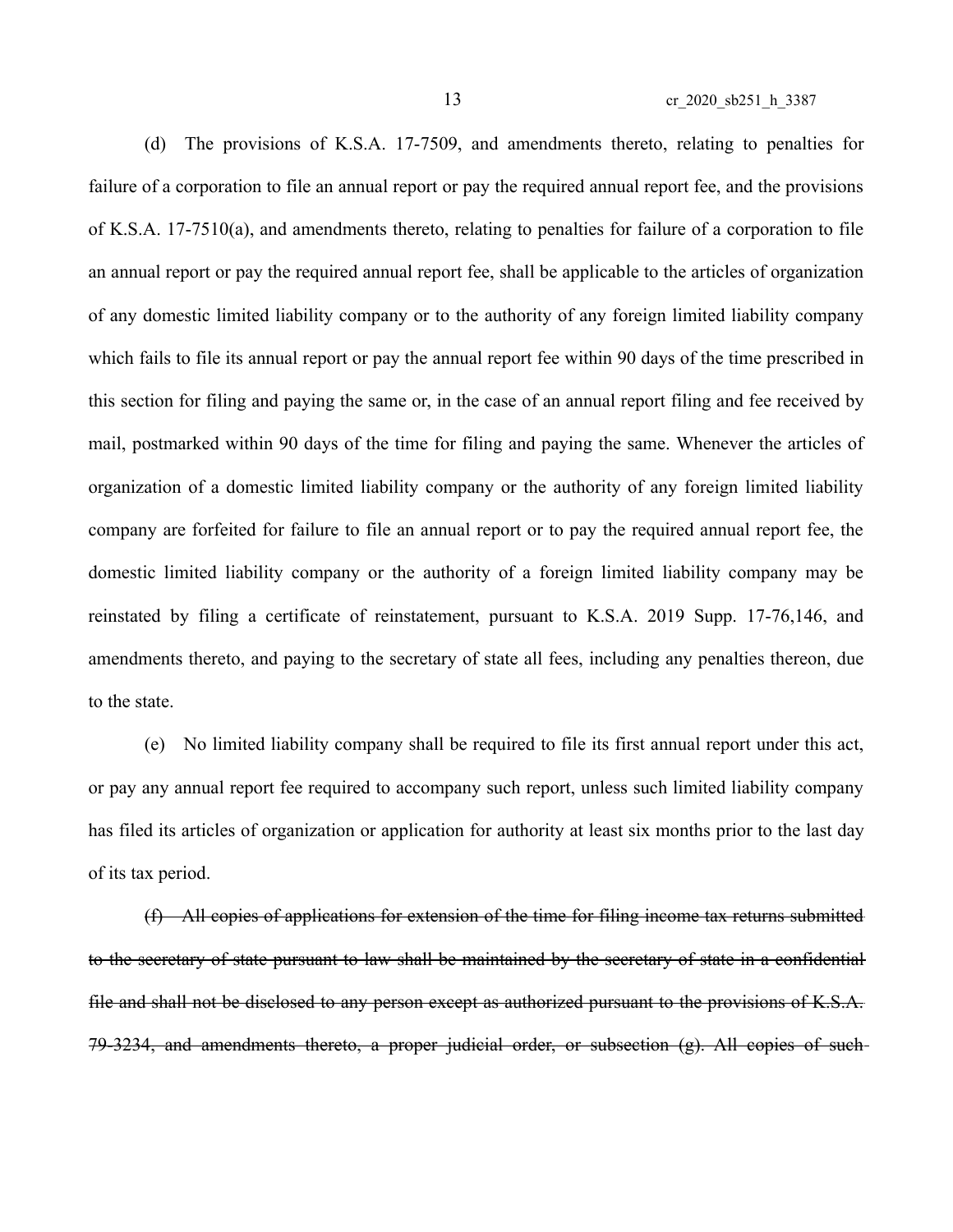applications shall be preserved for one year and thereafter until the secretary of state orders that they be destroyed.

 $(g)$  A copy of such application shall be open to inspection by or disclosure to any person who was a member of such limited liability company during any part of the period covered by the extension.

Sec. 26. On and after July 1, 2022, K.S.A. 2019 Supp. 17-76,139, as amended by section 25 of this act, is hereby amended to read as follows: 17-76,139. (a) Every limited liability company organized, and on and after July 1, 2022, each series thereof formed or in existence, under the laws of this state shall make an annual a written business entity information report in writing to the secretary of state, stating the prescribed information concerning the limited liability company or series, as applicable, at the close of business on the last day of its tax period next preceding the date of filing. If the limited liability company's or series' tax period is other than the calendar year, it shall give notice of its different tax period in writing to the secretary of state prior to December 31 of the year it commences the different tax period.

(b) The annual report shall be filed biennially, as determined by the year that the limited liability company filed its formation documents. A limited liability company that filed formation documents in an even-numbered year shall file a report in each even-numbered year. A limited liability company that filed formation documents in an odd-numbered year shall file a report in each oddnumbered year. The report shall be filed after the close of the limited liability company's tax period but not later than at the time prescribed by law for filing the limited liability company's or series' annual Kansas income tax return, or if applicable law does not prescribe a time for filing an annual Kansas income tax return for a series, the report for the series shall be filed at, and for purposes of this section its tax period shall be deemed to be, the time prescribed by law for filing the annual Kansas income tax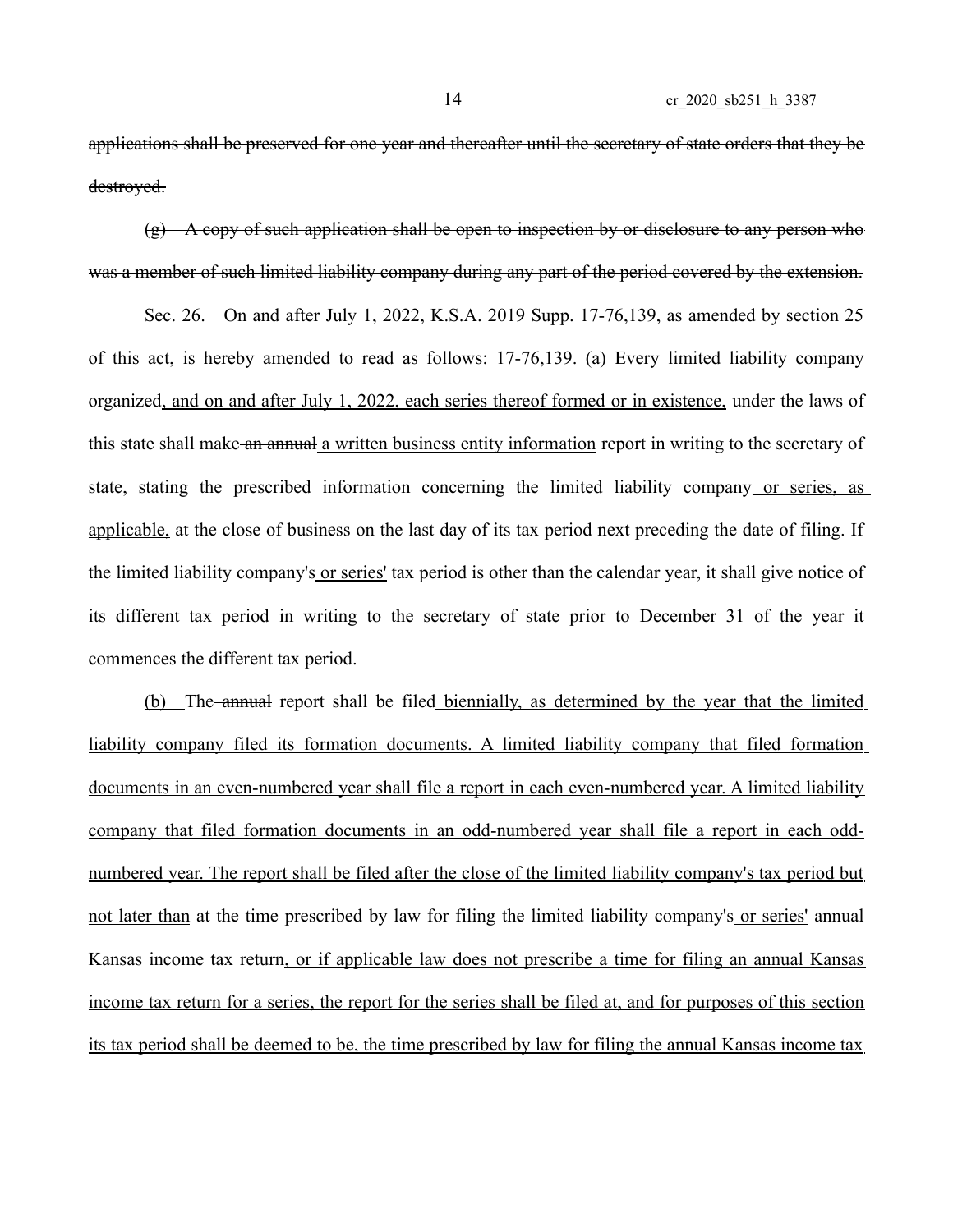## return for the limited liability company to which the series is associated.

(c) The annual report shall be made on a form prescribed by the secretary of state. The report and shall contain the following information:

(1) The name of the limited liability company or series, as applicable; and

(2) a list of the members owning at least 5% of the capital of the limited liability company or series, as applicable, with the post office address of each.

 $(\frac{b}{d})(1)$  Every foreign limited liability company shall make an annual a written business entity information report in writing to the secretary of state, stating the prescribed information concerning the limited liability company at the close of business on the last day of its tax period next preceding the date of filing. If the limited liability company's tax period is other than the calendar year, it shall give notice in writing of its different tax period to the secretary of state prior to December 31 of the year it commences the different tax period.

(2) The annual report shall be filed biennially, as determined by the year that the foreign limited liability company filed its foreign limited liability company application. A foreign limited liability company that filed its application in an even-numbered year shall file a report in each evennumbered year. A foreign limited liability company that filed its application in an odd-numbered year shall file a report in each odd-numbered year. The report shall be filed after the close of the foreign limited liability company's tax period but not later than at the time prescribed by law for filing the limited liability company's annual Kansas income tax return.

(3) The annual report shall be made on a form prescribed by the secretary of state. The report and shall contain the name of the limited liability company.

 $(e)(e)$  The annual business entity information report required by this section shall be executed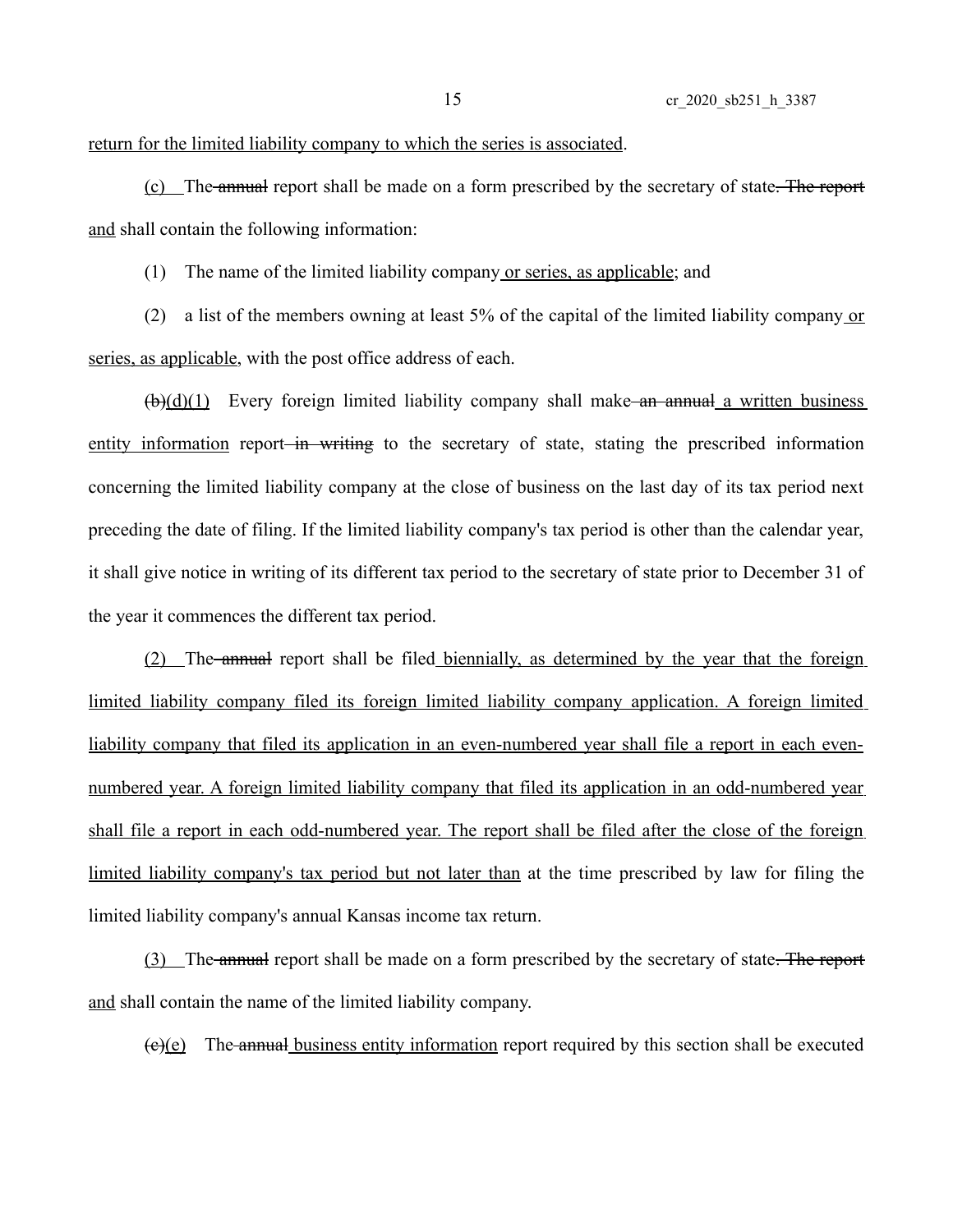by one or more authorized persons, and filed with the secretary of state. The execution of such annual report by a person who is authorized by this the Kansas revised limited liability company act to execute such annual report, upon filing such annual report with the secretary of state, constitutes an oath or affirmation, under penalties of perjury that, to the best of such person's knowledge and belief, the facts stated therein are true.

 $(f)$  At the time of filing the its business entity information report, the limited liability company or series shall pay to the secretary of state an annual report  $\alpha$  fee in an amount equal to \$40 \$80, plus the amount specified in rules and regulations of the secretary multiplied by the number of tax periods included in the report.

 $(d)(g)$  The provisions of K.S.A. 17-7509, and amendments thereto, relating to penalties for failure of a corporation to file an annual a business entity information report or pay the required annual report fee, and the provisions of K.S.A. 17-7510(a), and amendments thereto, relating to penalties for failure of a corporation to file an annual a business entity information report or pay the required annual report fee, shall be applicable to the articles of organization of any domestic limited liability company, or the certificate of designation of any series thereof, or to the authority of any foreign limited liability company which that fails to file its annual business entity information report or pay the annual report fee within 90 days of the time prescribed in this section for filing and paying the same or, in the case of an annual a report filing and fee received by mail, postmarked within 90 days of the time for filing and paying the same. Whenever the articles of organization of a domestic limited liability company, or the certificate of designation of any series thereof, or the authority of any foreign limited liability company are forfeited or canceled for failure to file an annual a business entity information report or to pay the required annual report fee, the domestic limited liability company or the authority of a foreign limited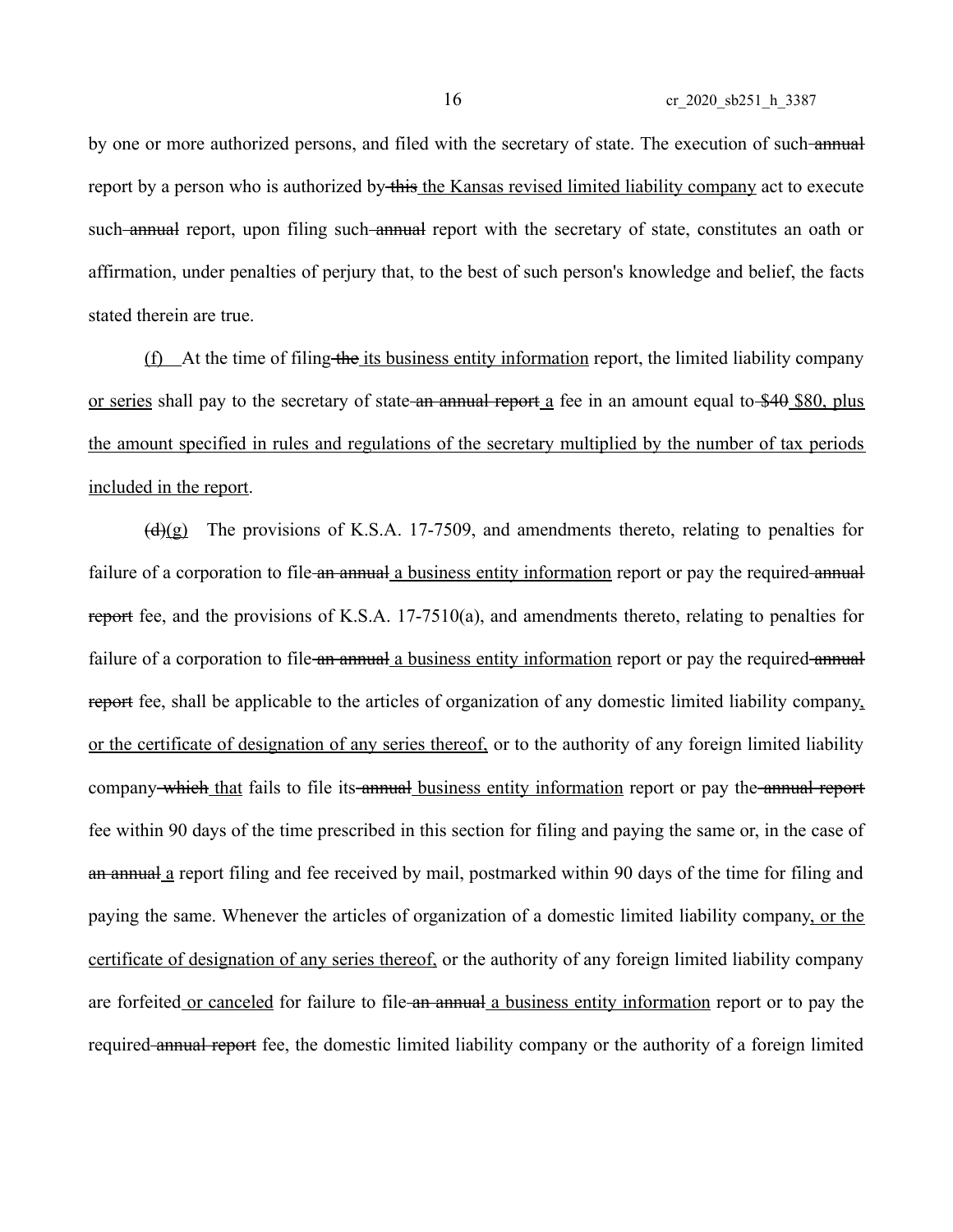liability company may be reinstated by filing a certificate of reinstatement, pursuant to K.S.A. 2019 Supp. 17-76,146, and amendments thereto, and the certificate of designation may be reinstated by filing a certificate of reinstatement, pursuant to K.S.A. 2019 Supp. 17-76,147, and amendments thereto, and in each case paying to the secretary of state all fees, including any penalties thereon, due to the state.

 $(e)(h)$  No limited liability company or series shall be required to file its first-annual business entity information report under this the Kansas revised limited liability company act, or pay any annual report fee required to accompany such report, unless such limited liability company has filed its articles of organization or application for authority or the certificate of designation of such series has been filed at least six months prior to the last day of its tax period.

Sec. 27. On and after July 1, 2022, K.S.A. 2019 Supp. 17-76,143 is hereby amended to read as follows: 17-76,143. (a) An operating agreement may establish or provide for the establishment of one or more designated series of members, managers-or, limited liability company interests-having or assets. If an operating agreement so provides for the establishment or formation of one or more series, then a series may be formed by complying with this section. Any such series may have separate rights, powers or duties with respect to specified property or obligations of the limited liability company or profits and losses associated with specified property or obligations, and to the extent provided in the operating agreement, any such series may have a separate business purpose or investment objective. A series is formed by the filing of a certificate of designation in the office of the secretary of state. Other than pursuant to K.S.A. 2019 Supp. 17-76,143a, and amendments thereto, a series may not merge, convert, or consolidate pursuant to any section of the Kansas revised limited liability company act, the business entity transactions act, K.S.A. 2019 Supp. 17-78-101 et seq., and amendments thereto, or any other statute of this state.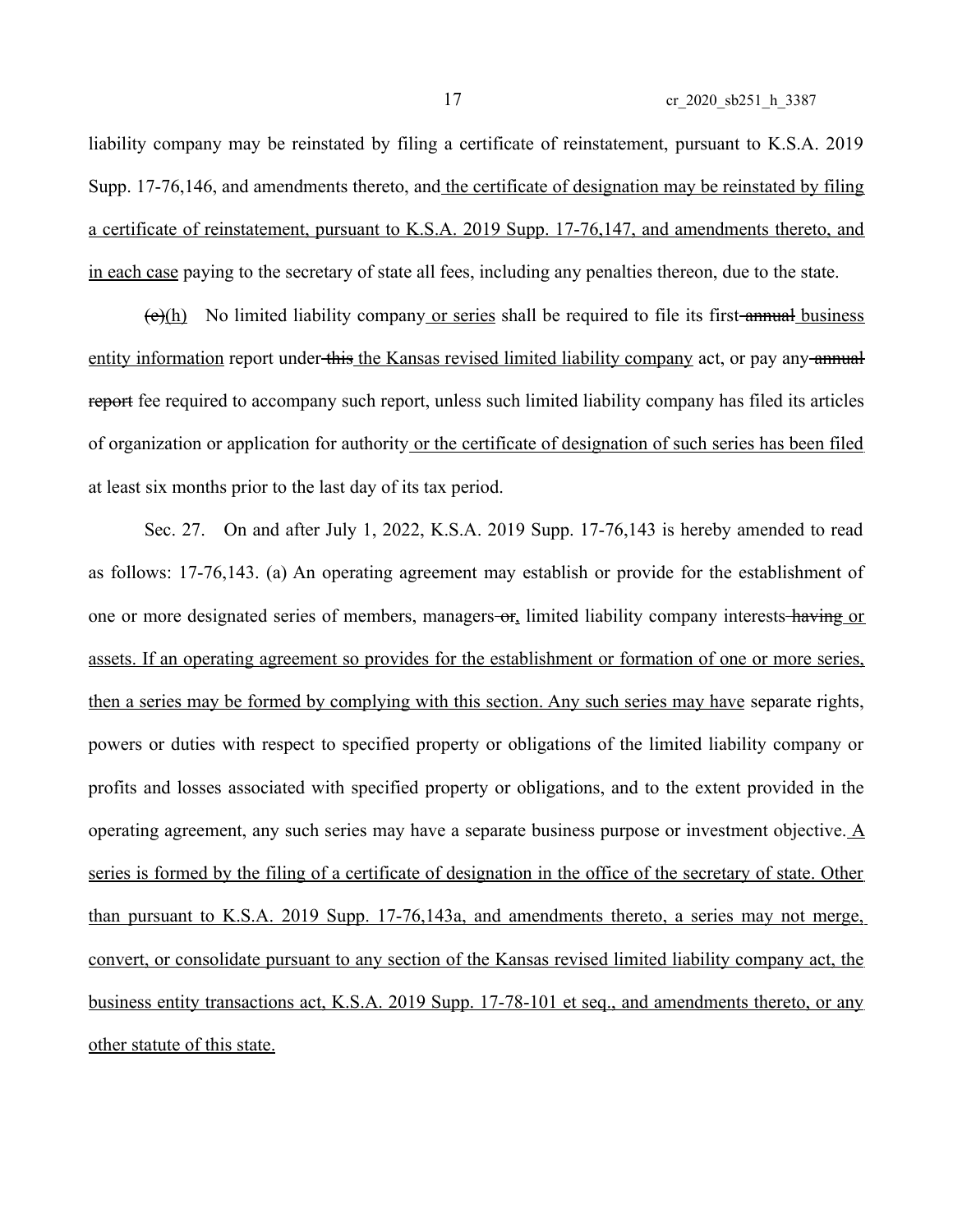(b) Notice of the limitation on liabilities of a series as referenced in subsection (c) shall be set forth in the articles of organization of the limited liability company. Notice in articles of organization of the limitation on liabilities of a series as referenced in subsection (c) shall be sufficient for all purposes of this subsection whether or not the limited liability company has formed any series when such notice is included in the articles of organization, and there shall be no requirement that any specific series of the limited liability company be referenced in such notice. The fact that articles of organization that contain the foregoing notice of the limitation on liabilities of a series is on file in the office of the secretary of state shall constitute notice of such limitation on liabilities of a series.

 $(\theta)(c)$  Notwithstanding anything to the contrary set forth in this section the Kansas revised limited liability act or under other applicable law, in the event that an operating agreement establishes or provides for the establishment of one or more series, and if to the extent the records maintained for any such series account for the assets associated with such series separately from the other assets of the limited liability company, or any other series thereof, and if the operating agreement so provides, and if notice of the limitation on liabilities of a series as referenced in this subsection is set forth in the articles of organization of the limited liability company and if the limited liability company has filed a certificate of designation for each series which is to have limited liability under this section, then the debts, liabilities, obligations and expenses incurred, contracted for or otherwise existing with respect to a particular such series shall be enforceable against the assets of such series only, and not against the assets of the limited liability company generally or any other series thereof, and, unless otherwise provided in the operating agreement, none of the debts, liabilities, obligations and expenses incurred, contracted for or otherwise existing with respect to the limited liability company generally or any other series thereof shall be enforceable against the assets of such series. The fact that the articles of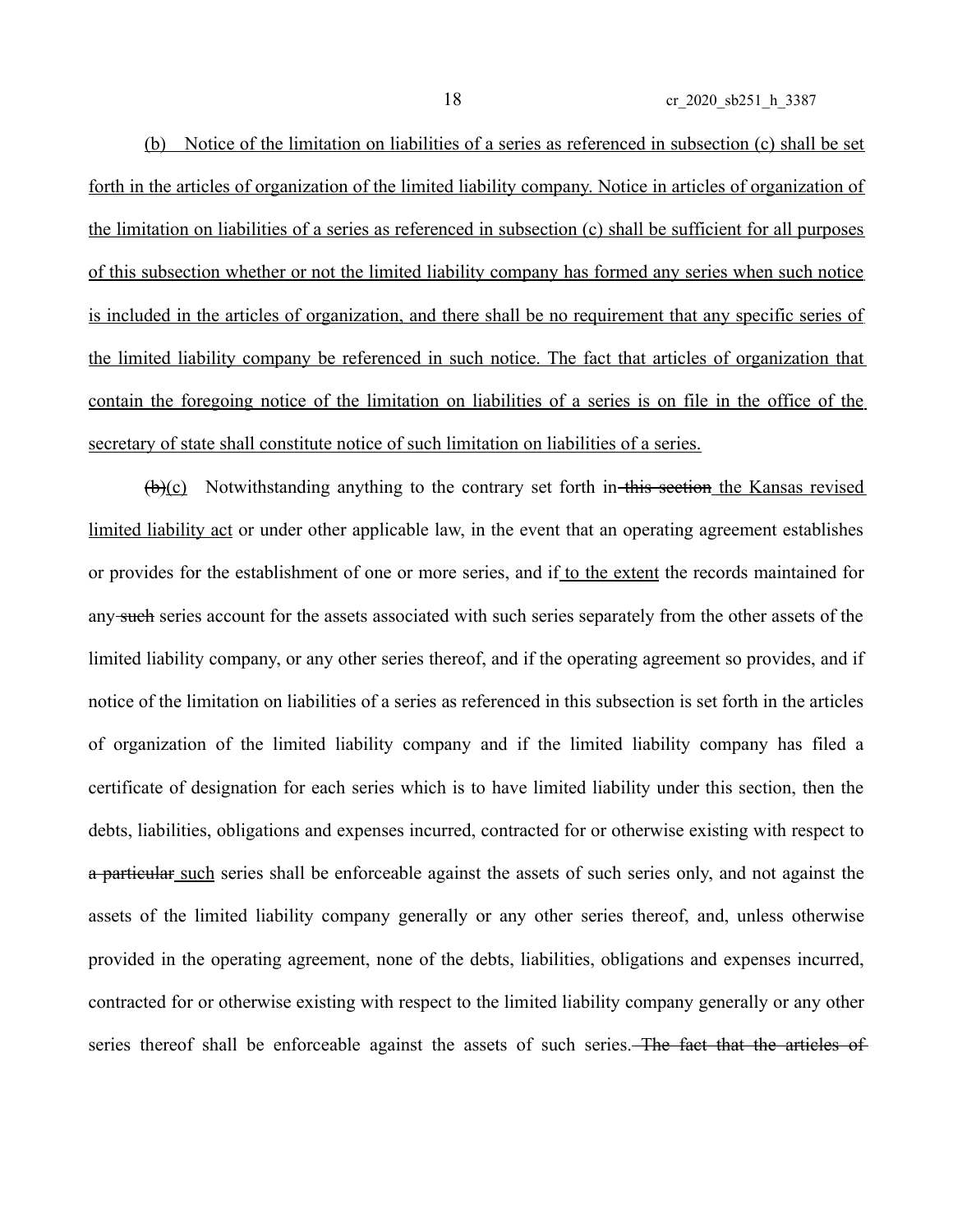organization contain the foregoing notice of the limitation on liabilities of a series and a certificate of designation for a series is on file in the office of the secretary of state shall constitute notice of such limitation on liabilities of a series. A series with limited liability shall be treated as a separate entity to the extent set forth in the articles of organization. Each series with limited liability may, in its own name, contract, hold title to assets, grant security interests, sue and be sued and otherwise conductbusiness and exercise the powers of a limited liability company under this act. The limited liability company and any of its series may elect to consolidate their operations as a single taxpayer to the extent permitted under applicable law, elect to work cooperatively, elect to contract jointly or elect to be treated as a single business for purposes of qualification to do business in this or any other state. Such elections shall not affect the limitation of liability set forth in this section except to the extent that the series have specifically accepted joint liability by contract.

(c) Except in the case of a foreign limited liability company that has adopted an assumed name pursuant to K.S.A. 2019 Supp. 17-7933, and amendments thereto, the name of the series with limited liability must contain the entire name of the limited liability company and be distinguishable from the names of the other series set forth in the articles of organization. In the case of a foreign limited liability company that has adopted an assumed name pursuant to K.S.A. 2019 Supp. 17-7933, and amendments thereto, the name of the series with limited liability must contain the entire name under which the foreign limited liability company has been admitted to transact business in this state.

(d) Upon the filing of the certificate of designation with the secretary of state setting forth the name of each series with limited liability, the series' existence shall begin, and copies of the filed certificate of designation marked with the filing date shall be conclusive evidence, except as against the state, that all conditions precedent required to be performed have been complied with and that the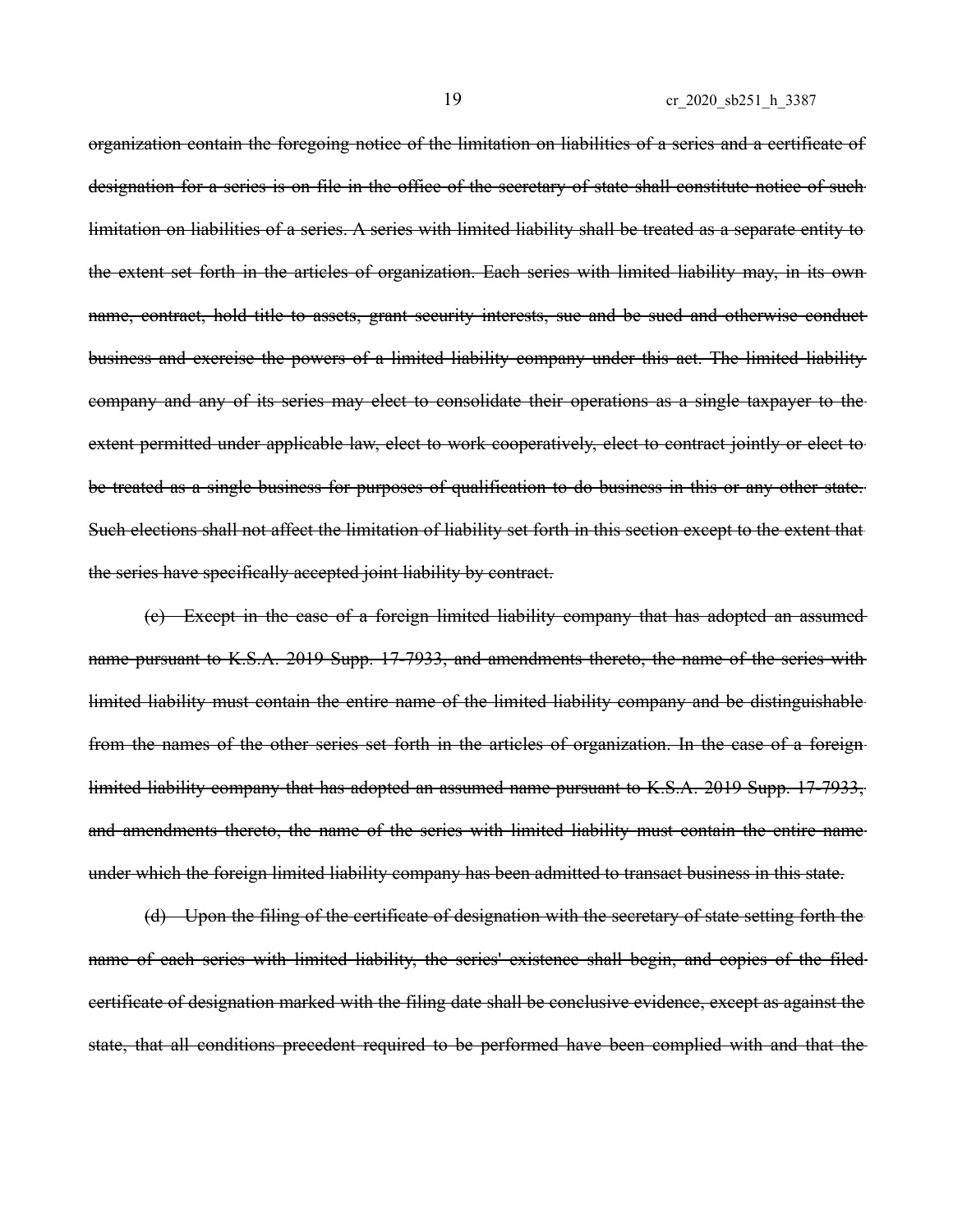series has been or shall be legally organized and formed under this act. If different from the limited liability company, the certificate of designation for each series shall list the names of the members if the series is member managed or the names of the managers if the series is manager managed. The name of a series with limited liability under subsection (b) may be changed by filing with the secretary of state a certificate of designation identifying the series whose name is being changed and the new name of such series. If not the same as the limited liability company, the names of the members of a member managed series or of the managers of a manager managed series may be changed by filing a new certificate of designation with the secretary of state. A series with limited liability under subsection (b) may be dissolved by filing with the secretary of state a certificate of designation identifying the series being dissolved or by the dissolution of the limited liability company as provided in subsection (m). Certificates of designation may be executed by the limited liability company or any manager, person or entity designated in the operating agreement for the limited liability company.

(e) A series of a limited liability company will be deemed to be in good standing as long as the limited liability company is in good standing.

(f) The resident agent and registered office for the limited liability company in Kansas shall serve as the agent and office for service of process in Kansas for each series.

(g) An operating agreement may provide for classes or groups of members or managers associated with a series having such relative rights, powers and duties as the operating agreement may provide, and may make provision for the future creation of additional classes or groups of members or managers associated with the series having such relative rights, powers and duties as may from time to time be established, including rights, powers and duties senior to existing classes and groups of members or managers associated with the series.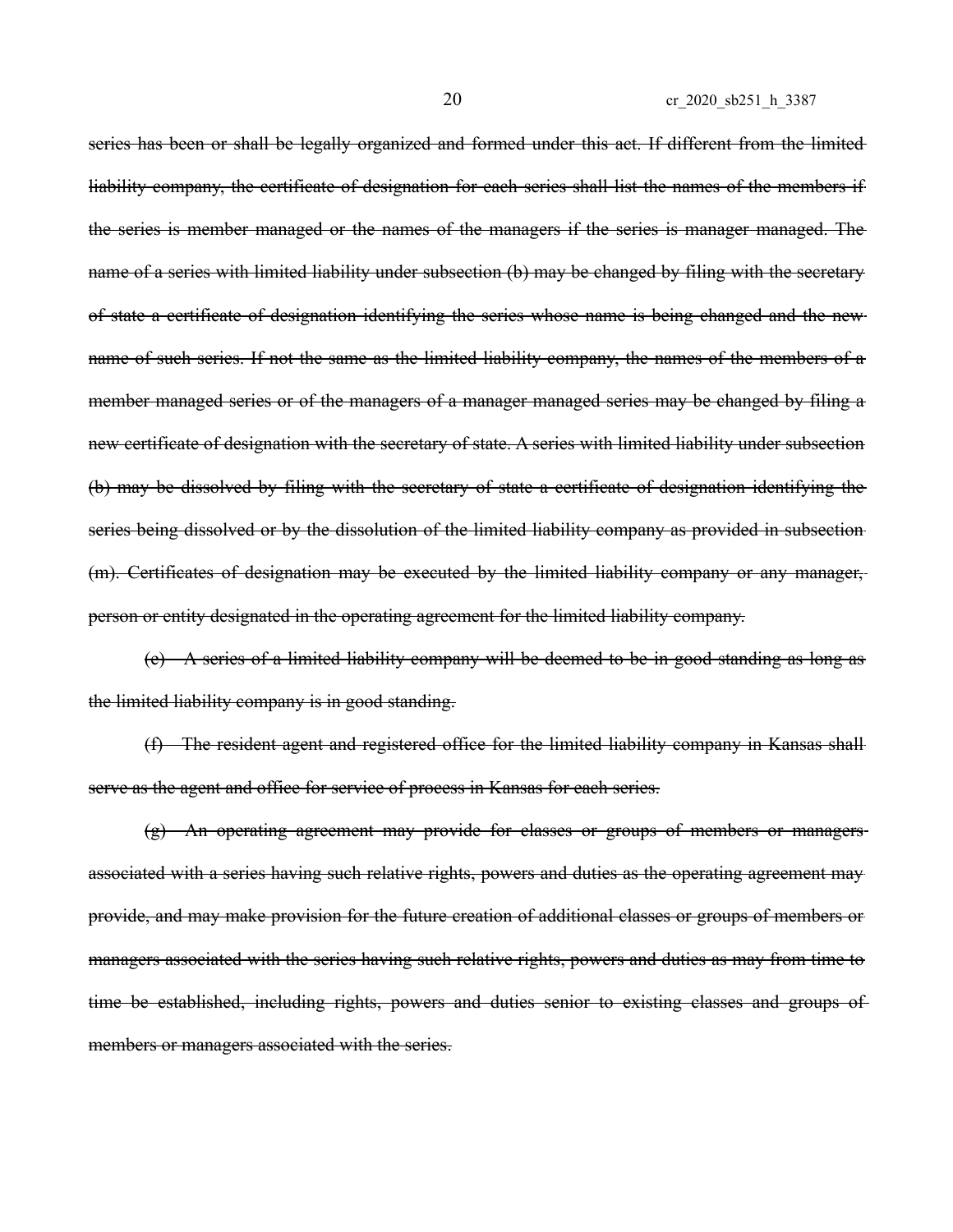(h) A series may be managed by either the member or members associated with the series or by a manager or managers chosen by the members of such series, as provided in the operating agreement. Unless otherwise provided in an operating agreement, the management of a series shall be vested in the members associated with such series.

(i) An operating agreement may grant to all or certain identified members or managers or a specified class or group of the members or managers associated with a series the right to voteseparately or with all or any class or group of the members or managers associated with the series, on any matter. An operating agreement may provide that any member or class or group of members associated with a series shall have no voting rights.

(j) Except to the extent modified in this section, the provisions of this act which are generally applicable to limited liability companies, their managers, members and transferees shall be applicable to each particular series with respect to the operation of such series.

(k) Except as otherwise provided in an operating agreement, any event under this act or in an operating agreement that causes a manager to cease to be a manager with respect to a series shall not, in itself, cause such manager to cease to be a manager of the limited liability company or with respect to any other series thereof.

(l) Except as otherwise provided in an operating agreement, any event under this act or an operating agreement that causes a member to cease to be associated with a series shall not, in itself, cause such member to cease to be associated with any other series or terminate the continued membership of a member in the limited liability company or cause the termination of the series, regardless of whether such member was the last remaining member associated with such series.

(m) Except to the extent otherwise provided in the operating agreement, a series may be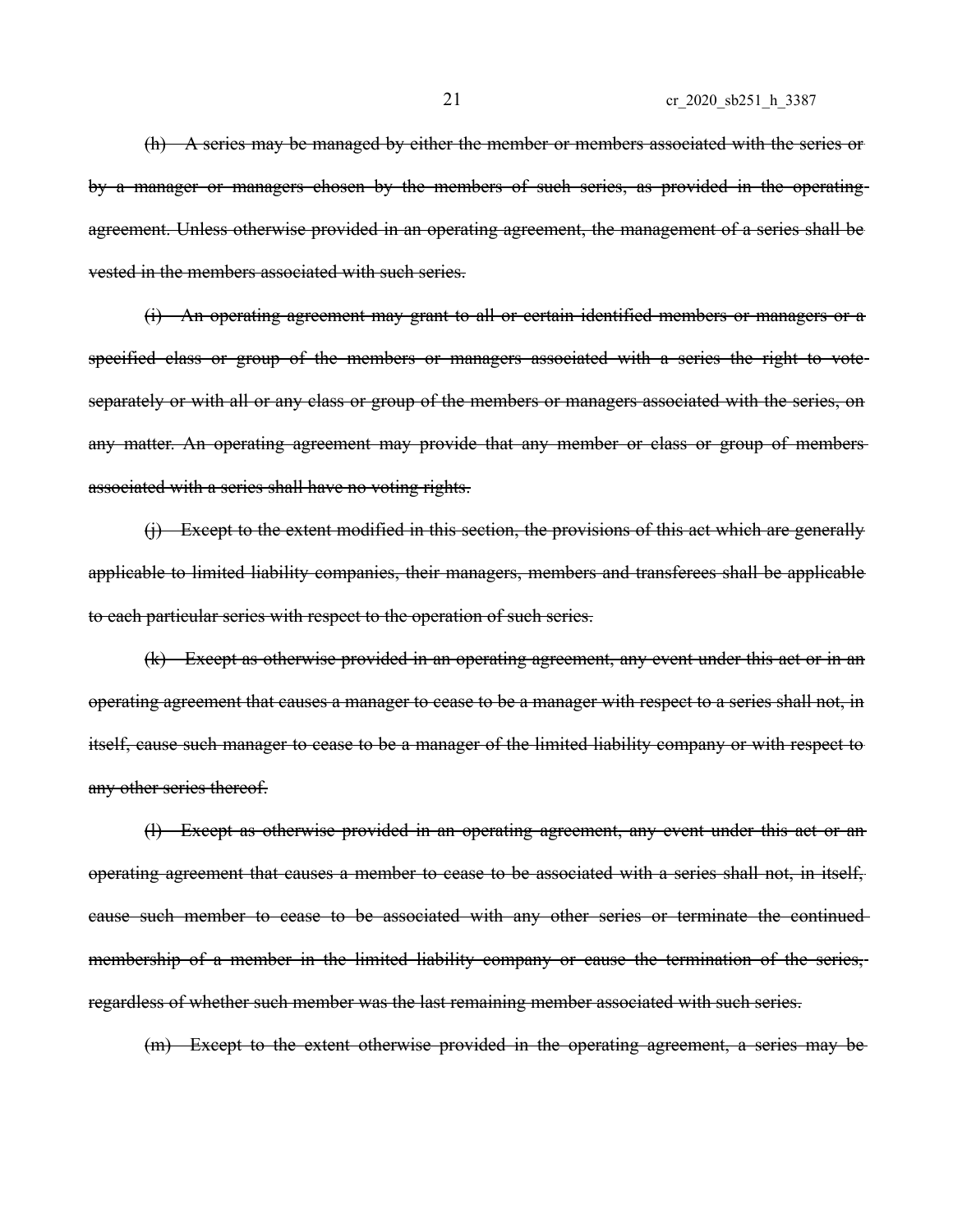dissolved and its affairs wound up without causing the dissolution of the limited liability company. The dissolution of a series established in accordance with subsection (b) shall not affect the limitation on liabilities of such series provided by subsection (b). A series is terminated and its affairs shall be wound up upon the dissolution of the limited liability company under article 76 of chapter 17 of the Kansas Statutes Annotated, and amendments thereto.

(n) If a limited liability company with the ability to establish a series does not register to do business in a foreign jurisdiction for itself and certain of its series, a series of a limited liability company may itself register to do business as a limited liability company in the foreign jurisdiction in accordance with the laws of the foreign jurisdiction. Neither the preceding sentences nor any provision pursuant thereto in an operating agreement, articles of organization or certificate of designation shall: Restrict a series or limited liability company on behalf of a series from agreeing in the operating agreement or otherwise that any or all of the debts, liabilities, obligations, and expenses incurred, contracted for, or otherwise existing with respect to the limited liability company generally or any other series thereof shall be enforceable against the assets of such series; or restrict a limited liability company from agreeing in the operating agreement or otherwise that any or all of the debts, liabilities, obligations, and expenses incurred, contracted for, or otherwise existing with respect to a series shall be enforceable against the assets of the limited liability company generally. Assets associated with a series may be held directly or indirectly, including in the name of such series, in the name of the limited liability company, through a nominee or otherwise. Records maintained for a series that reasonably identify its assets, including by specific listing, category, type, quantity, computational, or allocational formula or procedure, including a percentage or share of any asset or assets, or by any other method where the identity of such assets is objectively determinable, will be deemed to account for the assets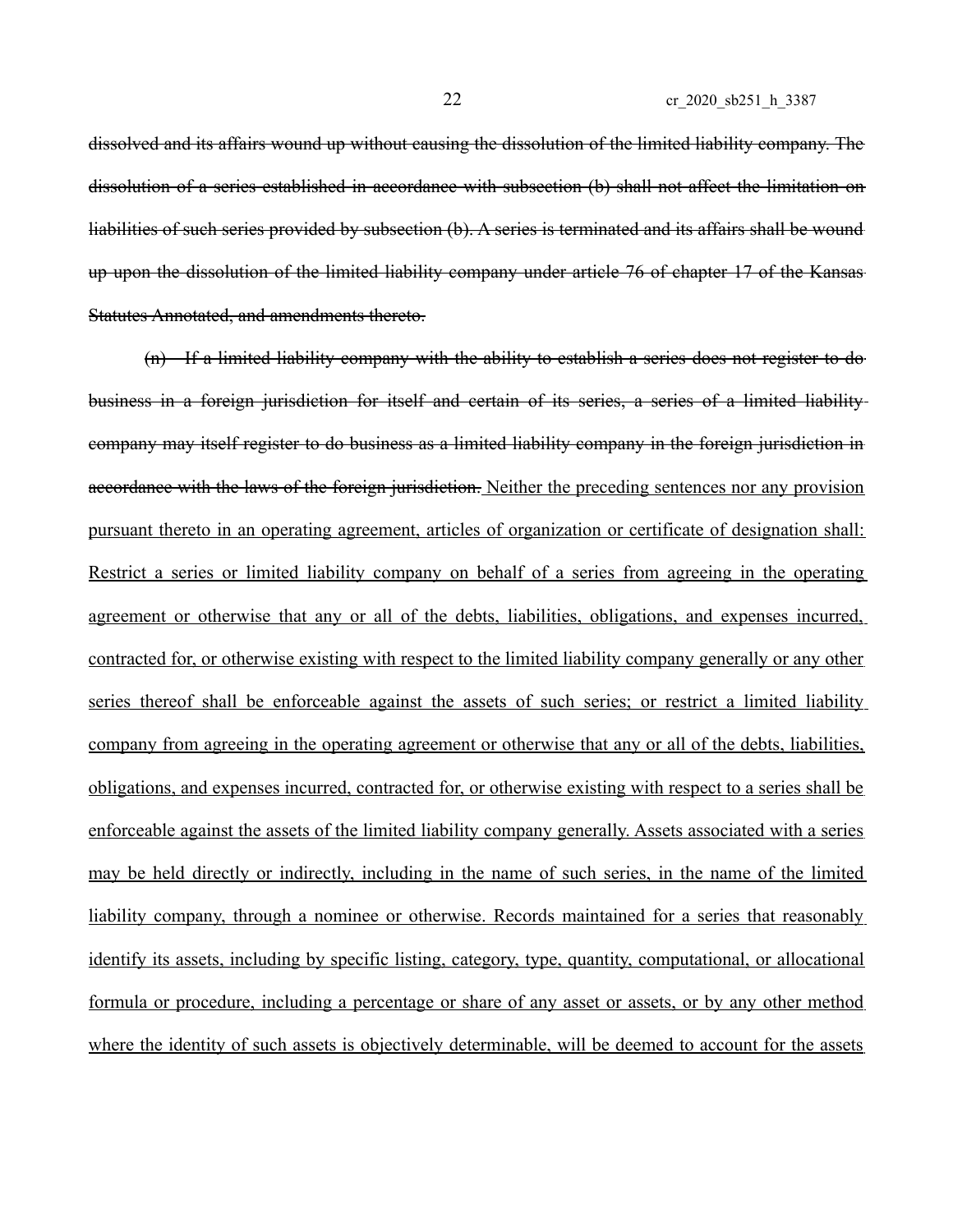associated with such series separately from the other assets of the limited liability company, or any other series thereof. As used in the Kansas revised limited liability company act, a reference to assets of a series includes assets associated with such series, a reference to assets associated with a series includes assets of such series, a reference to members or managers of a series includes members or managers associated with such series, and a reference to members or managers associated with a series includes members or managers of such series. The following shall apply to a series:

(1) A series may carry on any lawful business, purpose or activity, whether or not for profit, with the exception of the business of granting policies of insurance, assuming insurance risks, or banking as defined in K.S.A. 2019 Supp. 9-701, and amendments thereto. Unless otherwise provided in an operating agreement, a series shall have the power and capacity to, in its own name, contract, hold title to assets, including real, personal, and intangible property, grant liens and security interests, and sue and be sued.

(2) Except as otherwise provided by the Kansas revised limited liability company act, no member or manager of a series shall be obligated personally for any debt, obligation or liability of such series, whether arising in contract, tort or otherwise, solely by reason of being a member or acting as manager of such series. Notwithstanding the preceding sentence, under an operating agreement or under another agreement, a member or manager may agree to be obligated personally for any or all of the debts, obligations and liabilities of one or more series.

(3) An operating agreement may provide for classes or groups of members or managers associated with a series having such relative rights, powers and duties as the operating agreement may provide, and may make provision for the future creation in the manner provided in the operating agreement of additional classes or groups of members or managers associated with such series having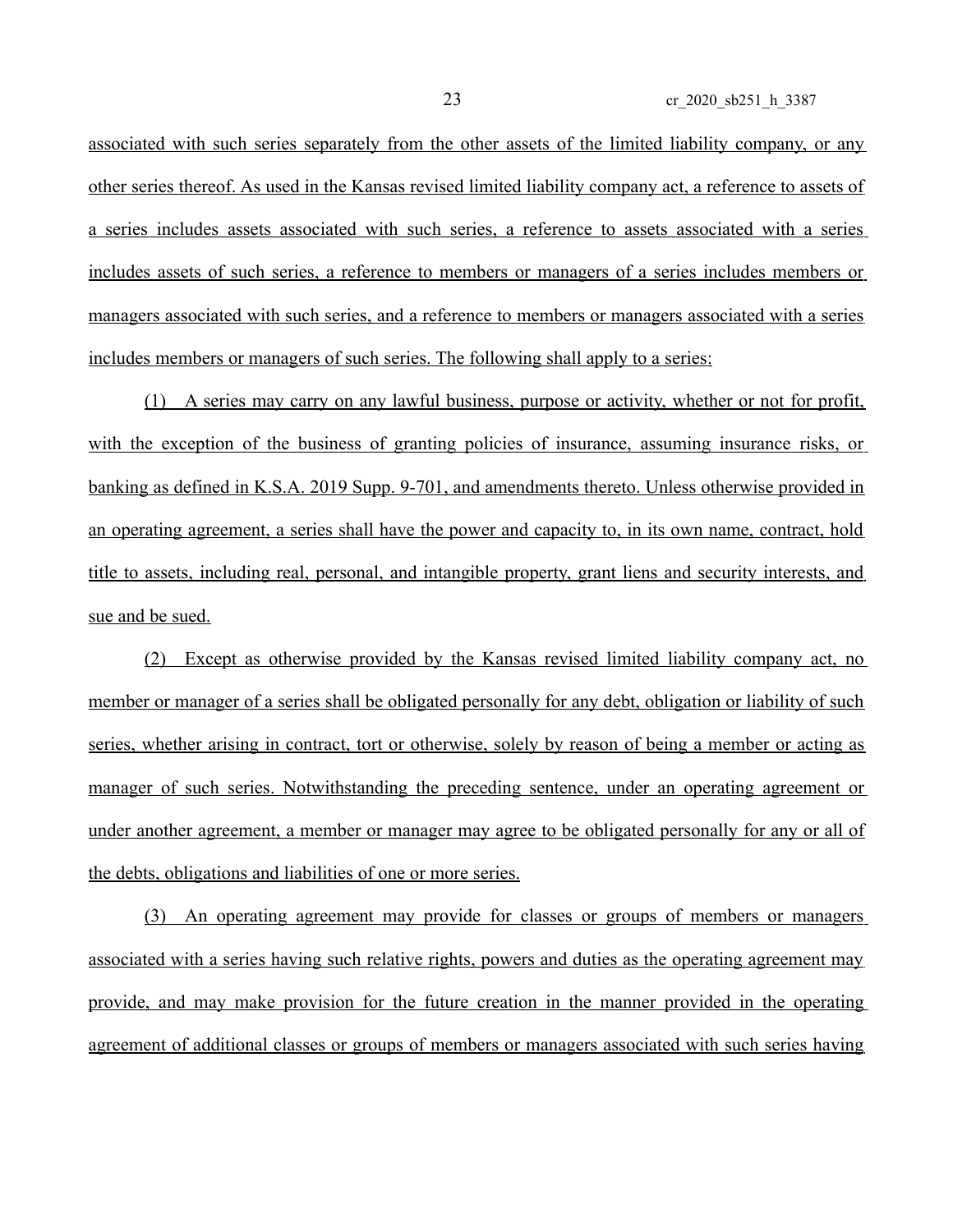such relative rights, powers and duties as may from time to time be established, including rights, powers and duties senior to existing classes and groups of members or managers associated with such series. An operating agreement may provide for the taking of an action, including the amendment of the operating agreement, without the vote, consent or approval of any member or manager or class or group of members or managers, including an action to create under the provisions of the operating agreement a class or group of a series of limited liability company interests that was not previously outstanding. An operating agreement may provide that any member or class or group of members associated with a series shall have no voting rights.

(4) An operating agreement may grant to all or certain identified members or managers or a specified class or group of the members or managers associated with a series the right to vote separately or with all or any class or group of the members or managers associated with such series, on any matter. Voting by members or managers associated with a series may be on a per capita, number, financial interest, class, group or any other basis.

(5) Unless otherwise provided in an operating agreement, the management of a series shall be vested in the members associated with such series in proportion to the then-current percentage or other interest of members in the profits of such series owned by all of the members associated with such series, the decision of members owning more than 50% of such percentage or other interest in the profits controlling, except that if an operating agreement provides for the management of a series, in whole or in part, by a manager, the management of such series, to the extent so provided, shall be vested in the manager who shall be chosen in the manner provided in the operating agreement. The manager of a series shall also hold the offices and have the responsibilities accorded to the manager as set forth in an operating agreement. A series may have more than one manager. Subject to K.S.A. 17-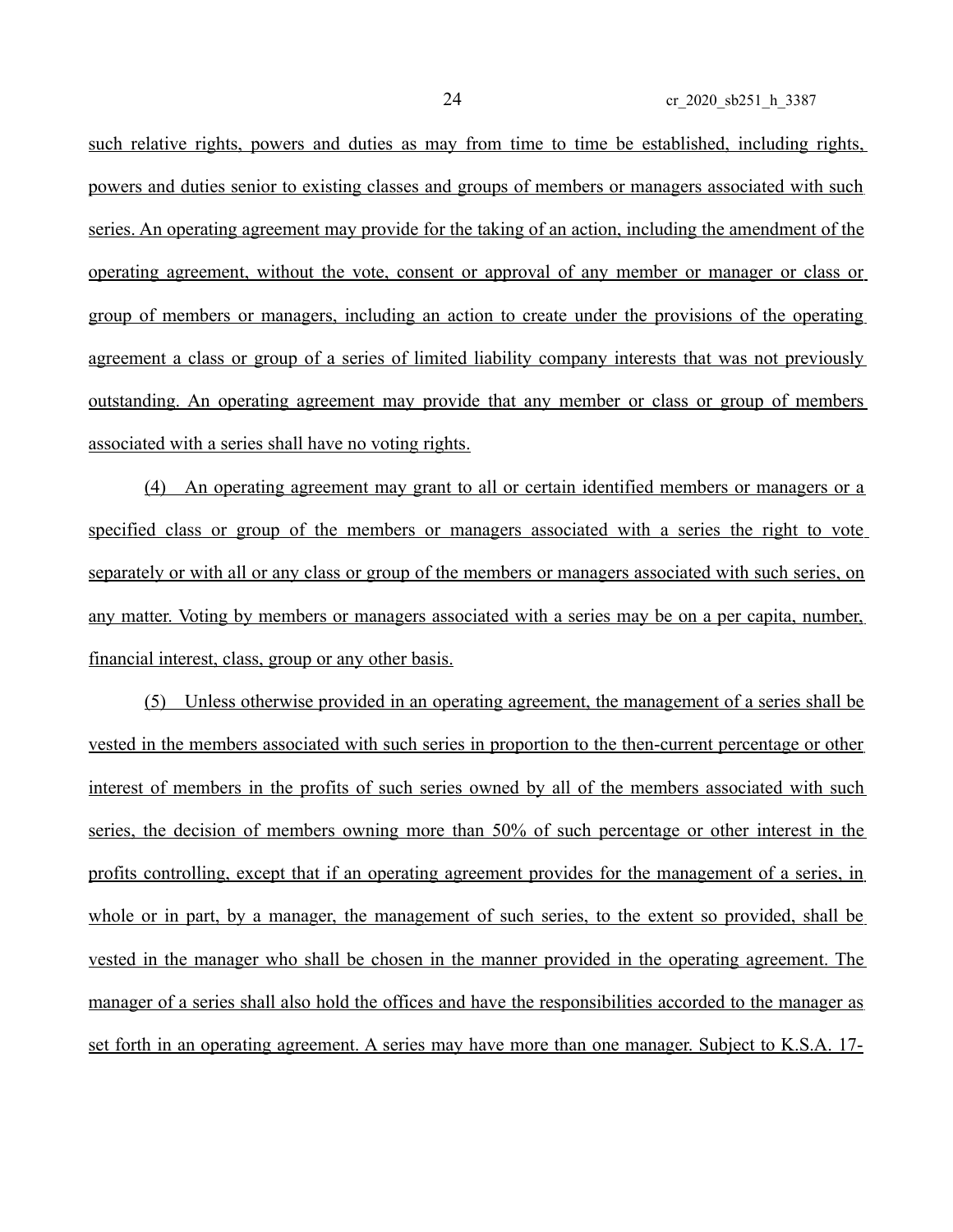76,105, and amendments thereto, a manager shall cease to be a manager with respect to a series as provided in an operating agreement. Except as otherwise provided in an operating agreement, any event under the Kansas revised limited liability company act or in an operating agreement that causes a manager to cease to be a manager with respect to a series shall not, in itself, cause such manager to cease to be a manager of the limited liability company or with respect to any other series thereof.

(6) Notwithstanding K.S.A. 17-76,109, and amendments thereto, but subject to subsections (c) (7) and (c)(10), and unless otherwise provided in an operating agreement, at the time a member of a series becomes entitled to receive a distribution with respect to such series, the member has the status of, and is entitled to all remedies available to, a creditor of such series, with respect to the distribution. An operating agreement may provide for the establishment of a record date with respect to allocations and distributions with respect to a series.

(7) Notwithstanding K.S.A. 17-76,110(a), and amendments thereto, a limited liability company may make a distribution with respect to a series. A limited liability company shall not make a distribution with respect to a series to a member to the extent that at the time of the distribution, after giving effect to the distribution, all liabilities of such series, other than liabilities to members on account of their limited liability company interests with respect to such series and liabilities for which the recourse of creditors is limited to specified property of such series, exceed the fair value of the assets associated with such series, except that the fair value of property of such series that is subject to a liability for which the recourse of creditors is limited shall be included in the assets associated with such series only to the extent that the fair value of that property exceeds that liability. For purposes of the immediately preceding sentence, the term "distribution" shall not include amounts constituting reasonable compensation for present or past services or reasonable payments made in the ordinary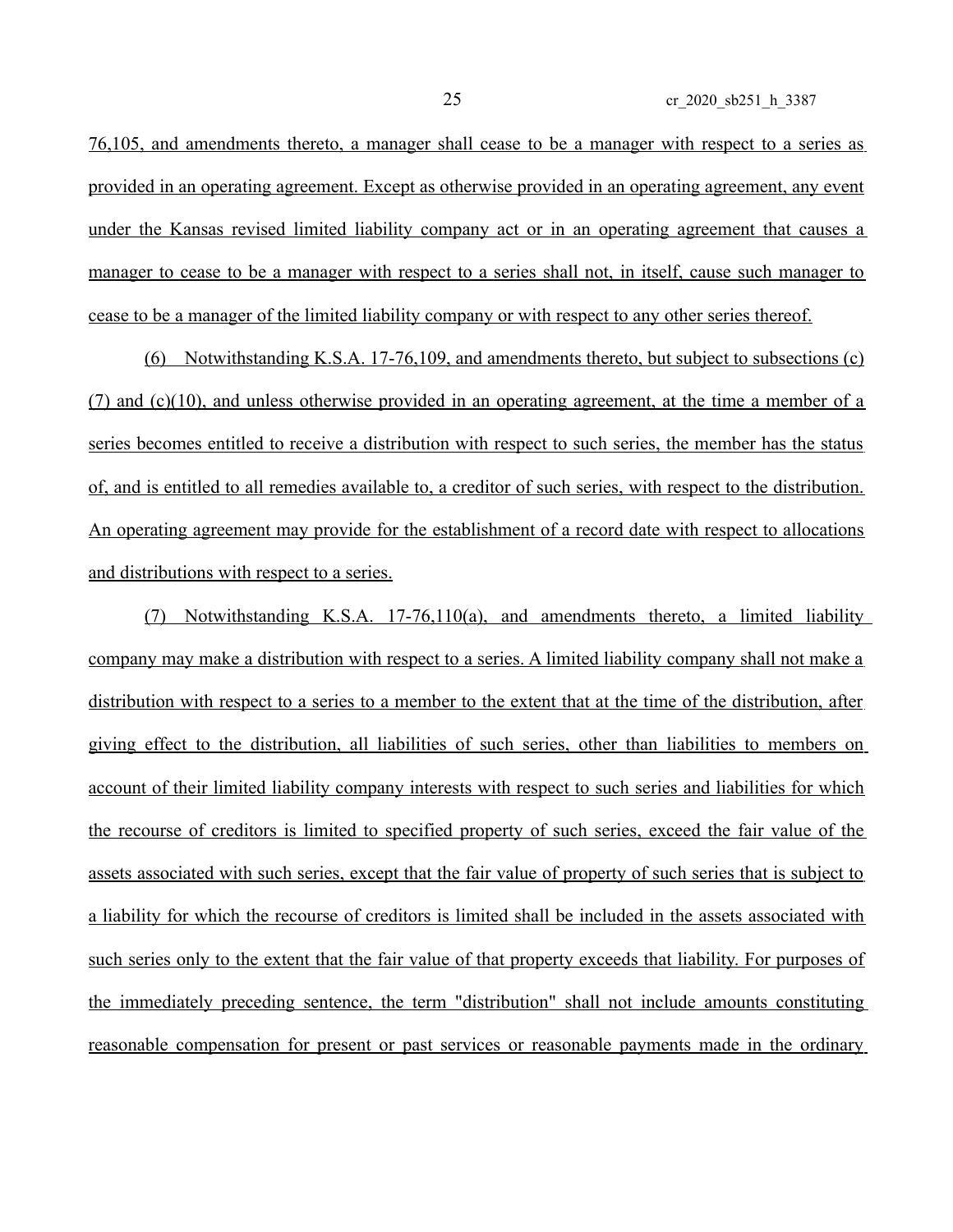course of business pursuant to a bona fide retirement plan or other benefits program. A member who receives a distribution in violation of this subsection, and who knew at the time of the distribution that the distribution violated this subsection, shall be liable to the series for the amount of the distribution. A member who receives a distribution in violation of this subsection, and who did not know at the time of the distribution that the distribution violated this subsection, shall not be liable for the amount of the distribution. Subject to K.S.A. 17-76,110(c), and amendments thereto, which shall apply to any distribution made with respect to a series under this subsection, this subsection shall not affect any obligation or liability of a member under an agreement or other applicable law for the amount of a distribution.

(8) Unless otherwise provided in the operating agreement, a member shall cease to be associated with a series and to have the power to exercise any rights or powers of a member with respect to such series upon the assignment of all of the member's limited liability company interest with respect to such series. Except as otherwise provided in an operating agreement, any event under the Kansas revised limited liability company act or an operating agreement that causes a member to cease to be associated with a series shall not, in itself, cause such member to cease to be associated with any other series or terminate the continued membership of a member in the limited liability company or cause the dissolution of the series, regardless of whether such member was the last remaining member associated with such series.

(9) Subject to K.S.A. 17-76,116, and amendments thereto, except to the extent otherwise provided in the operating agreement, a series may be dissolved and its affairs wound up without causing the dissolution of the limited liability company. The dissolution of a series shall not affect the limitation on liabilities of such series provided by this subsection (c). A series is dissolved and its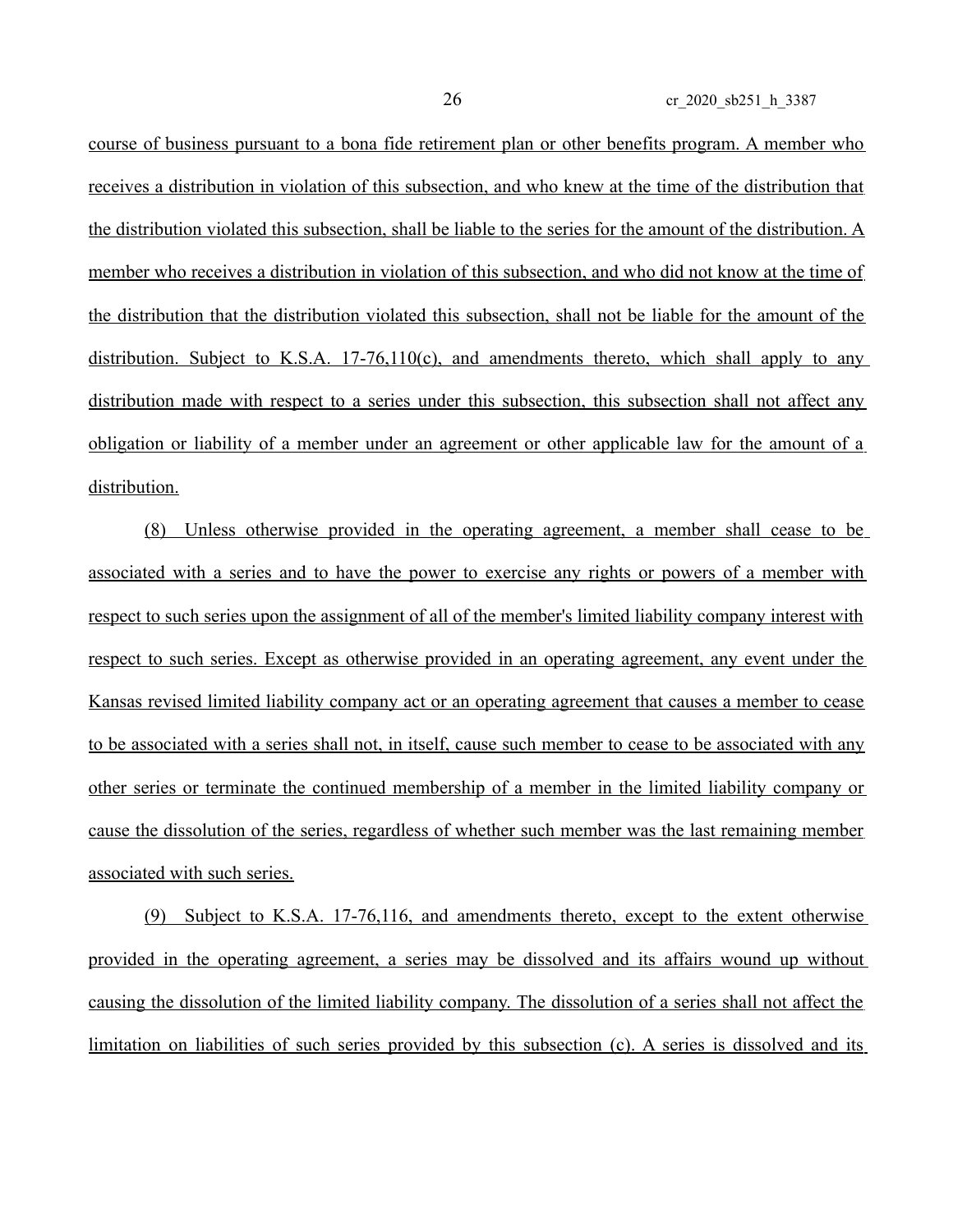affairs shall be wound up upon the dissolution of the limited liability company under K.S.A. 17-76,116, and amendments thereto, or otherwise upon the first to occur of the following:

(A) At the time specified in the operating agreement;

(B) upon the happening of events specified in the operating agreement;

(C) unless otherwise provided in the operating agreement, upon the vote, consent or approval of members associated with such series who own  $\frac{2}{3}$  or more of the then-current percentage or other interest in the profits of such series of the limited liability company owned by all of the members associated with such series; or

(D) the dissolution of such series under subsection  $(c)(11)$ .

(10) Notwithstanding K.S.A. 17-76,118(a), and amendments thereto, unless otherwise provided in the operating agreement, a manager associated with a series who has not wrongfully dissolved such series or, if none, the members associated with such series or a person consented to or approved by the members associated with such series, in either case, by members who own more than 50% of the then-current percentage or other interest in the profits of such series owned by all of the members associated with such series, may wind up the affairs of such series, but the district court, upon cause shown, may wind up the affairs of a series upon application of any member or manager associated with such series, or the member's personal representative or assignee, and in connection therewith, may appoint a liquidating trustee. The persons winding up the affairs of a series may, in the name of the limited liability company and for and on behalf of the limited liability company and such series, take all actions with respect to such series as are permitted under K.S.A. 17-76,118(b), and amendments thereto. The persons winding up the affairs of a series shall provide for the claims and obligations of such series and distribute the assets of such series as provided in K.S.A. 17-76,119, and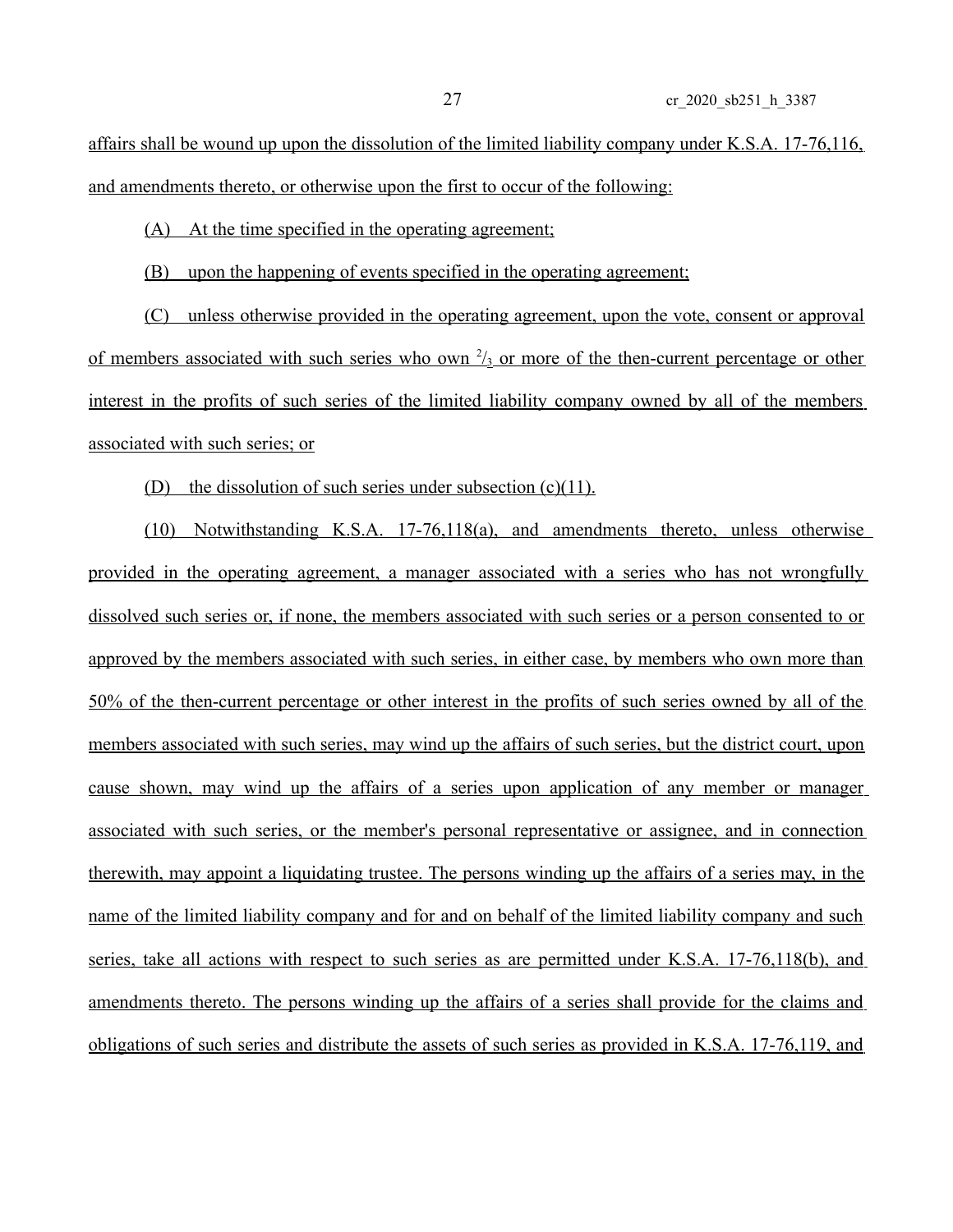amendments thereto, which section shall apply to the winding up and distribution of assets of a series. Actions taken in accordance with this subsection shall not affect the liability of members and shall not impose liability on a liquidating trustee.

(11) On application by or for a member or manager associated with a series, the district court may decree dissolution of such series whenever it is not reasonably practicable to carry on the business of such series in conformity with an operating agreement.

(12) For all purposes of the laws of the state of Kansas, a series is an association, regardless of the number of members or managers, if any, of such series.

(d) In order to form a series of a limited liability company, a certificate of designation must be filed in accordance with this subsection.

(1) (A) A certificate of designation shall set forth:

(i) The name of the limited liability company; and

(ii) the name of the series.

(B) A certificate of designation may include any other matter that the members of such series determine to include therein.

(C) A certificate of designation properly filed with the secretary of state prior to July 1, 2022, shall be deemed to comply with the requirements of this paragraph.

(2) A certificate of designation shall be executed in accordance with K.S.A. 2019 Supp. 17- 7908(b), and amendments thereto, and shall be filed in the office of the secretary of state in accordance with K.S.A. 2019 Supp. 17-7910, and amendments thereto. A certificate of designation is not an amendment to the articles of organization of the limited liability company.

(3) A certificate of designation may be amended by filing a certificate of amendment thereto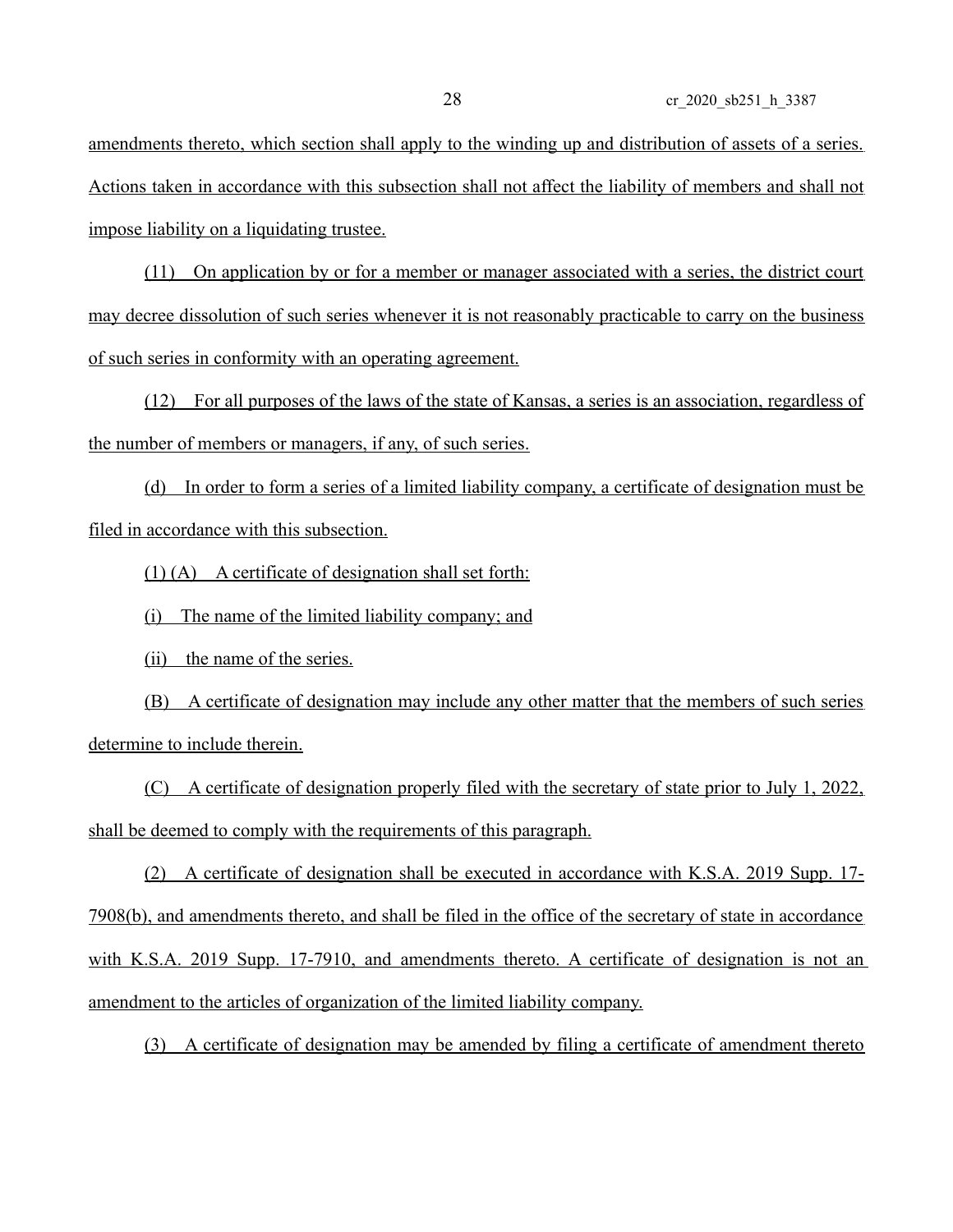in the office of the secretary of state.

(A) The certificate of amendment shall set forth:

(i) The name of the limited liability company;

(ii) the name of the series; and

(iii) the amendment to the certificate of designation.

(B) A certificate of designation properly filed with the secretary of state prior to July 1, 2022, that changed a previously filed certificate of designation shall be deemed to be a certificate of amendment thereto for purposes of this paragraph.

(4) A manager of a series or, if there is no manager, then any member of a series who becomes aware that any statement in a certificate of designation filed with respect to such series was false when made, or that any matter described therein has changed making the certificate of designation false in any material respect, shall promptly amend the certificate of designation.

(5) A certificate of designation may be amended at any time for any other proper purpose.

(6) Unless otherwise provided in the Kansas revised limited liability company act or unless a later effective date or time, which shall be a date or time certain, is provided for in the certificate of amendment, a certificate of amendment shall be effective at the time of its filing with the secretary of state.

(7) A certificate of designation shall be canceled upon the cancellation of the articles of organization of the limited liability company named in the certificate of designation, or upon the filing of a certificate of cancellation of the certificate of designation, or upon the future effective date or time of a certificate of cancellation of the certificate of designation, or as provided in K.S.A. 17-76,139(d), and amendments thereto, or upon the filing of a certificate of merger or consolidation if the series is not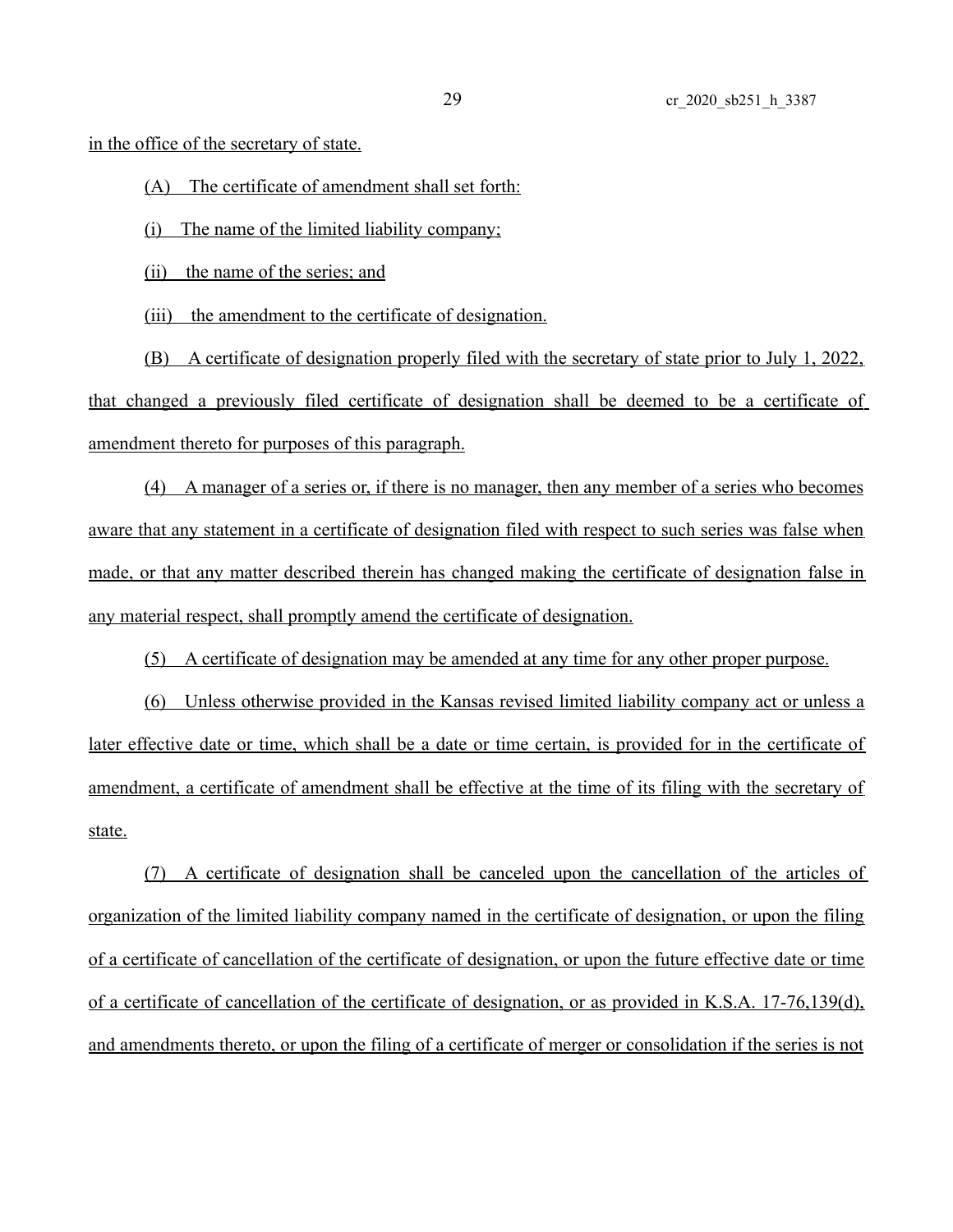the surviving or resulting series in a merger or consolidation or upon the future effective date or time of a certificate of merger or consolidation if the series is not the surviving or resulting series in a merger or consolidation. A certificate of cancellation of the certificate of designation may be filed at any time, and shall be filed, in the office of the secretary of state to accomplish the cancellation of a certificate of designation upon the dissolution of a series for which a certificate of designation was filed and completion of the winding up of such series.

(A) A certificate of cancellation of the certificate of designation shall set forth:

(i) The name of the limited liability company;

(ii) the name of the series;

(iii) the future effective date or time, which shall be a date or time certain, of cancellation if it is not to be effective upon the filing of the certificate of cancellation; and

(iv) any other information the person filing the certificate of cancellation of the certificate of designation determines.

(B) A certificate of designation properly filed with the secretary of state prior to July 1, 2022, that dissolved a series shall be deemed to be a certificate of cancellation thereto for purposes of this paragraph.

(8) A certificate of cancellation of the certificate of designation that is filed in the office of the secretary of state prior to the dissolution or the completion of winding up of a series may be corrected as an erroneously executed certificate of cancellation of the certificate of designation by filing with the office of the secretary of state a certificate of correction of such certificate of cancellation of the certificate of designation in accordance with K.S.A. 2019 Supp. 17-7912, and amendments thereto.

(9) The secretary of state shall not issue a certificate of good standing with respect to a series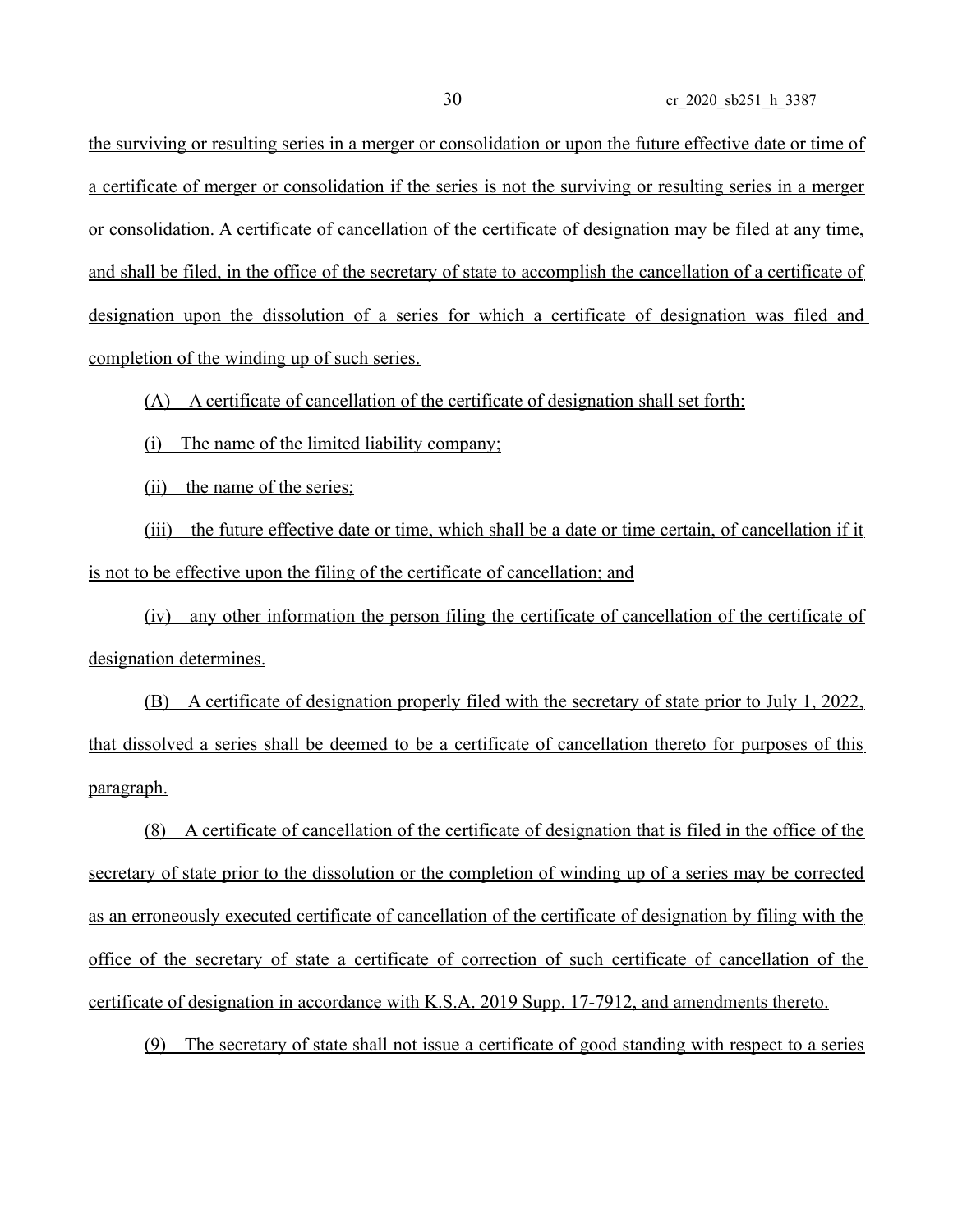if the certificate of designation is canceled or the limited liability company has ceased to be in good standing.

(e) The name of each series as set forth in its certificate of designation:

(1) Shall include the name of the limited liability company, including any word, abbreviation or designation required by K.S.A. 2019 Supp. 17-7920, and amendments thereto;

(2) may contain the name of a member or manager;

(3) must comply with the requirements of K.S.A. 2019 Supp. 17-7918, and amendments thereto, to the same extent as a covered entity; and

(4) may contain any word permitted by K.S.A. 2019 Supp. 17-7920, and amendments thereto, and may not contain any word prohibited to be included in the name of a limited liability company under Kansas law.

 $\left(\frac{\Theta}{f}\right)$  If a foreign limited liability company, as permitted in the jurisdiction of its organization, has established a series having separate rights, powers or duties and has limited the liabilities of such series so that is registered to do business in this state in accordance with K.S.A. 2019 Supp. 17-7931, and amendments thereto, is governed by an operating agreement that establishes or provides for the establishment of a series of members, managers, limited liability company interests or assets having separate rights, powers or duties with respect to specified property or obligations of the foreign limited liability company or profits and losses associated with specified property or obligations, that fact shall be so stated on the application for registration as a foreign limited liability company. In addition, the foreign limited liability company shall state on such application whether the debts, liabilities and obligations incurred, contracted for or otherwise existing with respect to a particular series, if any are enforceable against the assets of such series only, and not against the assets of the foreign limited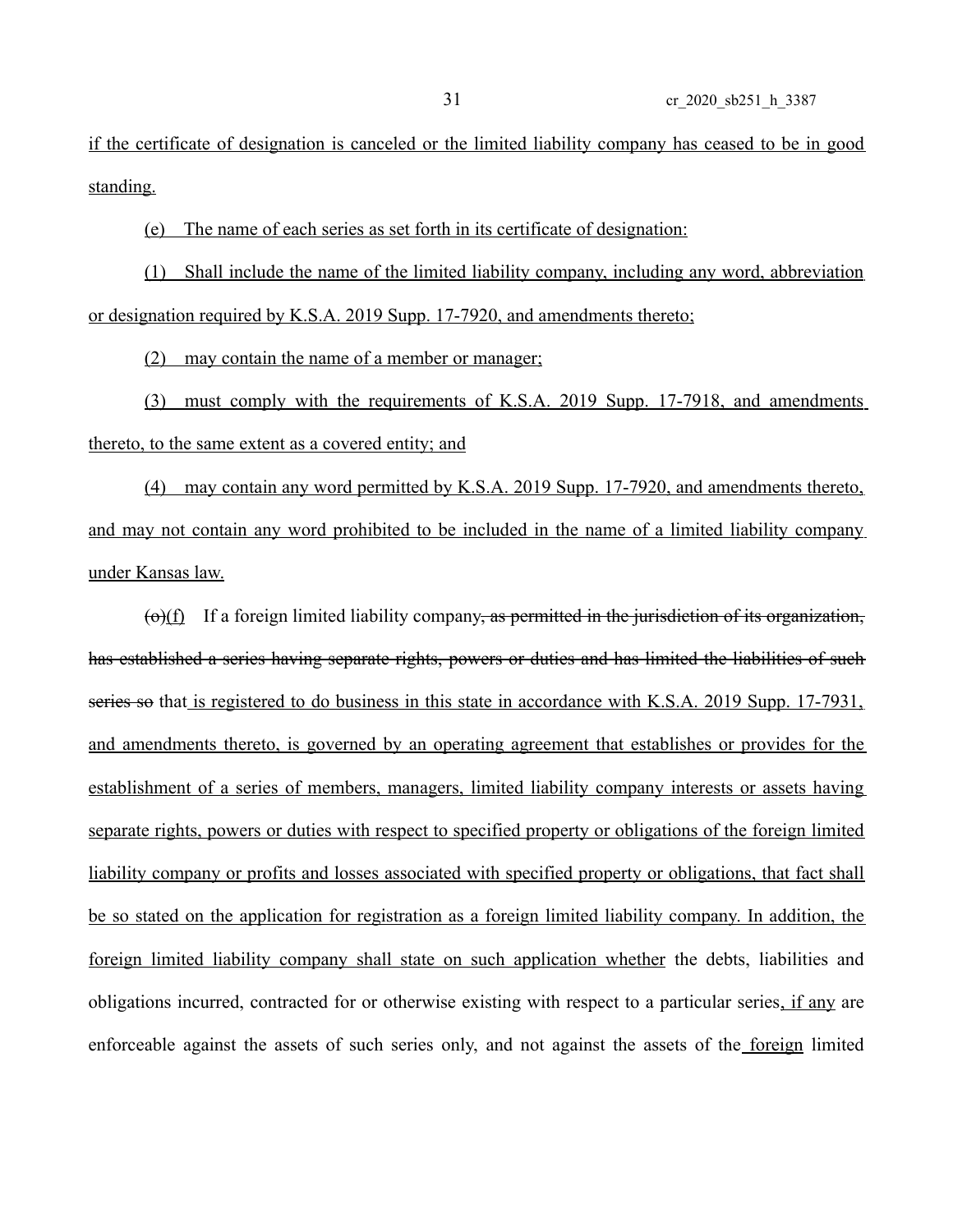liability company generally or any other series thereof, or so that and whether any of the debts, liabilities, obligations and expenses incurred, contracted for or otherwise existing with respect to the limited liability company generally or any other series thereof-are not shall be enforceable against the assets of such series<del>, then the limited liability company, on behalf of itself or any of its series, or any of</del> its series on their own behalf may register to do business in the state in accordance with the provisions of K.S.A. 2019 Supp. 17-7931, and amendments thereto. The limitation of liability shall be so stated on the application for admission as a foreign limited liability company and a certificate of designation shall be filed for each series being registered to do business in the state by the limited liability company. Unless otherwise provided in the operating agreement, the debts, liabilities and obligations incurred, contracted for or otherwise existing with respect to a particular series of such a foreign limited liability company shall be enforceable against the assets of such series only, and not against the assets of the foreign limited liability company generally or any other series thereof and none of the debts, liabilities, obligations and expenses incurred, contracted for or otherwise existing with respect to such a foreign limited liability company generally or any other series thereof shall be enforceable against the assets of such series.

Sec. 28. K.S.A. 2019 Supp. 17-76,143a is hereby amended to read as follows: 17-76,143a. (a) Pursuant to an agreement of merger or consolidation, one or more series may merge or consolidate with or into one or more other series of the same limited liability company with such series as the agreement shall provide being the surviving or resulting series. Unless otherwise provided in the operating agreement, an agreement of merger or consolidation shall be consented to or approved by each series that is to merge or consolidate by members of such series who own more than 50% of the then-current percentage or other interest in the profits of such series owned by all of the members of such series. In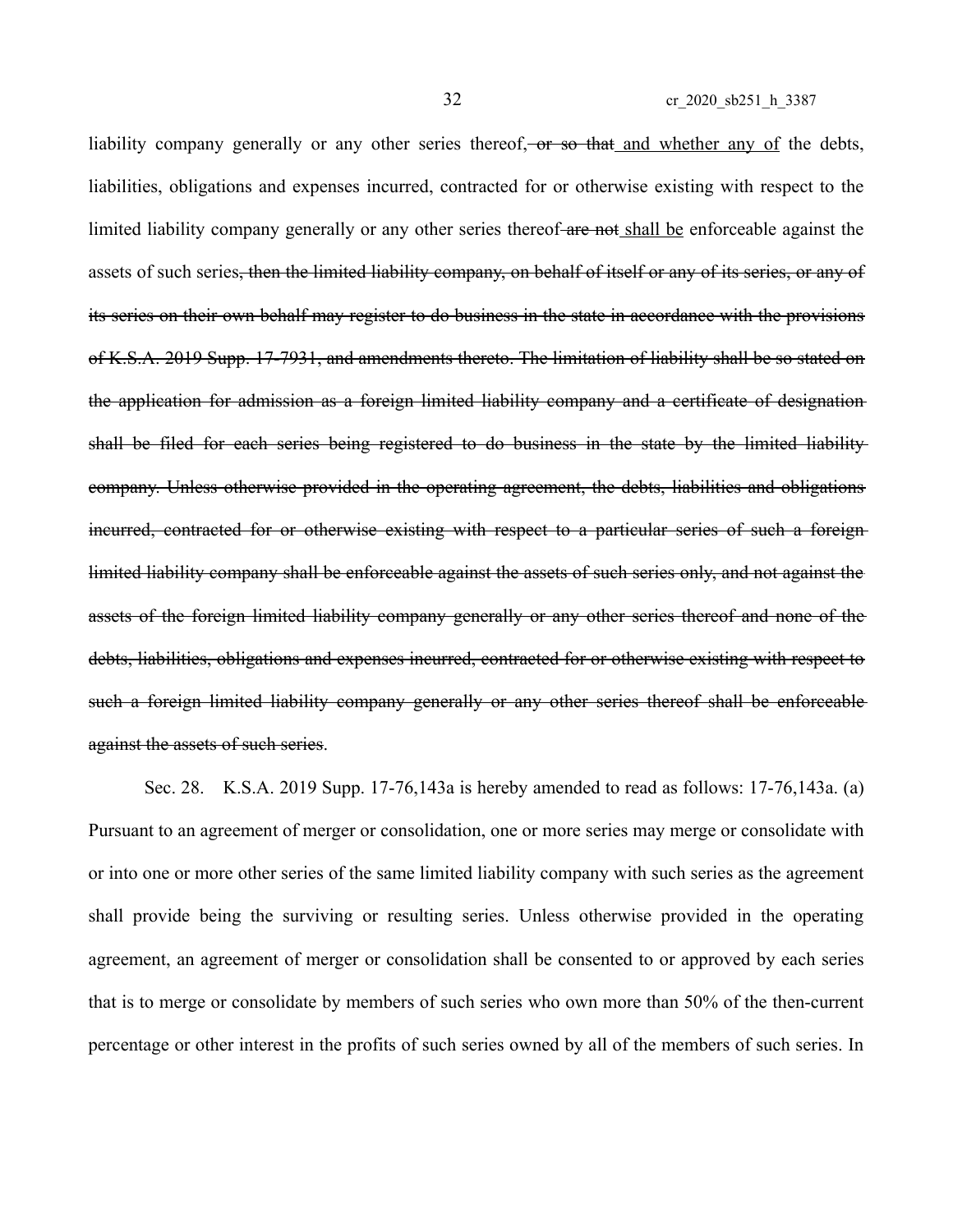connection with a merger or consolidation hereunder, rights or securities of, or interests in, a series which is a constituent party to the merger or consolidation may be exchanged for or converted into cash, property, rights, or securities of, or interests in, the surviving or resulting series or, in addition to or in lieu thereof, may be exchanged for or converted into cash, property, rights, or securities of, or interests in, an entity as defined in K.S.A. 2019 Supp. 17-78-102, and amendments thereto, that is not the surviving or resulting series in the merger or consolidation, may remain outstanding or may be canceled. Notwithstanding prior consent or approval, an agreement of merger or consolidation may be terminated or amended pursuant to a provision for such termination or amendment contained in the agreement of merger or consolidation.

(b) If a series is merging or consolidating under this section, the series surviving or resulting in or from the merger or consolidation shall file a certificate of merger or consolidation executed by one or more authorized persons on behalf of the series when it is the surviving or resulting series in the office of the secretary of state. The certificate of merger or consolidation shall state:

(1) The name of each series that is to merge or consolidate and the name of the limited liability company that formed such series;

(2) that an agreement of merger or consolidation has been consented to or approved and executed by or on behalf of each series that is to merge or consolidate;

(3) the name of the surviving or resulting series;

(4) such amendment, if any, to the certificate of designation of the series that is the surviving or resulting series to change the name of the surviving series, as is desired to be effected by the merger;

(5) the future effective date or time, which shall be a date or time certain, of the merger or consolidation if it is not to be effective upon the filing of the certificate of merger or consolidation;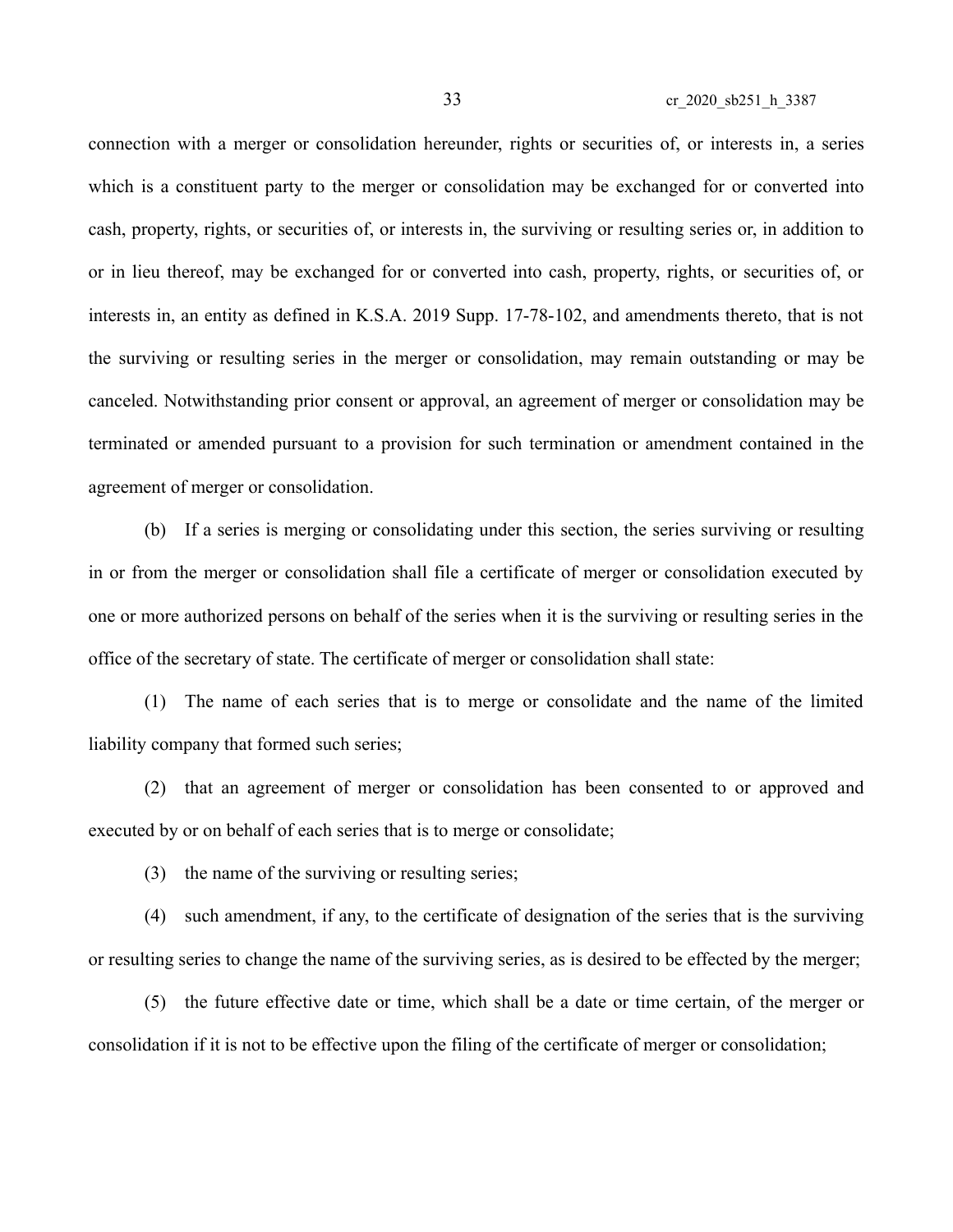(6) that the agreement of merger or consolidation is on file at a place of business of the surviving or resulting series or the limited liability company that formed such series and shall state the address thereof; and

(7) that a copy of the agreement of merger or consolidation will be furnished by the surviving or resulting series, upon request and without cost, to any member of any series that is to merge or consolidate.

(c) Unless a future effective date or time is provided in a certificate of merger or consolidation, a merger or consolidation pursuant to this section shall be effective upon the filing of a certificate of merger or consolidation in the office of the secretary of state.

(d) A certificate of merger or consolidation shall act as a certificate of cancellation of the certificate of designation of the series that is not the surviving or resulting series in the merger or consolidation. A certificate of merger or consolidation that sets forth any amendment in accordance with subsection (b)(4) shall be deemed to be an amendment to the certificate of designation of the surviving or resulting series, and no further action shall be required to amend the certificate of designation of the surviving or resulting series under K.S.A. 2019 Supp. 17-76,143, and amendments thereto, with respect to such amendments set forth in the certificate of merger or consolidation. Whenever this section requires the filing of a certificate of merger or consolidation, such requirement shall be deemed satisfied by the filing of an agreement of merger or consolidation containing the information required by this section to be set forth in the certificate of merger or consolidation.

(e) An agreement of merger or consolidation consented to or approved in accordance with subsection (a) may effect any amendment to the operating agreement relating solely to the series that are constituent parties to the merger or consolidation. Any amendment to an operating agreement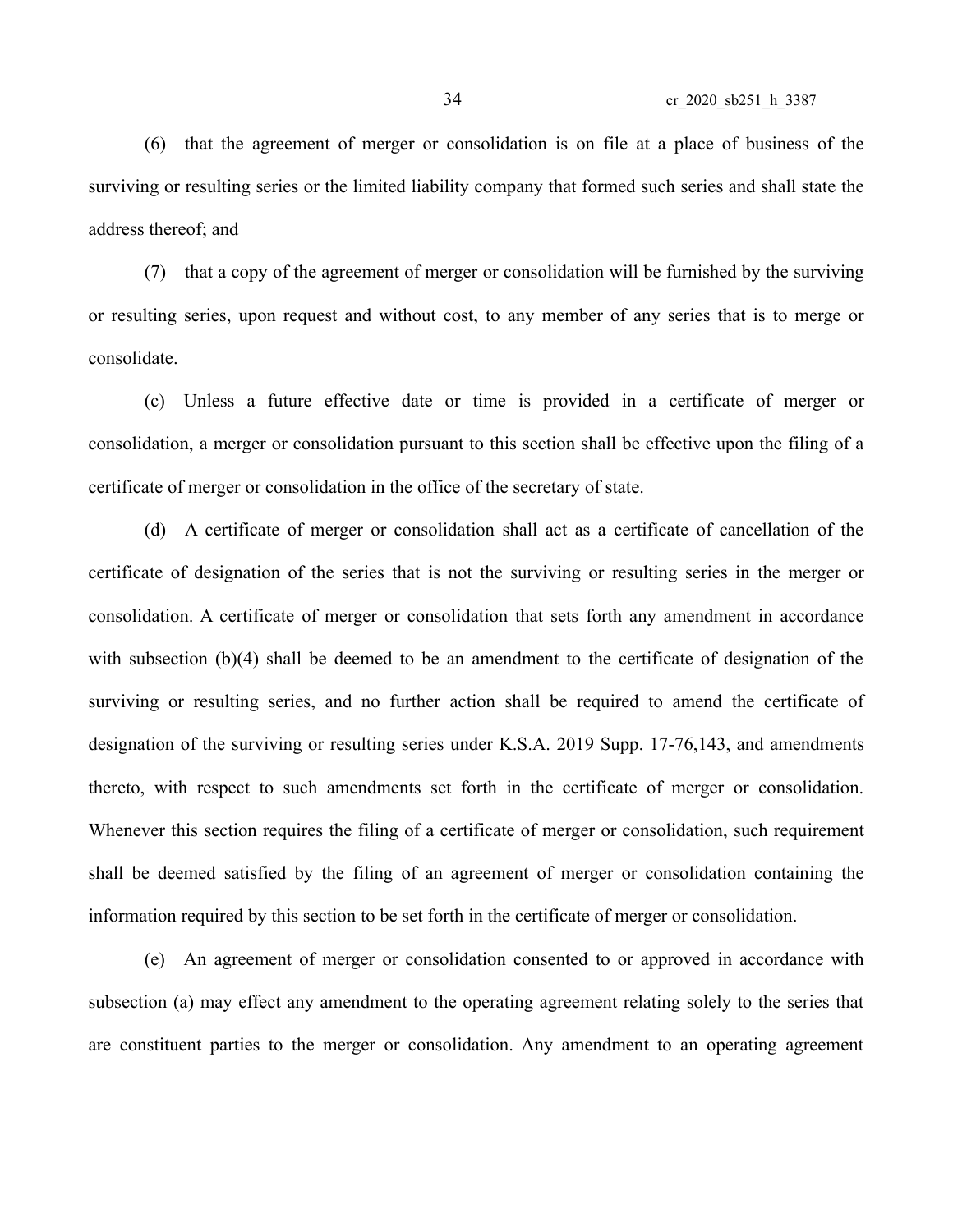relating solely to the series that are constituent parties to the merger or consolidation made pursuant to the foregoing sentence shall be effective at the effective time or date of the merger or consolidation and shall be effective notwithstanding any provision of the operating agreement relating to amendment of the operating agreement, other than a provision that by its terms applies to an amendment to the operating agreement in connection with a merger or consolidation. The provisions of this subsection shall not be construed to limit the accomplishment of a merger or of any of the matters referred to herein by any other means provided for in an operating agreement or other agreement or as otherwise permitted by law, including that the operating agreement relating to any constituent series to the merger or consolidation, including a series formed for the purpose of consummating a merger or consolidation, shall be the operating agreement of the surviving or resulting series.

(f) (1) (A) When any merger or consolidation shall have become effective under this section, for all purposes of the laws of the state of Kansas, all of the rights, privileges and powers of each of the series that have merged or consolidated, and all property, real, personal and mixed, and all debts due to any of such series, as well as all other things and causes of action belonging to each of such series, shall be vested in the surviving or resulting series, and shall thereafter be the property of the surviving or resulting series as they were of each of the series that have merged or consolidated, and the title to any real property vested by deed or otherwise, under the laws of the state of Kansas, in any of such series, shall not revert or be in any way impaired by reason of the Kansas revised limited liability company act.

(B) All rights of creditors and all liens upon any property of any of the series that have merged or consolidated shall be preserved unimpaired, and all debts, liabilities and duties of each of such series that have merged or consolidated shall thereafter attach to the surviving or resulting series,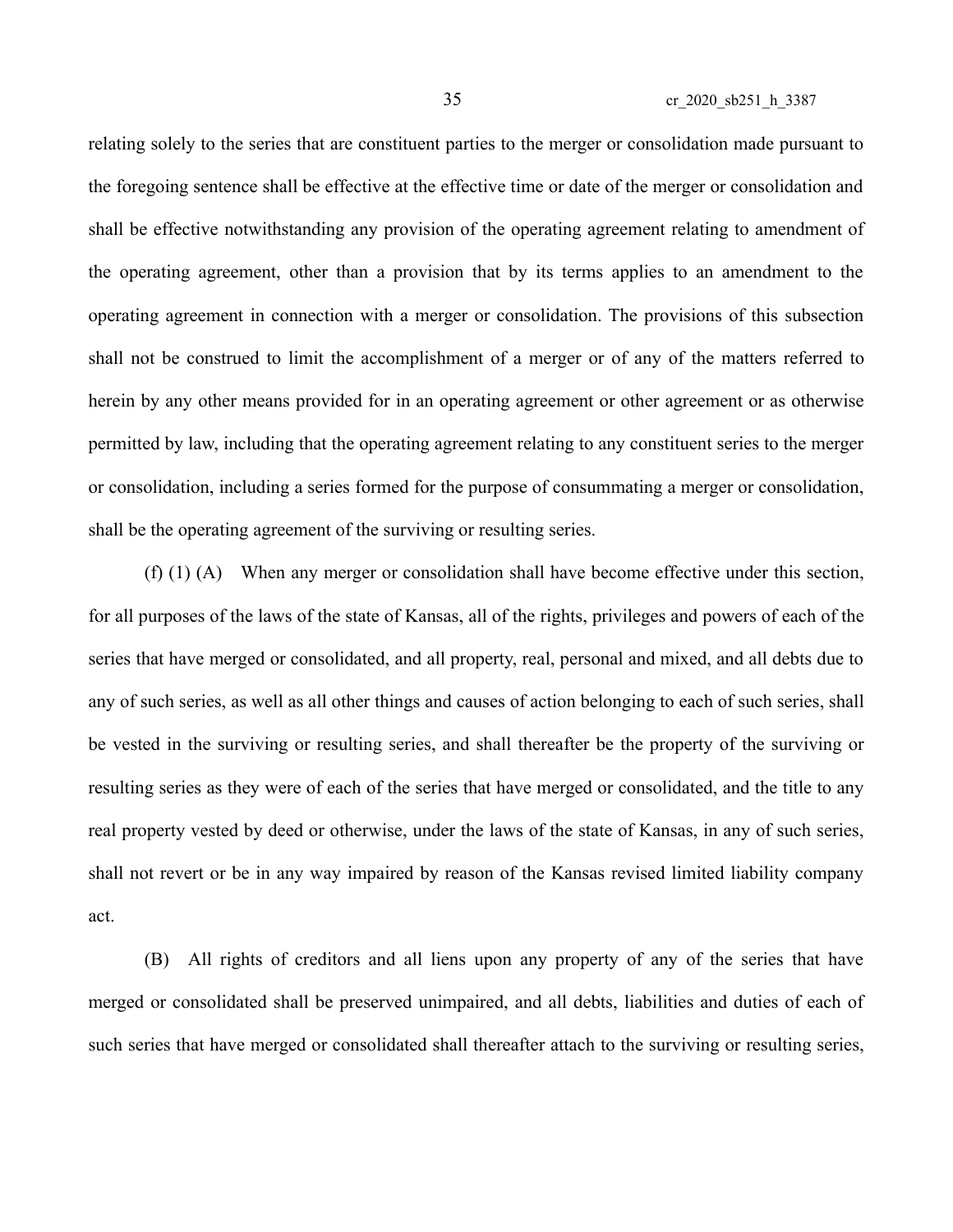and may be enforced against it to the same extent as if such debts, liabilities and duties had been incurred or contracted by it.

(2) Unless otherwise agreed, a merger or consolidation of a series that is not the surviving or resulting series in the merger or consolidation, shall not require such series to wind up its affairs under K.S.A. 2019 Supp. 17-76,143, and amendments thereto, or pay its liabilities and distribute its assets under K.S.A. 2019 Supp. 17-76,143, and amendments thereto, and the merger or consolidation shall not constitute a dissolution of such series.

(g) An operating agreement may provide that a series of such limited liability company shall not have the power to merge or consolidate as set forth in this section.

(h) This section shall take effect on and after July  $1, \frac{2020}{2022}$ .

Sec. 29. K.S.A. 2019 Supp. 17-76,146 is hereby amended to read as follows: 17-76,146. (a) A domestic limited liability company whose articles of organization or a foreign limited liability company whose authority to do business has been canceled or forfeited pursuant to K.S.A. 2019 Supp. 17- 7926(b), 17-7929(b) or 17-7934 $(f)(d)$ , and amendments thereto, or whose articles of organization or authority to do business has been forfeited pursuant to K.S.A. 17-76,139(d), and amendments thereto, may be reinstated by filing with the secretary of state a certificate of reinstatement accompanied by the payment of the fee required by K.S.A. 17-76,136(d), and amendments thereto, and payment of the annual report fees due under K.S.A. 17-76,139(c), and amendments thereto, and all penalties and interest thereon due at the time of the cancellation or forfeiture of its articles of organization or authority to do business. The certificate of reinstatement shall set forth:

(1) The name of the limited liability company at the time its articles of organization or authority to do business was canceled or forfeited and, if such name is not available at the time of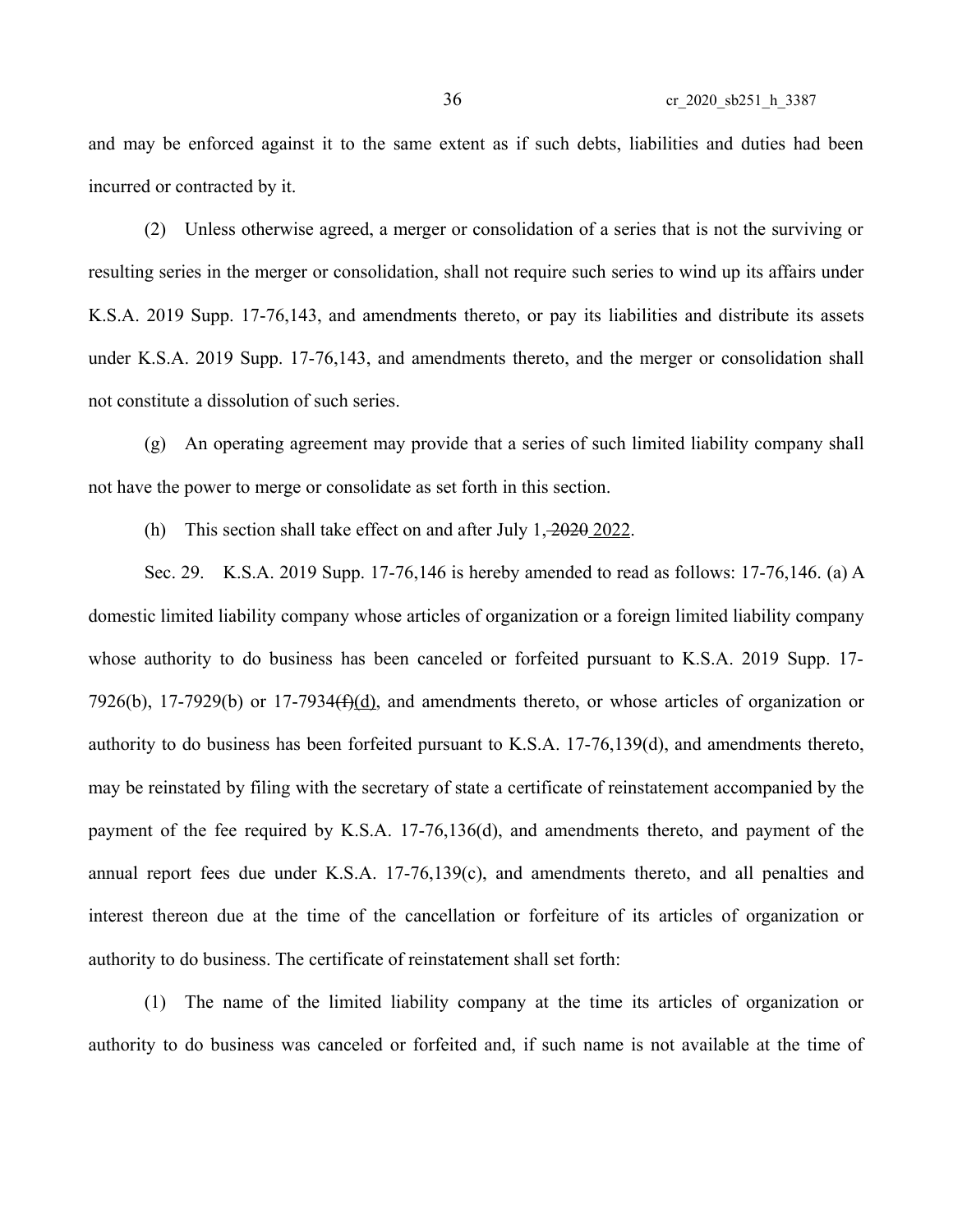reinstatement, the name under which the limited liability company is to be reinstated;

(2) the address of the limited liability company's registered office in the state of Kansas and the name and address of the limited liability company's resident agent in the state of Kansas;

(3) a statement that the certificate of reinstatement is filed by one or more persons authorized to execute and file the certificate of reinstatement to reinstate the limited liability company; and

(4) any other matters the persons executing the certificate of reinstatement determine to include therein.

(b) The certificate of reinstatement shall be deemed to be an amendment to the articles of organization or application for registration of the limited liability company, and the limited liability company shall not be required to take any further action to amend its articles of organization or application for registration under K.S.A. 17-7674 or K.S.A. 2019 Supp. 17-7935, and amendments thereto, with respect to the matters set forth in the certificate of reinstatement.

(c) Upon the filing of a certificate of reinstatement, a limited liability company shall be reinstated with the same force and effect as if its articles of organization or authority to do business had not been canceled or forfeited pursuant to K.S.A. 17-76,139(d) or K.S.A. 2019 Supp. 17-7926(b), 17- 7929(b) or 17-7934 $(f)(d)$ , and amendments thereto. Such reinstatement shall validate all contracts, acts, matters and things made, done and performed by the limited liability company, its members, managers, employees and agents during the time when its articles of organization or authority to do business was canceled or forfeited pursuant to K.S.A. 17-76,139(d) or K.S.A. 2019 Supp. 17-7926(b), 17-7929(b) or  $17-7934(f)(d)$ , and amendments thereto, with the same force and effect and to all intents and purposes as if the articles of organization or authority to do business had remained in full force and effect. All real and personal property, and all rights and interests, which belonged to the limited liability company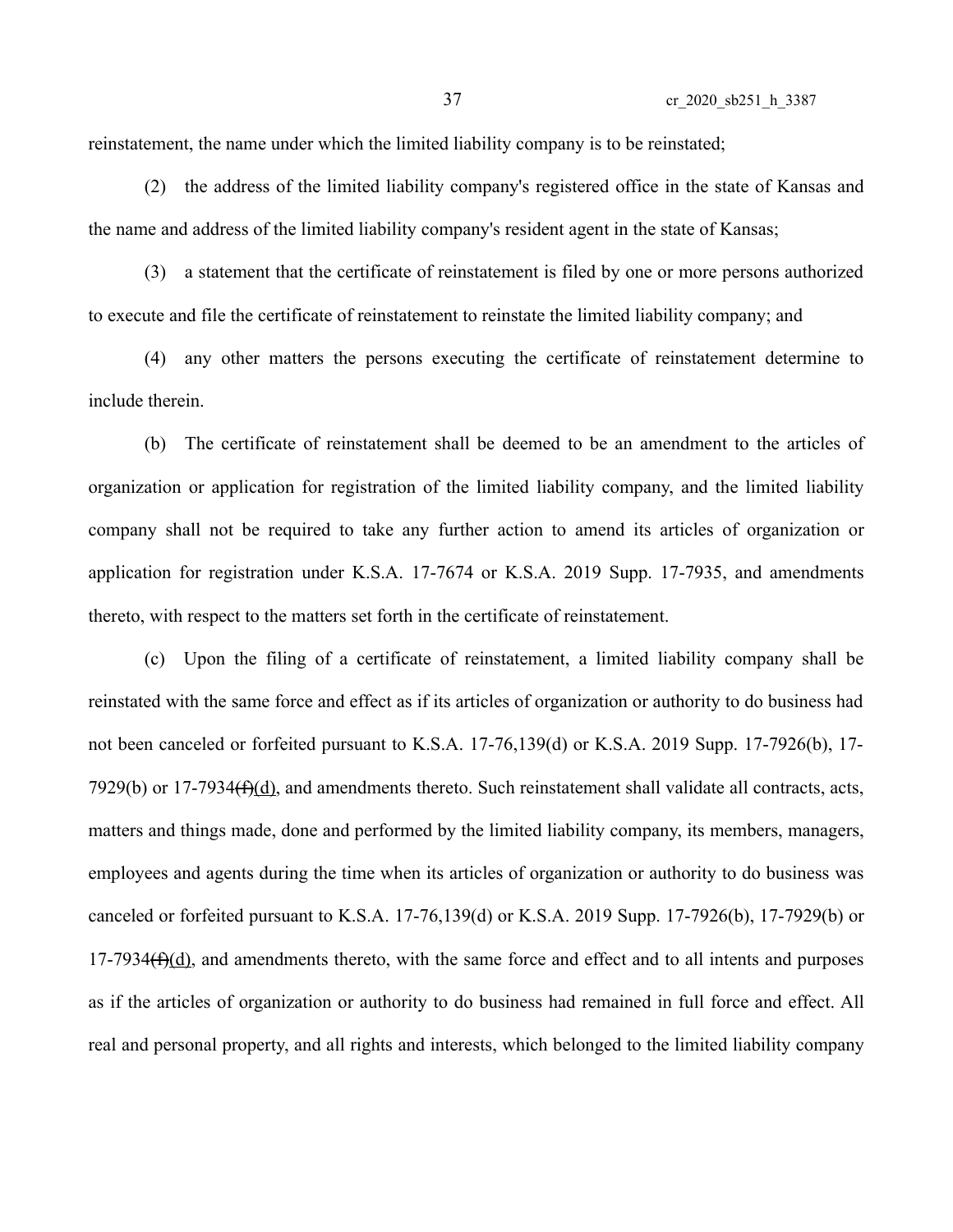at the time its articles of organization or authority to do business was canceled or forfeited pursuant to K.S.A. 17-76,139(d) or K.S.A. 2019 Supp. 17-7926(b), 17-7929(b) or 17-7934(f)(d), and amendments thereto, or which were acquired by the limited liability company following the cancellation or forfeiture of its articles of organization or authority to do business pursuant to K.S.A. 17-76,139(d) or K.S.A. 2019 Supp. 17-7926(b), 17-7929(b) or 17-7934<del>(f)(d)</del>, and amendments thereto, and which were not disposed of prior to the time of its reinstatement, shall be vested in the limited liability company after its reinstatement as fully as they were held by the limited liability company at, and after, as the case may be, the time its articles of organization or authority to do business was canceled or forfeited pursuant to K.S.A 17-76,139(d) or K.S.A. 2019 Supp. 17-7926(b), 17-7929(b) or 17-7934(f)(d), and amendments thereto. After its reinstatement, the limited liability company shall be as exclusively liable for all contracts, acts, matters and things made, done or performed in its name and on its behalf by its members, managers, employees and agents prior to its reinstatement as if its articles of organization or authority to do business had at all times remained in full force and effect.

Sec. 30. On and after July 1, 2022, K.S.A. 2019 Supp. 17-76,146, as amended by section 29 of this act, is hereby amended to read as follows: 17-76,146. (a) A domestic limited liability company whose articles of organization or a foreign limited liability company whose authority to do business has been canceled or forfeited pursuant to K.S.A. 2019 Supp. 17-7926(b), 17-7929(b) or 17-7934(d), and amendments thereto, or whose articles of organization or authority to do business has been forfeited pursuant to K.S.A. 17-76,139 $(\frac{d}{g})$ , and amendments thereto, may be reinstated by filing with the secretary of state a certificate of reinstatement accompanied by the payment of the fee required by K.S.A. 17-76,136(d), and amendments thereto, and payment of the annual report fees due under K.S.A.  $17-76,139(e)(f)$ , and amendments thereto, and all penalties and interest thereon due at the time of the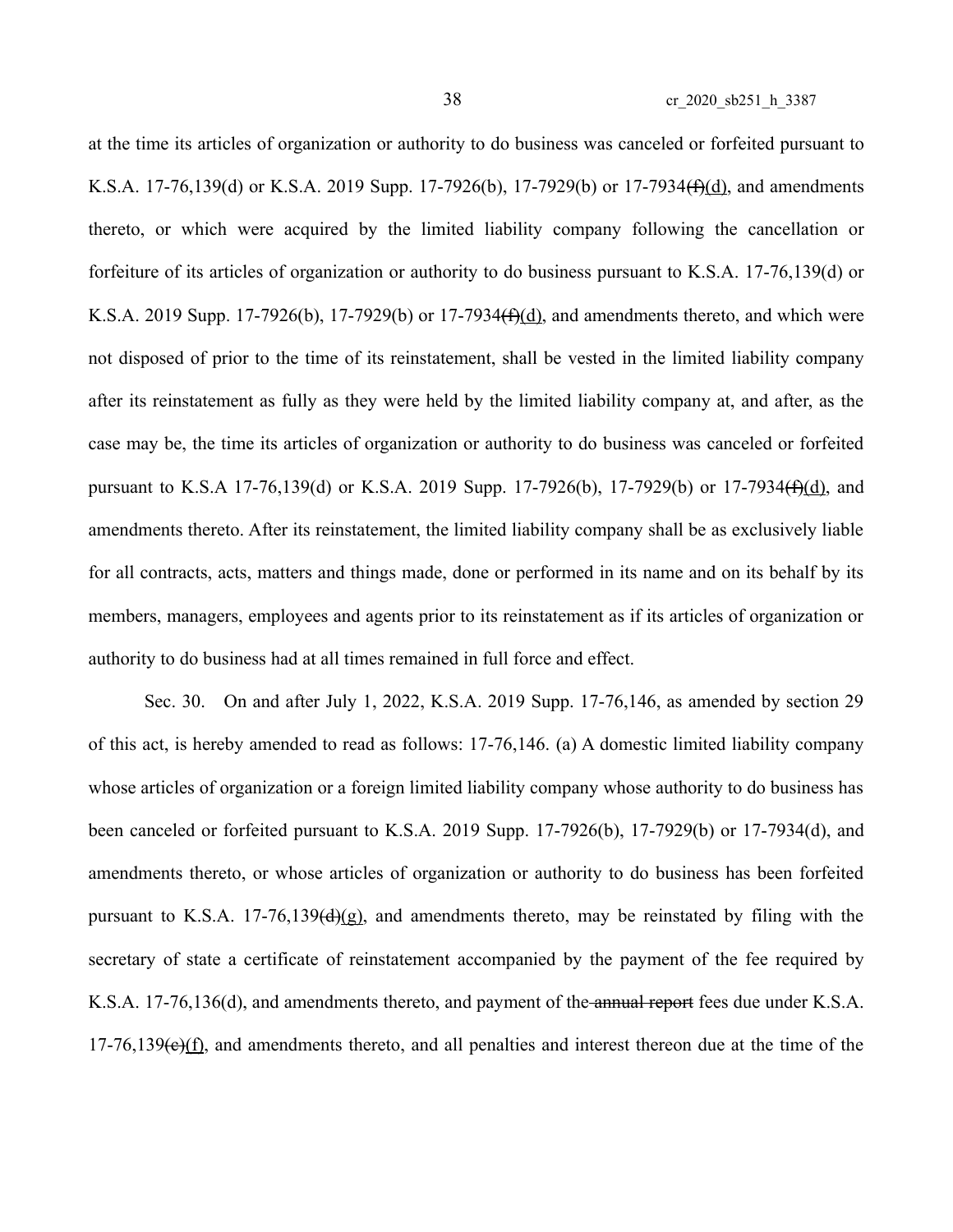cancellation or forfeiture of its articles of organization or authority to do business. The certificate of reinstatement shall set forth:

(1) The name of the limited liability company at the time its articles of organization or authority to do business was canceled or forfeited and, if such name is not available at the time of reinstatement, the name under which the limited liability company is to be reinstated;

(2) the address of the limited liability company's registered office in the state of Kansas and the name and address of the limited liability company's resident agent in the state of Kansas;

(3) a statement that the certificate of reinstatement is filed by one or more persons authorized to execute and file the certificate of reinstatement to reinstate the limited liability company; and

(4) any other matters the persons executing the certificate of reinstatement determine to include therein.

(b) The certificate of reinstatement shall be deemed to be an amendment to the articles of organization or application for registration of the limited liability company, and the limited liability company shall not be required to take any further action to amend its articles of organization or application for registration under K.S.A. 17-7674 or K.S.A. 2019 Supp. 17-7935, and amendments thereto, with respect to the matters set forth in the certificate of reinstatement.

(c) Upon the filing of a certificate of reinstatement, a limited liability company, and all series thereof that have been formed and whose certificate of designation has not been canceled prior to the cancellation of the articles of organization, shall be reinstated with the same force and effect as if its articles of organization or authority to do business had not been canceled or forfeited pursuant to K.S.A. 17-76,139(d)(g) or K.S.A. 2019 Supp. 17-7926(b), 17-7929(b) or 17-7934(d), and amendments thereto. Such reinstatement shall validate all contracts, acts, matters and things made, done and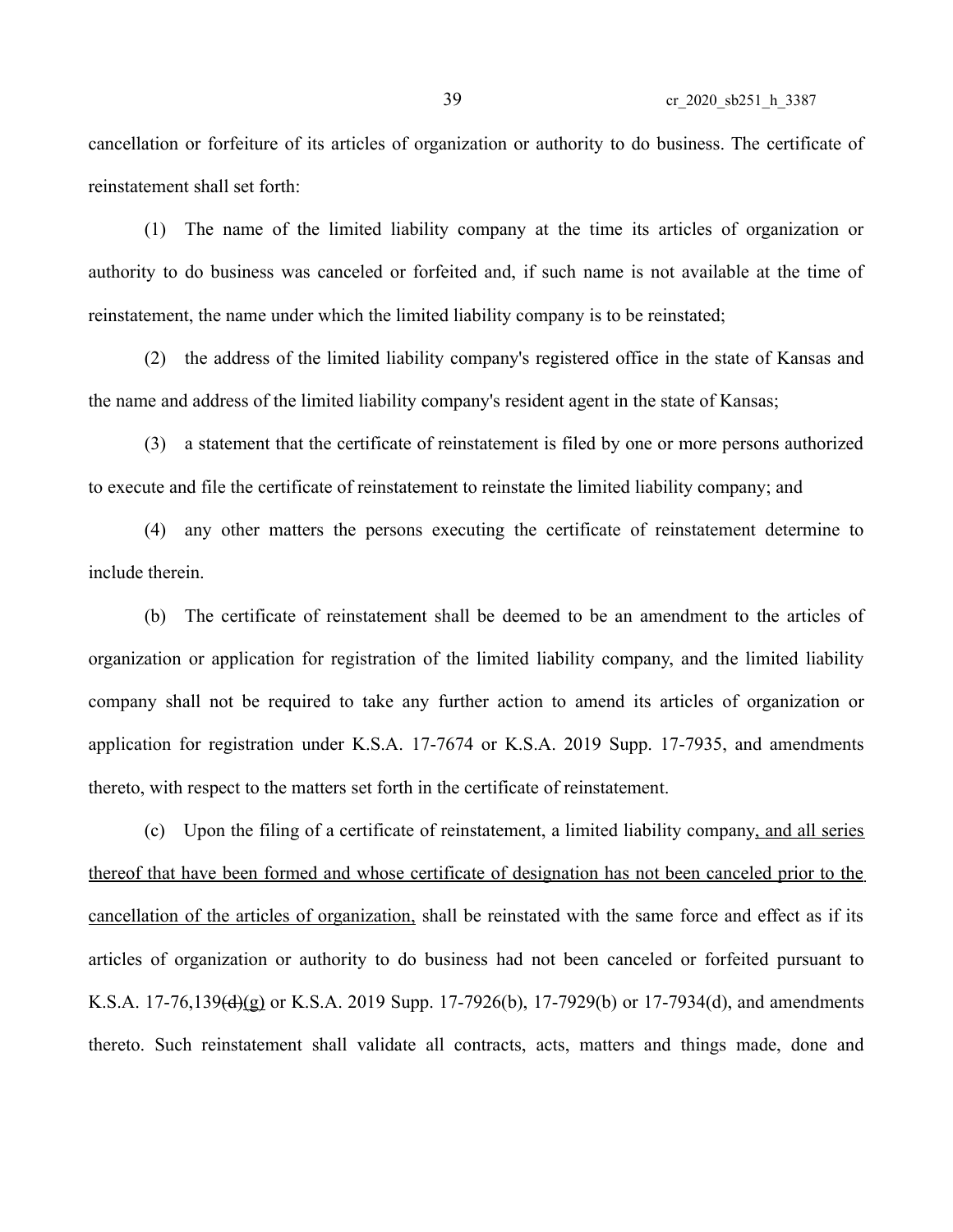performed by the limited liability company, its members, managers, employees and agents during the time when its articles of organization or authority to do business was canceled or forfeited pursuant to K.S.A. 17-76,139(d)(g) or K.S.A. 2019 Supp. 17-7926(b), 17-7929(b) or 17-7934(d), and amendments thereto, with the same force and effect and to all intents and purposes as if the articles of organization or authority to do business had remained in full force and effect. All real and personal property, and all rights and interests, which that belonged to the limited liability company at the time its articles of organization or authority to do business was canceled or forfeited pursuant to K.S.A. 17-76,139( $\frac{d}{g}$ ) or K.S.A. 2019 Supp. 17-7926(b), 17-7929(b) or 17-7934(d), and amendments thereto, or which that were acquired by the limited liability company following the cancellation or forfeiture of its articles of organization or authority to do business pursuant to K.S.A.  $17-76,139\text{(d)}\text{(g)}$  or K.S.A. 2019 Supp. 17-7926(b), 17-7929(b) or 17-7934(d), and amendments thereto, and which that were not disposed of prior to the time of its reinstatement, shall be vested in the limited liability company after its reinstatement as fully as they were held by the limited liability company at, and after, as the case may be, the time its articles of organization or authority to do business was canceled or forfeited pursuant to K.S.A 17- 76,139(d)(g) or K.S.A. 2019 Supp. 17-7926(b), 17-7929(b) or 17-7934(d), and amendments thereto. After its reinstatement, the limited liability company shall be as exclusively liable for all contracts, acts, matters and things made, done or performed in its name and on its behalf by its members, managers, employees and agents prior to its reinstatement as if its articles of organization or authority to do business had at all times remained in full force and effect.

Sec. 31. K.S.A. 2019 Supp. 17-76,147 is hereby amended to read as follows: 17-76,147. (a) A series whose certificate of designation has been canceled pursuant to K.S.A. 17-76,139, and amendments thereto, may be reinstated by filing in the office of the secretary of state a certificate of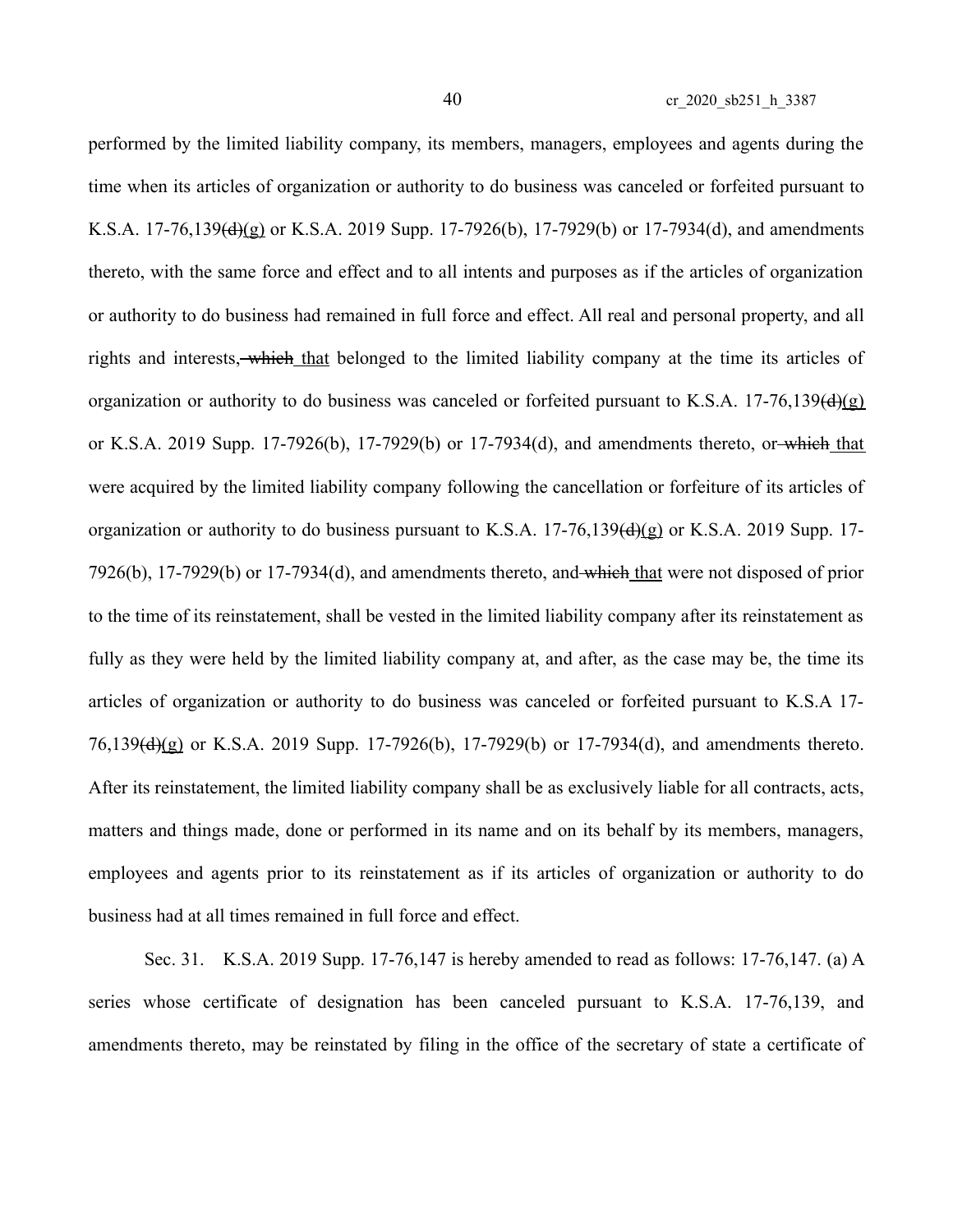reinstatement accompanied by the payment of the fee required by K.S.A. 17-76,136(d), and amendments thereto, and payment of the annual report fee due under K.S.A. 17-76,139(c), and amendments thereto, and all penalties and interest thereon due at the time of the cancellation of its certificate of designation. The certificate of reinstatement shall set forth:

(1) The name of the limited liability company at the time the certificate of designation was canceled and, if such name has changed, the name of the limited liability company at the time of reinstatement of the series;

(2) the name of the series at the time the certificate of designation was canceled and, if such name is not available at the time of reinstatement, the name under which the series is to be reinstated;

(3) a statement that the certificate of reinstatement is filed by one or more persons authorized to execute and file the certificate of reinstatement to reinstate the series; and

(4) any other matters the persons executing the certificate of reinstatement determine to include therein.

(b) The certificate of reinstatement shall be deemed to be an amendment to the certificate of designation, and no further actions shall be required to amend its certificate of designation under K.S.A. 2019 Supp. 17-76,143(d)(3), and amendments thereto, with respect to the matters set forth in the certificate of reinstatement.

(c) Upon the filing of a certificate of reinstatement, a series shall be reinstated with the same force and effect as if its certificate of designation had not been canceled pursuant to K.S.A. 17-76,139, and amendments thereto. Such reinstatement shall validate all contracts, acts, matters and things made, done and performed by the series, its members, managers, employees and agents during the time when its certificate of designation was canceled pursuant to K.S.A. 17-76,139, and amendments thereto, with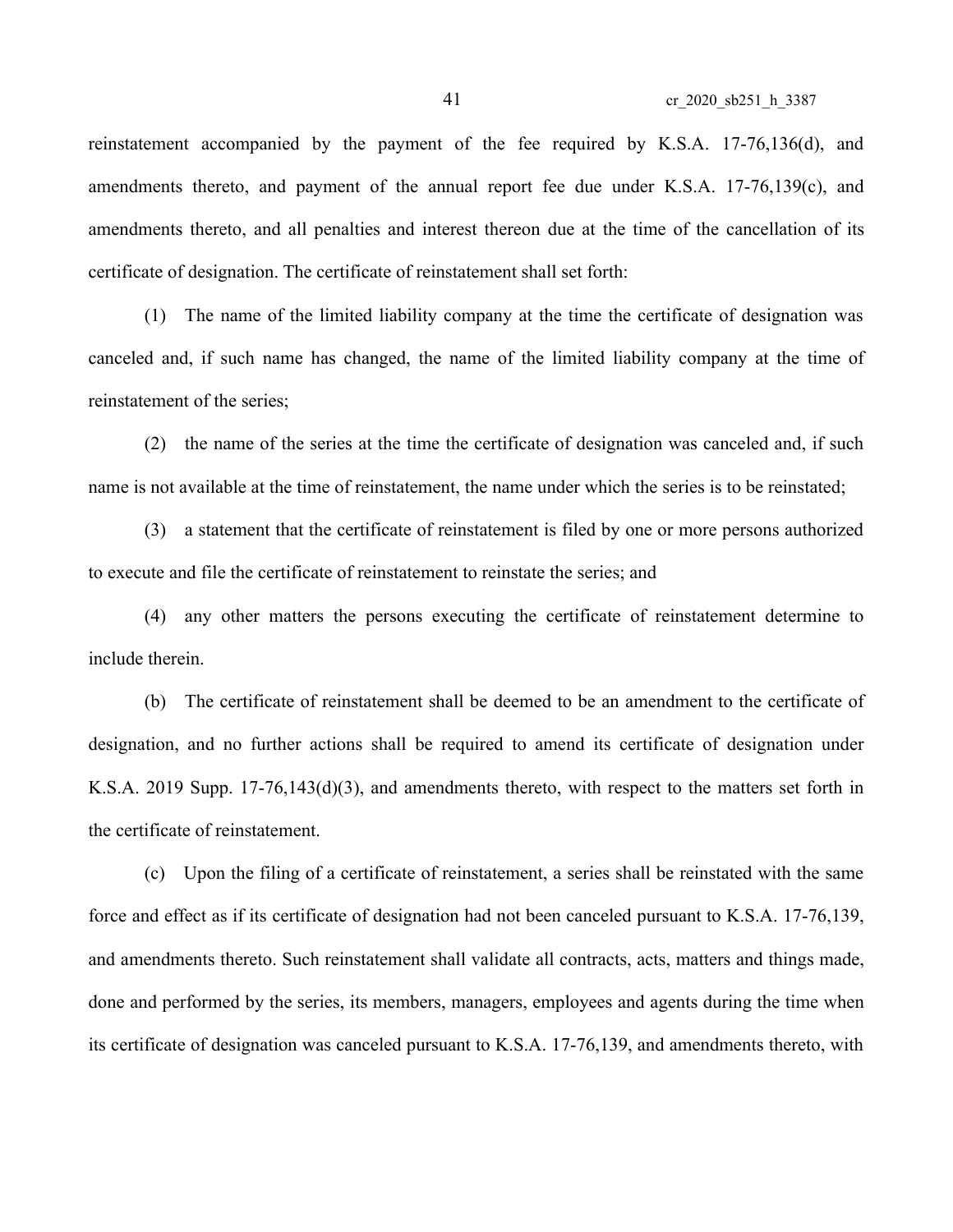the same force and effect and to all intents and purposes as if the certificate of designation had remained in full force and effect. All real and personal property, and all rights and interests, that belonged to the series at the time its certificate of designation was canceled pursuant to K.S.A. 17- 76,139, and amendments thereto, or were acquired by the series following the cancellation of its certificate of designation pursuant to K.S.A. 17-76,139, and amendments thereto, and were not disposed of prior to the time of its reinstatement, shall be vested in the series after its reinstatement as fully as they were held by the series at, and after, as the case may be, the time its certificate of designation was canceled pursuant to K.S.A. 17-76,139, and amendments thereto. After its reinstatement, the series shall be as exclusively liable for all contracts, acts, matters and things made, done or performed in its name and on its behalf by its members, managers, employees and agents prior to its reinstatement as if its certificate of designation had at all times remained in full force and effect.

(d) This section shall take effect on and after July 1, 2020 2022.

Sec. 32. On and after July 1, 2022, K.S.A. 2019 Supp. 17-76,147, as amended by section 31 of this act, is hereby amended to read as follows: 17-76,147. (a) A series whose certificate of designation has been canceled pursuant to K.S.A. 17-76,139, and amendments thereto, may be reinstated by filing in the office of the secretary of state a certificate of reinstatement accompanied by the payment of the fee required by K.S.A. 17-76,136(d), and amendments thereto, and payment of the annual report fee due under K.S.A.  $17-76,139(e)(f)$ , and amendments thereto, and all penalties and interest thereon due at the time of the cancellation of its certificate of designation. The certificate of reinstatement shall set forth:

(1) The name of the limited liability company at the time the certificate of designation was canceled and, if such name has changed, the name of the limited liability company at the time of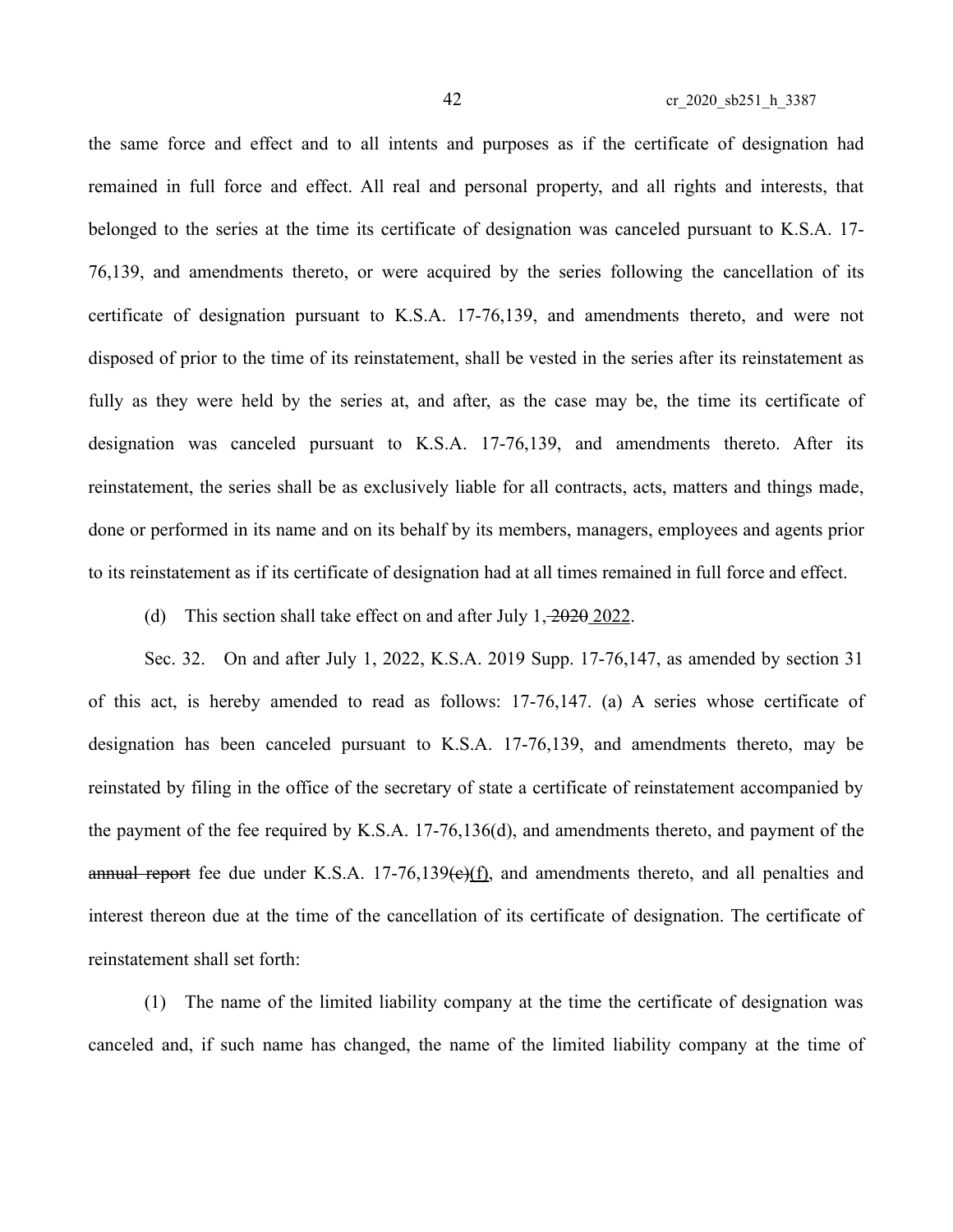reinstatement of the series;

(2) the name of the series at the time the certificate of designation was canceled and, if such name is not available at the time of reinstatement, the name under which the series is to be reinstated;

(3) a statement that the certificate of reinstatement is filed by one or more persons authorized to execute and file the certificate of reinstatement to reinstate the series; and

(4) any other matters the persons executing the certificate of reinstatement determine to include therein.

(b) The certificate of reinstatement shall be deemed to be an amendment to the certificate of designation, and no further actions shall be required to amend its certificate of designation under K.S.A. 2019 Supp. 17-76,143(d)(3), and amendments thereto, with respect to the matters set forth in the certificate of reinstatement.

(c) Upon the filing of a certificate of reinstatement, a series shall be reinstated with the same force and effect as if its certificate of designation had not been canceled pursuant to K.S.A. 17-76,139, and amendments thereto. Such reinstatement shall validate all contracts, acts, matters and things made, done and performed by the series, its members, managers, employees and agents during the time when its certificate of designation was canceled pursuant to K.S.A. 17-76,139, and amendments thereto, with the same force and effect and to all intents and purposes as if the certificate of designation had remained in full force and effect. All real and personal property, and all rights and interests, that belonged to the series at the time its certificate of designation was canceled pursuant to K.S.A. 17- 76,139, and amendments thereto, or were acquired by the series following the cancellation of its certificate of designation pursuant to K.S.A. 17-76,139, and amendments thereto, and were not disposed of prior to the time of its reinstatement, shall be vested in the series after its reinstatement as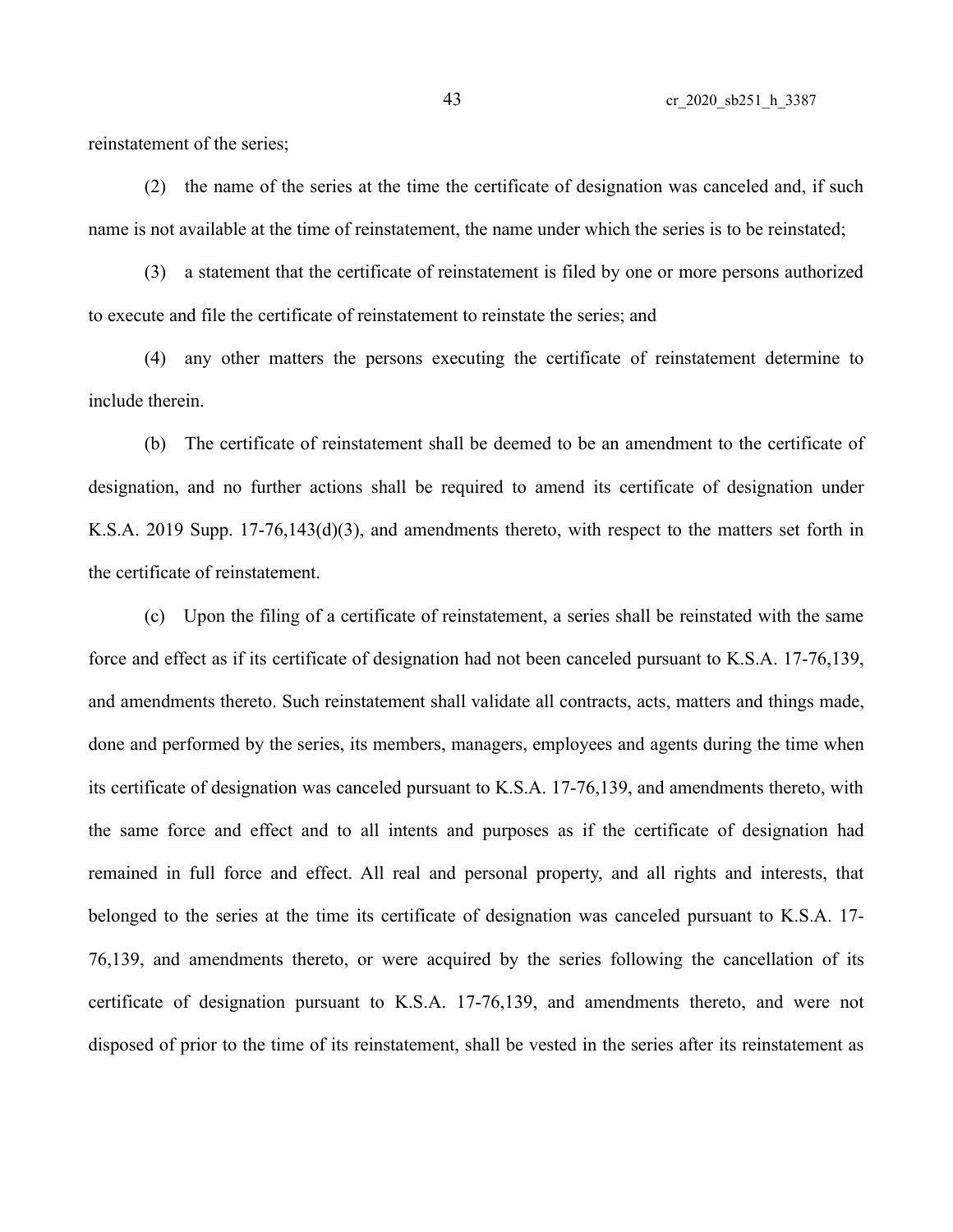fully as they were held by the series at, and after, as the case may be, the time its certificate of designation was canceled pursuant to K.S.A. 17-76,139, and amendments thereto. After its reinstatement, the series shall be as exclusively liable for all contracts, acts, matters and things made, done or performed in its name and on its behalf by its members, managers, employees and agents prior to its reinstatement as if its certificate of designation had at all times remained in full force and effect.

(d) This section shall take effect on and after July 1, 2022.

Sec. 33. K.S.A. 2019 Supp. 17-78-601 is hereby amended to read as follows: 17-78-601. (a) When any provision of this act requires any instrument to be filed with the secretary of state, such instrument shall be filed in accordance with this section:

(1) The document shall contain the information required by this act;

(2) the document shall be in a record;

(3) the document shall be in the English language, but the name of an entity need not be in English if written in English letters or Arabic or Roman numerals;

(4) the document shall be signed:

(A) By an officer of a domestic or foreign corporation;

(B) by a person authorized by a domestic or foreign entity that is not a corporation; or

(C) if the entity is in the hands of a receiver, trustee or other court-appointed fiduciary, by that

person;

(5) the instrument shall state the name and capacity of the person that signed it;

(6) any signature on instruments authorized to be filed with the secretary of state under this act may be a facsimile, an electronic signature, a conformed signature or an electronically transmitted signature. The execution of any instrument required to be filed with the secretary of state shall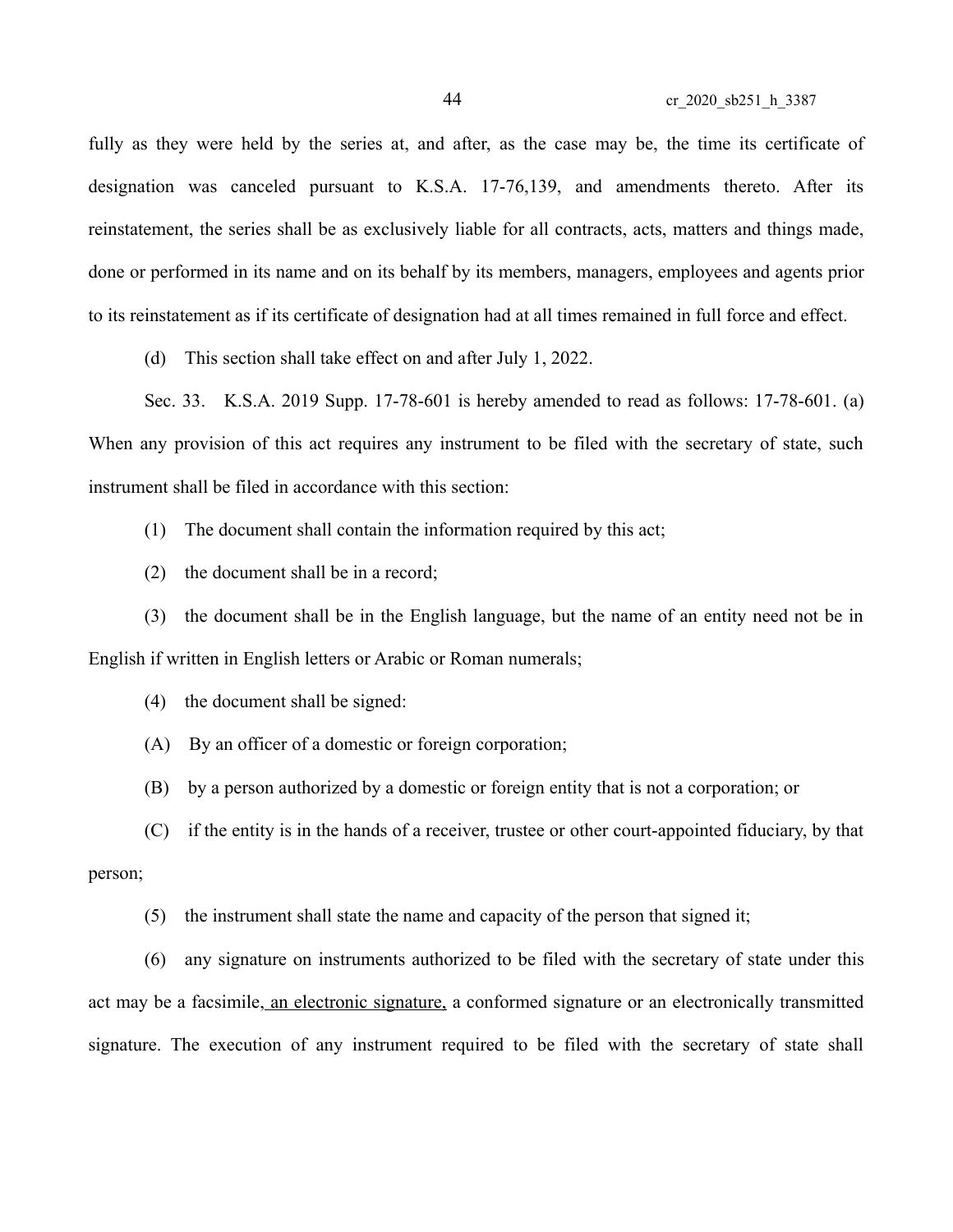constitute an oath or affirmation, under the penalties of perjury, that the facts stated in the instrument are true; and

(7) the instrument shall be delivered to the office of the secretary of state for filing. Delivery may be made by electronic transmission if and to the extent permitted by the secretary of state.

(b) When a document is delivered to the office of the secretary of state for filing, the correct filing fee and any tax, fee or penalty required to be paid by this act or other law shall be paid. The secretary of state shall establish by rule and regulation the filing fees for instruments filed pursuant to this act.

(c) Upon delivery of the instrument and upon tender of the required fees and any taxes:

(1) The secretary of state shall certify that the instrument has been filed in the office of secretary of state by endorsing upon the original signed instrument the word "Filed" and the date and hour of its filing. This endorsement is the "filing date" of the instrument and is conclusive of the date and time of its filing in the absence of actual fraud. The secretary of state shall thereupon record the endorsed instrument in an electronic medium; and

(2) the secretary of state shall return a certified copy of the recorded instrument.

(d) Any instrument filed in accordance with this section shall be effective upon its filing date unless a later effective date, not to exceed 90 days from the date of filing, was specified in the instrument.

(e) If any instrument authorized to be filed with the secretary of state is filed and is inaccurately, defectively or erroneously executed or otherwise defective in any respect, the secretary of state shall not be liable to any person for the preclearance for filing, the acceptance for filing or the filing and indexing such instrument.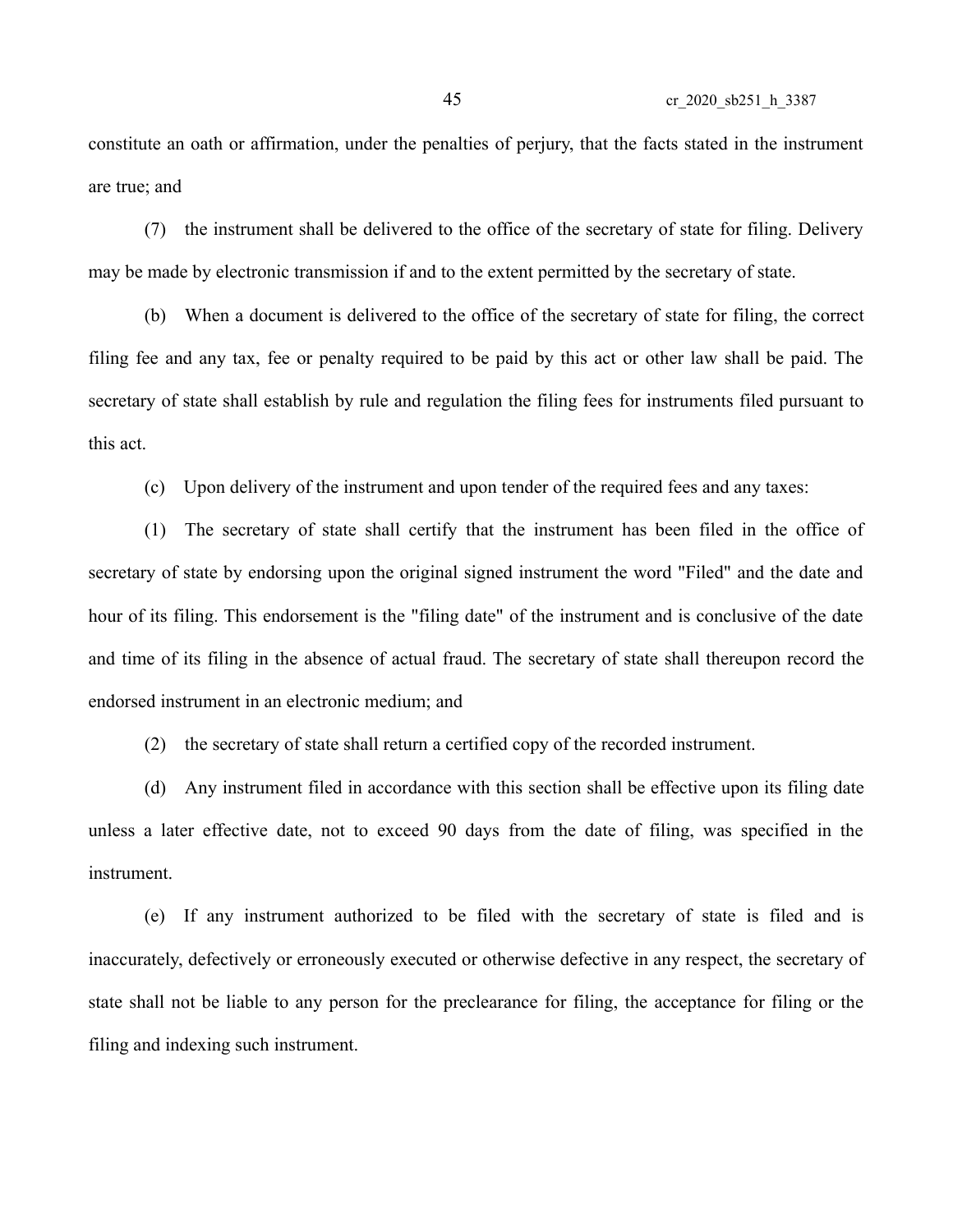(f) Whenever a provision of this act permits any of the terms of an agreement or a filed document to be dependent on facts objectively ascertainable outside the agreement or filed document, the following rules apply:

(1) The manner in which the facts will operate upon the terms of the agreement or filed document must be set forth in the agreement or filed document;

(2) the facts may include, but are not limited to:

(A) Any of the following that is available in a nationally recognized news or information medium either in print or electronically, statistical or market indices, market prices of any security or group of securities, interest rates, currency exchange rates or similar economic or financial data;

(B) a determination or action by any person or body, including the entity or any other party to an agreement or filed document; or

(C) the terms of, or actions taken under, an agreement to which the entity is a party or any other agreement or document;

(3) in this subsection, "filed document" means a document filed with the secretary of state under this act. The following provisions of an agreement or filed document may not be made dependent on facts outside the agreement or filed document:

(A) The name and address of any person required in a filed document;

(B) the registered office of any entity required in a filed document;

(C) the resident agent of any entity required in a filed document;

(D) the number of authorized shares and designation of each class or series of shares of a corporation;

(E) the effective date of a filed document; and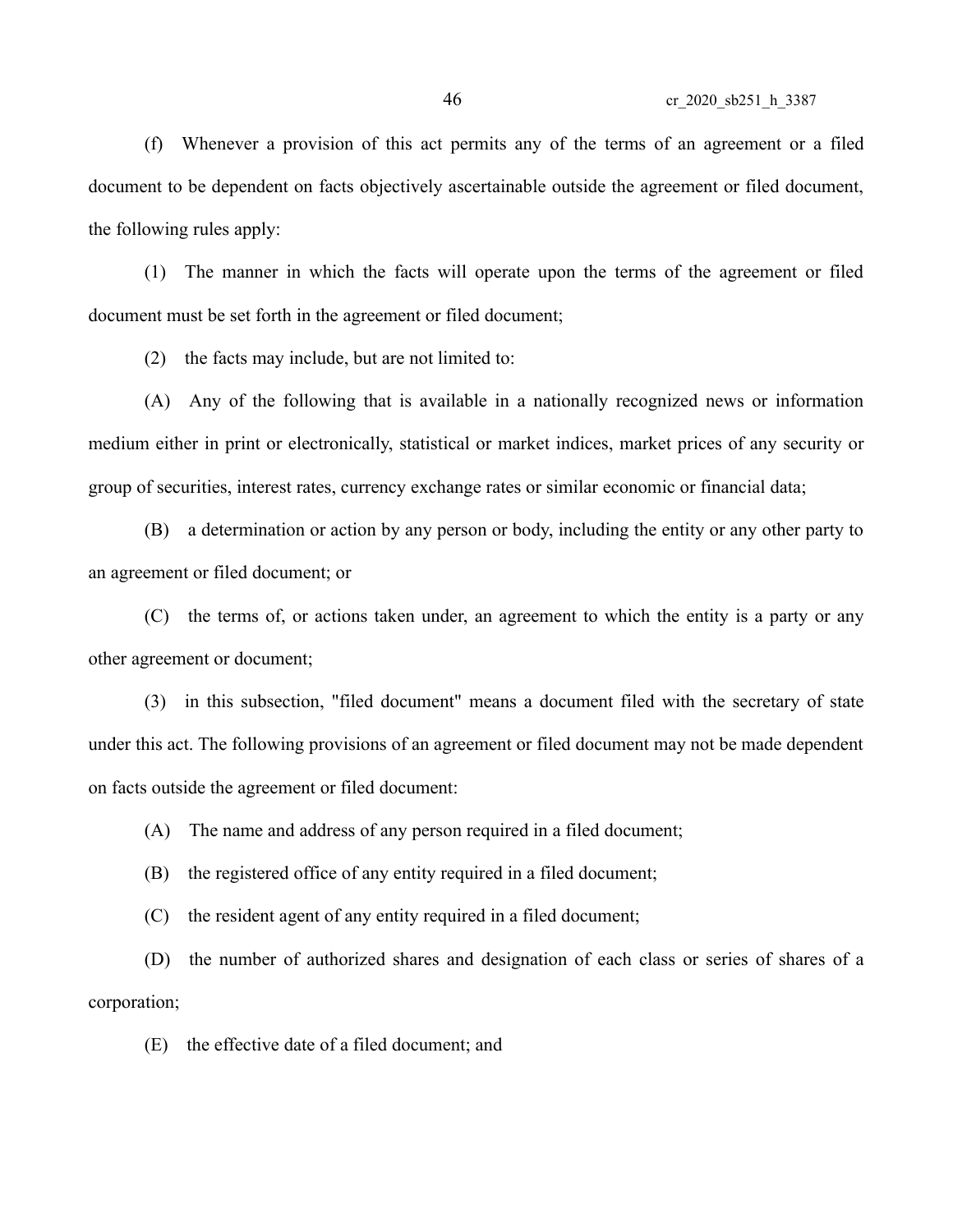(F) any required statement in a filed document of the manner in which that approval was given;

(4) if a provision of a filed document is made dependent on a fact ascertainable outside of the filed document and that fact is not ascertainable by reference to a source described in subsection  $(c)(2)$ (A) or a document that is a matter of public record, or if the affected interest holders have not received notice of the fact from the entity, the entity shall file with the secretary of state a certificate of amendment setting forth the fact promptly after the fact referred to is first ascertainable or thereafter changes.";

Also on page 27, in line 14, before "K.S.A." by inserting "On and after July 1, 2022,"

On page 28, in line 43, before "K.S.A" by inserting "On and after July 1, 2022,";

On page 30, in line 1, before "K.S.A" by inserting "On and after July 1, 2022,"; in line 28, before "K.S.A" by inserting "On and after July 1, 2022,";

On page 31, by striking all in lines 12 through 41 and inserting:

"Sec. 38. K.S.A. 2019 Supp. 17-7910 is hereby amended to read as follows: 17-7910. When any document is required by this act to be filed with the secretary of state, such requirement means that:

(a) The original signed document shall be delivered to the office of the secretary of state, where the document shall be recorded in an electronic medium. Any signature on documents authorized to be filed with the secretary of state under the provisions of this act may be a facsimile, a conformed signature, an electronic signature or an electronically transmitted signature;

(b) all taxes and fees authorized by law to be collected by the secretary of state in connection with the filing of the document shall be tendered to the secretary of state;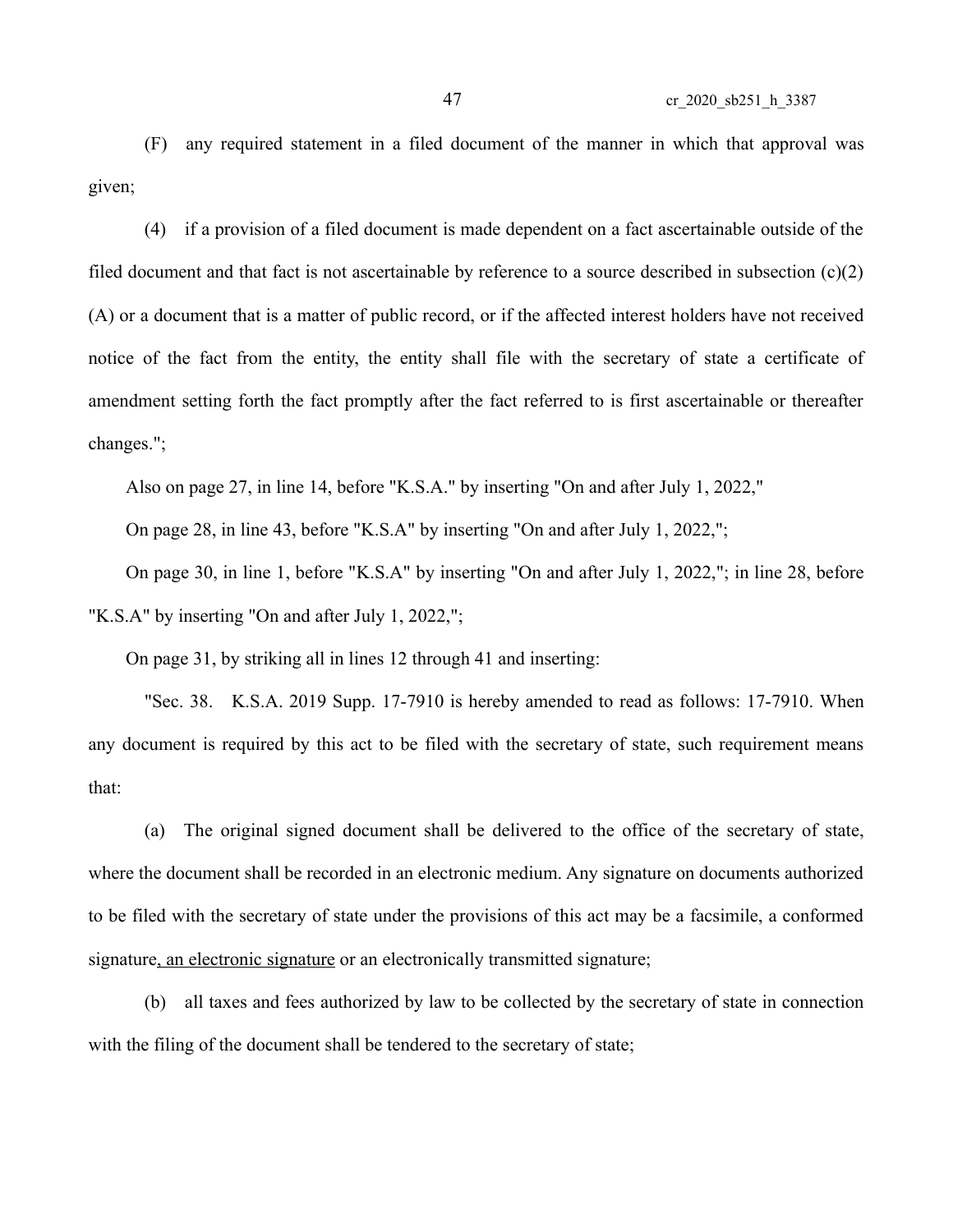(c) upon delivery of the document, and upon tender of the required taxes and fees, the secretary of state shall, if the secretary of state finds that the document conforms to law, certify that the document has been filed in the office of the secretary of state by endorsing upon the electronicallyrecorded electronically recorded document the word "Filed" and the date and hour of its filing. This endorsement is the "filing date" of the document and is conclusive of the date and time of its filing in the absence of actual fraud. The secretary of state shall thereupon record the endorsed document in an electronic medium and that electronic document shall become the original document; and

(d) the secretary of state shall return a certified copy of the recorded document to the person who filed the document or that person's representative, except this provision shall not apply to annual reports.

(e) A person who executes any document required by this act to be filed with the secretary of state, including a person who executes such document as an agent or fiduciary, shall not be required to exhibit evidence of the person's authority as a prerequisite to filing such documents with the secretary of state.

Sec. 39. On and after July 1, 2022, K.S.A. 2019 Supp. 17-7910, as amended by section 38 of this act, is hereby amended to read as follows: 17-7910. When any document is required by this act to be filed with the secretary of state, such requirement means that:

(a) The original signed document shall be delivered to the office of the secretary of state, where the document shall be recorded in an electronic medium. Any signature on documents authorized to be filed with the secretary of state under the provisions of this act may be a facsimile, a conformed signature, an electronic signature or an electronically transmitted signature;

(b) all taxes and fees authorized by law to be collected by the secretary of state in connection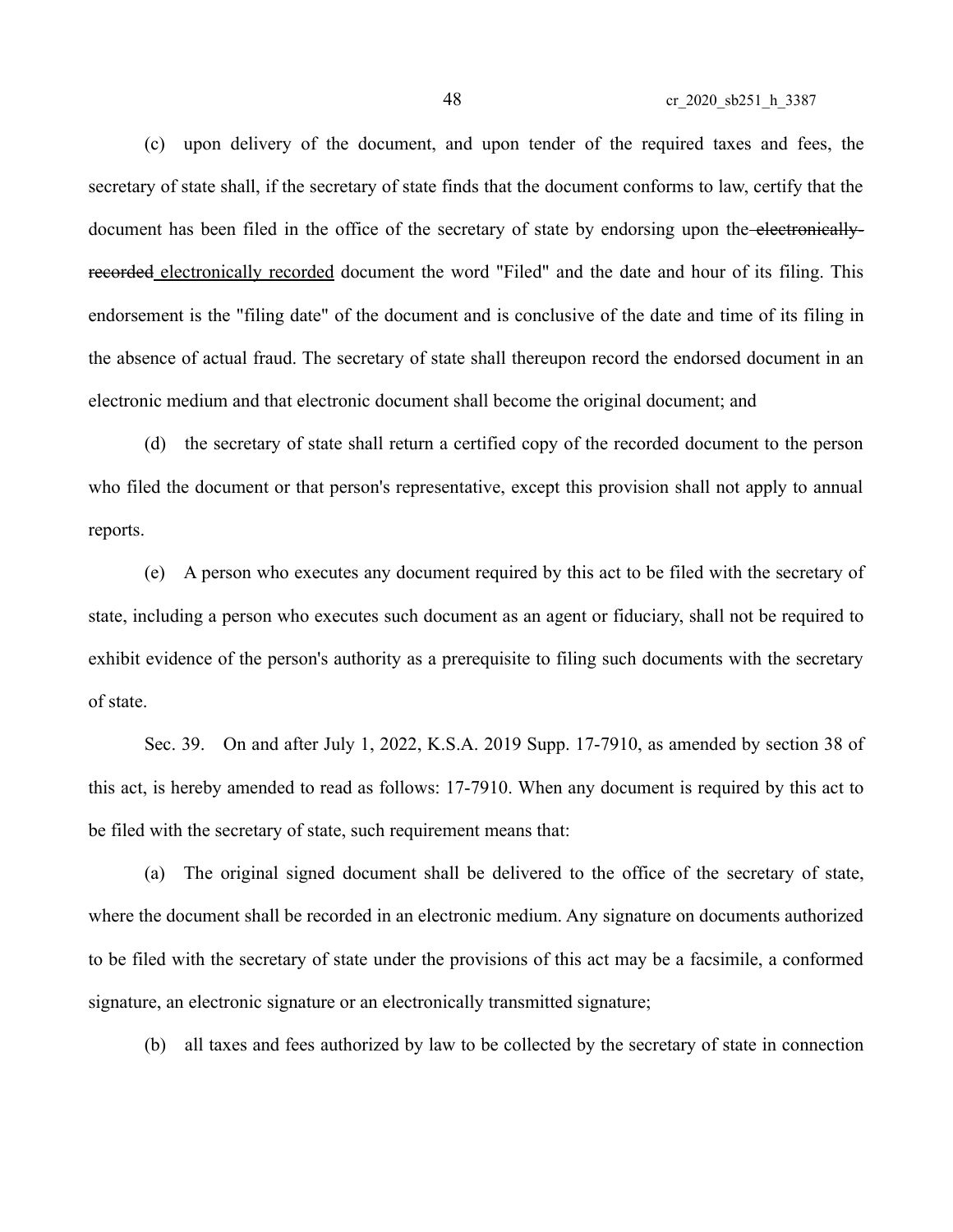with the filing of the document shall be tendered to the secretary of state;

(c) upon delivery of the document, and upon tender of the required taxes and fees, the secretary of state shall, if the secretary of state finds that the document conforms to law, certify that the document has been filed in the office of the secretary of state by endorsing upon the electronically recorded document the word "Filed" and the date and hour of its filing. This endorsement is the "filing date" of the document and is conclusive of the date and time of its filing in the absence of actual fraud. The secretary of state shall thereupon record the endorsed document in an electronic medium and that electronic document shall become the original document; and

(d) the secretary of state shall return a certified copy of the recorded document to the person who filed the document or that person's representative, except this provision shall not apply to-annual business entity information reports.

(e) A person who executes any document required by this act to be filed with the secretary of state, including a person who executes such document as an agent or fiduciary, shall not be required to exhibit evidence of the person's authority as a prerequisite to filing such documents with the secretary of state.

Sec. 40. On and after July 1, 2022, K.S.A. 2019 Supp. 17-7918 is hereby amended to read as follows: 17-7918. (a) Except as otherwise provided in subsection (b), the names of all covered entities, except for banks, savings and loan associations and savings banks, must be distinguishable on the records of the office of the secretary of state from:

(1) The name of any other covered entity or foreign covered entity;

(2) the name of any non-covered entity, other than a general partnership, that has filed with the office of the secretary of state, including a series of a limited liability company for which a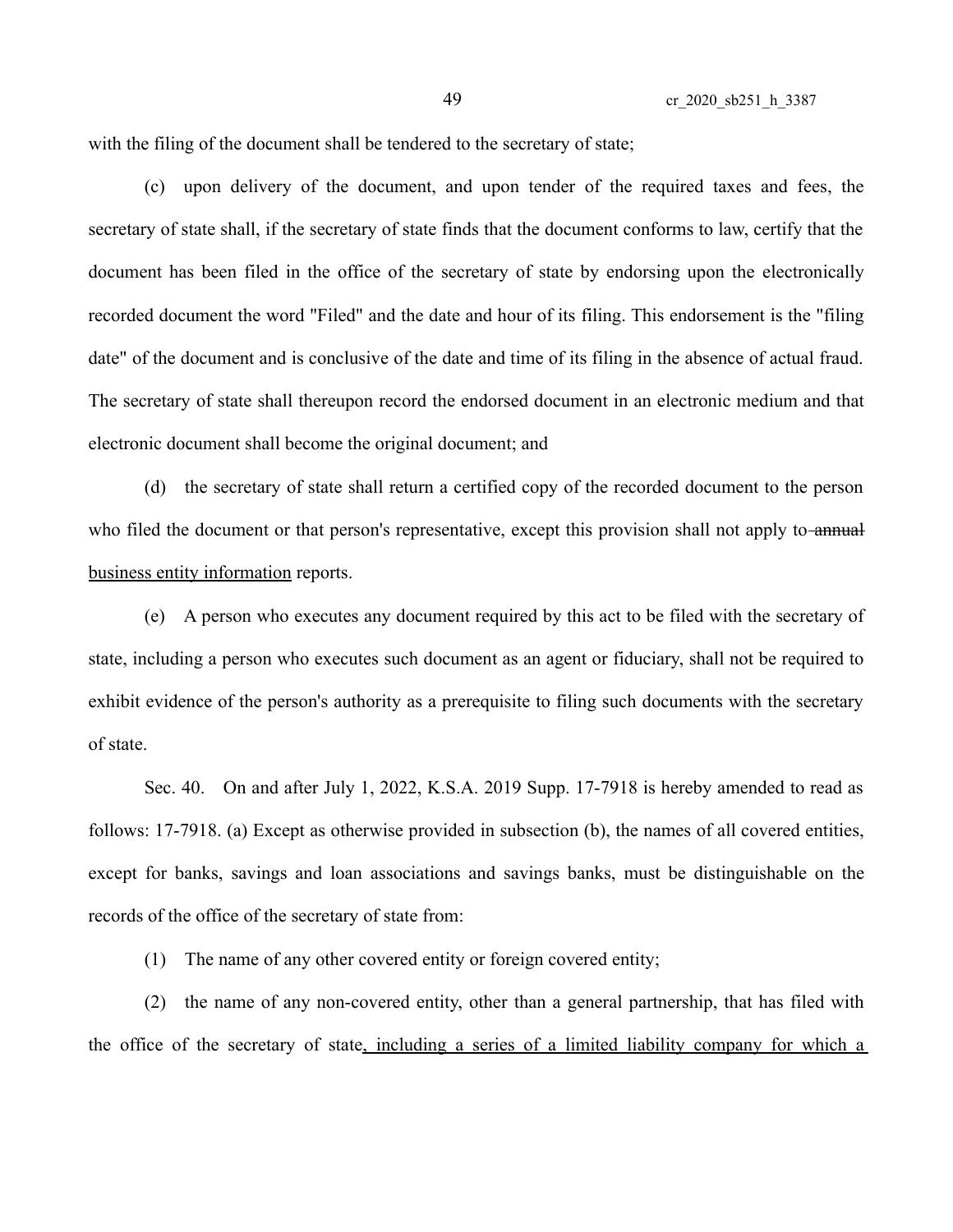certificate of designation has been filed;

(3) any entity name reserved pursuant to K.S.A. 2019 Supp. 17-7923, and amendments thereto; and

(4) the name of any other covered entity, series of a limited liability company or foreign covered entity whose public organic documents, certificate of designation or foreign registration has been canceled or forfeited for any reason within the previous one year.

(b) A covered entity may register under any name that is not distinguishable on the records of the office of the secretary of state from the name of any other covered entity or non-covered entity that has filed with the office of the secretary of state with the written consent of the other entity, which written consent shall be filed with the secretary of state.

(c) A covered entity may use a name that is not distinguishable from a name described in subsection (a)(1) through (3) if the entity delivers to the secretary of state a certified copy of a final judgment of a court of competent jurisdiction establishing the right of the entity to use the name in this state.

Sec. 41. On and after July 1, 2022, K.S.A. 2019 Supp. 17-7923 is hereby amended to read as follows: 17-7923. (a) The exclusive right to the use of an entity name or, as applicable, the name of a series of a limited liability company, may be reserved by:

(1) Any person intending to organize a covered entity under the laws of this state;

(2) any domestic limited liability company or any person intending to organize a domestic limited liability company, intending to file a certificate of designation to form a series of any such limited liability company;

(3) any domestic covered entity intending to change its name or intending to change the name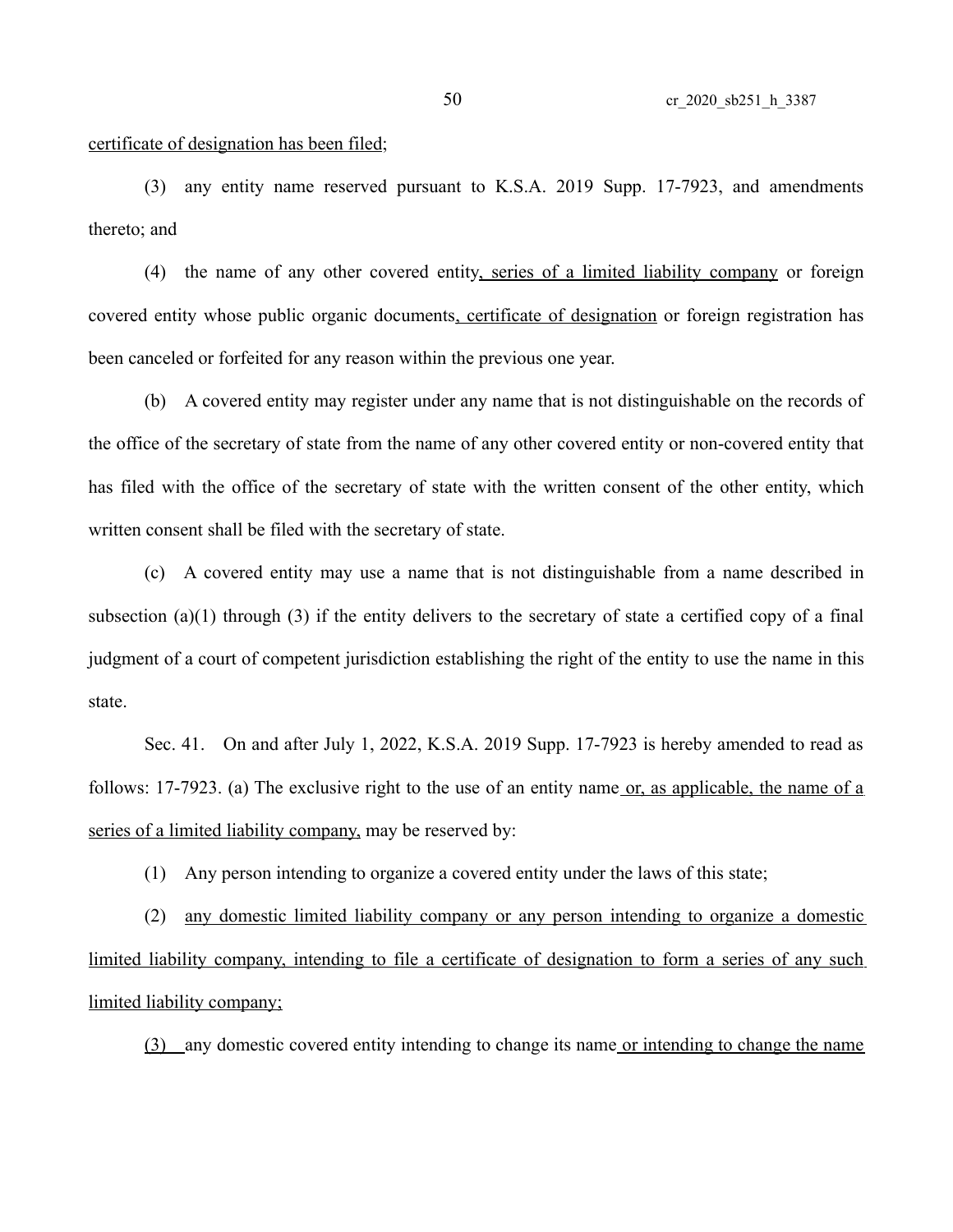## of a series for which a certificate of designation has been filed;

 $\left(\frac{3}{4}\right)$  any foreign covered entity intending to make application for a certificate of authority to transact business in this state;

 $(4)(5)$  any foreign covered entity authorized to transact business in this state, and intending to change its name; and

(5)(6) any person intending to organize a foreign covered entity, and intending to have such entity make application for a certificate of authority to transact business in this state.

(b) The reservation shall be made by filing with the secretary of state an application to reserve a specific covered entity name or the name of a series of a domestic limited liability company, executed by the applicant. The reservation may be filed by telefacsimile communication as prescribed by K.S.A. 2019 Supp. 17-7914, and amendments thereto. If the secretary of state finds that the name is available, the secretary of state shall reserve the same for the exclusive use of the applicant for a period of 120 days.

(c) The right to exclusive use of a specified entity name or the name of a series of a domestic limited liability company, reserved pursuant to this section, may be transferred to any other person or covered entity by filing in the office of the secretary of state, a notice of such transfer, executed by the applicant for whom the name was reserved, and specifying the name and address of the transferee.

## (d) This section shall take effect on and after January 1, 2015.

Sec. 42. On and after July 1, 2022, K.S.A. 2019 Supp. 17-7933 is hereby amended to read as follows: 17-7933. (a) Except as otherwise provided in subsection (b), the names of all foreign covered entities must be distinguishable on the records of the office of the secretary of state from:

(1) The name of any covered entity or foreign covered entity;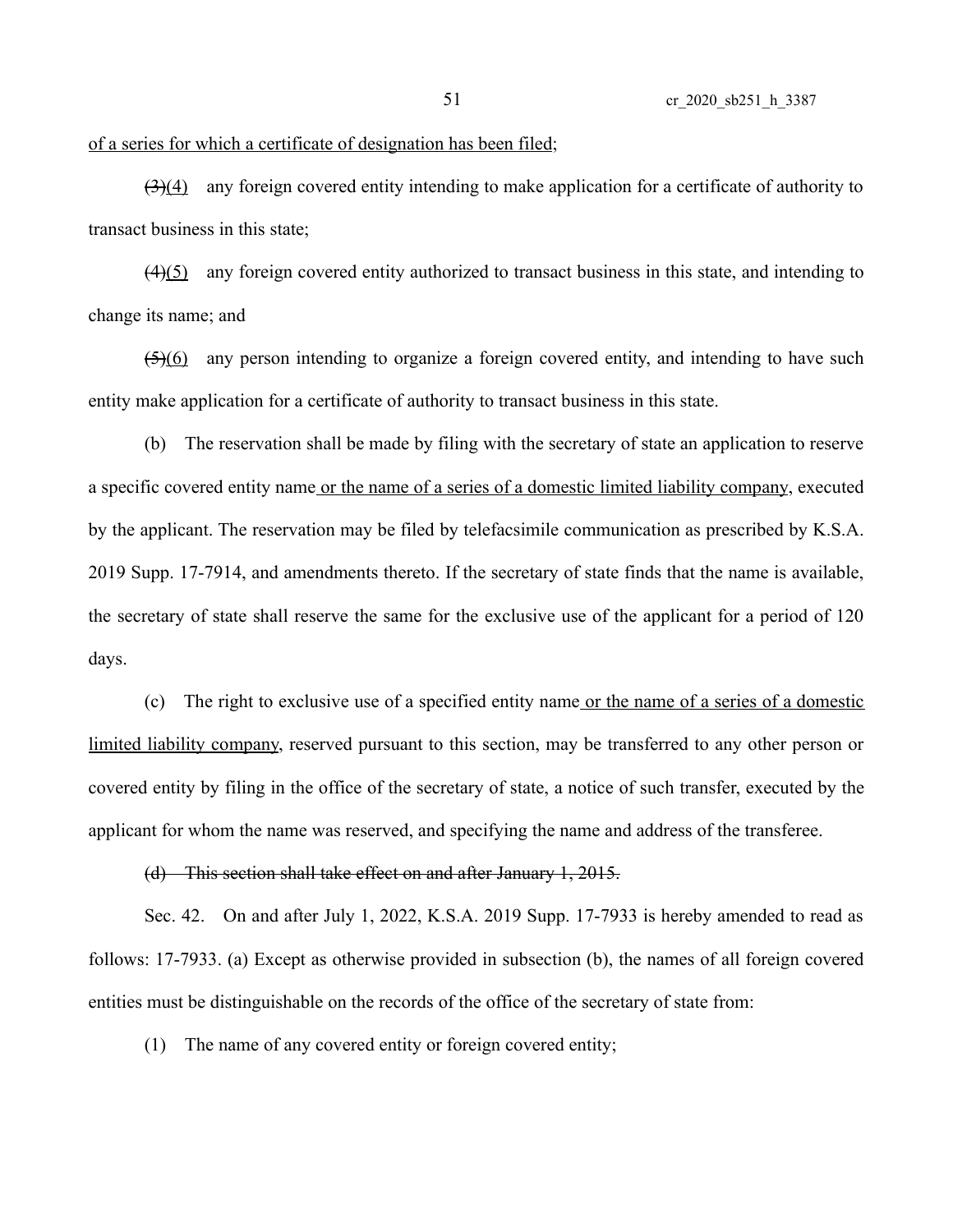(2) the name of any non-covered entity, other than a general partnership, that has filed with the secretary of state, including a series of a limited liability company for which a certificate of designation has been filed;

(3) any entity name reserved pursuant to K.S.A. 2019 Supp. 17-7923, and amendments thereto; and

(4) the name of any other covered entity, series of a limited liability company or foreign covered entity whose public organic document, certificate of designation or foreign registration has been canceled or forfeited for any reason within the previous one year.

(b) A foreign covered entity may register under any name that is not distinguishable on the records of the office of the secretary of state from the name of any other covered entity or non-covered entity that has filed with the office of the secretary of state:

(1) With the written consent of the other entity, which written consent shall be filed with the secretary of state; or

(2) if the foreign covered entity indicates, as a means of identification and in its advertising within this state, the state in which the foreign covered entity was formed, and the application sets forth this condition."

Also on page 31, in line 42, before "K.S.A" by inserting "On and after July 1, 2022,";

On page 32, following line 19, by inserting:

"Sec. 44. K.S.A. 2019 Supp. 45-229 is hereby amended to read as follows: 45-229. (a) It is the intent of the legislature that exceptions to disclosure under the open records act shall be created or maintained only if:

(1) The public record is of a sensitive or personal nature concerning individuals;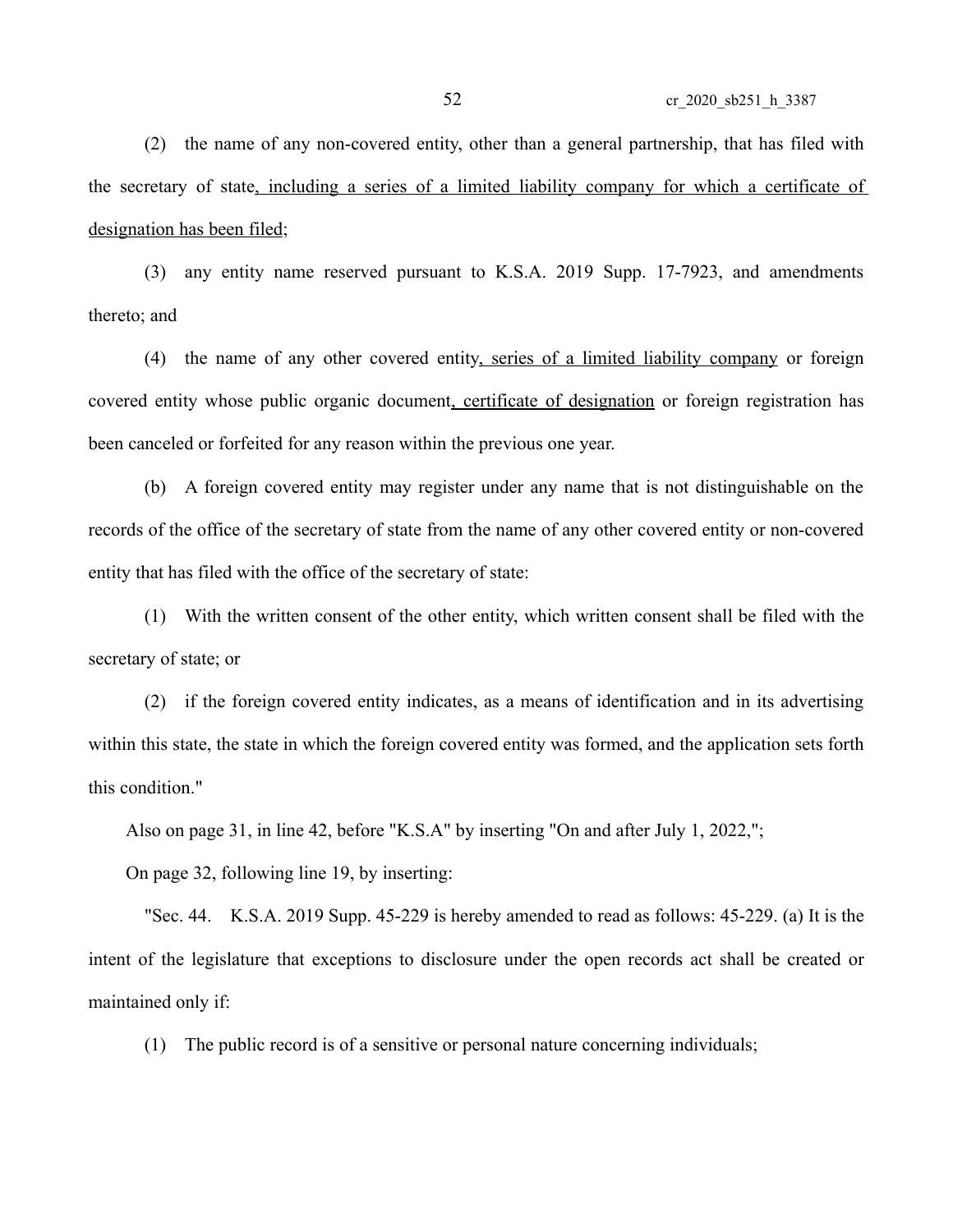(2) the public record is necessary for the effective and efficient administration of a governmental program; or

(3) the public record affects confidential information.

The maintenance or creation of an exception to disclosure must be compelled as measured by these criteria. Further, the legislature finds that the public has a right to have access to public records unless the criteria in this section for restricting such access to a public record are met and the criteria are considered during legislative review in connection with the particular exception to disclosure to be significant enough to override the strong public policy of open government. To strengthen the policy of open government, the legislature shall consider the criteria in this section before enacting an exception to disclosure.

(b) Subject to the provisions of subsections (g) and (h), any new exception to disclosure or substantial amendment of an existing exception shall expire on July 1 of the fifth year after enactment of the new exception or substantial amendment, unless the legislature acts to continue the exception. A law that enacts a new exception or substantially amends an existing exception shall state that the exception expires at the end of five years and that the exception shall be reviewed by the legislature before the scheduled date.

(c) For purposes of this section, an exception is substantially amended if the amendment expands the scope of the exception to include more records or information. An exception is not substantially amended if the amendment narrows the scope of the exception.

(d) This section is not intended to repeal an exception that has been amended following legislative review before the scheduled repeal of the exception if the exception is not substantially amended as a result of the review.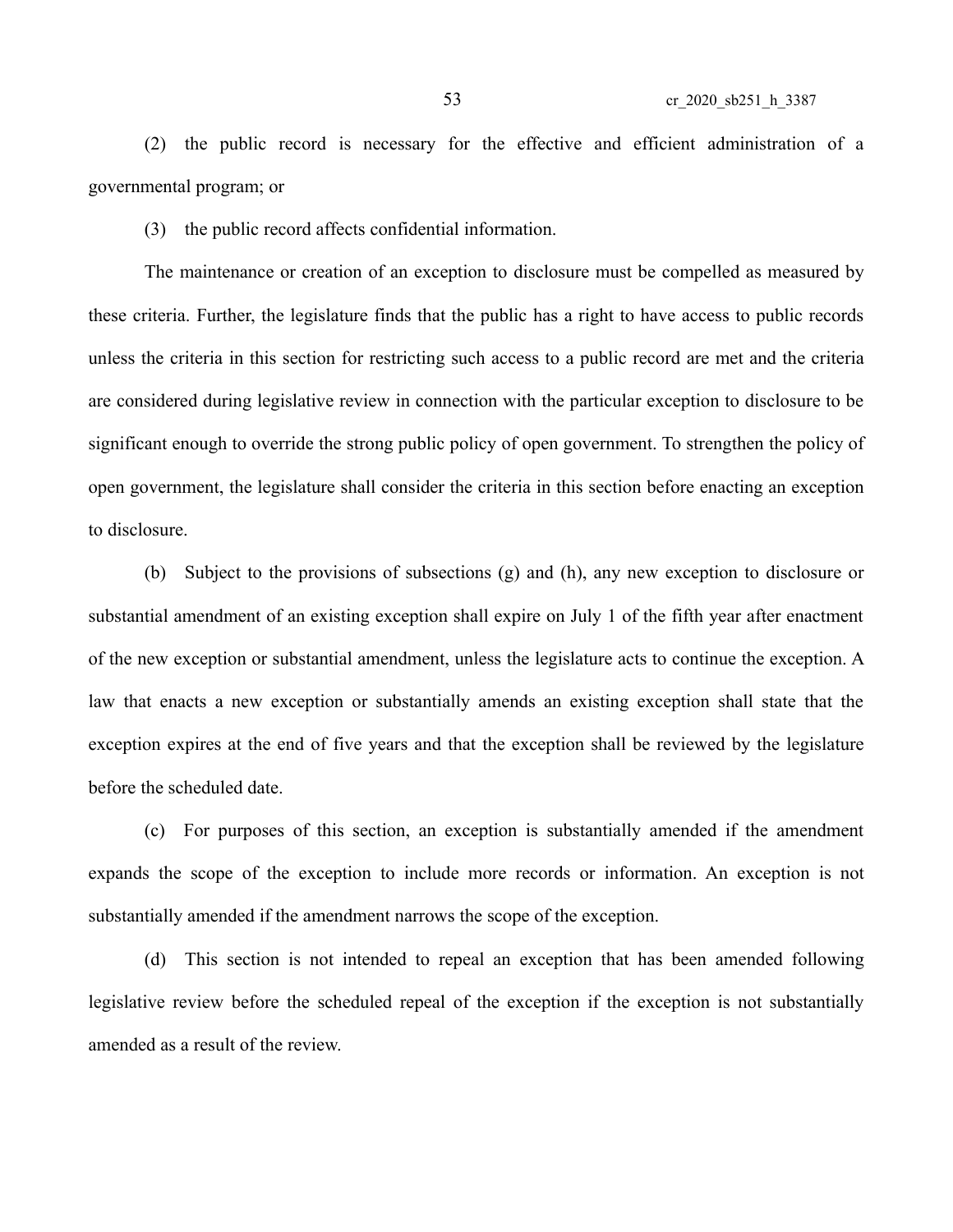(e) In the year before the expiration of an exception, the revisor of statutes shall certify to the president of the senate and the speaker of the house of representatives, by July 15, the language and statutory citation of each exception that will expire in the following year that meets the criteria of an exception as defined in this section. Any exception that is not identified and certified to the president of the senate and the speaker of the house of representatives is not subject to legislative review and shall not expire. If the revisor of statutes fails to certify an exception that the revisor subsequently determines should have been certified, the revisor shall include the exception in the following year's certification after that determination.

(f) "Exception" means any provision of law that creates an exception to disclosure or limits disclosure under the open records act pursuant to K.S.A. 45-221, and amendments thereto, or pursuant to any other provision of law.

(g) A provision of law that creates or amends an exception to disclosure under the open records law shall not be subject to review and expiration under this act if such provision:

(1) Is required by federal law;

(2) applies solely to the legislature or to the state court system;

(3) has been reviewed and continued in existence twice by the legislature; or

(4) has been reviewed and continued in existence by the legislature during the 2013 legislative session and thereafter.

(h) (1) The legislature shall review the exception before its scheduled expiration and consider as part of the review process the following:

(A) What specific records are affected by the exception;

(B) whom does the exception uniquely affect, as opposed to the general public;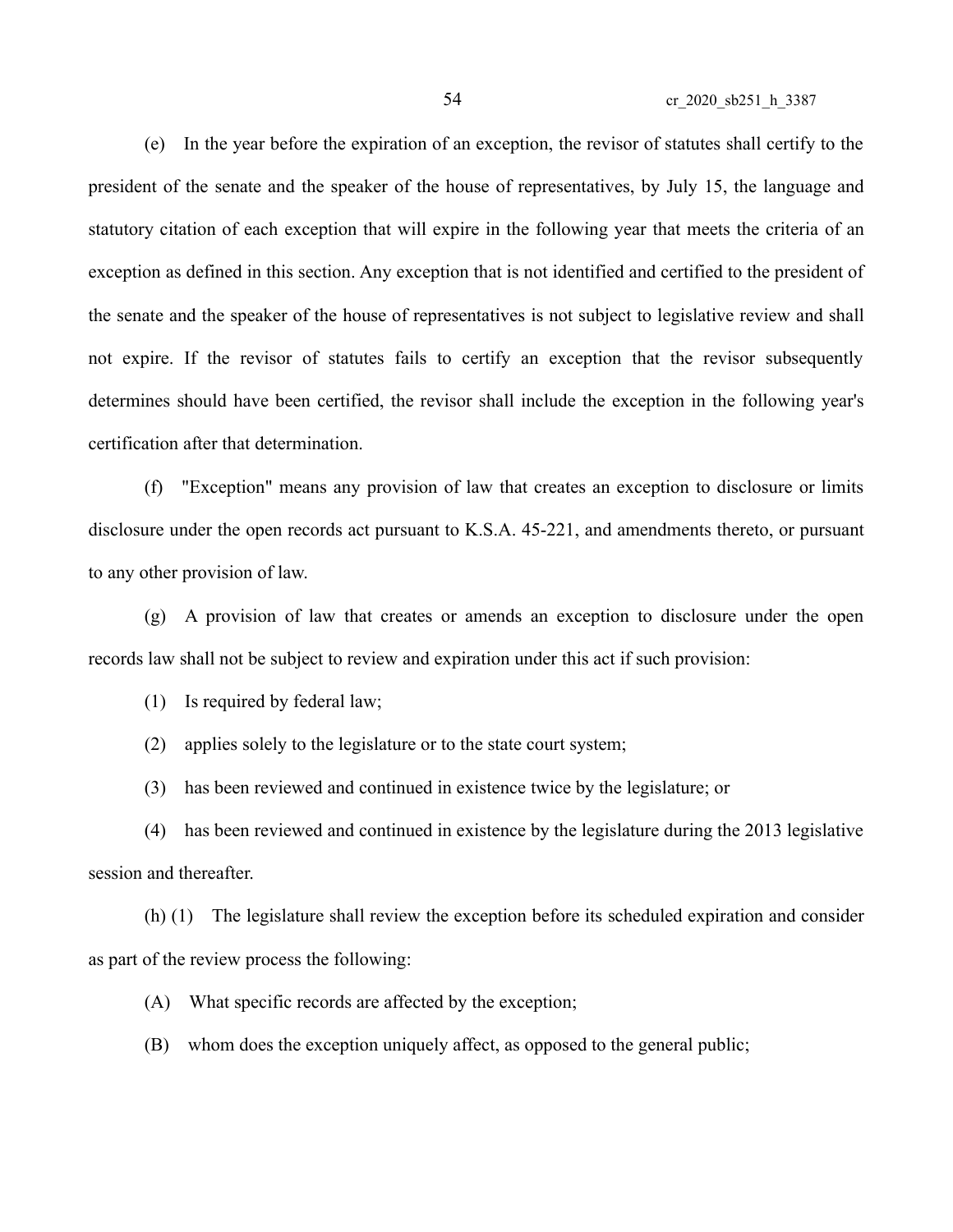(C) what is the identifiable public purpose or goal of the exception;

(D) whether the information contained in the records may be obtained readily by alternative means and how it may be obtained;

(2) an exception may be created or maintained only if it serves an identifiable public purpose and may be no broader than is necessary to meet the public purpose it serves. An identifiable public purpose is served if the legislature finds that the purpose is sufficiently compelling to override the strong public policy of open government and cannot be accomplished without the exception and if the exception:

(A) Allows the effective and efficient administration of a governmental program that would be significantly impaired without the exception;

(B) protects information of a sensitive personal nature concerning individuals, the release of such information would be defamatory to such individuals or cause unwarranted damage to the good name or reputation of such individuals or would jeopardize the safety of such individuals. Only information that would identify the individuals may be excepted under this paragraph; or

(C) protects information of a confidential nature concerning entities, including, but not limited to, a formula, pattern, device, combination of devices, or compilation of information that is used to protect or further a business advantage over those who do not know or use it, if the disclosure of such information would injure the affected entity in the marketplace.

(3) Records made before the date of the expiration of an exception shall be subject to disclosure as otherwise provided by law. In deciding whether the records shall be made public, the legislature shall consider whether the damage or loss to persons or entities uniquely affected by the exception of the type specified in paragraph  $(2)(B)$  or  $(2)(C)$  would occur if the records were made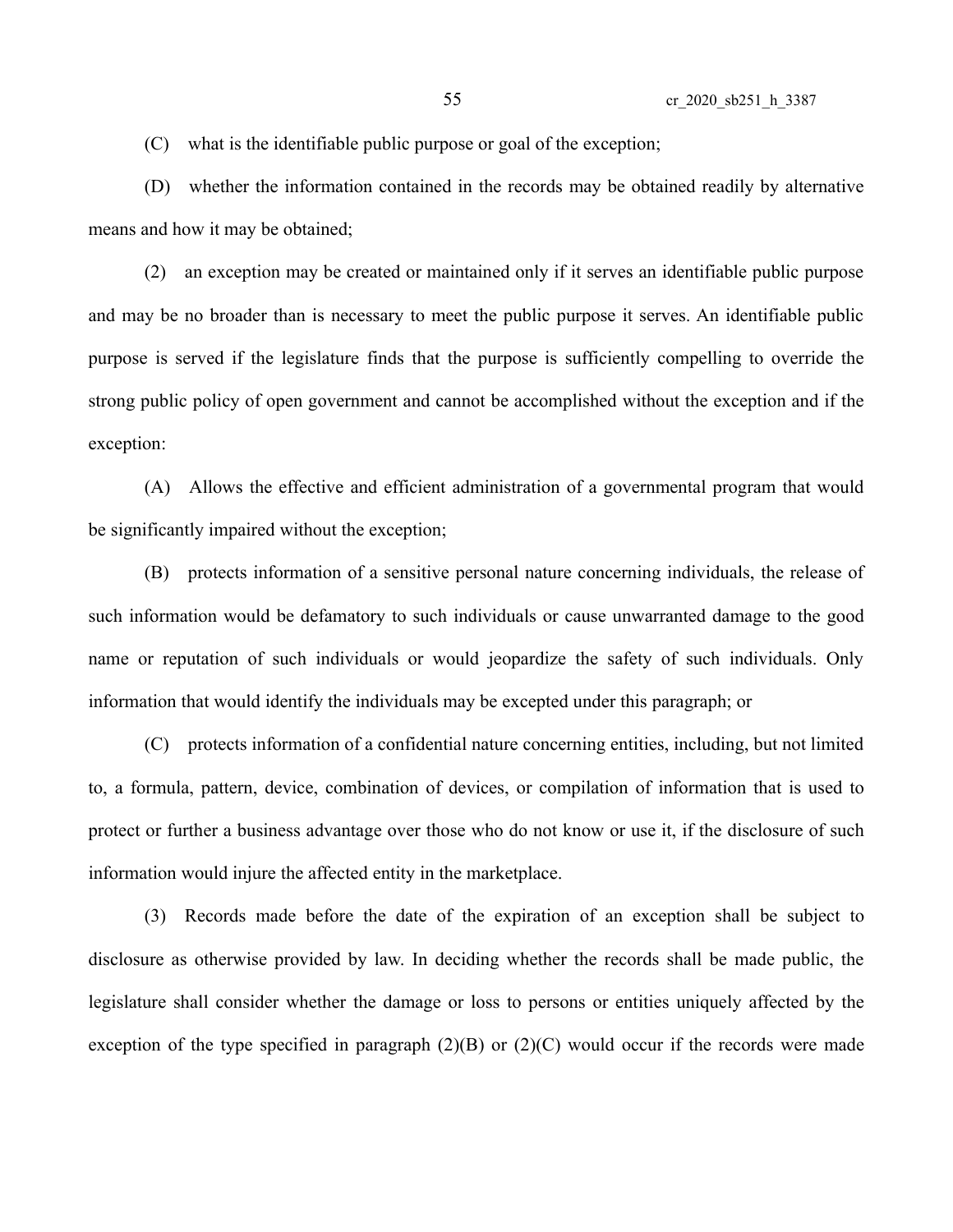public.

(i) (1) Exceptions contained in the following statutes as continued in existence in section 2 of chapter 126 of the 2005 Session Laws of Kansas and that have been reviewed and continued in existence twice by the legislature as provided in subsection (g) are hereby continued in existence: 1- 401, 2-1202, 5-512, 9-1137, 9-1712, 9-2217, 10-630, 11-306, 12-189, 12-1,108, 12-1694, 12-1698, 12- 2819, 12-4516, 16-715, 16a-2-304, 17-1312e, 17-2227, 17-5832, 17-7511, 17-7514, 17-76,139, 19- 4321, 21-2511, 22-3711, 22-4707, 22-4909, 22a-243, 22a-244, 23-605, 23-9,312, 25-4161, 25-4165, 31-405, 34-251, 38-2212, 39-709b, 39-719e, 39-934, 39-1434, 39-1704, 40-222, 40-2,156, 40-2c20, 40-2c21, 40-2d20, 40-2d21, 40-409, 40-956, 40-1128, 40-2807, 40-3012, 40-3304, 40-3308, 40-3403b, 40-3421, 40-3613, 40-3805, 40-4205, 44-510j, 44-550b, 44-594, 44-635, 44-714, 44-817, 44-1005, 44- 1019, 45-221(a)(1) through (43), 46-256, 46-259, 46-2201, 47-839, 47-844, 47-849, 47-1709, 48-1614, 49-406, 49-427, 55-1,102, 58-4114, 59-2135, 59-2802, 59-2979, 59-29b79, 60-3333, 60-3336, 65- 102b, 65-118, 65-119, 65-153f, 65-170g, 65-177, 65-1,106, 65-1,113, 65-1,116, 65-1,157a, 65-1,163, 65-1,165, 65-1,168, 65-1,169, 65-1,171, 65-1,172, 65-436, 65-445, 65-507, 65-525, 65-531, 65-657, 65-1135, 65-1467, 65-1627, 65-1831, 65-2422d, 65-2438, 65-2836, 65-2839a, 65-2898a, 65-3015, 65- 3447, 65-34,108, 65-34,126, 65-4019, 65-4922, 65-4925, 65-5602, 65-5603, 65-6002, 65-6003, 65- 6004, 65-6010, 65-67a05, 65-6803, 65-6804, 66-101c, 66-117, 66-151, 66-1,190, 66-1,203, 66-1220a, 66-2010, 72-996, 72-4311, 72-4452, 72-5214, 72-53,106, 72-5427, 72-8903, 73-1228, 74-2424, 74- 2433f, 74-4905, 74-4909, 74-50,131, 74-5515, 74-7308, 74-7338, 74-8104, 74-8307, 74-8705, 74- 8804, 74-9805, 75-104, 75-712, 75-7b15, 75-1267, 75-2943, 75-4332, 75-4362, 75-5133, 75-5266, 75- 5665, 75-5666, 75-7310, 76-355, 76-359, 76-493, 76-12b11, 76-3305, 79-1119, 79-1437f, 79-3234, 79- 3395, 79-3420, 79-3499, 79-34,113, 79-3614, 79-3657, 79-4301 and 79-5206.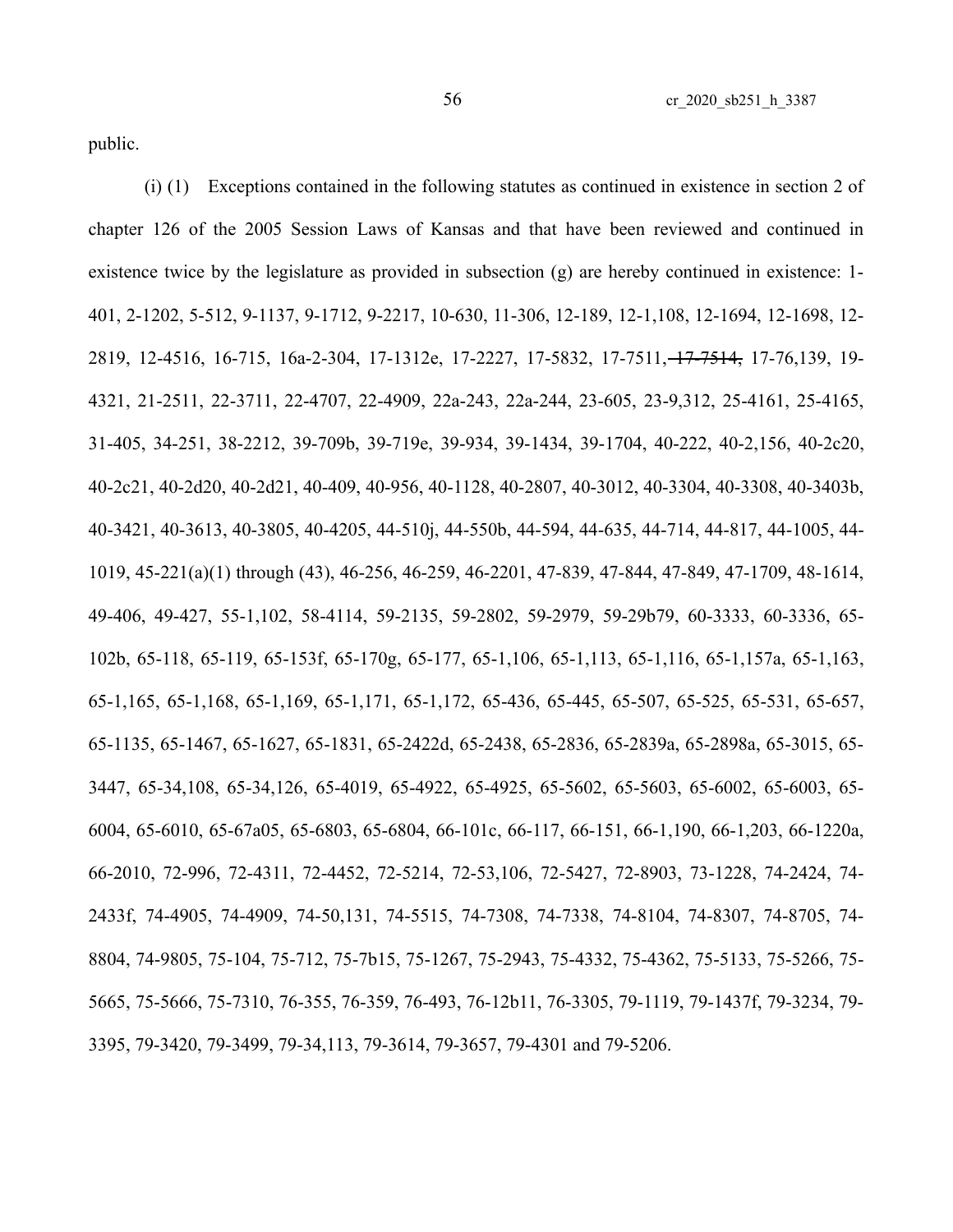(2) Exceptions contained in the following statutes as certified by the revisor of statutes to the president of the senate and the speaker of the house of representatives pursuant to subsection (e) and that have been reviewed during the 2015 legislative session and continued in existence by the legislature as provided in subsection (g) are hereby continued in existence: 17-2036, 40-5301, 45- 221(a)(45), (46) and (49), 48-16a10, 58-4616, 60-3351, 72-972a, 74-50,217 and 75-53,105.

(j) (1) Exceptions contained in the following statutes as continued in existence in section 1 of chapter 87 of the 2006 Session Laws of Kansas and that have been reviewed and continued in existence twice by the legislature as provided in subsection (g) are hereby continued in existence: 1-501, 9-1303, 12-4516a, 39-970, 65-525, 65-5117, 65-6016, 65-6017 and 74-7508.

(2) Exceptions contained in the following statutes as certified by the revisor of statutes to the president of the senate and the speaker of the house of representatives pursuant to subsection (e) during 2015 and that have been reviewed during the 2016 legislative session are hereby continued in existence: 12-5611, 22-4906, 22-4909, 38-2310, 38-2311, 38-2326, 40-955, 44-1132, 45-221(a)(10)(F) and (a)(50), 60-3333, 65-4a05, 65-445(g), 65-6154, 71-218, 75-457, 75-712c, 75-723 and 75-7c06.

(k) Exceptions contained in the following statutes as certified by the revisor of statutes to the president of the senate and the speaker of the house of representatives pursuant to subsection (e) and that have been reviewed during the 2014 legislative session and continued in existence by the legislature as provided in subsection (g) are hereby continued in existence: 1-205, 2-2204, 8-240, 8- 247, 8-255c, 8-1324, 8-1325, 12-17,150, 12-2001, 17-12a607, 38-1008, 38-2209, 40-5006, 40-5108, 41-2905, 41-2906, 44-706, 44-1518, 45-221(a)(44), (45), (46), (47) and (48), 50-6a11, 56-1a610, 56a-1204, 65-1,243, 65-16,104, 65-3239, 74-50,184, 74-8134, 74-99b06, 77-503a and 82a-2210.

(l) Exceptions contained in the following statutes as certified by the revisor of statutes to the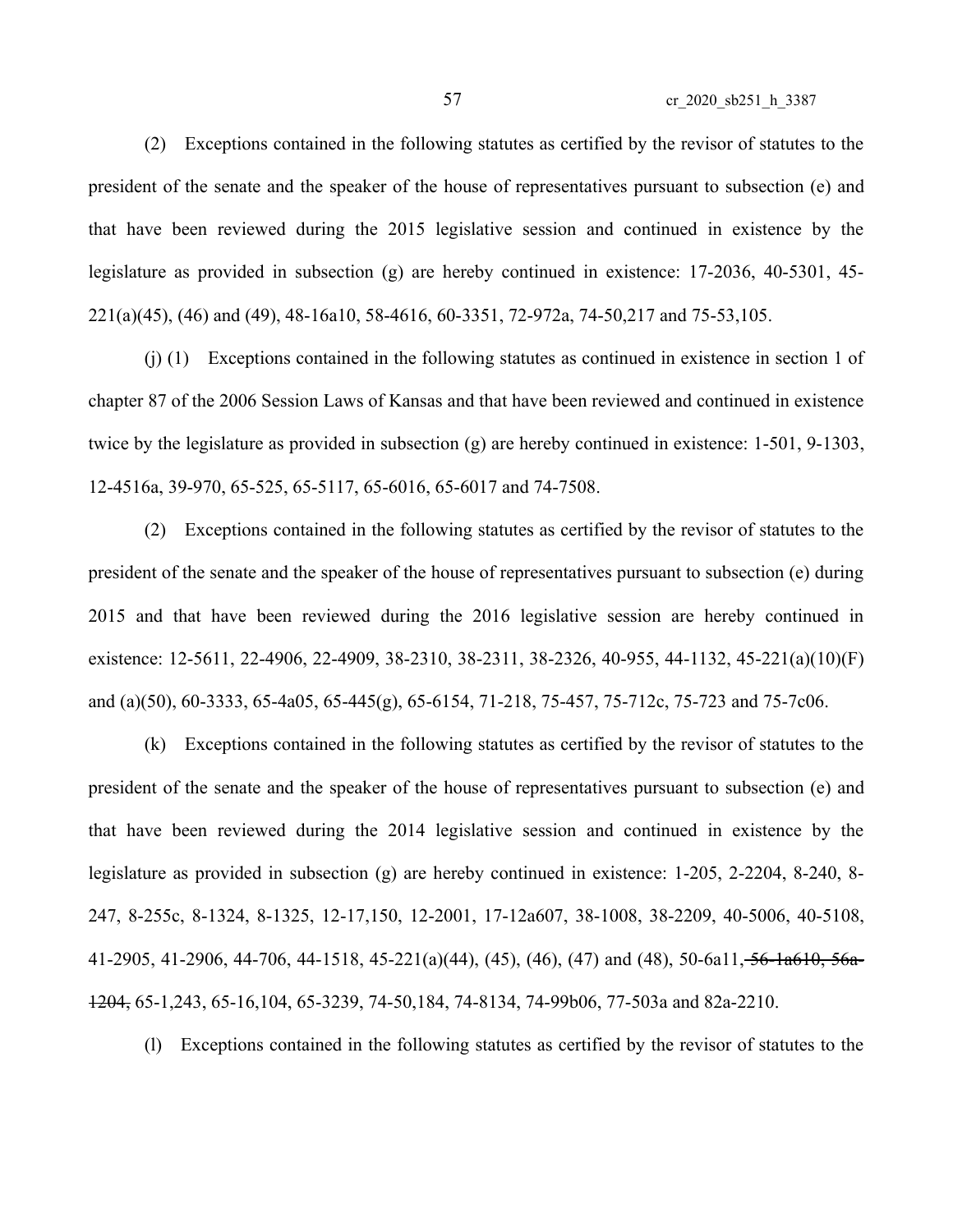president of the senate and the speaker of the house of representatives pursuant to subsection (e) during 2016 and that have been reviewed during the 2017 legislative session are hereby continued in existence: 12-5711, 21-2511, 22-4909, 38-2313, 45-221(a)(51) and (52), 65-516, 65-1505, 74-2012, 74-5607, 74-8745, 74-8752, 74-8772, 75-7d01, 75-7d05, 75-5133, 75-7427 and 79-3234.

(m) Exceptions contained in the following statutes as certified by the revisor of statutes to the president of the senate and the speaker of the house of representatives pursuant to subsection (e) during 2012 and that have been reviewed during the 2013 legislative session and continued in existence by the legislature as provided in subsection (g) are hereby continued in existence: 12-5811, 40-222, 40-223j, 40-5007a, 40-5009a, 40-5012a, 65-1685, 65-1695, 65-2838a, 66-1251, 66-1805, 72-60c01, 75-712 and 75-5366.

(n) Exceptions contained in the following statutes as certified by the revisor of statutes to the president of the senate and the speaker of the house of representatives pursuant to subsection (e) and that have been reviewed during the 2018 legislative session are hereby continued in existence: 9- 513c(c)(2), 39-709, 45-221(a)(26), (53) and (54), 65-6832, 65-6834, 75-7c06 and 75-7c20.

(o) Exceptions contained in the following statutes as certified by the revisor of statutes to the president of the senate and the speaker of the house of representatives pursuant to subsection (e) that have been reviewed during the 2019 legislative session are hereby continued in existence: 21-2511(h)  $(2)$ , 21-5905(a)(7), 22-2302(b) and (c), 22-2502(d) and (e), 40-222(k)(7), 44-714(e), 45-221(a)(55), 46-1106(g) regarding 46-1106(i), 65-2836(i), 65-2839a(c), 65-2842(d), 65-28a05(n), article 6(d) of 65- 6230, 72-6314(a) and 74-7047(b).";

Also on page 32, in line 20, before "K.S.A" by inserting "On and after July 1, 2022,";

On page 33, following line 16, by inserting: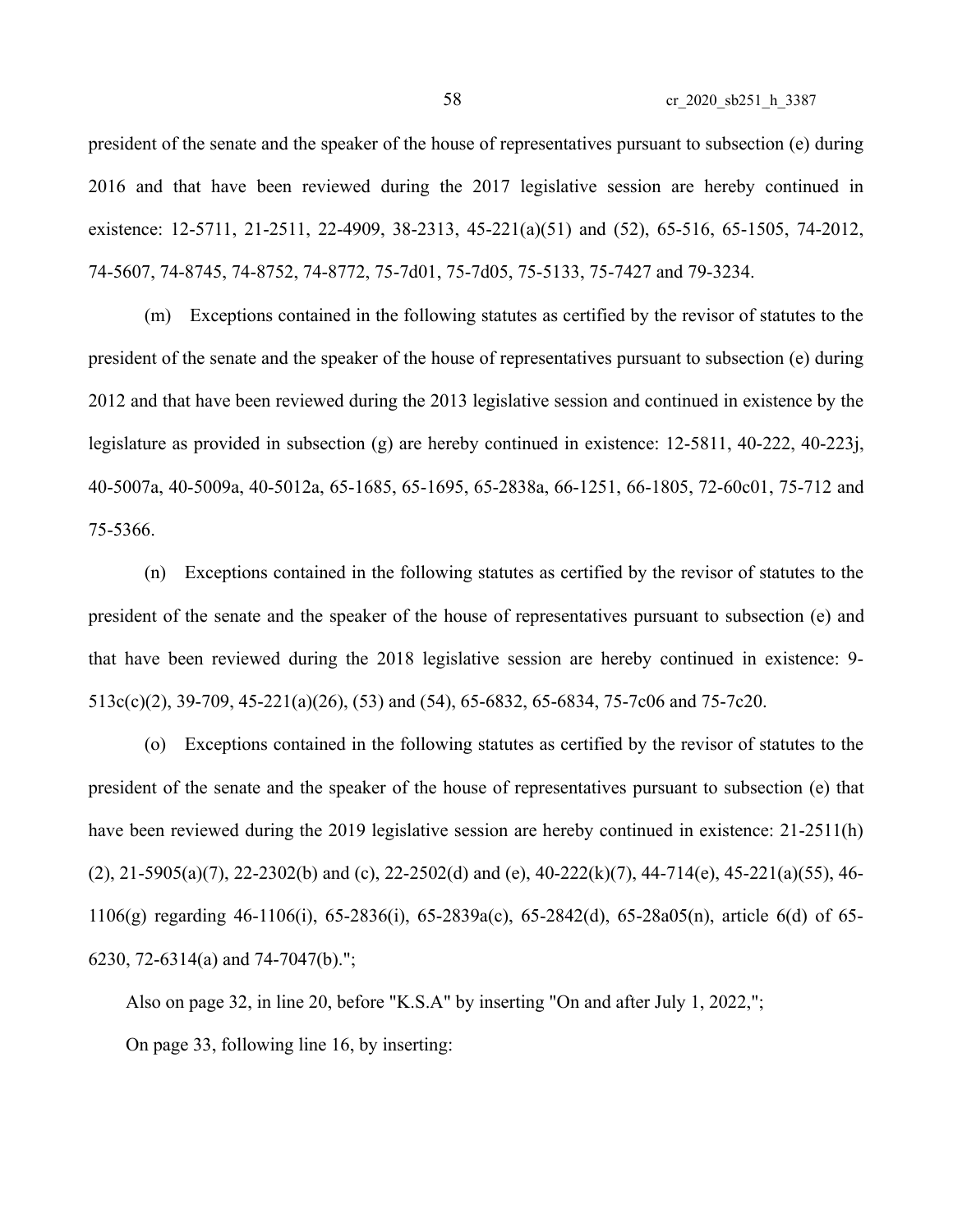"Sec. 46. K.S.A. 56-1a151 is hereby amended to read as follows: 56-1a151. (a) In order to form a limited partnership, a certificate of limited partnership must be executed and filed in the office of the secretary of state. Such certificate shall set forth:

(1) The name of the limited partnership;

(2) the address of the registered office and the name and address of the resident agent for service of process required to be maintained by  $K.S.A. -56-1a104 - 2019$  Supp. 17-7925, and amendments thereto;

(3) the name and the business or residence address of each general partner;

(4) the latest date upon which the limited partnership is to dissolve; and

(5) any other matters the general partners determine to include in the certificate.

(b) A limited partnership is formed at the time of the filing of the initial certificate of limited partnership in the office of the secretary of state or at any later time specified in the certificate of limited partnership if, in either case, there has been substantial compliance with the requirements of this section.";

Also on page 33, in line 17, before "K.S.A" by inserting "On and after July 1, 2022,";

On page 34, in line 14, before "K.S.A" by inserting "On and after July 1, 2022,";

On page 35, in line 42, before "K.S.A" by inserting "On and after July 1, 2022,";

On page 37, following line 26, by inserting:

"Sec. 50. K.S.A. 56a-101 is hereby amended to read as follows: 56a-101. In this act:

- (a) "Business" includes every trade, occupation, and profession.
- (b) "Debtor in bankruptcy" means a person who is the subject of:
- (1) An order for relief under title 11 of the United States code or a comparable order under a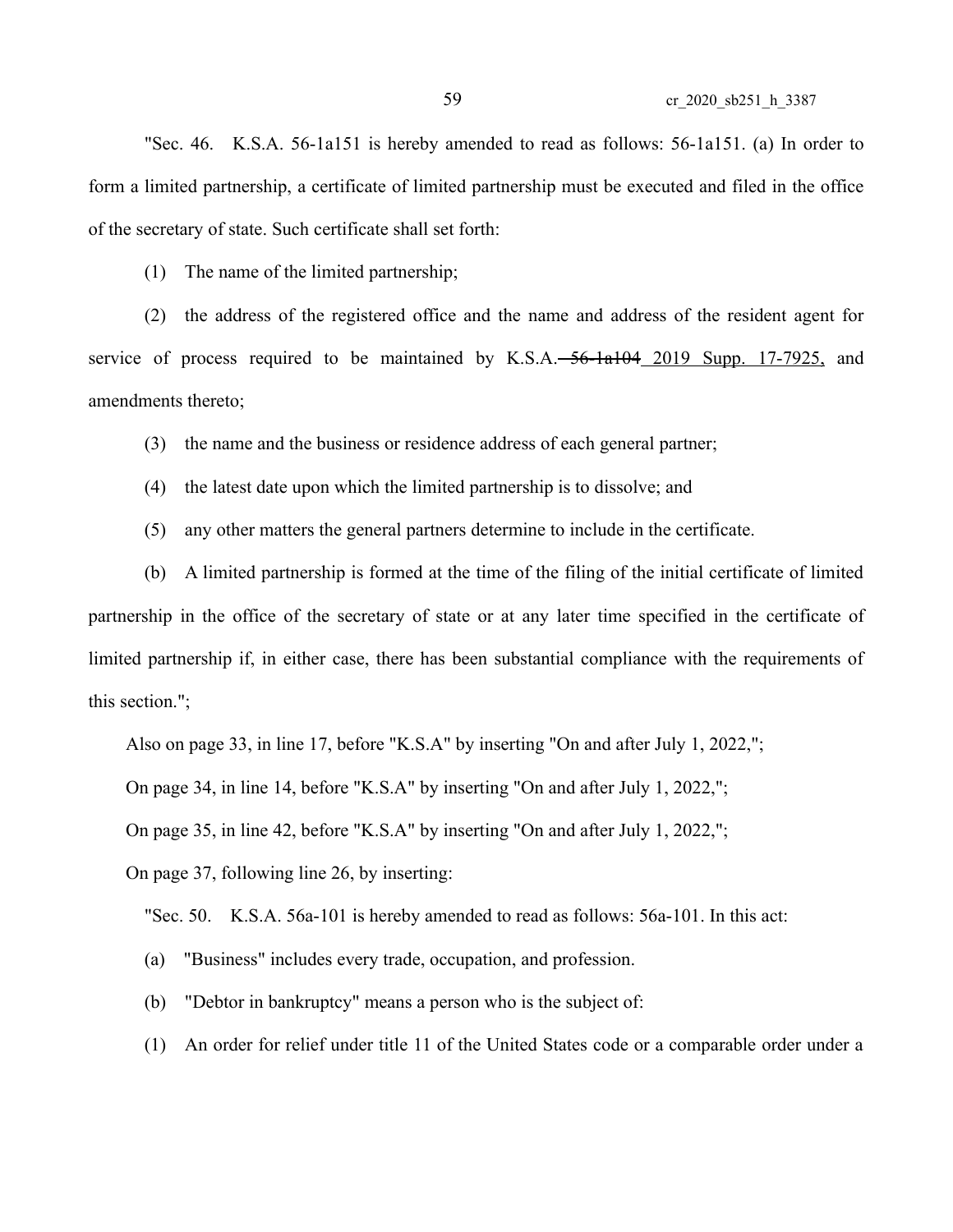successor statute of general application; or

(2) a comparable order under federal, state, or foreign law governing insolvency.

(c) "Distribution" means a transfer of money or other property from a partnership to a partner in the partner's capacity as a partner or to the partner's transferee.

(d) "Foreign limited liability partnership" means a partnership that:

(1) Is formed under laws other than the laws of this state; and

(2) has the status of a limited liability partnership under those laws.

(e) "Limited liability partnership" means a partnership that has filed a statement of qualification under K.S.A. 56a-1001, and amendments thereto, and does not have a similar statement in effect in any other jurisdiction.

(f) "Partnership" means an association of two or more persons to carry on as co-owners a business for profit formed under K.S.A. 56a-202, and amendments thereto, predecessor law, or comparable law of another jurisdiction.

(g) "Partnership agreement" means the agreement, whether written, oral, or implied, among the partners concerning the partnership, including amendments to the partnership agreement.

(h) "Partnership at will" means a partnership in which the partners have not agreed to remain partners until the expiration of a definite term or the completion of a particular undertaking.

(i) "Partnership interest" or "partner's interest in the partnership" means all of a partner's interests in the partnership, including the partner's transferable interest and all management and other rights.

(j) "Person" means an individual, corporation, business trust, estate, trust, partnership, association, joint venture, government, governmental subdivision, agency, or instrumentality, or any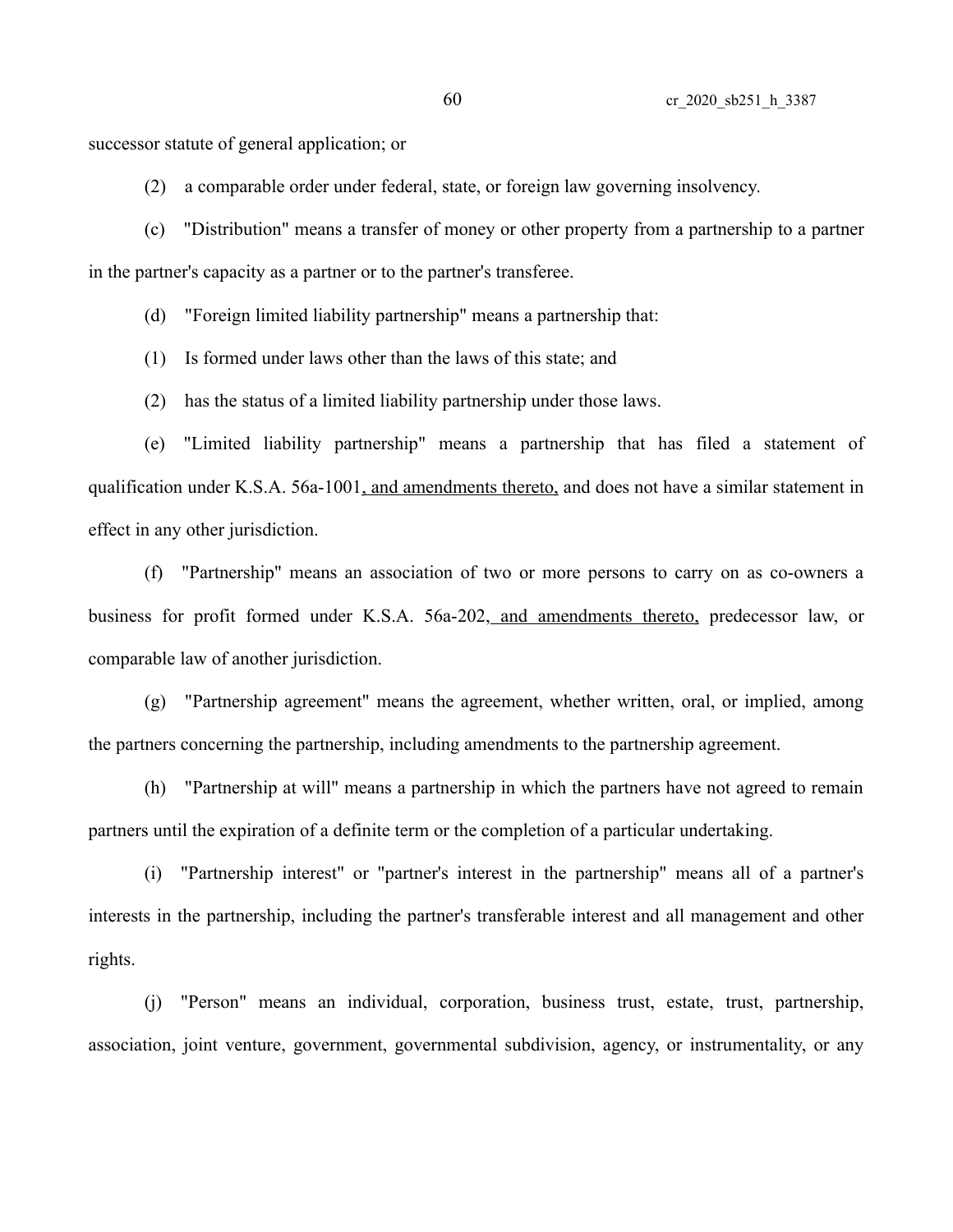other legal or commercial entity.

(k) "Property" means all property, real, personal, or mixed, tangible or intangible, or any interest therein.

(l) "State" means a state of the United States, the District of Columbia, the commonwealth of Puerto Rico, or any territory or insular possession subject to the jurisdiction of the United States.

(m) "Statement" means a statement of partnership authority under K.S.A. 56a-303, and amendments thereto, a statement of denial under K.S.A. 56a-304, and amendments thereto, a statement of dissociation under K.S.A. 56a-704, and amendments thereto, a statement of dissolution under K.S.A. 56a-805, and amendments thereto, a statement of merger under K.S.A. 56a-907, and amendments thereto, a statement of qualification under K.S.A. 56a-1001, and amendments thereto, a statement of foreign qualification under K.S.A. 56a-1102, and amendments thereto, or an amendment or cancellation of any of the foregoing.

(n) "Street address" means the location with the number, street, city, state and postal code.

(o) "Transfer" includes an assignment, conveyance, lease, mortgage, deed, and encumbrance.

Sec. 51. K.S.A. 2019 Supp. 56a-1001 is hereby amended to read as follows: 56a-1001. (a) A partnership may become a limited liability partnership pursuant to this section.

(b) The terms and conditions on which a partnership becomes a limited liability partnership must be approved by the vote necessary to amend the partnership agreement except, in the case of a partnership agreement that expressly considers contribution obligations, the vote necessary to amend those provisions.

(c) After the approval required by subsection (b), a partnership may become a limited liability partnership by filing a statement of qualification. The statement must contain: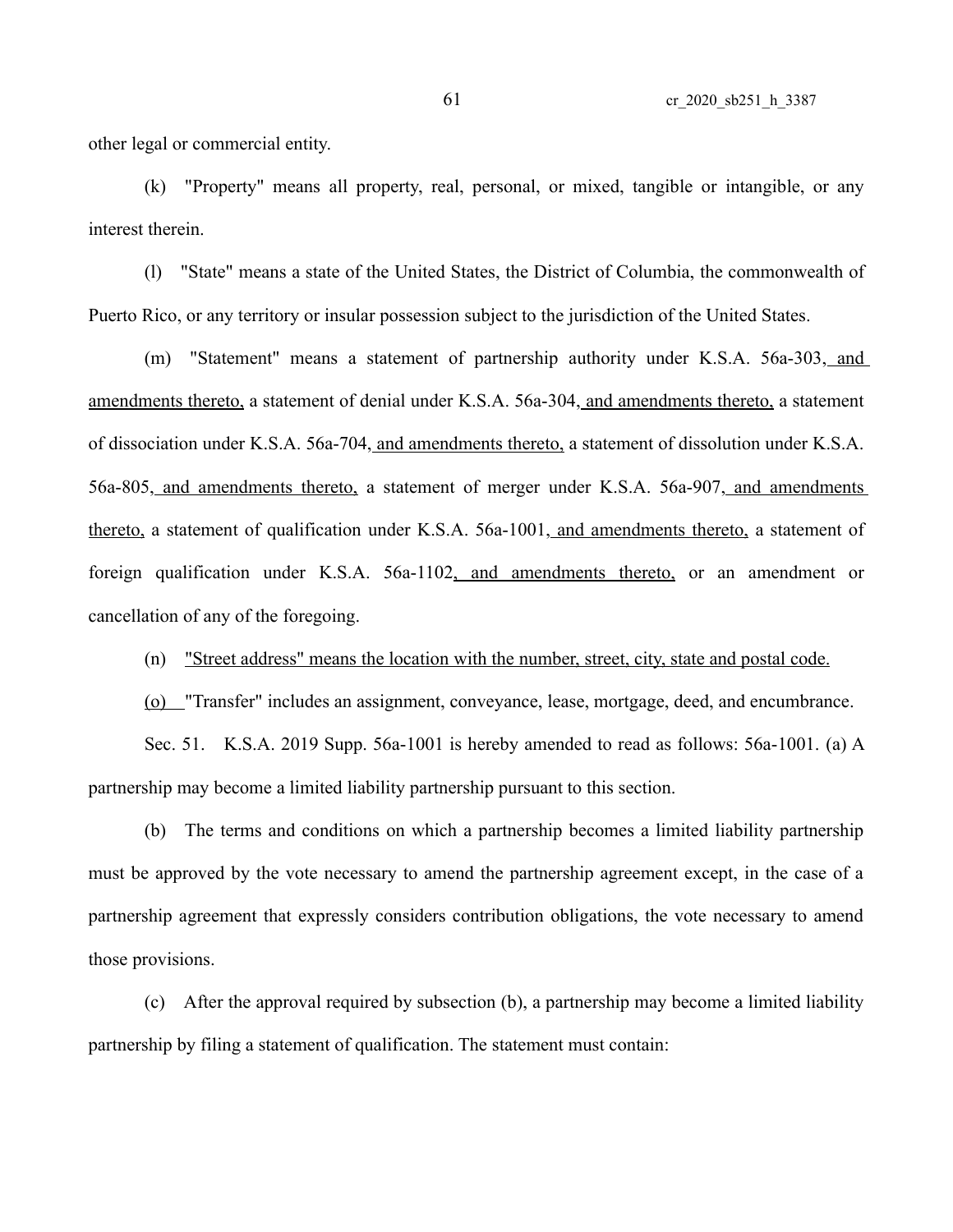(1) The name of the partnership;

(2) the address of the registered office and the name of the resident agent for service of process required to be maintained pursuant to K.S.A. 2019 Supp.  $\frac{56a - 1005}{17}$ -7925, and amendments thereto;

(3) a statement that the partnership elects to be a limited liability partnership; and

(4) a deferred effective date, if any.

(d) The status of a partnership as a limited liability partnership is effective on the later of the filing of the statement or a date specified in the statement. The status remains effective, regardless of changes in the partnership, until it is canceled pursuant to-subsection  $(d)$  of K.S.A. 56a-105 $(d)$ , and amendments thereto, or revoked pursuant to K.S.A. 56a-1201, and amendments thereto.

(e) The status of a partnership as a limited liability partnership and the liability of its partners is not affected by errors or later changes in the information required to be contained in the statement of qualification under subsection (c).

(f) The filing of a statement of qualification establishes that a partnership has satisfied all conditions precedent to the qualification of the partnership as a limited liability partnership.

(g) An amendment or cancellation of a statement of qualification is effective when it is filed or on a deferred effective date specified in the amendment or cancellation.";

Also on page 37, in line 27, before "K.S.A" by inserting "On and after July 1, 2022,";

On page 39, in line 3, before "K.S.A" by inserting "On and after July 1, 2022,";

On page 40, in line 21, before "K.S.A" by inserting "On and after July 1, 2022,"; by striking all in lines 32 through 43 and inserting:

"Sec. 55. On and after July 1, 2022, K.S.A. 2019 Supp. 84-1-201 is hereby amended to read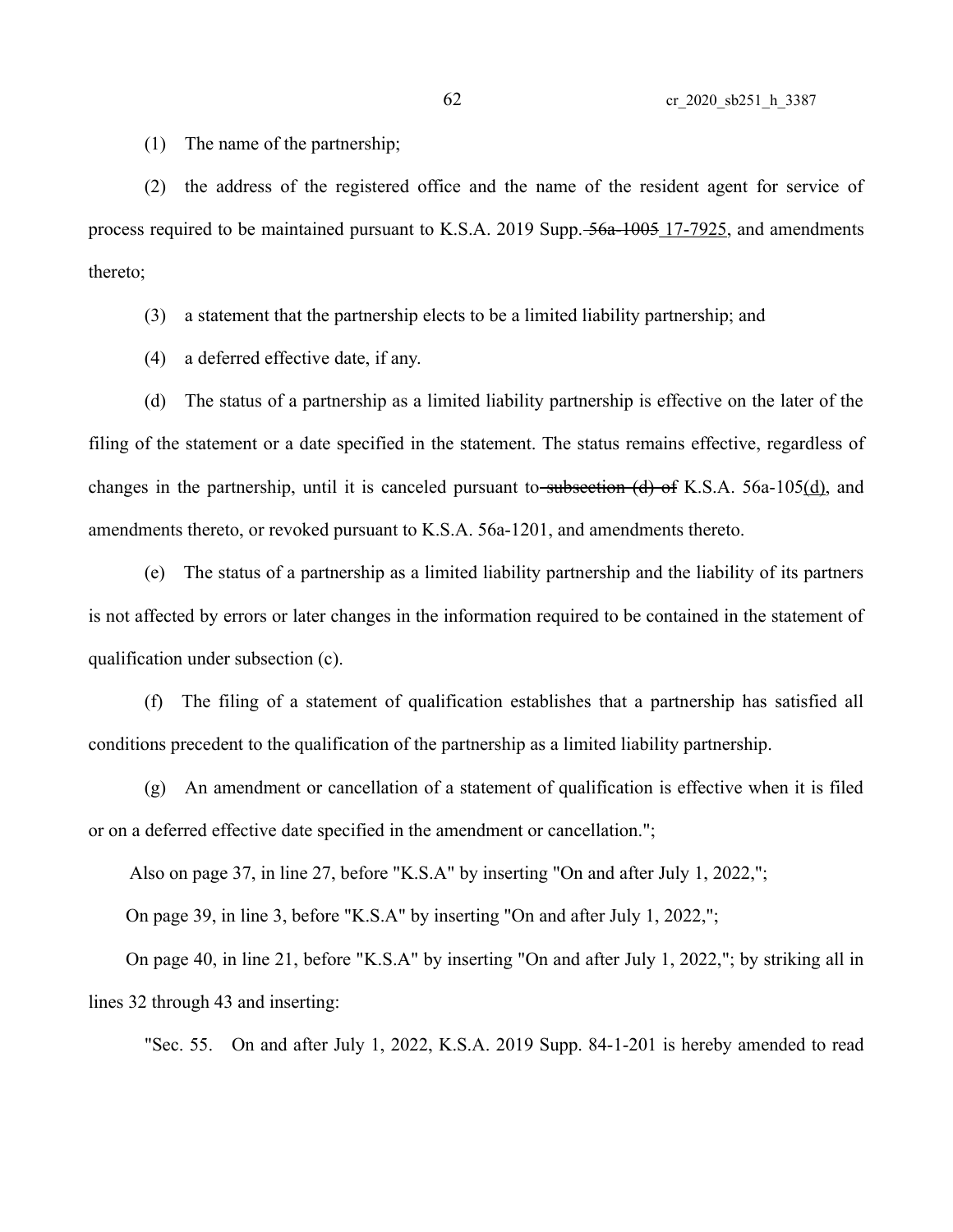as follows: 84-1-201. (a) Unless the context otherwise requires, words or phrases defined in this section, or in the additional definitions contained in other articles of the uniform commercial code that apply to particular articles or parts thereof, have the meanings stated.

(b) Subject to definitions contained in other articles of the uniform commercial code that apply to particular articles or parts thereof:

(1) "Action," in the sense of a judicial proceeding, includes recoupment, counterclaim, set-off, suit in equity, and any other proceeding in which rights are determined.

(2) "Aggrieved party" means a party entitled to pursue a remedy.

(3) "Agreement," as distinguished from "contract," means the bargain of the parties in fact, as found in their language or inferred from other circumstances, including course of performance, course of dealing, or usage of trade as provided in K.S.A. 2019 Supp. 84-1-303, and amendments thereto.

(4) "Bank" means a person engaged in the business of banking and includes a savings bank, savings and loan association, credit union, and trust company.

(5) "Bearer" means a person in control of a negotiable electronic document of title or a person in possession of a negotiable instrument, negotiable tangible document of title, or certificated security that is payable to bearer or indorsed in blank.

(6) "Bill of lading" means a document of title evidencing the receipt of goods for shipment issued by a person engaged in the business of directly or indirectly transporting or forwarding goods. The term does not include a warehouse receipt.

(7) "Branch" includes a separately incorporated foreign branch of a bank.

(8) "Burden of establishing" a fact means the burden of persuading the trier of fact that the existence of the fact is more probable than its nonexistence.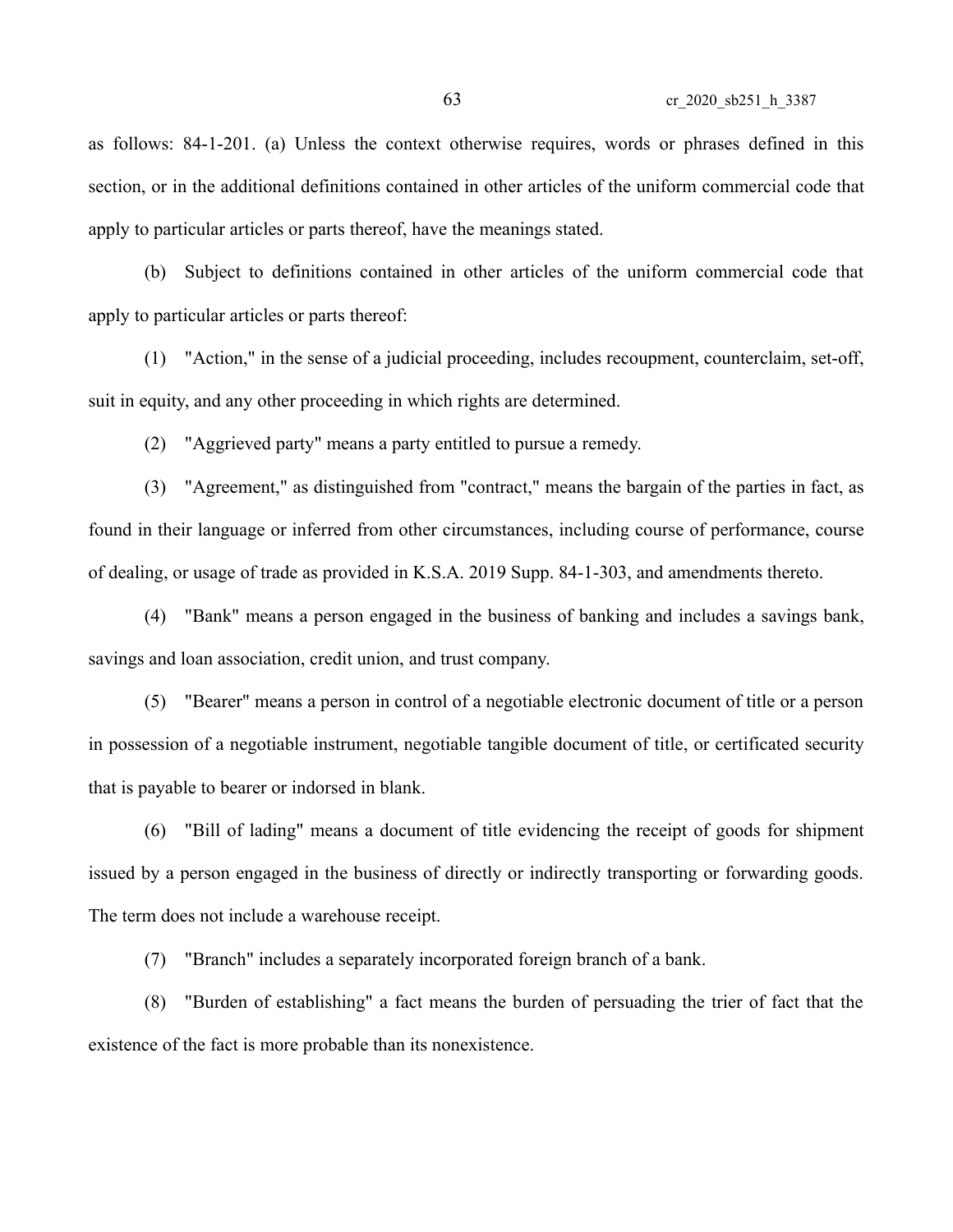(9) "Buyer in ordinary course of business" means a person that buys goods in good faith, without knowledge that the sale violates the rights of another person in the goods, and in the ordinary course from a person, other than a pawnbroker, in the business of selling goods of that kind. A person buys goods in the ordinary course if the sale to the person comports with the usual or customary practices in the kind of business in which the seller is engaged or with the seller's own usual or customary practices. A person that sells oil, gas, or other minerals at the wellhead or minehead is a person in the business of selling goods of that kind. A buyer in ordinary course of business may buy for cash, by exchange of other property, or on secured or unsecured credit, and may acquire goods or documents of title under a preexisting contract for sale. Only a buyer that takes possession of the goods or has a right to recover the goods from the seller under article 2 of chapter 84 of the Kansas Statutes Annotated, and amendments thereto, may be a buyer in ordinary course of business. "Buyer in ordinary course of business" does not include a person that acquires goods in a transfer in bulk or as security for or in total or partial satisfaction of a money debt.

(10) "Conspicuous," with reference to a term, means so written, displayed, or presented that a reasonable person against which it is to operate ought to have noticed it. Whether a term is "conspicuous" or not is a decision for the court. Conspicuous terms include the following:

(A) A heading in capitals equal to or greater in size than the surrounding text, or in contrasting type, font, or color to the surrounding text of the same or lesser size; and

(B) language in the body of a record or display in larger type than the surrounding text, or in contrasting type, font, or color to the surrounding text of the same size, or set off from surrounding text of the same size by symbols or other marks that call attention to the language.

(11) "Consumer" means an individual who enters into a transaction primarily for personal,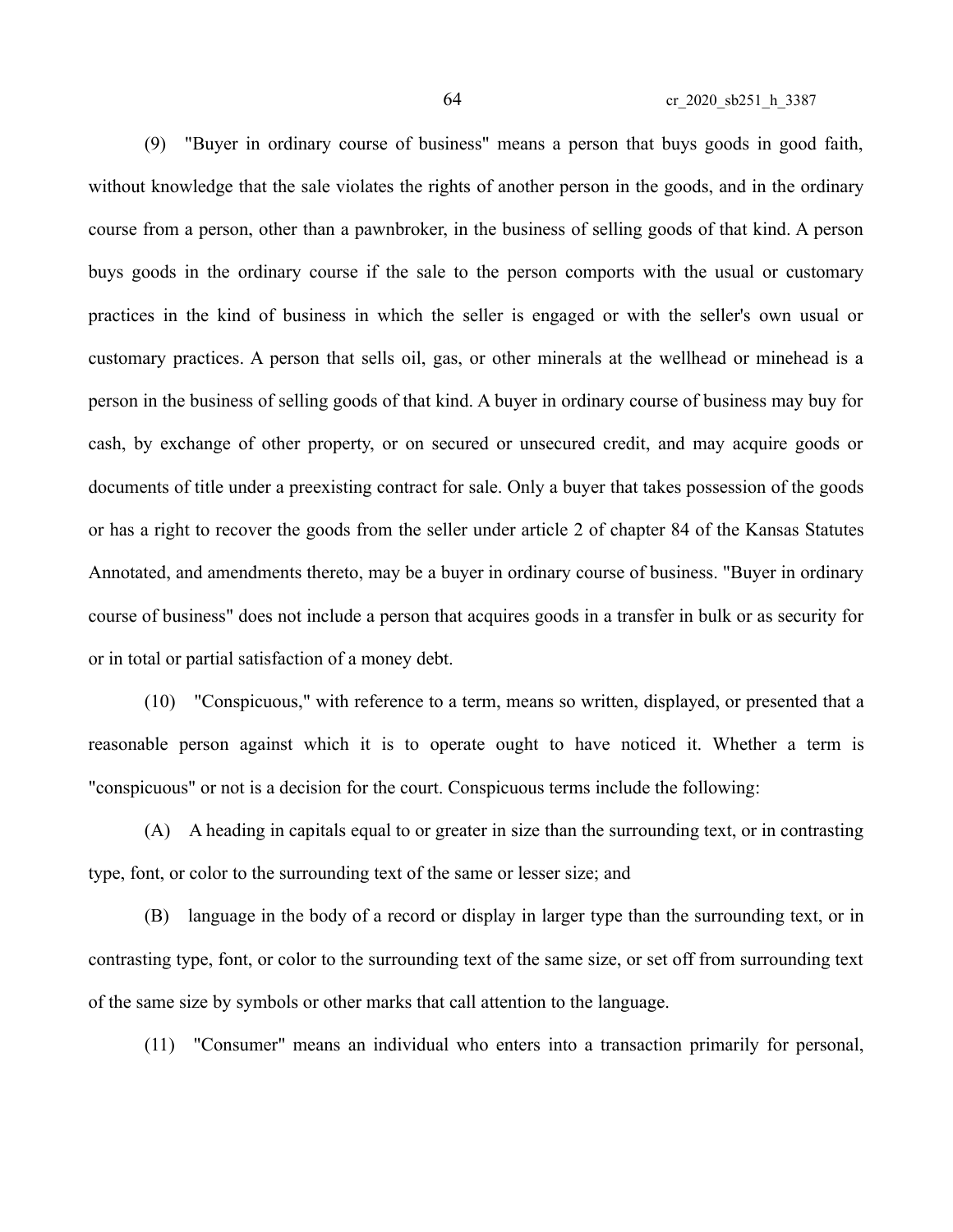family, or household purposes.

(12) "Contract," as distinguished from "agreement," means the total legal obligation that results from the parties' agreement as determined by the uniform commercial code as supplemented by any other applicable laws.

(13) "Creditor" includes a general creditor, a secured creditor, a lien creditor, and any representative of creditors, including an assignee for the benefit of creditors, a trustee in bankruptcy, a receiver in equity, and an executor or administrator of an insolvent debtor's or assignor's estate.

(14) "Defendant" includes a person in the position of defendant in a counterclaim, crossclaim, or third-party claim.

(15) "Delivery," with respect to an electronic document of title means voluntary transfer of control and with respect to an instrument, a tangible document of title, or chattel paper, means voluntary transfer of possession.

(16) "Document of title" means a record- $\overrightarrow{(i)}$ : (A) That in the regular course of business or financing is treated as adequately evidencing that the person in possession or control of the record is entitled to receive, control, hold, and dispose of the record and the goods the record covers; and  $\overline{(ii)}$  (B) that purports to be issued by or addressed to a bailee and to cover goods in the bailee's possession which are either identified or are fungible portions of an identified mass. The term includes a bill of lading, transport document, dock warrant, dock receipt, warehouse receipt and order for delivery of goods. An electronic document of title means a document of title evidenced by a record consisting of information stored in an electronic medium. A tangible document of title means a document of title evidenced by a record consisting of information that is inscribed on a tangible medium.

(17) "Fault" means a default, breach, or wrongful act or omission.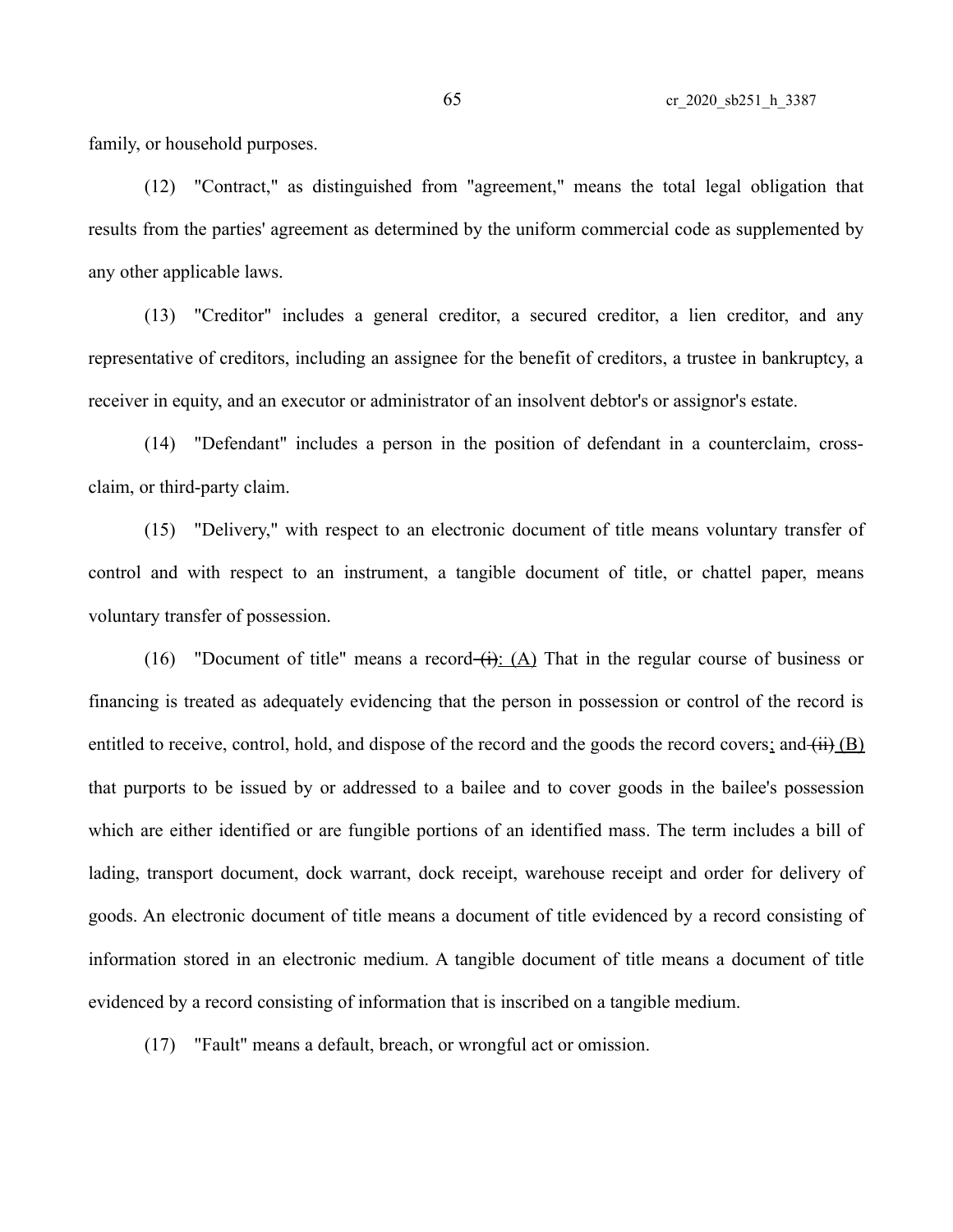(18) "Fungible goods" means:

(A) Goods of which any unit, by nature or usage of trade, is the equivalent of any other like unit; or

(B) goods that by agreement are treated as equivalent.

(19) "Genuine" means free of forgery or counterfeiting.

(20) "Good faith," except as otherwise provided in article 5 of chapter 84 of the Kansas Statutes Annotated, and amendments thereto, means honesty in fact and the observance of reasonable commercial standards of fair dealing.

(21) "Holder" means:

(A) The person in possession of a negotiable instrument that is payable either to bearer or to an identified person that is the person in possession; or

(B) the person in possession of a negotiable tangible document of title if the goods are deliverable either to bearer or to the order of the person in possession; or

(C) the person in control of a negotiable electronic document of title.

(22) "Insolvency proceeding" includes an assignment for the benefit of creditors or other proceeding intended to liquidate or rehabilitate the estate of the person involved.

(23) "Insolvent" means:

(A) Having generally ceased to pay debts in the ordinary course of business other than as a result of bona fide dispute;

(B) being unable to pay debts as they become due; or

(C) being insolvent within the meaning of federal bankruptcy law.

(24) "Money" means a medium of exchange currently authorized or adopted by a domestic or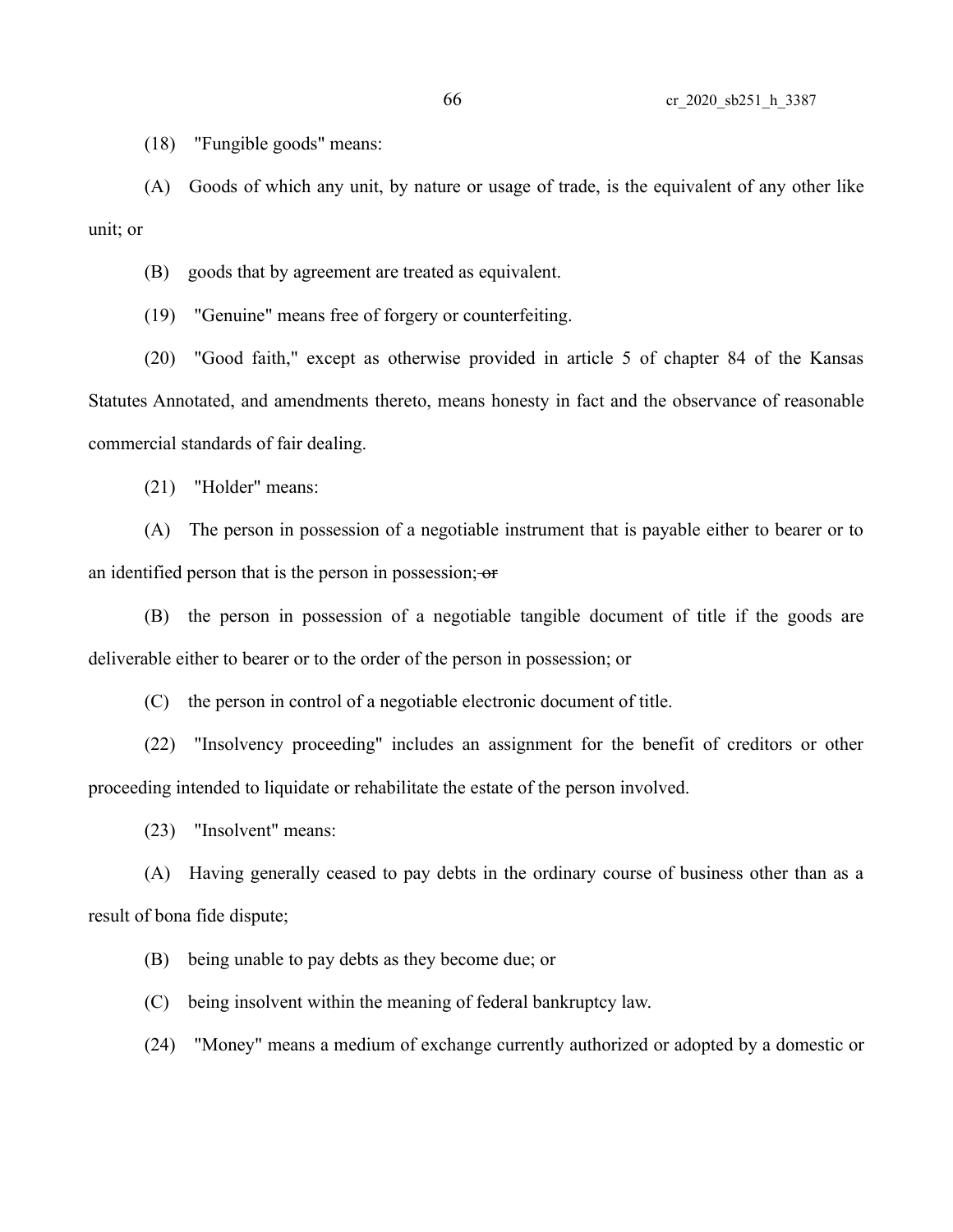foreign government. The term includes a monetary unit of account established by an intergovernmental organization or by agreement between two or more countries.

(25) "Organization" means a person other than an individual.

(26) "Party," as distinguished from "third party," means a person that has engaged in a transaction or made an agreement subject to the uniform commercial code.

(27) "Person" means an individual, corporation, business trust, estate, trust, partnership, limited liability company, association, joint venture, government, governmental subdivision, agency, or instrumentality, public corporation, or any other legal or commercial entity, or any series of any of the foregoing.

(28) "Present value" means the amount as of a date certain of one or more sums payable in the future, discounted to the date certain by use of either an interest rate specified by the parties if that rate is not manifestly unreasonable at the time the transaction is entered into or, if an interest rate is not so specified, a commercially reasonable rate that takes into account the facts and circumstances at the time the transaction is entered into.

(29) "Purchase" means taking by sale, lease, discount, negotiation, mortgage, pledge, lien, security interest, issue or reissue, gift, or any other voluntary transaction creating an interest in property.

(30) "Purchaser" means a person that takes by purchase.

(31) "Record" means information that is inscribed on a tangible medium or that is stored in an electronic or other medium and is retrievable in perceivable form.

(32) "Remedy" means any remedial right to which an aggrieved party is entitled with or without resort to a tribunal.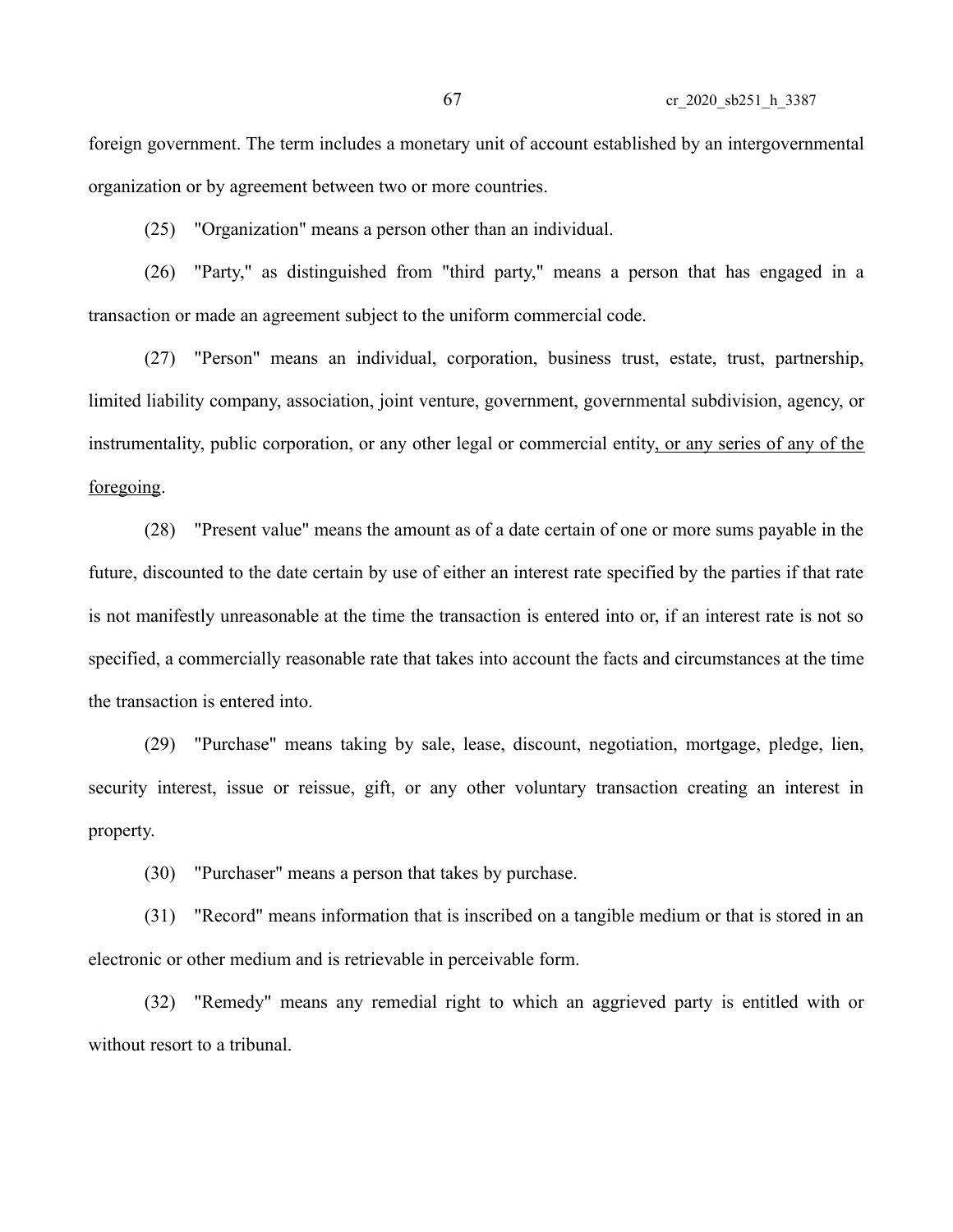(33) "Representative" means a person empowered to act for another, including an agent, an officer of a corporation or association, and a trustee, executor, or administrator of an estate.

(34) "Right" includes remedy.

(35) "Security interest" means an interest in personal property or fixtures which secures payment or performance of an obligation. "Security interest" includes any interest of a consignor and a buyer of accounts, chattel paper, a payment intangible, or a promissory note in a transaction that is subject to article 9 of chapter 84 of the Kansas Statutes Annotated, and amendments thereto. "Security interest" does not include the special property interest of a buyer of goods on identification of those goods to a contract for sale under K.S.A. 84-2-401 and amendments thereto, but a buyer may also acquire a "security interest" by complying with article 9 of chapter 84 of the Kansas Statutes Annotated, and amendments thereto. Except as otherwise provided in K.S.A. 84-2-505, and amendments thereto, the right of a seller or lessor of goods under article 2 or 2a of chapter 84 of the Kansas Statutes Annotated, and amendments thereto, to retain or acquire possession of the goods is not a "security interest," but a seller or lessor may also acquire a "security interest" by complying with article 9 of chapter 84 of the Kansas Statutes Annotated, and amendments thereto. The retention or reservation of title by a seller of goods notwithstanding shipment or delivery to the buyer under K.S.A. 84-2-401, and amendments thereto, is limited in effect to a reservation of a "security interest." Whether a transaction in the form of a lease creates a "security interest" is determined pursuant to K.S.A. 2019 Supp. 84-1-203, and amendments thereto.

(36) "Send" in connection with a writing, record, or notice means:

(A) To deposit in the mail or deliver for transmission by any other usual means of communication with postage or cost of transmission provided for and properly addressed and, in the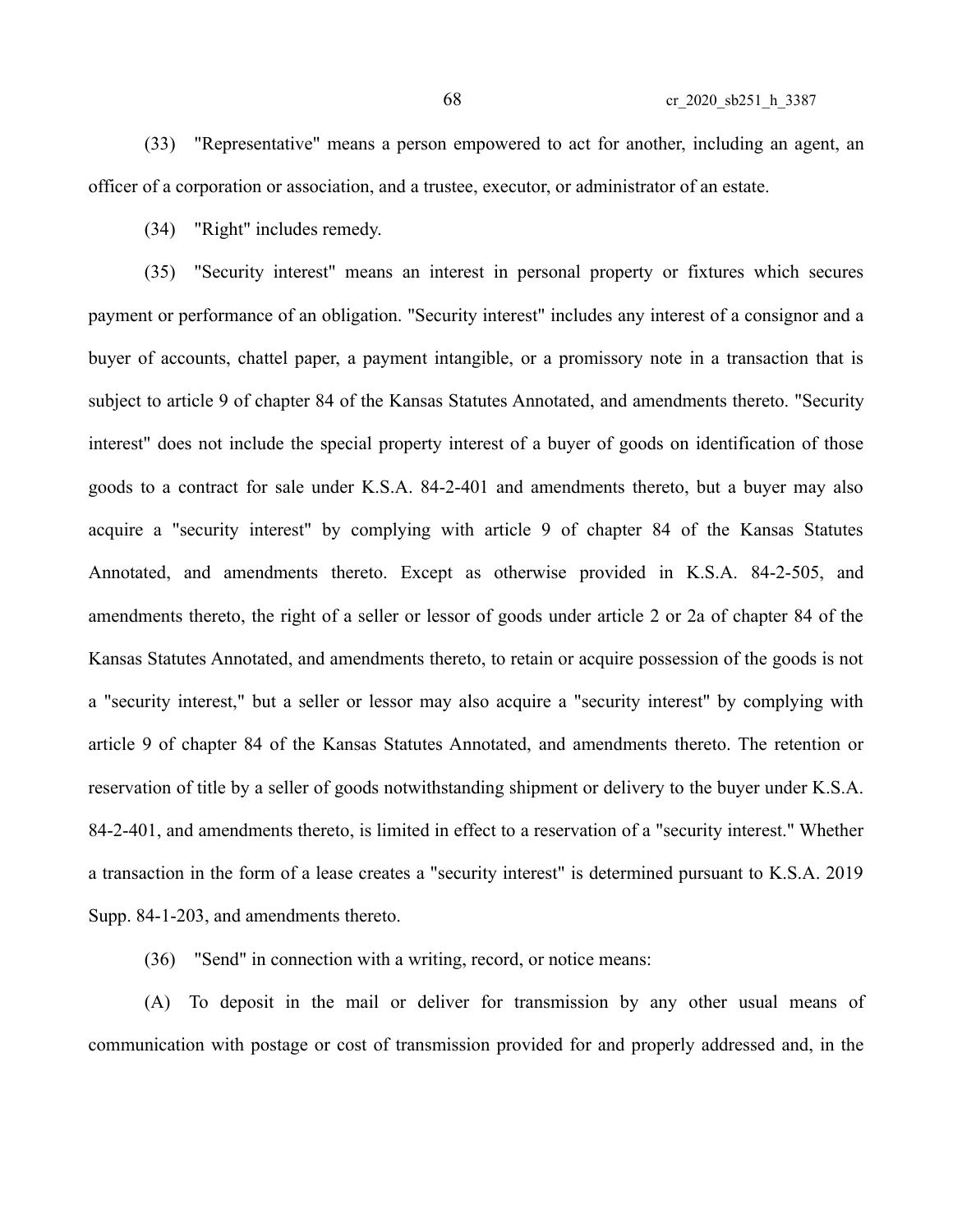case of an instrument, to an address specified thereon or otherwise agreed, or if there be none to any address reasonable under the circumstances; or

(B) in any other way to cause to be received any record or notice within the time it would have arrived if properly sent.

(37) "Signed" includes using any symbol executed or adopted with present intention to adopt or accept a writing.

(38) "State" means a state of the United States, the District of Columbia, Puerto Rico, the United States Virgin Islands, or any territory or insular possession subject to the jurisdiction of the United States.

(39) "Surety" includes a guarantor or other secondary obligor.

(40) "Term" means a portion of an agreement that relates to a particular matter.

(41) "Unauthorized signature" means a signature made without actual, implied, or apparent authority. The term includes a forgery.

(42) "Warehouse receipt" means a document of title issued by a person engaged in the business of storing goods for hire.

(43) "Writing" includes printing, typewriting, or any other intentional reduction to tangible form. "Written" has a corresponding meaning.

Sec. 56. On and after July 1, 2022, K.S.A. 2019 Supp. 84-9-102 is hereby amended to read as follows: 84-9-102. (a) **Article 9 definitions.** In this article:

(1) "Accession" means goods that are physically united with other goods in such a manner that the identity of the original goods is not lost.

(2) "Account," except as used in "account for," means a right to payment of a monetary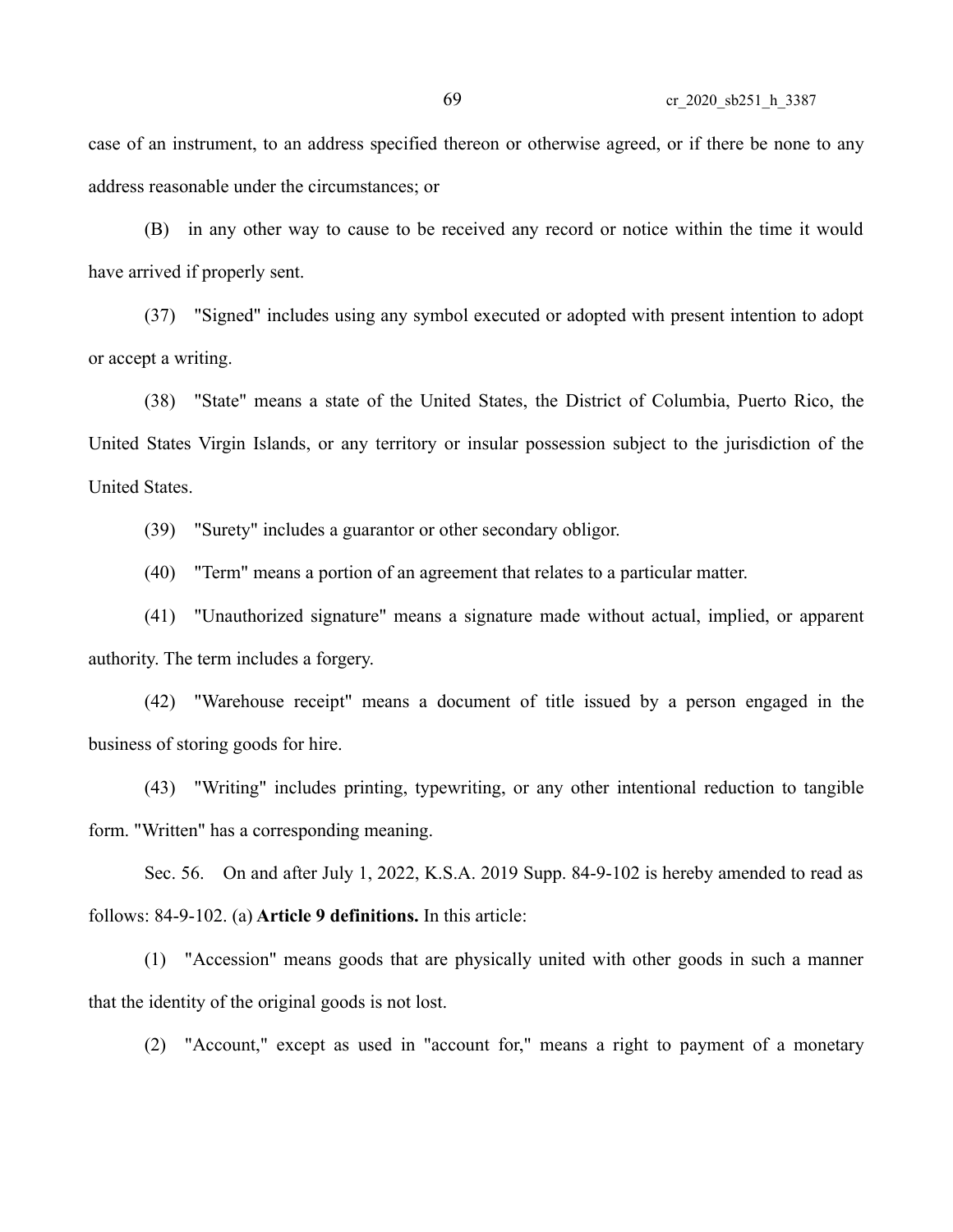obligation, whether or not earned by performance, (A) for property that has been or is to be sold, leased, licensed, assigned, or otherwise disposed of, (B) for services rendered or to be rendered, (C) for a policy of insurance issued or to be issued, (D) for a secondary obligation incurred or to be incurred, (E) for energy provided or to be provided, (F) for the use or hire of a vessel under a charter or other contract, (G) arising out of the use of a credit or charge card or information contained on or for use with the card, or  $(H)$  as winnings in a lottery or other game of chance operated or sponsored by a state, governmental unit of a state, or person licensed or authorized to operate the game by a state or governmental unit of a state. The term includes health-care-insurance receivables. The term does not include: (A) rights to payment evidenced by chattel paper or an instrument, (B) commercial tort claims, (C) deposit accounts, (D) investment property, (E) letter-of-credit rights or letters of credit, or (F) rights to payment for money or funds advanced or sold, other than rights arising out of the use of a credit or charge card or information contained on or for use with the card.

(3) "Account debtor" means a person obligated on an account, chattel paper, or general intangible. The term does not include persons obligated to pay a negotiable instrument, even if the instrument constitutes part of chattel paper.

(4) "Accounting," except as used in "accounting for," means a record:

(A) Authenticated by a secured party;

(B) indicating the aggregate unpaid secured obligations as of a date not more than 35 days earlier or 35 days later than the date of the record; and

(C) identifying the components of the obligations in reasonable detail.

(5) "Agricultural lien" means an interest, other than a security interest, in farm products: (A) Which secures payment or performance of an obligation for: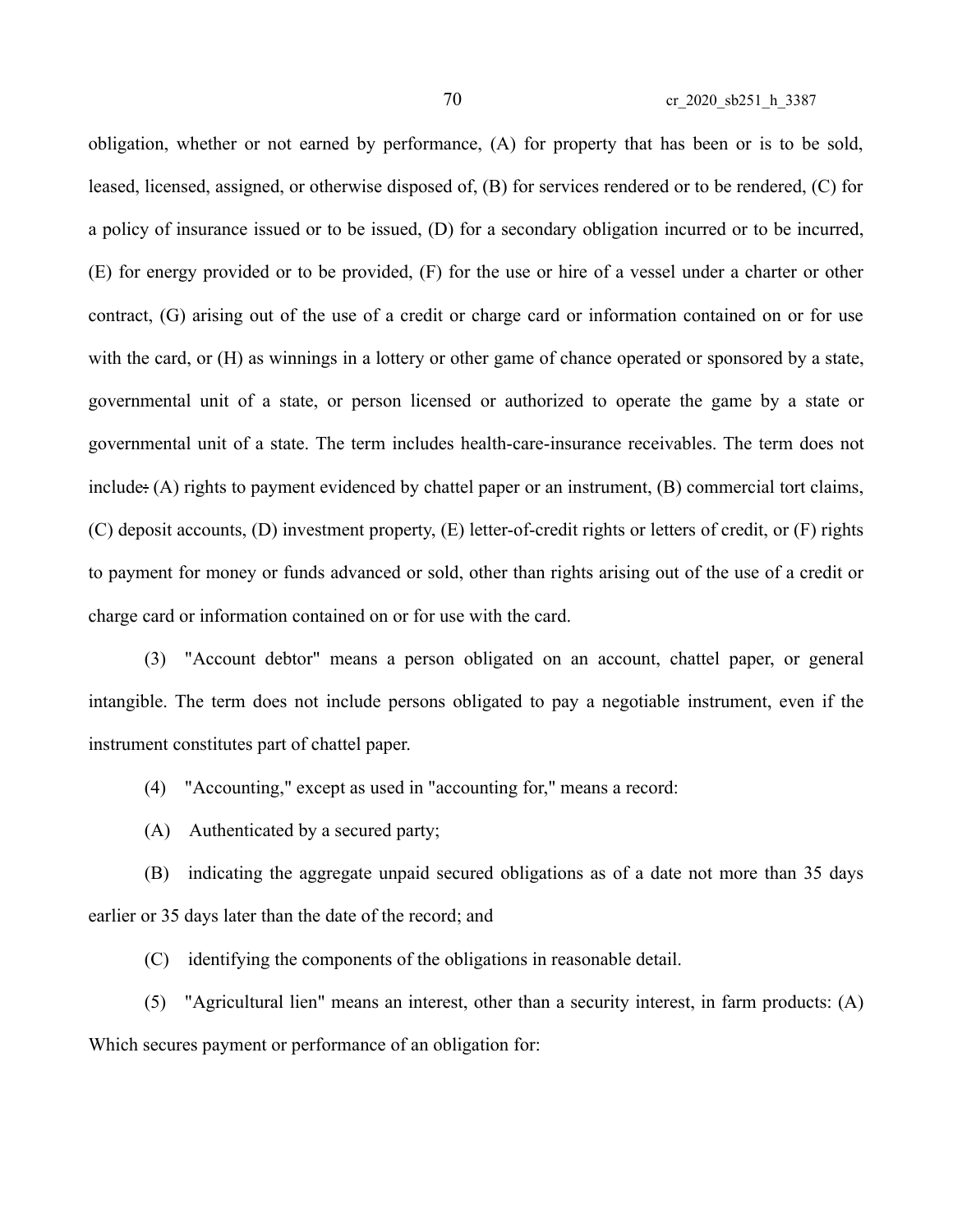(i) Goods or services furnished in connection with a debtor's farming operation; or

(ii) rent on real property leased by a debtor in connection with its farming operation;

(B) which is created by statute in favor of a person that:

(i) In the ordinary course of its business furnished goods or services to a debtor in connection with a debtor's farming operation; or

(ii) leased real property to a debtor in connection with the debtor's farming operation; and

(C) whose effectiveness does not depend on the person's possession of the personal property.

Agricultural liens shall not include statutory liens.

(6) "As-extracted collateral" means: (A) Oil, gas, or other minerals that are subject to a security interest that:

(i) Is created by a debtor having an interest in the minerals before extraction; and

(ii) attaches to the minerals as extracted; or

(B) accounts arising out of the sale at the wellhead or minehead of oil, gas, or other minerals in which the debtor had an interest before extraction.

(7) "Authenticate" means:

(A) To sign; or

(B) with present intent to adopt or accept a record, to attach to or logically associate with the record an electronic sound, symbol or process.

(8) "Bank" means an organization that is engaged in the business of banking. The term includes savings banks, savings and loan associations, credit unions, and trust companies.

(9) "Cash proceeds" means proceeds that are money, checks, deposit accounts, or the like.

(10) "Certificate of title" means a certificate of title with respect to which a statute provides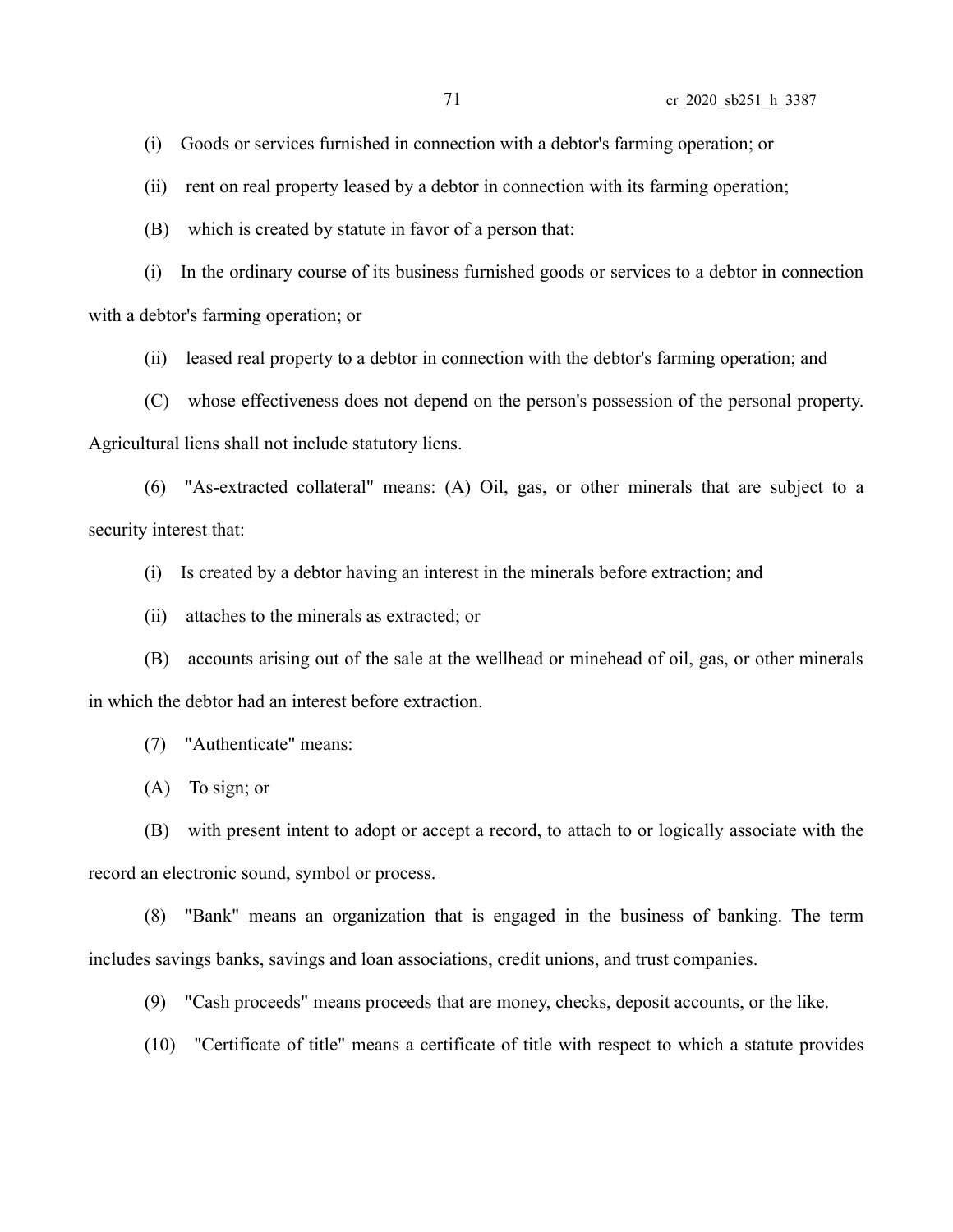for the security interest in question to be indicated on the certificate as a condition or result of the security interest's obtaining priority over the rights of a lien creditor with respect to the collateral. The term includes another record maintained as an alternative to a certificate of title by the governmental unit that issues certificates of title if a statute permits the security interest in question to be indicated on the record as a condition or result of the security interest's obtaining priority over the rights of a lien creditor with respect to the collateral.

(11) "Chattel paper" means a record or records that evidence both a monetary obligation and a security interest in specific goods, a security interest in specific goods and software used in the goods, a security interest in specific goods and license of software used in the goods, a lease of specific goods, or a lease of specific goods and license of software used in the goods. In this subsection, "monetary obligation" means a monetary obligation secured by the goods or owed under a lease of the goods and includes a monetary obligation with respect to software used in the goods. The term does not include (i) charters or other contracts involving the use or hire of a vessel or (ii) records that evidence a right to payment arising out of the use of a credit or charge card or information contained on or for use with the card. If a transaction is evidenced by records that include an instrument or series of instruments, the group of records taken together constitutes chattel paper.

(12) "Collateral" means the property subject to a security interest or agricultural lien. The term includes:

(A) Proceeds to which a security interest attaches;

(B) accounts, chattel paper, payment intangibles, and promissory notes that have been sold; and

(C) goods that are the subject of a consignment.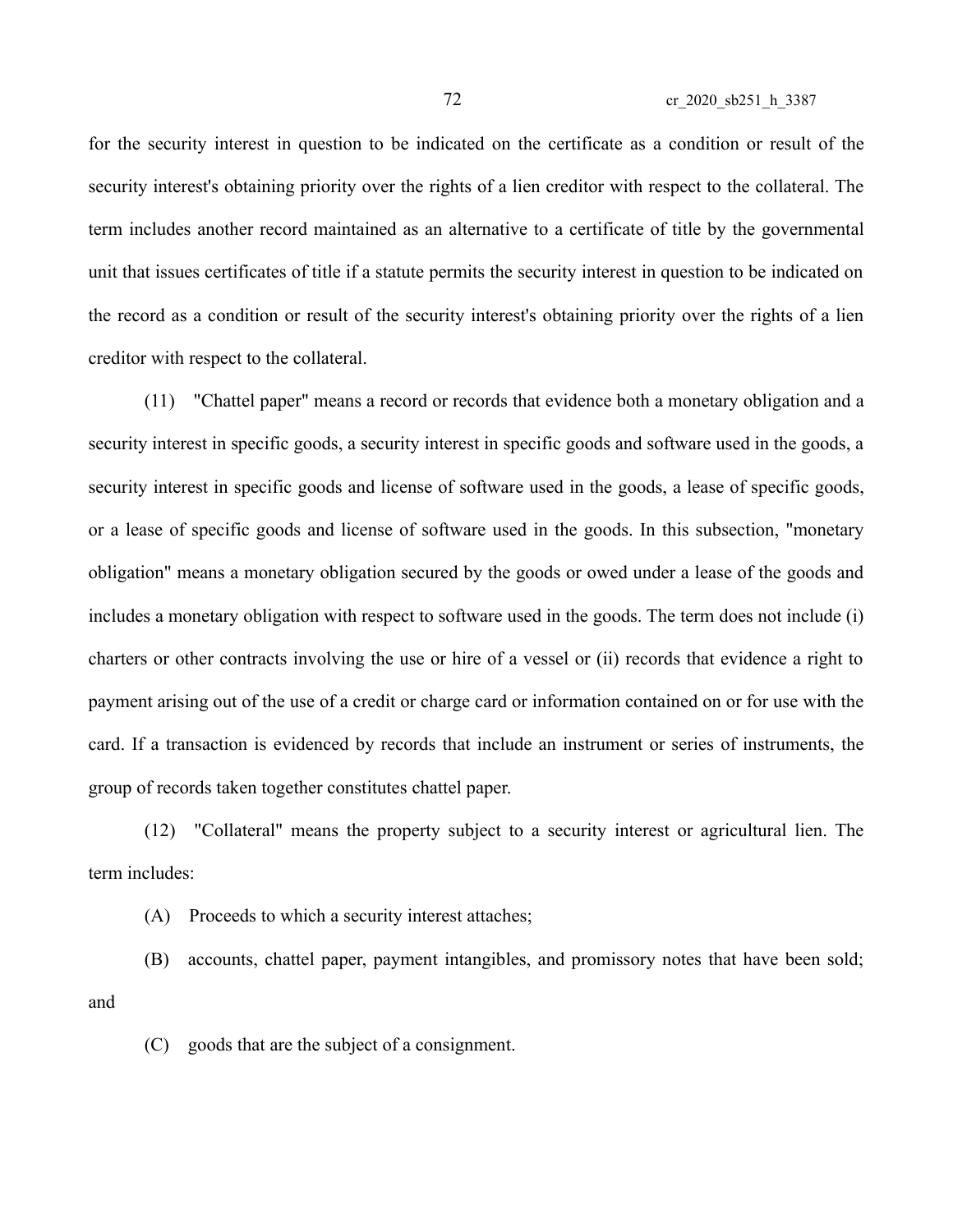(13) "Commercial tort claim" means a claim arising in tort with respect to which:

(A) The claimant is an organization; or

(B) the claimant is an individual and the claim:

(i) Arose in the course of the claimant's business or profession; and

(ii) does not include damages arising out of personal injury to or the death of an individual.

(14) "Commodity account" means an account maintained by a commodity intermediary in which a commodity contract is carried for a commodity customer.

(15) "Commodity contract" means a commodity futures contract, an option on a commodity futures contract, a commodity option, or another contract if the contract or option is:

(A) Traded on or subject to the rules of a board of trade that has been designated as a contract market for such a contract pursuant to federal commodities laws; or

(B) traded on a foreign commodity board of trade, exchange, or market, and is carried on the books of a commodity intermediary for a commodity customer.

(16) "Commodity customer" means a person for which a commodity intermediary carries a commodity contract on its books.

(17) "Commodity intermediary" means a person that:

(A) Is registered as a futures commission merchant under federal commodities law; or

(B) in the ordinary course of its business provides clearance or settlement services for a board of trade that has been designated as a contract market pursuant to federal commodities law.

(18) "Communicate" means:

(A) To send a written or other tangible record;

(B) to transmit a record by any means agreed upon by the persons sending and receiving the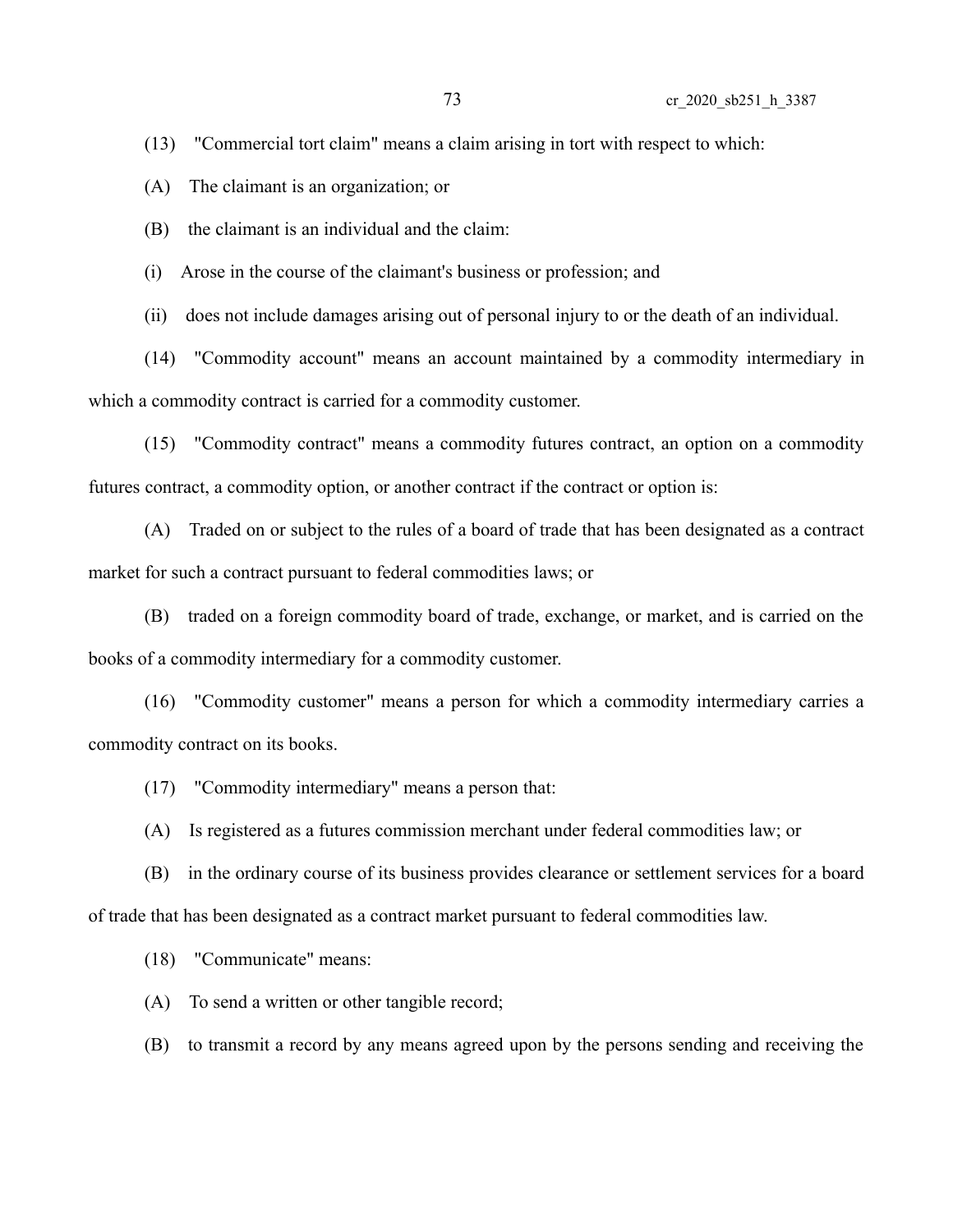record; or

(C) in the case of transmission of a record to or by a filing office, to transmit a record by any means prescribed by filing-office rule.

(19) "Consignee" means a merchant to which goods are delivered in a consignment.

(20) "Consignment" means a transaction, regardless of its form, in which a person delivers goods to a merchant for the purpose of sale and: (A) The merchant:

(i) Deals in goods of that kind under a name other than the name of the person making delivery;

(ii) is not an auctioneer; and

(iii) is not generally known by its creditors to be substantially engaged in selling the goods of others;

(B) with respect to each delivery, the aggregate value of the goods is \$1,000 or more at the time of delivery;

(C) the goods are not consumer goods immediately before delivery; and

(D) the transaction does not create a security interest that secures an obligation.

(21) "Consignor" means a person that delivers goods to a consignee in a consignment.

(22) "Consumer debtor" means a debtor in a consumer transaction.

(23) "Consumer goods" means goods that are used or bought for use primarily for personal, family, or household purposes.

(24) "Consumer-goods transaction" means a consumer transaction in which:

(A) An individual incurs an obligation primarily for personal, family, or household purposes;

and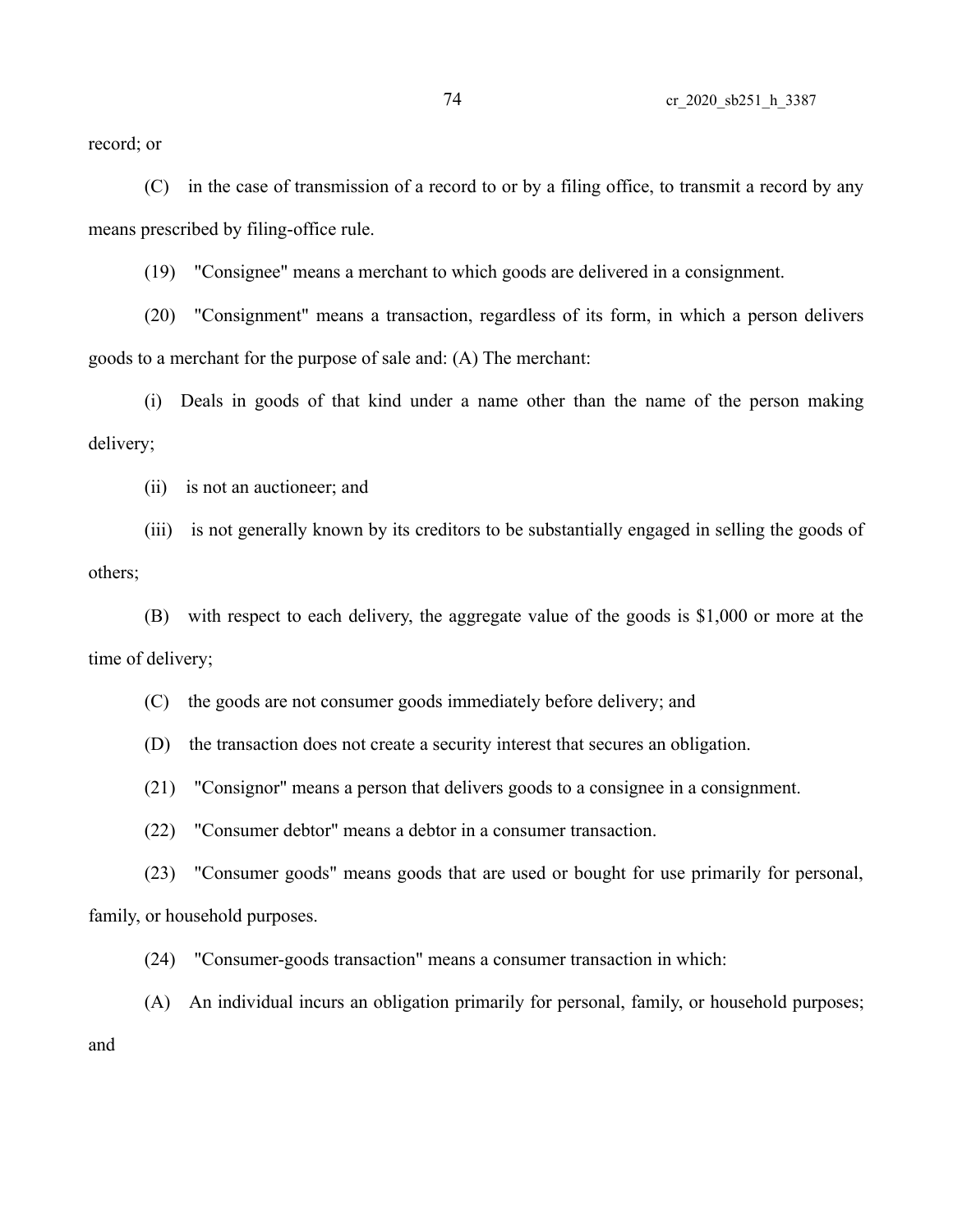(B) a security interest in consumer goods secures the obligation.

(25) "Consumer obligor" means an obligor who is an individual and who incurred the obligation as part of a transaction entered into primarily for personal, family, or household purposes.

(26) "Consumer transaction" means a transaction in which  $\frac{(\lambda)}{(\lambda)}$  an individual incurs an obligation primarily for personal, family, or household purposes,  $\overline{(ii)}$  (B) a security interest secures the obligation, and  $(\overrightarrow{iii})$  (C) the collateral is held or acquired primarily for personal, family, or household purposes. The term includes consumer-goods transactions.

(27) "Continuation statement" means an amendment of a financing statement which:

(A) Identifies, by its file number, the initial financing statement to which it relates; and

(B) indicates that it is a continuation statement for, or that it is filed to continue the effectiveness of, the identified financing statement.

(28) "Debtor" means:

(A) A person having an interest, other than a security interest or other lien, in the collateral, whether or not the person is an obligor;

(B) a seller of accounts, chattel paper, payment intangibles, or promissory notes; or

(C) a consignee.

(29) "Deposit account" means a demand, time, savings, passbook, or similar account maintained with a bank. The term does not include investment property or accounts evidenced by an instrument.

(30) "Document" means a document of title or a receipt of the type described in subsection  $(b)$ of K.S.A. 84-7-201(b), and amendments thereto.

(31) "Electronic chattel paper" means chattel paper evidenced by a record or records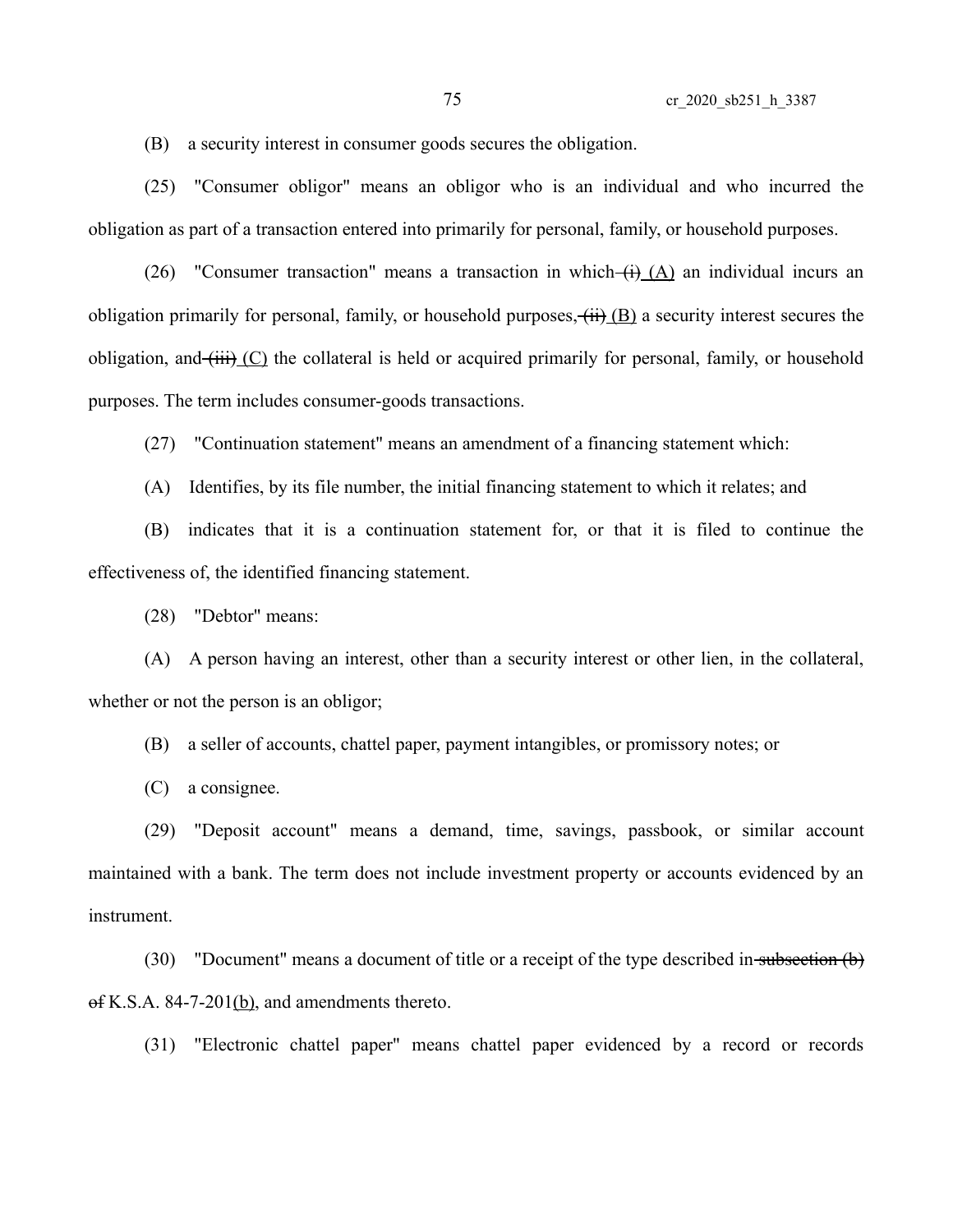consisting of information stored in an electronic medium.

(32) "Encumbrance" means a right, other than an ownership interest, in real property. The term includes mortgages and other liens on real property.

(33) "Equipment" means goods other than inventory, farm products, or consumer goods.

(34) "Farm products" means goods, other than standing timber, with respect to which the debtor is engaged in a farming operation and which are: (A) Crops grown, growing, or to be grown, including:

(i) Crops produced on trees, vines, and bushes; and

(ii) aquatic goods produced in aquacultural operations;

(B) livestock, born or unborn, including aquatic goods produced in aquacultural operations;

(C) supplies used or produced in a farming operation; or

(D) products of crops or livestock in their unmanufactured states.

(35) "Farming operation" means raising, cultivating, propagating, fattening, grazing, or any other farming, livestock, or aquacultural operation.

(36) "File number" means the number assigned to an initial financing statement pursuant to subsection (a) of K.S.A. 2019 Supp. 84-9-519(a), and amendments thereto.

(37) "Filing office" means an office designated in K.S.A. 2019 Supp. 84-9-501, and amendments thereto, as the place to file a financing statement.

(38) "Filing-office rule" means a rule adopted pursuant to K.S.A. 2019 Supp. 84-9-526, and amendments thereto.

(39) "Financing statement" means a record or records composed of an initial financing statement and any filed record relating to the initial financing statement.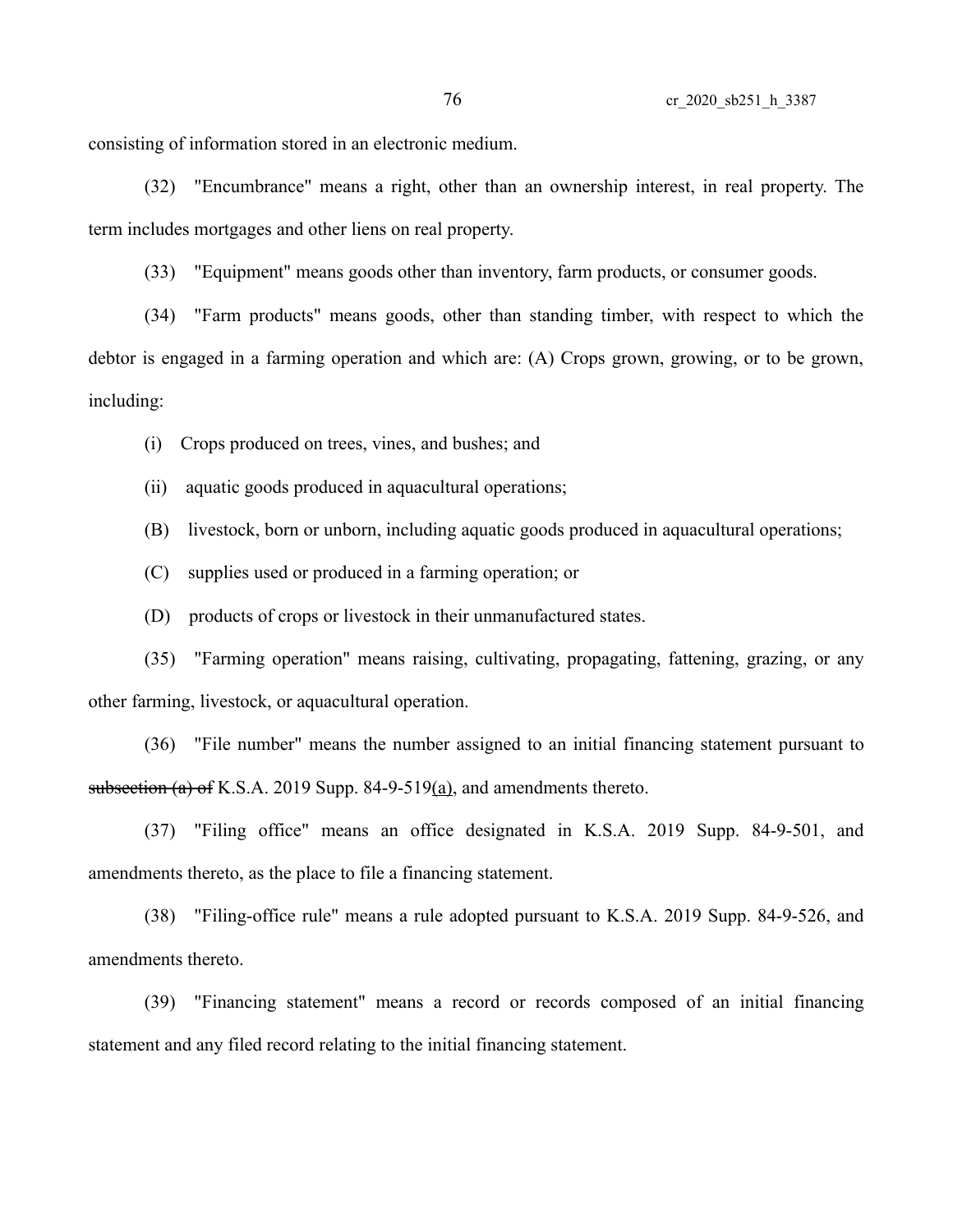77 cr\_2020\_sb251\_h\_3387

(40) "Fixture filing" means the filing of a financing statement covering goods that are or are to become fixtures and satisfying subsections (a) and (b) of K.S.A. 2019 Supp. 84-9-502(a) and (b), and amendments thereto. The term includes the filing of a financing statement covering goods of a transmitting utility which are or are to become fixtures.

(41) "Fixtures" means goods that have become so related to particular real property that an interest in them arises under real property law.

(42) "General intangible" means any personal property, including things in action, other than accounts, chattel paper, commercial tort claims, deposit accounts, documents, goods, instruments, investment property, letter-of-credit rights, letters of credit, money, and oil, gas, or other minerals before extraction. The term includes payment intangibles and software.

(43) Reserved.

(44) "Goods" means all things that are movable when a security interest attaches. The term includes (A) fixtures, (B) standing timber that is to be cut and removed under a conveyance or contract for sale, (C) the unborn young of animals, (D) crops grown, growing, or to be grown, even if the crops are produced on trees, vines, or bushes, and (E) manufactured homes. The term also includes a computer program embedded in goods and any supporting information provided in connection with a transaction relating to the program if (A) the program is associated with the goods in such a manner that it customarily is considered part of the goods, or (B) by becoming the owner of the goods, a person acquires a right to use the program in connection with the goods. The term does not include a computer program embedded in goods that consist solely of the medium in which the program is embedded. The term also does not include accounts, chattel paper, commercial tort claims, deposit accounts, documents, general intangibles, instruments, investment property, letter-of-credit rights, letters of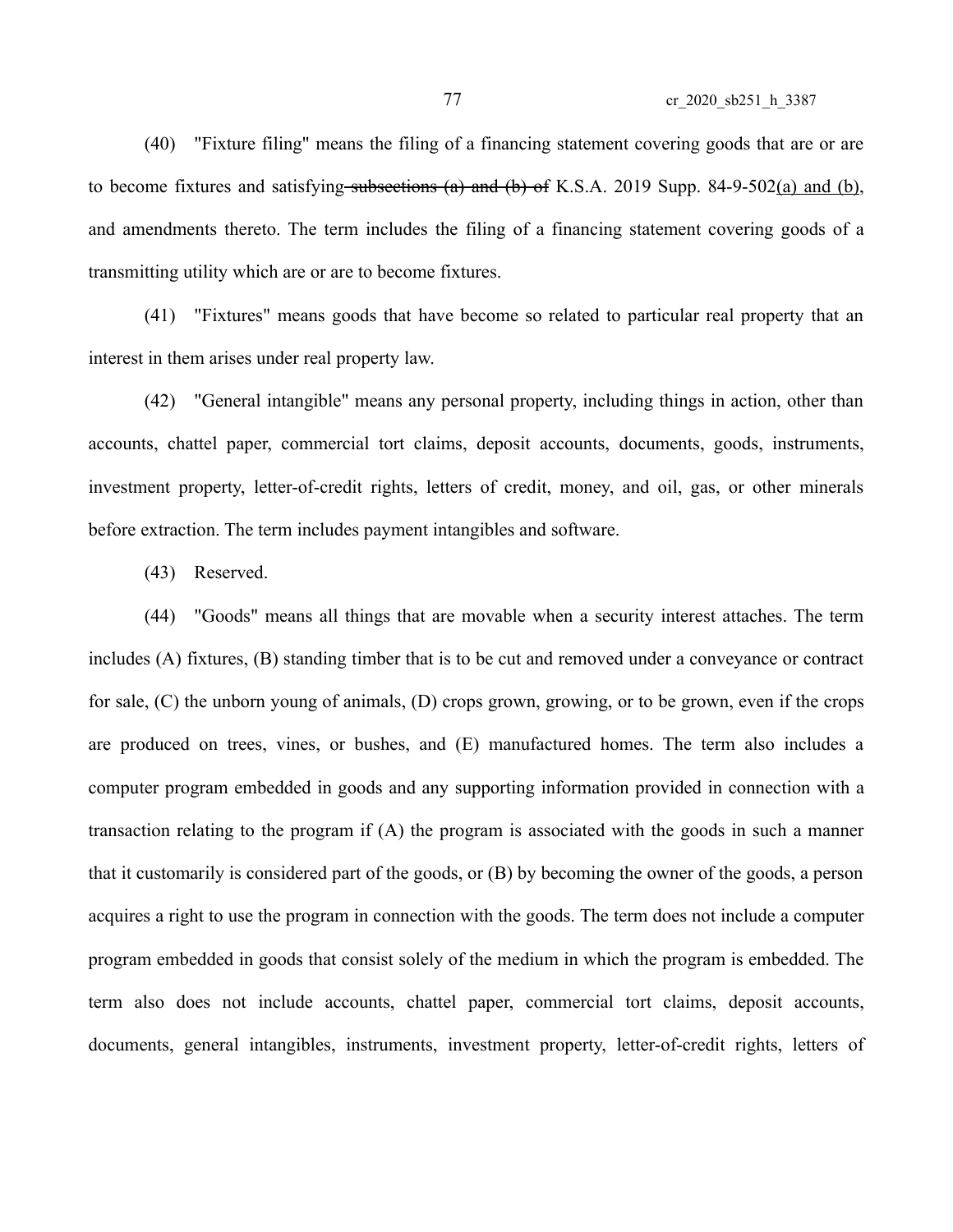credit, money, or oil, gas, or other minerals before extraction.

(45) "Governmental unit" means a subdivision, agency, department, county, parish, municipality, or other unit of the government of the United States, a state, or a foreign country. The term includes an organization having a separate corporate existence if the organization is eligible to issue debt on which interest is exempt from income taxation under the laws of the United States.

(46) "Health-care-insurance receivable" means an interest in or claim under a policy of insurance which is a right to payment of a monetary obligation for health-care goods or services provided.

(47) "Instrument" means a negotiable instrument, a writing that would otherwise qualify as a certificate of deposit as defined by K.S.A. 84-3-104(j), and amendments thereto, but for the fact that the writing contains a limitation on transfer, or any other writing that evidences a right to the payment of a monetary obligation, is not itself a security agreement or lease, and is of a type that in ordinary course of business is transferred by delivery with any necessary indorsement or assignment. The term does not include  $(i)$  (A) investment property,  $(ii)$  (B) letters of credit, or  $(iii)$  (C) writings that evidence a right to payment arising out of the use of a credit or charge card or information contained on or for use with the card.

- (48) "Inventory" means goods, other than farm products, which:
- (A) Are leased by a person as lessor;
- (B) are held by a person for sale or lease or to be furnished under a contract of service;
- (C) are furnished by a person under a contract of service; or
- (D) consist of raw materials, work in process, or materials used or consumed in a business.
- (49) "Investment property" means a security, whether certificated or uncertificated, security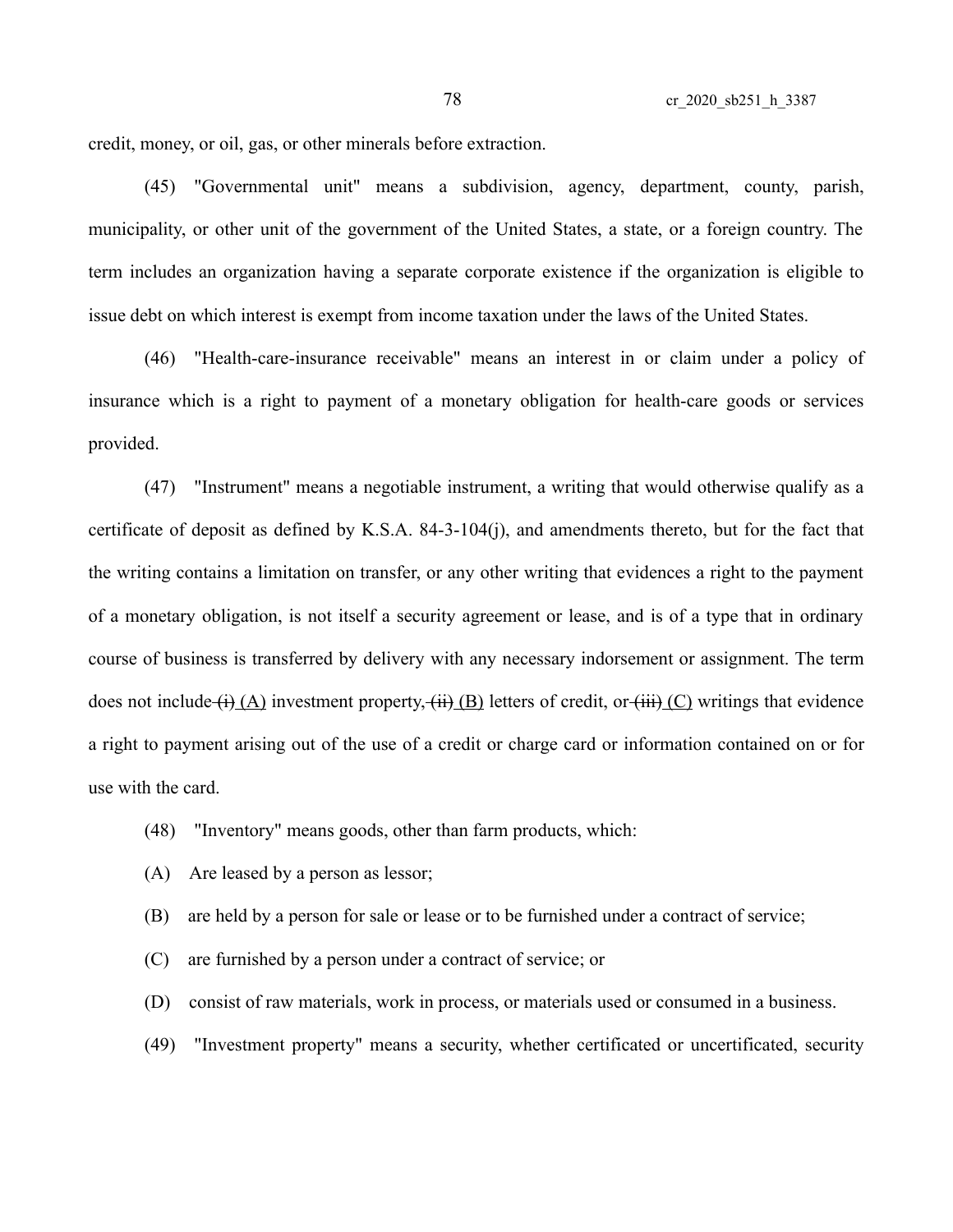entitlement, securities account, commodity contract, or commodity account.

(50) "Jurisdiction of organization," with respect to a registered organization, means the jurisdiction under whose law the organization is formed or organized.

(51) "Letter-of-credit right" means a right to payment or performance under a letter of credit, whether or not the beneficiary has demanded or is at the time entitled to demand payment or performance. The term does not include the right of a beneficiary to demand payment or performance under a letter of credit.

(52) "Lien creditor" means:

(A) A creditor that has acquired a lien on the property involved by attachment, levy, or the like;

(B) an assignee for benefit of creditors from the time of assignment;

(C) a trustee in bankruptcy from the date of the filing of the petition; or

(D) a receiver in equity from the time of appointment.

(53) "Manufactured home" means a structure, transportable in one or more sections, which, in the traveling mode, is eight body feet or more in width or 40 body feet or more in length, or, when erected on site, is 320 or more square feet, and which is built on a permanent chassis and designed to be used as a dwelling with or without a permanent foundation when connected to the required utilities, and includes the plumbing, heating, air conditioning, and electrical systems contained therein. The term includes any structure that meets all of the requirements of this paragraph except the size requirements and with respect to which the manufacturer voluntarily files a certification required by the United States secretary of housing and urban development and complies with the standards established under title 42 of the United States code.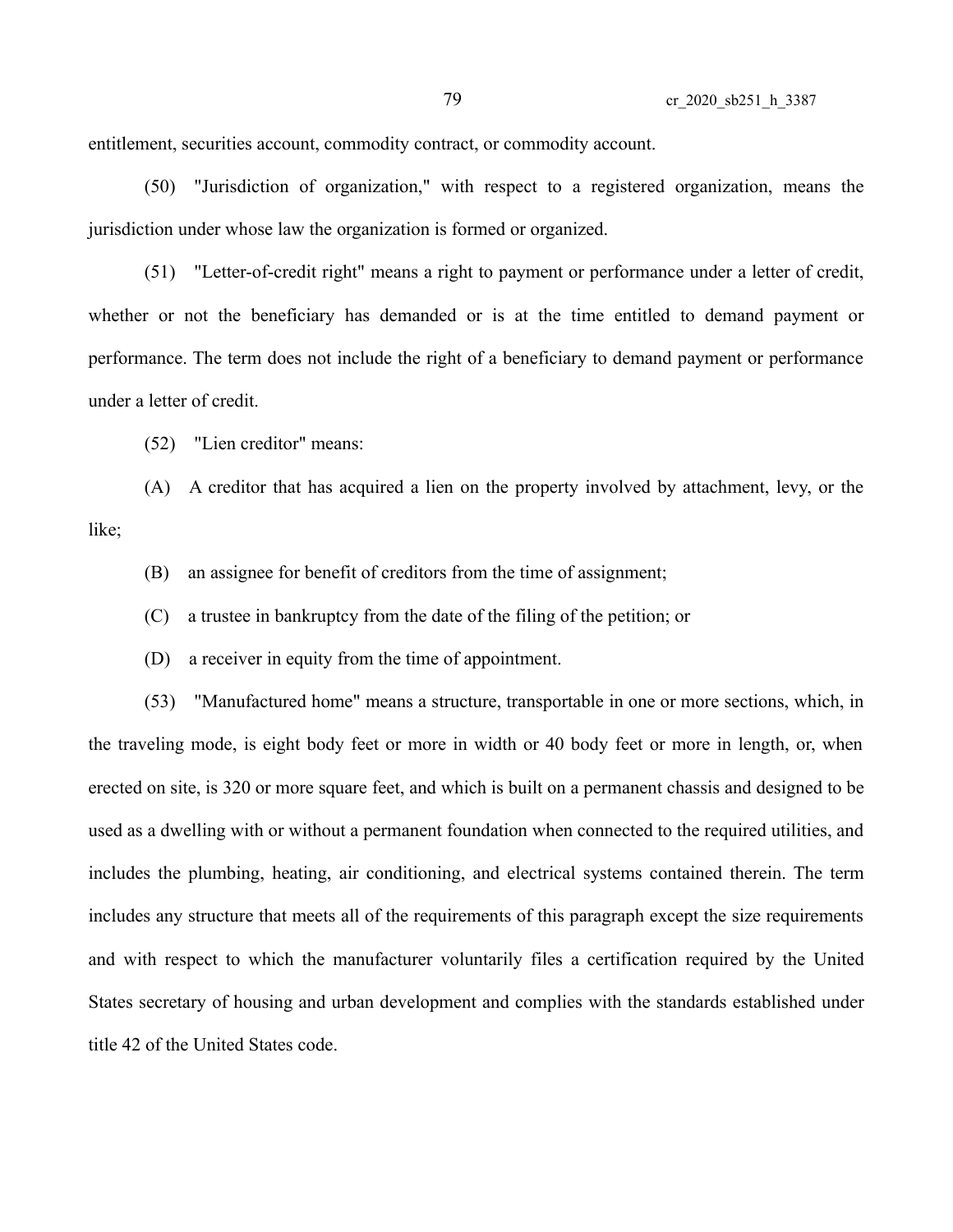(54) "Manufactured-home transaction" means a secured transaction:

(A) That creates a purchase-money security interest in a manufactured home, other than a manufactured home held as inventory; or

(B) in which a manufactured home, other than a manufactured home held as inventory, is the primary collateral.

(55) "Mortgage" means a consensual interest in real property, including fixtures, which secures payment or performance of an obligation.

(56) "New debtor" means a person that becomes bound as a debtor under K.S.A. 2019 Supp. 84-9-203(d), and amendments thereto, by a security agreement previously entered into by another person.

(57) "New value" means (A) money, (B) money's worth in property, services, or new credit, or (C) release by a transferee of an interest in property previously transferred to the transferee. The term does not include an obligation substituted for another obligation.

(58) "Noncash proceeds" means proceeds other than cash proceeds.

(59) "Obligor" means a person that, with respect to an obligation secured by a security interest in or an agricultural lien on the collateral, (A) owes payment or other performance of the obligation, (B) has provided property other than the collateral to secure payment or other performance of the obligation, or (C) is otherwise accountable in whole or in part for payment or other performance of the obligation. The term does not include issuers or nominated persons under a letter of credit.

(60) "Original debtor" except as used in K.S.A. 2019 Supp. 84-9-310(c), and amendments thereto, means a person that, as debtor, entered into a security agreement to which a new debtor has become bound under K.S.A. 2019 Supp. 84-9-203(d), and amendments thereto.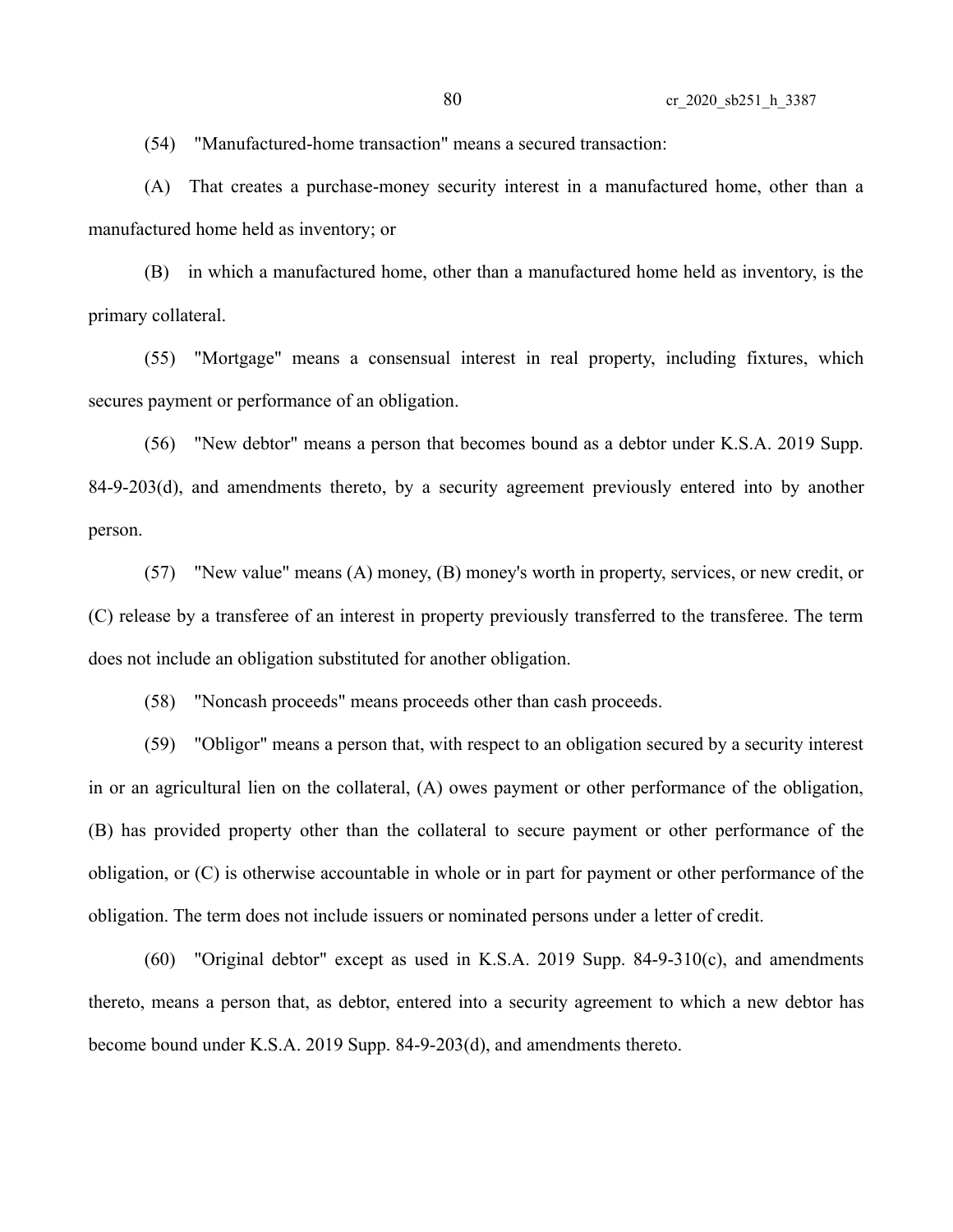(61) "Payment intangible" means a general intangible under which the account debtor's principal obligation is a monetary obligation.

(62) "Person related to," with respect to an individual, means:

(A) The spouse of the individual;

(B) a brother, brother-in-law, sister or sister-in-law of the individual;

(C) an ancestor or lineal descendant of the individual or the individual's spouse; or

(D) any other relative, by blood or marriage, of the individual or the individual's spouse who

shares the same home with the individual.

(63) "Person related to," with respect to an organization, means:

(A) A person directly or indirectly controlling, controlled by or under common control with the organization;

(B) an officer or director of, or a person performing similar functions with respect to, the organization;

(C) an officer or director of, or a person performing similar functions with respect to, a person described in subparagraph (A);

(D) the spouse of an individual described in subparagraph (A), (B) or (C); or

(E) an individual who is related by blood or marriage to an individual described in subparagraph  $(A)$ ,  $(B)$ ,  $(C)$  or  $(D)$  and shares the same home with the individual.

(64) "Proceeds" except as used in K.S.A. 2019 Supp. 84-9-609(b), and amendments thereto, means the following property:

(A) Whatever is acquired upon the sale, lease, license, exchange or other disposition of collateral;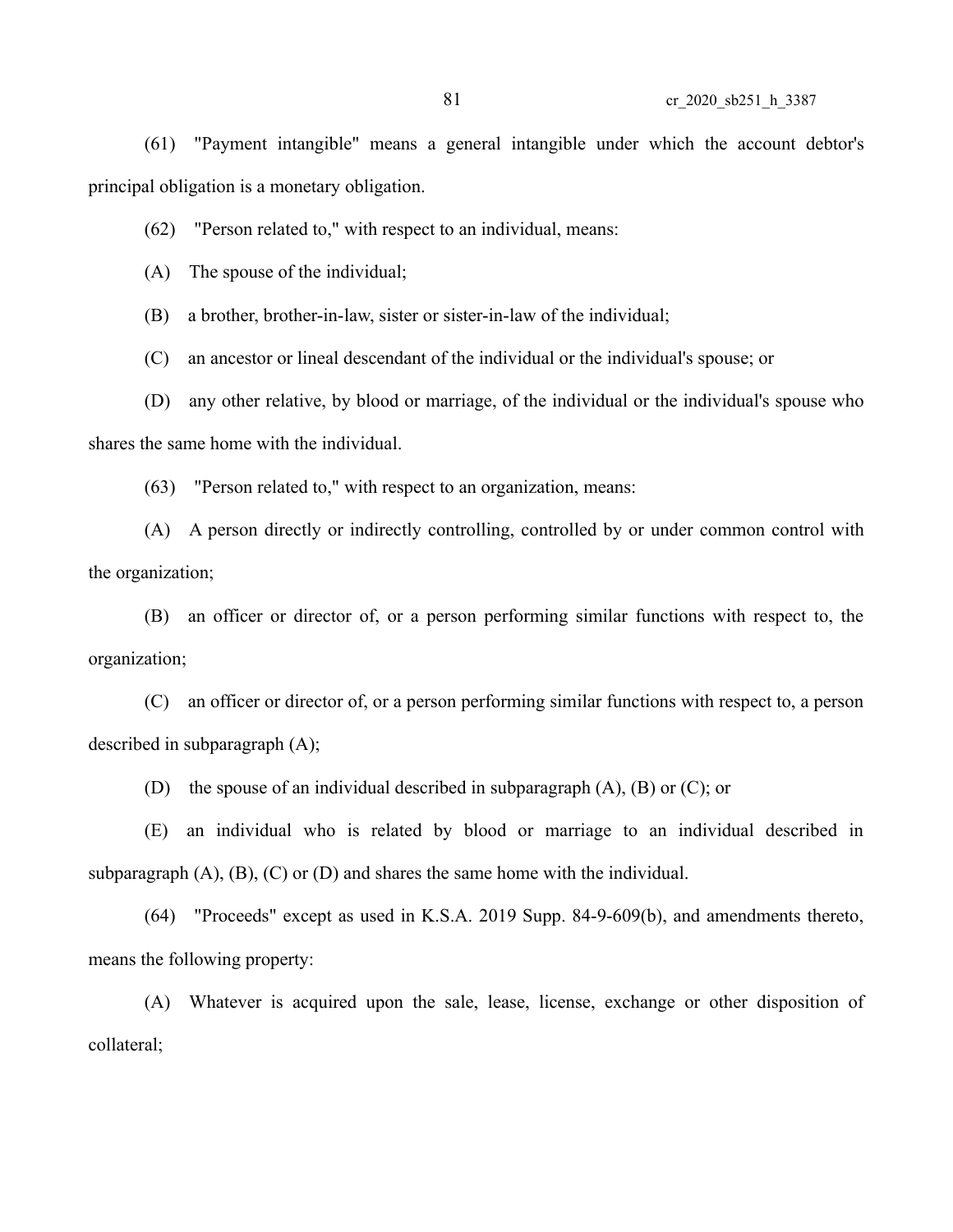(B) whatever is collected on, or distributed on account of, collateral;

(C) rights arising out of collateral;

(D) to the extent of the value of collateral, claims arising out of the loss, nonconformity, or interference with the use of, defects or infringement of rights in, or damage to, the collateral; or

(E) to the extent of the value of collateral and to the extent payable to the debtor or the secured party, insurance payable by reason of the loss or nonconformity of, defects or infringement of rights in, or damage to, the collateral.

(65) "Promissory note" means an instrument that evidences a promise to pay a monetary obligation, does not evidence an order to pay, and does not contain an acknowledgment by a bank that the bank has received for deposit a sum of money or funds.

(66) "Proposal" means a record authenticated by a secured party which includes the terms on which the secured party is willing to accept collateral in full or partial satisfaction of the obligation it secures pursuant to K.S.A. 2019 Supp. 84-9-620, 84-9-621 and 84-9-622, and amendments thereto.

(67) "Public organic record" means a record that is available to the public for inspection and is:

(A) A record consisting of the record initially filed with or issued by a state or the United States to form or organize an organization and any record filed with or issued by the state or the United States which amends or restates the initial record;

(B) an organic record of a business trust consisting of the record initially filed with a state and any record filed with the state which amends or restates the initial record, if a statute of the state governing business trusts requires that the record be filed with the state; or

(C) a record consisting of legislation enacted by the legislature of a state or the congress of the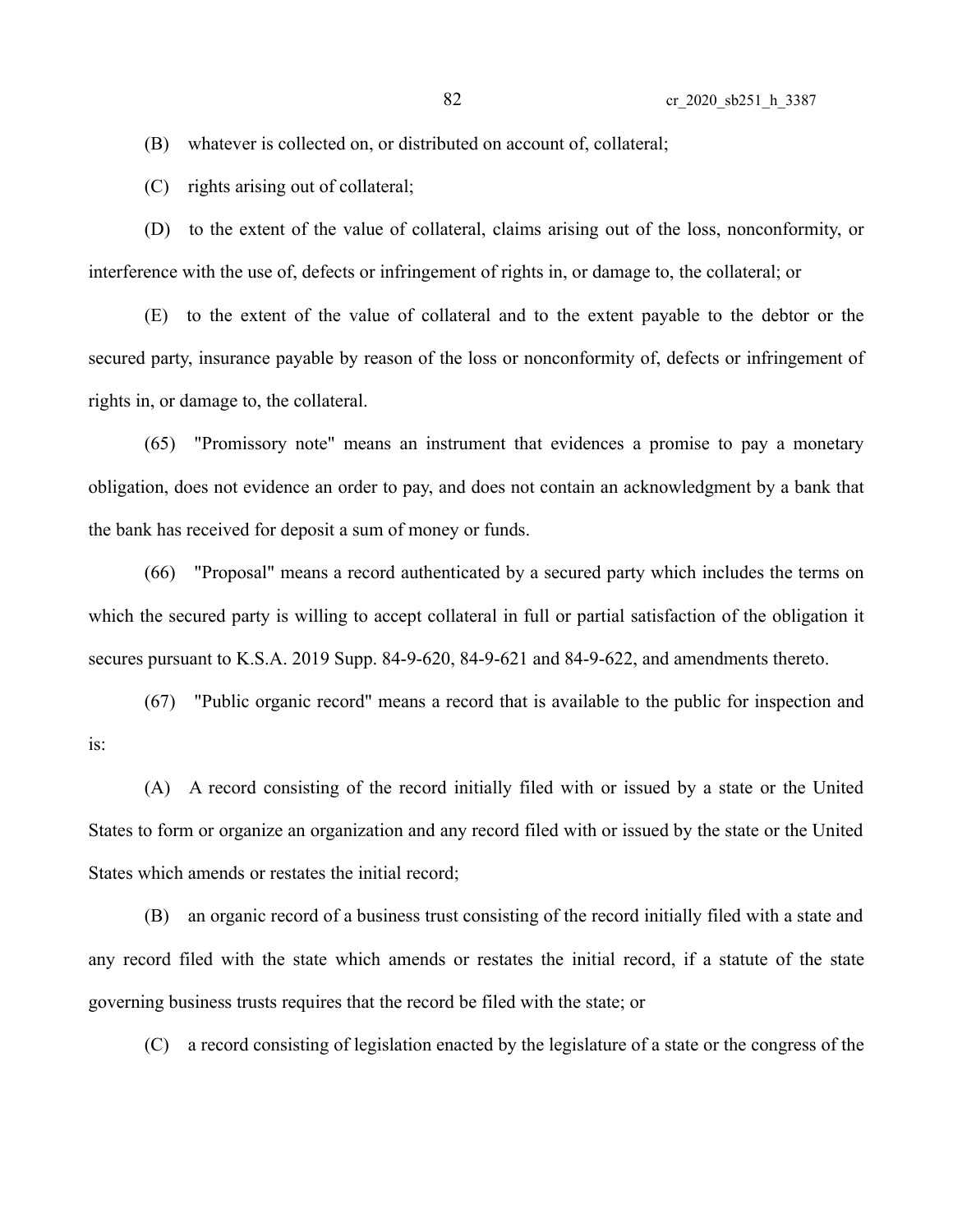United States which forms or organizes an organization, any record amending the legislation and any record filed with or issued by the state or the United States which amends or restates the name of the organization.

(68) "Pursuant to commitment," with respect to an advance made or other value given by a secured party, means pursuant to the secured party's obligation, whether or not a subsequent event of default or other event not within the secured party's control has relieved or may relieve the secured party from its obligation.

(69) "Record," except as used in "for record," "of record," "record or legal title," and "record owner," means information that is inscribed on a tangible medium or which is stored in an electronic or other medium and is retrievable in perceivable form.

(70) "Registered organization" means an organization formed or organized solely under the law of a single state or the United States by the filing of a public organic record with, the issuance of a public organic record by, or the enactment of legislation by, the state or the United States. The term includes a business trust that is formed or organized under the law of a single state if a law of the state governing business trusts requires that the business trust's organic record be filed with the state. The term also includes a series of a registered organization if the series is an organization formed or organized under the law of a single state and the statute of the state governing the series requires that the public organic record of the series be filed with the state.

(71) "Secondary obligor" means an obligor to the extent that:

(A) The obligor's obligation is secondary; or

(B) the obligor has a right of recourse with respect to an obligation secured by collateral against the debtor, another obligor, or property of either.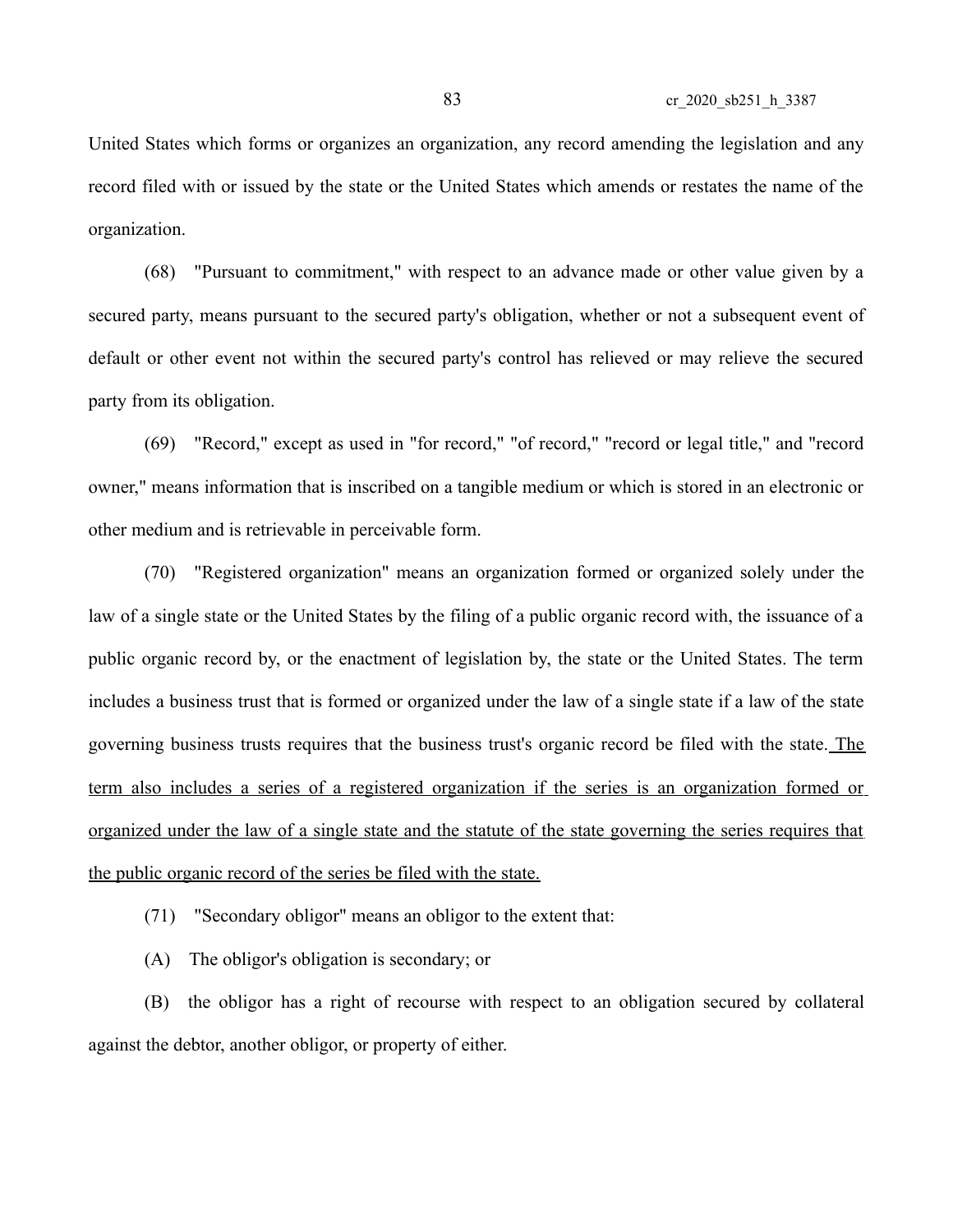(72) "Secured party" means:

(A) A person in whose favor a security interest is created or provided for under a security agreement, whether or not any obligation to be secured is outstanding;

(B) a person that holds an agricultural lien;

(C) a consignor;

(D) a person to which accounts, chattel paper, payment intangibles, or promissory notes have been sold;

(E) a trustee, indenture trustee, agent, collateral agent, or other representative in whose favor a security interest or agricultural lien is created or provided for; or

(F) a person that holds a security interest arising under K.S.A. 84-2-401, 84-2-505, 84-2- 711(3), 84-2a-508(5), 84-4-210 and 84-5-118, and amendments thereto.

(73) "Security agreement" means an agreement that creates or provides for a security interest.

(74) "Send," in connection with a record or notification, means:

(A) To deposit in the mail, deliver for transmission, or transmit by any other usual means of communication, with postage or cost of transmission provided for, addressed to any address reasonable under the circumstances; or

(B) to cause the record or notification to be received within the time that it would have been received if properly sent under subparagraph (A).

(75) "Software" means a computer program and any supporting information provided in connection with a transaction relating to the program. The term does not include a computer program that is included in the definition of goods.

(76) "State" means a state of the United States, the District of Columbia, Puerto Rico, the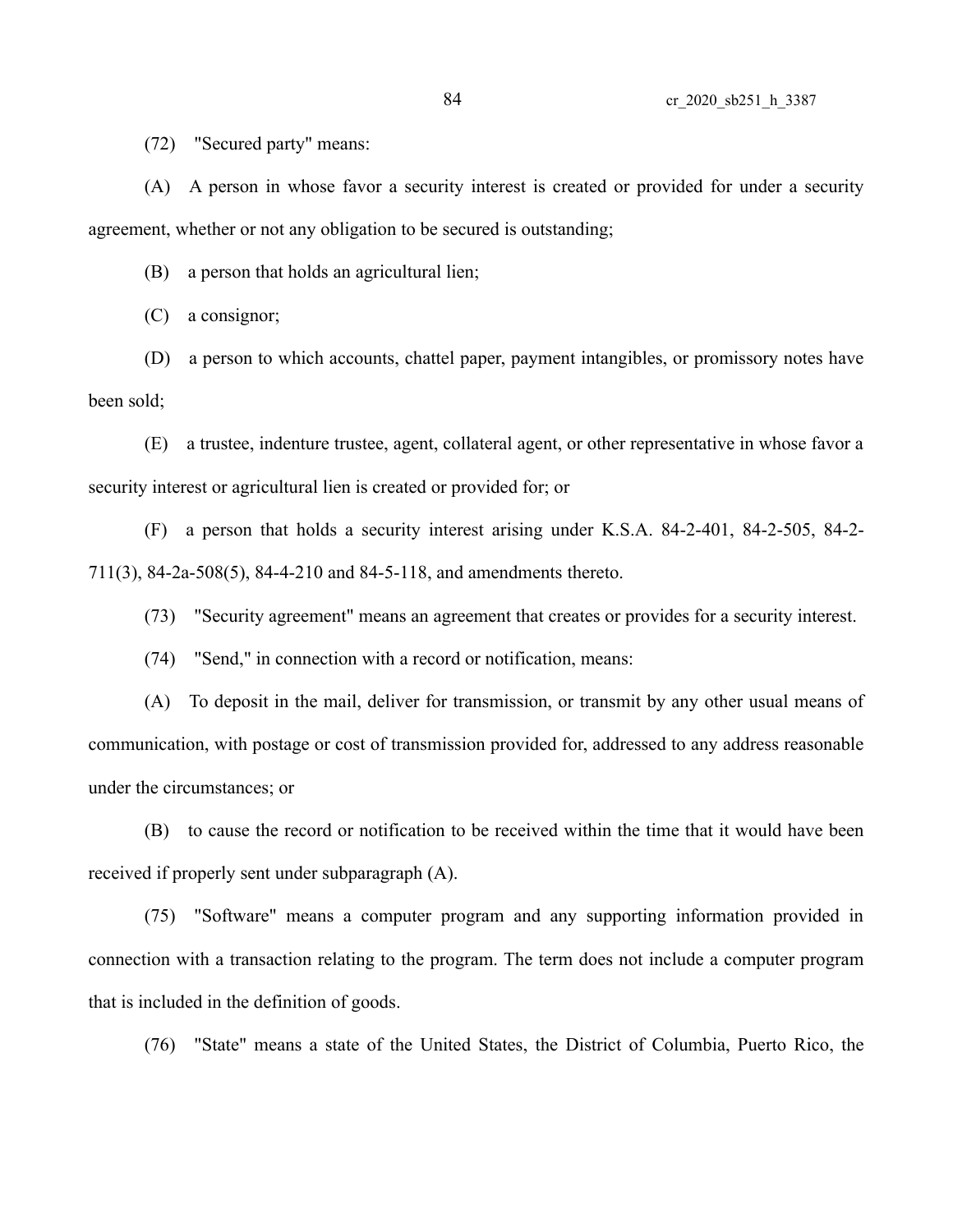United States Virgin Islands or any territory or insular possession subject to the jurisdiction of the United States.

(77) "Statutory lien" means liens created by K.S.A. 2-1319, 2-2608, 2-3007, 34-239, 47-836, 58-201, 58-203, 58-204, 58-207, 58-218, 58-220, 58-221, 58-241, 58-242, 58-2524, 58-2525, 58-2526, 58-2527 and 58-2528, and K.S.A. 2019 Supp. 84-7-209, and amendments thereto.

(78) "Supporting obligation" means a letter-of-credit right or secondary obligation that supports the payment or performance of an account, chattel paper, a document, a general intangible, an instrument, or investment property.

(79) "Tangible chattel paper" means chattel paper evidenced by a record or records consisting of information that is inscribed on a tangible medium.

(80) "Termination statement" means an amendment of a financing statement which:

(A) Identifies, by its file number, the initial financing statement to which it relates; and

(B) indicates either that it is a termination statement or that the identified financing statement is no longer effective.

(81) "Transmitting utility" means a person primarily engaged in the business of:

(A) Operating a railroad, subway, street railway, or trolley bus;

(B) transmitting communications electrically, electromagnetically, or by light;

(C) transmitting goods by pipeline or sewer; or

(D) transmitting or producing and transmitting electricity, steam, gas, or water.

(b) **Definitions in other articles.** The following definitions in other articles apply to this article:

"Applicant" K.S.A. 84-5-102, and amendments thereto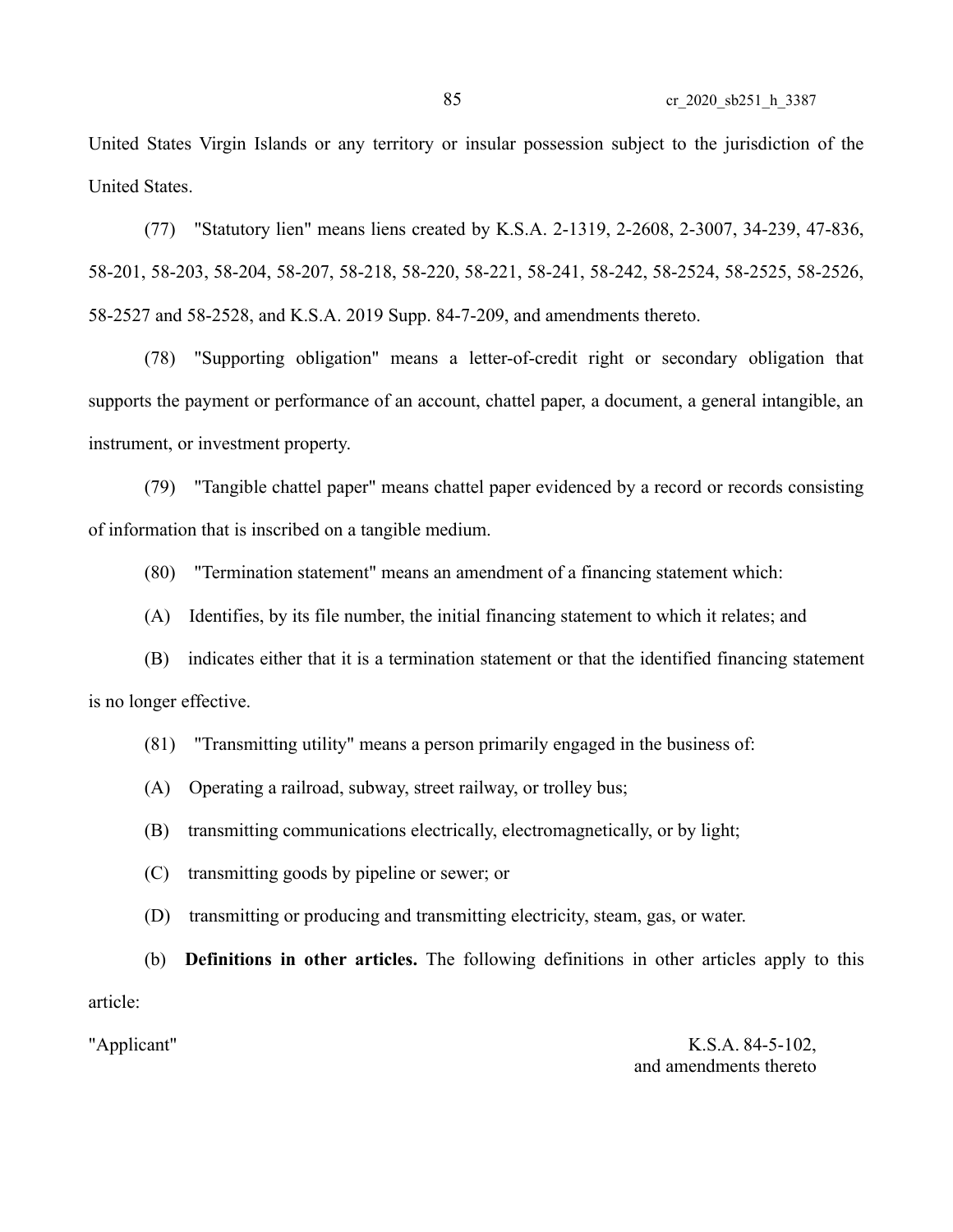"Beneficiary" K.S.A. 84-5-102, and amendments thereto

"Broker" K.S.A. 84-8-102, and amendments thereto

"Certificated security" K.S.A. 84-8-102, and amendments thereto

"Check" K.S.A. 84-3-104, and amendments thereto

"Clearing corporation" K.S.A. 84-8-102, and amendments thereto

"Contract for sale" K.S.A. 84-2-106, and amendments thereto

"Customer" K.S.A. 84-4-104, and amendments thereto

"Entitlement holder" K.S.A. 84-8-102, and amendments thereto

"Financial asset" K.S.A. 84-8-102, and amendments thereto

and amendments thereto

and amendments thereto

and amendments thereto

documents of title) K.S.A. 2019 Supp. 84-7-102, and amendments thereto

"Lease" K.S.A. 84-2a-103,

"Holder in due course" K.S.A. 84-3-302,

"Issuer" (with respect to a letter of credit or letter-of-credit right) K.S.A. 84-5-102,

"Issuer" (with respect to a security) K.S.A. 84-8-102,

"Issuer" (with respect to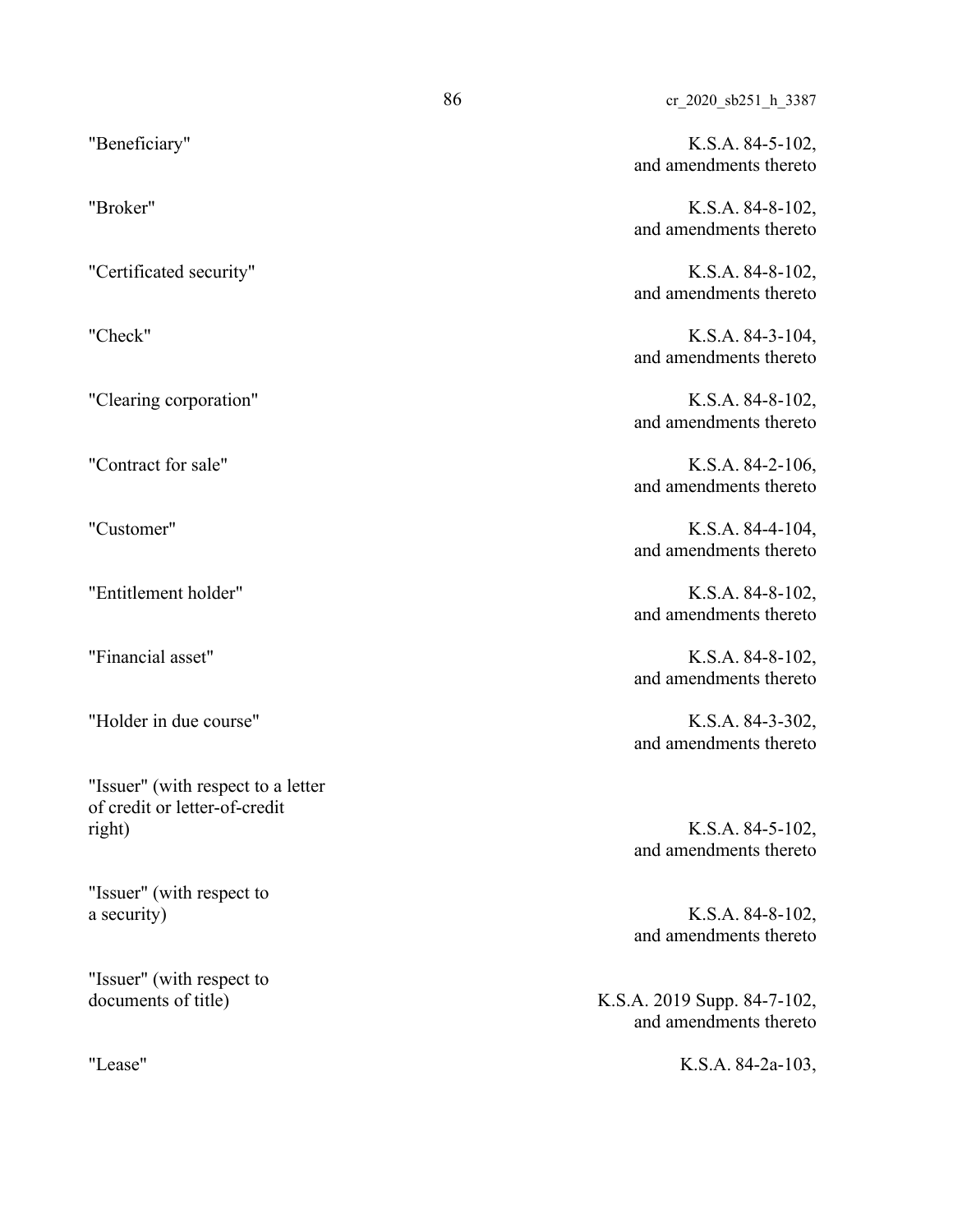|                                            | 87 | cr_2020_sb251_h_3387                        |
|--------------------------------------------|----|---------------------------------------------|
|                                            |    | and amendments thereto                      |
| "Lease agreement"                          |    | K.S.A. 84-2a-103,                           |
|                                            |    | and amendments thereto                      |
| "Lease contract"                           |    | K.S.A. 84-2a-103,                           |
|                                            |    | and amendments thereto                      |
| "Leasehold interest"                       |    | K.S.A. 84-2a-103,                           |
|                                            |    | and amendments thereto                      |
| "Lessee"                                   |    | K.S.A. 84-2a-103,                           |
|                                            |    | and amendments thereto                      |
| "Lessee in ordinary<br>course of business" |    | K.S.A. 84-2a-103,<br>and amendments thereto |
| "Lessor"                                   |    | K.S.A. 84-2a-103,                           |
|                                            |    | and amendments thereto                      |
| "Lessor's residual interest"               |    | K.S.A. 84-2a-103,<br>and amendments thereto |
| "Letter of credit"                         |    | K.S.A. 84-5-102,                            |
|                                            |    | and amendments thereto                      |
| "Merchant"                                 |    | K.S.A. 84-2-104,                            |
|                                            |    | and amendments thereto                      |
| "Negotiable instrument"                    |    | K.S.A. 84-3-104,                            |
|                                            |    | and amendments thereto                      |
| "Nominated person"                         |    | K.S.A. 84-5-102,                            |
|                                            |    | and amendments thereto                      |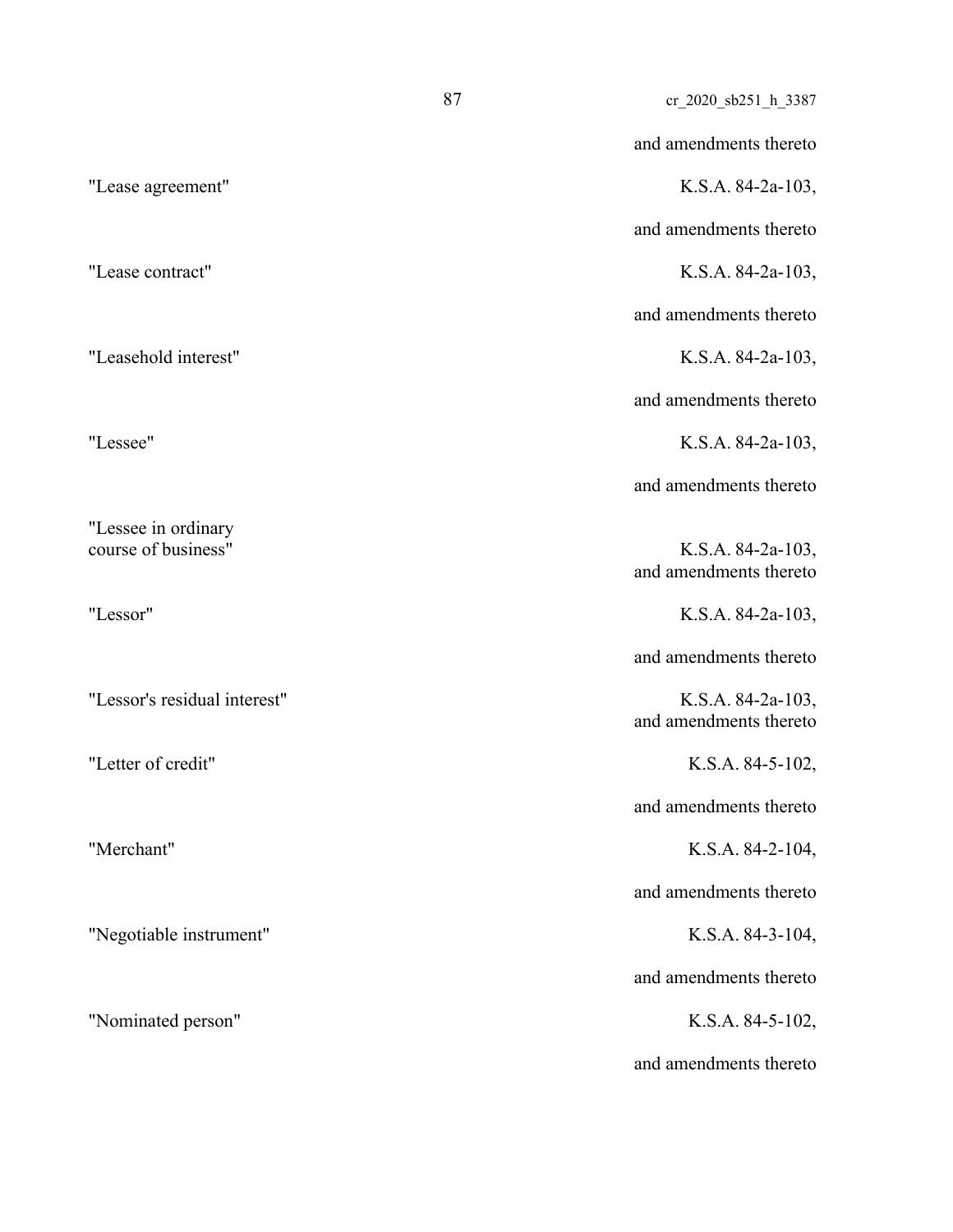| K.S.A. 84-3-104,       |
|------------------------|
|                        |
| and amendments thereto |
| K.S.A. 84-5-114,       |
| and amendments thereto |
| K.S.A. 84-3-103,       |
| and amendments thereto |
| K.S.A. 84-2-106,       |
| and amendments thereto |
| K.S.A. $84-8-501$ ,    |
| and amendments thereto |
| K.S.A. 84-8-102,       |
| and amendments thereto |
| K.S.A. 84-8-102,       |
| and amendments thereto |
| K.S.A. 84-8-102,       |
| and amendments thereto |
| K.S.A. 84-8-102,       |
| and amendments thereto |
| K.S.A. 84-8-102,       |
| and amendments thereto |
|                        |

(c) **Article 1 of chapter 84 of the Kansas Statutes Annotated, and amendments thereto, definitions and principles.** Article 1 of chapter 84 of the Kansas Statutes Annotated, and amendments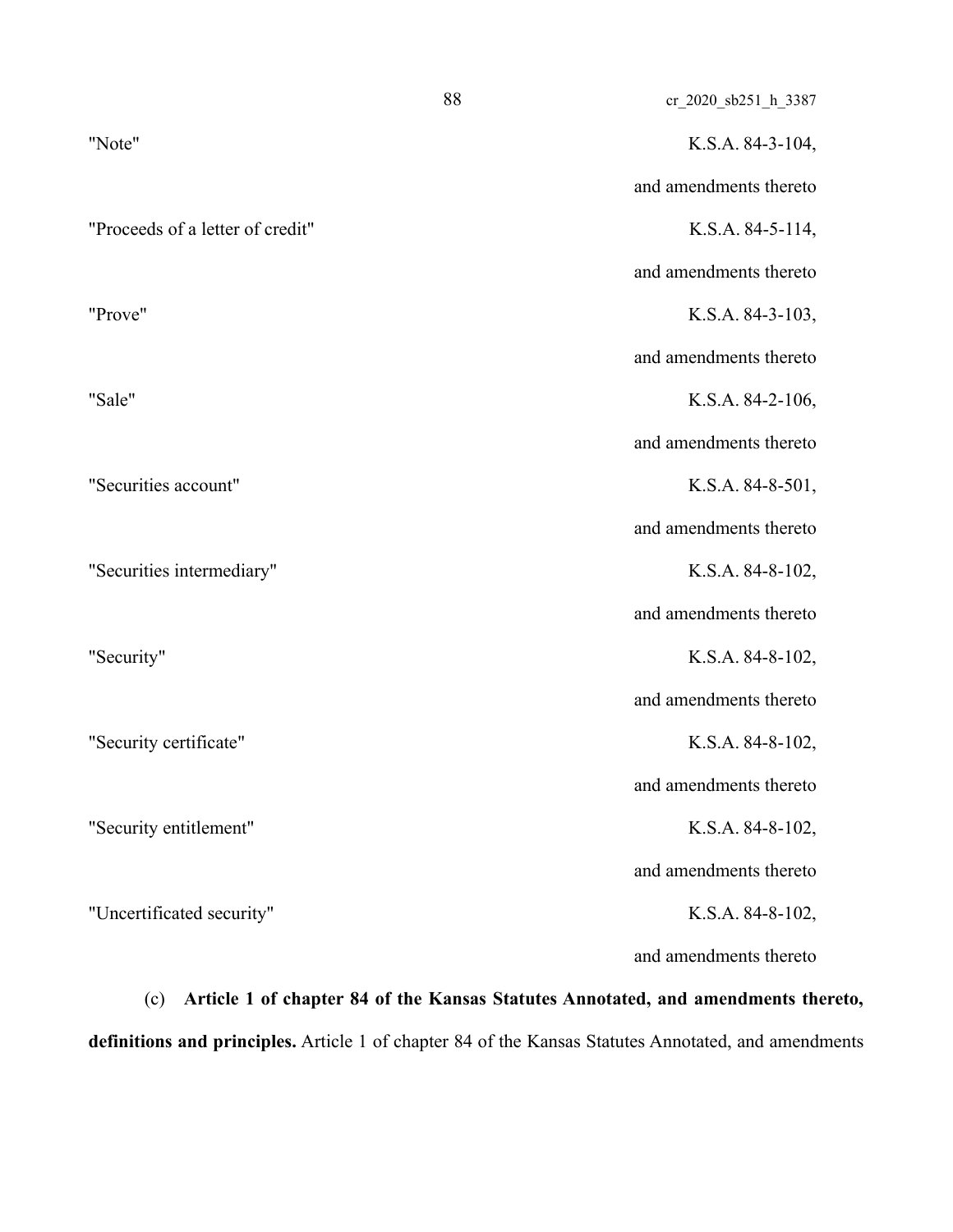thereto, contains general definitions and principles of construction and interpretation applicable throughout this article.

Sec. 57. K.S.A. 17-2711, 56-1a151, 56a-101, 57-205, 57-206, 57-207, and K.S.A. 2018 Supp. 17-7675, as amended by section 17 of chapter 47 of the 2019 Session Laws of Kansas, 17-7679, as amended by section 19 of chapter 47 of the 2019 Session Laws of Kansas, 17-7680, as amended by section 21 of chapter 47 of the 2019 Session Laws of Kansas, 17-76,136, as amended by section 36 of chapter 47 of the 2019 Session Laws of Kansas, 17-76,139, as amended by section 38 of chapter 47 of the 2019 Session Laws of Kansas, 17-76,143, as amended by section 39 of chapter 47 of the 2019 Session Laws of Kansas, 17-76,146, as amended by section 41 of chapter 47 of the 2019 Session Laws of Kansas, 17-7904, as amended by section 43 of chapter 47 of the 2019 Session Laws of Kansas, 17- 7918, as amended by section 46 of chapter 47 of the 2019 Session Laws of Kansas, 17-7923, as amended by section 47 of chapter 47 of the 2019 Session Laws of Kansas, and 17-7933, as amended by section 49 of chapter 47 of the 2019 Session Laws of Kansas and K.S.A. 2019 Supp. 17-6014, 17- 76,136, 17-76,139, 17-76,143a, 17-76,146, 17-76,147, 17-78-601, 17-7910, 45-229, and 56a-1001 are hereby repealed.

Sec. 58. On and after July 1, 2022, K.S.A. 17-1513, 17-1618, 17-2037, 17-4677, 17-5902, 17- 7507, 17-7509, 17-7511, 53-601, 56-1a605, 75-446 and 75-447 and K.S.A. 2019 Supp. 17-2036, 17- 2718, 17-4634, 17-6014, as amended by section 10 of this act, 17-7002, 17-7503, 17-7504, 17-7505, 17-7506, 17-7510, 17-7512, 17-7675, 17-7679, 17-7680, 17-76,136, 17-76,139, as amended by section 25 of this act, 17-76,143, 17-76,146, as amended by section 29 of this act, 17-76,147, as amended by section 31 of this act, 17-7903, 17-7904, 17-7905, 17-7906, 17-7910, as amended by section 38 of this act, 17-7918, 17-7923, 17-7933, 17-7936, 56-1a606, 56-1a607, 56a-1201, 56a-1202, 56a-1203, 84-1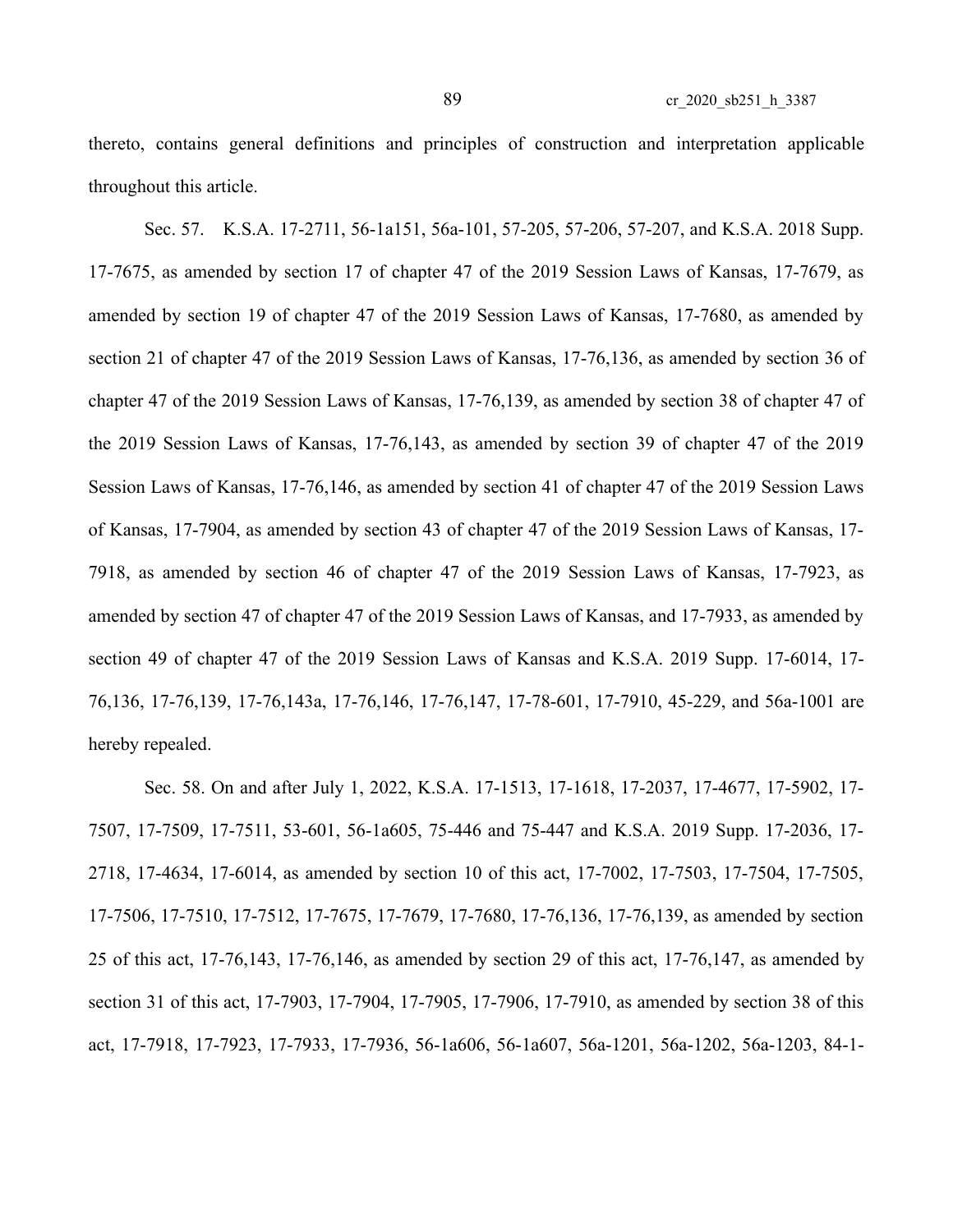201 and 84-9-102 are hereby repealed.";

On page 41, in line 2, by striking "July 1, 2022, and";

And by renumbering sections accordingly;

On page 1, in the title, in line 2, after "requirements" by inserting "; series of a limited liability company; certain business filing provisions and requirements; business name, electronic signature, addresses for partnerships; statutory citation revisions; blanket music licenses;"; also in line 2, by striking all after "amending" by striking all in lines 3 through 13; in line 14, by striking all before the period and inserting "K.S.A. 17-1513, 17-1618, 17-2037, 17-2711, 17-4677, 17-5902, 17-7509, 17- 7511, 53-601, 56-1a151, 56-1a605, 56a-101 and 75-446 and K.S.A. 2019 Supp. 17-2036, 17-2718, 17- 4634, 17-6014, 17-6014, as amended by section 10 of this act, 17-7002, 17-7503, 17-7504, 17-7505, 17-7506, 17-7510, 17-7512, 17-7675, 17-7679, 17-7680, 17-76,136, 17-76,139, 17-76,139, as amended by section 25 of this act, 17-76,143, 17-76,143a, 17-76,146, 17-76,146 as amended by section 29 of this act, 17-76,147, 17-76,147, as amended by section 31 of this act, 17-78-601, 17-7903, 17-7904, 17- 7905, 17-7906, 17-7910, 17-7910, as amended by section 38 of this act, 17-7918, 17-7923, 17-7933, 17-7936, 45-229, 56-1a606, 56-1a607, 56a-1001, 56a-1201, 56a-1202, 84-1-201 and 84-9-102 and repealing the existing sections; also repealing K.S.A. 17-7507, 56a-1203, 57-205, 57-206, 57-207, 75- 447 and K.S.A. 2018 Supp. 17-7675, as amended by section 17 of chapter 47 of the 2019 Session Laws of Kansas, 17-7679, as amended by section 19 of chapter 47 of the 2019 Session Laws of Kansas, 17- 7680, as amended by section 21 of chapter 47 of the 2019 Session Laws of Kansas, 17-76,136, as amended by section 36 of chapter 47 of the 2019 Session Laws of Kansas, 17-76,139, as amended by section 38 of chapter 47 of the 2019 Session Laws of Kansas, 17-76,143, as amended by section 39 of chapter 47 of the 2019 Session Laws of Kansas, 17-76,146, as amended by section 41 of chapter 47 of